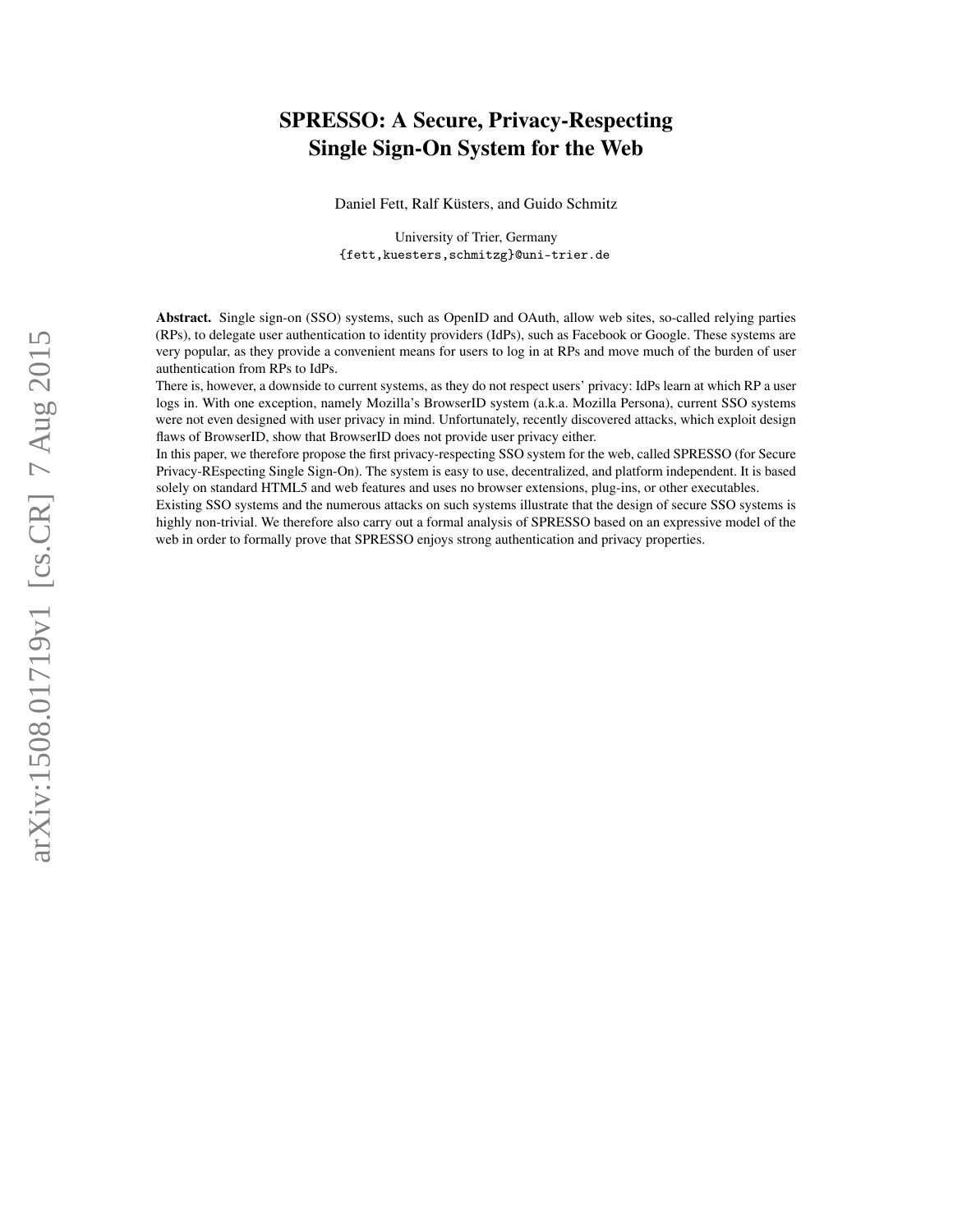# Table of Contents

| 1            |            | $\overline{4}$      |  |  |  |
|--------------|------------|---------------------|--|--|--|
| 2            |            | 5                   |  |  |  |
|              | 2.1        | 5                   |  |  |  |
|              | 2.2        | $\overline{7}$      |  |  |  |
|              | 2.3        | 8                   |  |  |  |
|              | 2.4        | $\overline{9}$      |  |  |  |
| 3            | Web Model  | 12                  |  |  |  |
|              | 3.1        | 12                  |  |  |  |
|              | 3.2        | 14                  |  |  |  |
|              | 3.3        | 14                  |  |  |  |
| 4            |            |                     |  |  |  |
| 5            |            | 16                  |  |  |  |
| 6            |            | 17                  |  |  |  |
| 7            |            | 19                  |  |  |  |
| 8            |            | 19                  |  |  |  |
| 9            |            | 20                  |  |  |  |
|              |            | 20                  |  |  |  |
| A            |            | 21                  |  |  |  |
|              | A.1        | 22                  |  |  |  |
|              | A.2        | 25                  |  |  |  |
|              | A.3        | 25                  |  |  |  |
| B            |            | 26                  |  |  |  |
|              | B.1        | 26                  |  |  |  |
|              | B.2        | 26                  |  |  |  |
|              | B.3        | 27                  |  |  |  |
|              | B.4        | 27                  |  |  |  |
|              | B.5        | 27                  |  |  |  |
|              | <b>B.6</b> | 28                  |  |  |  |
|              | B.7        | 28                  |  |  |  |
| $\mathsf{C}$ |            | 28                  |  |  |  |
|              | C.1        | 28                  |  |  |  |
|              | C.2        | 31                  |  |  |  |
| D            |            | 38                  |  |  |  |
|              | D.1        | 38                  |  |  |  |
|              | D.2        | 38                  |  |  |  |
|              | D.3        | 38                  |  |  |  |
|              | D.4        | 39                  |  |  |  |
|              | D.5        | 39                  |  |  |  |
|              | D.6        | 39<br>Corruption    |  |  |  |
|              | D.7        | 39                  |  |  |  |
|              | D.8        | 40                  |  |  |  |
|              | D.9        | Web Attackers<br>40 |  |  |  |
|              | D.10       | 40                  |  |  |  |
|              |            |                     |  |  |  |
|              | D.11       | 40                  |  |  |  |
|              | D.12       | 40                  |  |  |  |
|              | D.13       | 43                  |  |  |  |
|              | D.14       | 44                  |  |  |  |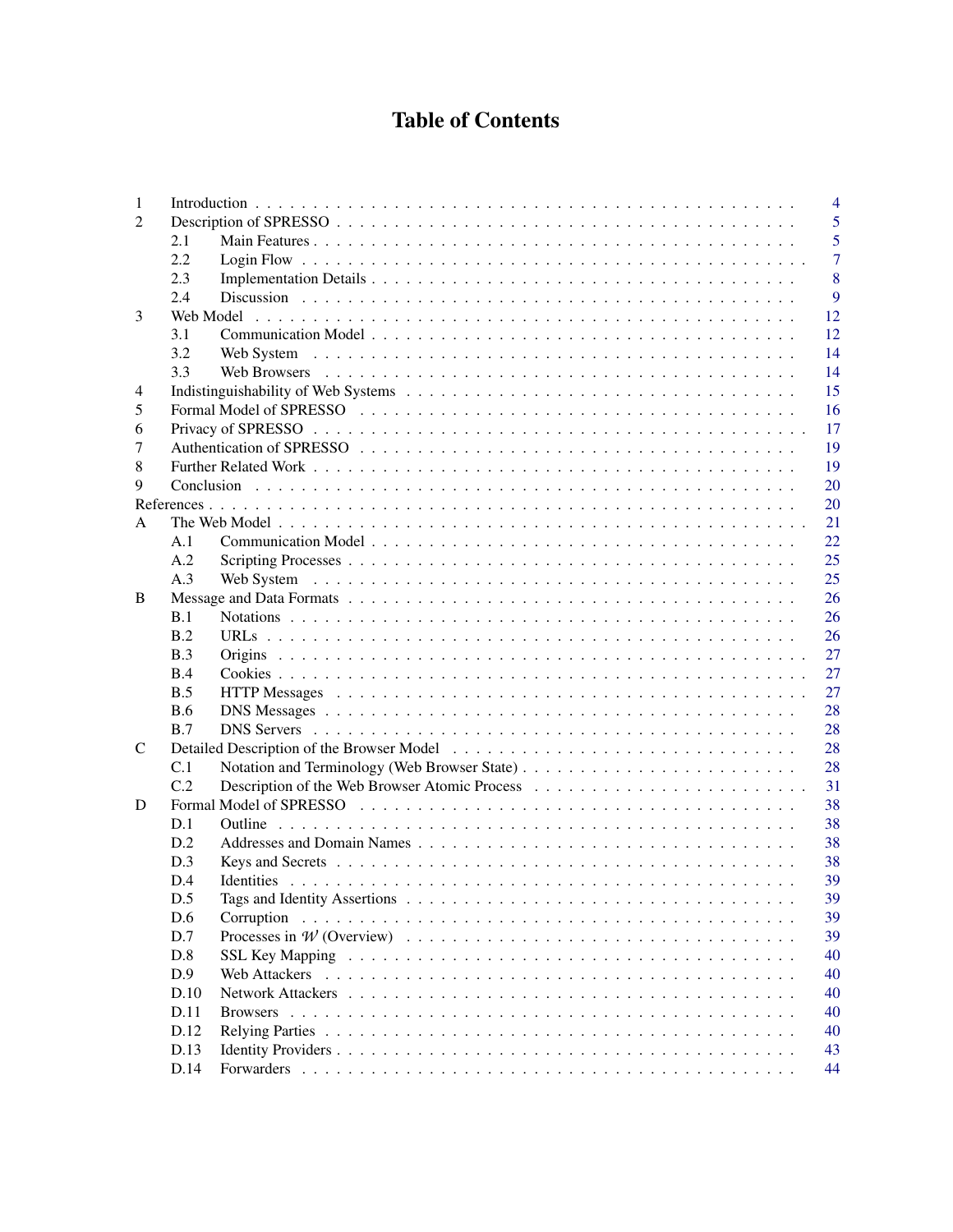| D.16<br>E<br>F<br>E.1 | 45  |
|-----------------------|-----|
|                       | 45  |
|                       | 48  |
|                       | 49  |
|                       | 49  |
| F <sub>12</sub>       | 52  |
| F.3                   | 54  |
| G                     | 55  |
| H                     | -57 |
| H.1                   | -57 |
| H.2                   | .58 |
| H.3                   | -62 |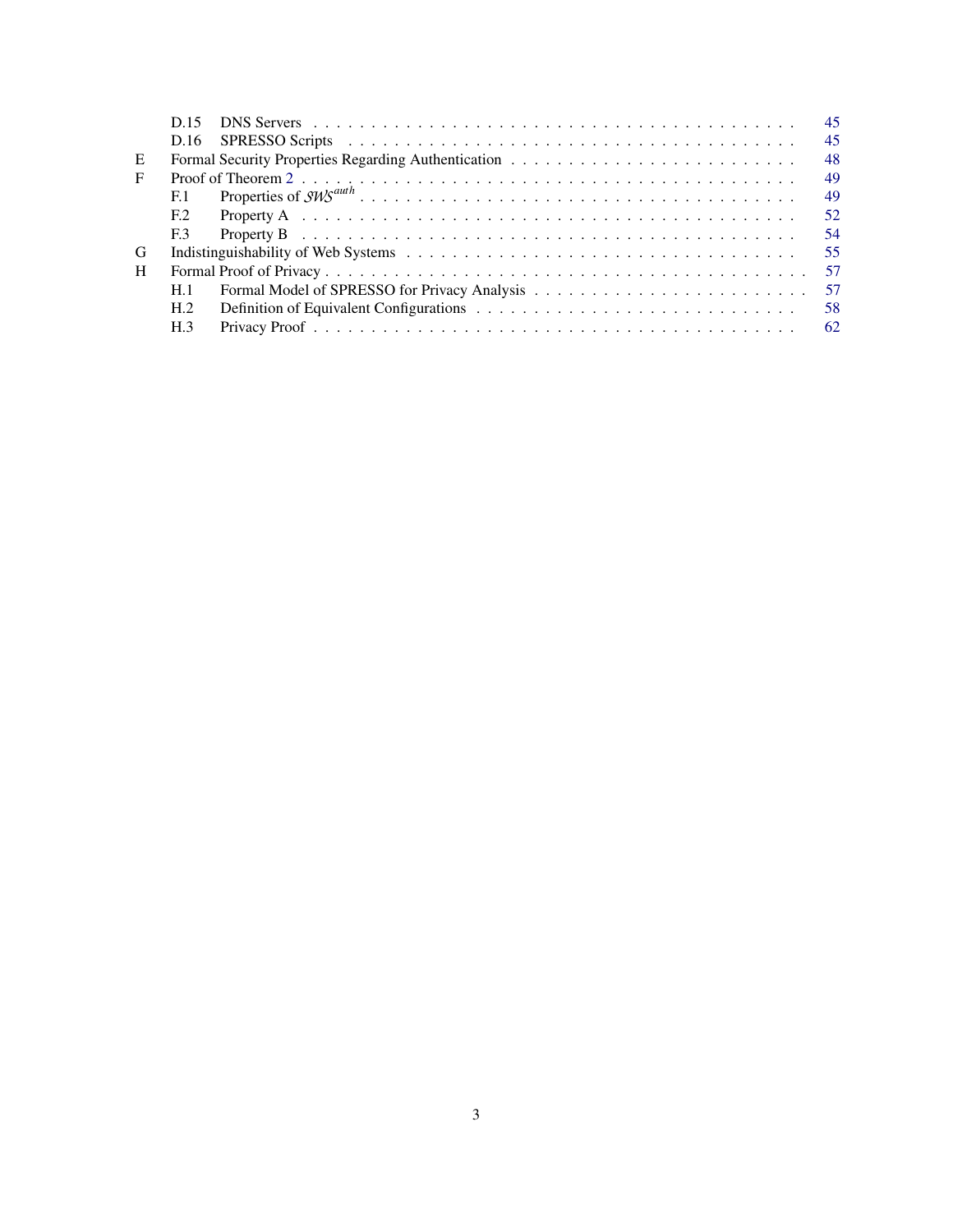# <span id="page-3-0"></span>1 Introduction

Web-based Single Sign-On (SSO) systems allow a user to identify herself to a so-called relying party (RP), which provides some service, using an identity that is managed by an identity provider (IdP), such as Facebook or Google. If an RP uses an SSO system, a user does not need a password to log in at the RP. Instead, she is authenticated by the IdP, which exchanges some data with the RP so that the RP is convinced of the user's identity. When logged in at the IdP already, a user can even log in at the RP by one click without providing any password. This makes SSO systems very attractive for users. These systems are also very convenient for RPs as much of the burden of user authentication, including, for example, the handling of user passwords and lost passwords, is shifted to the IdPs. This is why SSO systems are very popular and widely used on the web. Over the last years, many different SSO systems have been developed, with OpenID [\[13\]](#page-20-1) (used by Google, Yahoo, AOL, and Wordpress, for example) and OAuth [\[14\]](#page-20-2) (used by Twitter, Facebook, PayPal, Microsoft, GitHub, and LinkedIn, for example) being the most prominent of such systems; other SSO systems include SAML/Shibboleth, CAS, and WebAuth.

There is, however, a downside to these systems: with one exception, none of the existing SSO systems have been designed to respect users' privacy. That is, the IdP always knows at which RP the user logs in, and hence, which services the user uses. In fact, exchanging user data between IdPs and RPs directly in every login process is a key part of the protocols in OpenID and OAuth, for example, and thus, IdPs can easily track users.

The first system so far which was designed with the intent to respect users' privacy was the BrowserID system [\[19,](#page-20-3) [20\]](#page-20-4), which is a relatively new system developed by Mozilla and is also known by its marketing name *Persona*.

Unfortunately, in [\[12\]](#page-20-5) severe attacks against BrowserID were discovered, which show that the privacy of BrowserID is completely broken: these attacks allow malicious IdPs and in some versions of the attacks even arbitrary parties to check the login status of users at any RP with little effort (see Section [2.1](#page-4-1) for some more details on these attacks). Even worse, these attacks exploit design flaws of BrowserID that, as discussed in [\[12\]](#page-20-5), cannot be fixed without a major redesign of the system, and essentially require building a new system. As further discussed in Section [2.4,](#page-8-0) besides the lack of privacy there are also other issues that motivate the design of a new system.

The goal of this work is therefore to design the (first) SSO system which respects users' privacy in the sense described above, i.e., IdPs (even completely malicious ones) should not be able to track at which RPs users log in. Moreover, the history of SSO systems shows that it is highly non-trivial to design secure SSO systems, not only w.r.t. privacy requirements, but even w.r.t. authentication requirements. Attacks easily go unnoticed and in fact numerous attacks on SSO systems, including attacks on OAuth, OpenID, Google ID, Facebook Connect, SAML, and BrowserID have been uncovered which compromise the security of many services and users at once [\[4](#page-19-2)[–6,](#page-19-3) [21,](#page-20-6) [22,](#page-20-7) [25–](#page-20-8)[28\]](#page-20-9). Besides designing and implementing a privacy-respecting SSO system, we therefore also carry out a formal security analysis of the system based on an expressive model of the web infrastructure in order to provide formal security guarantees. More specifically, the contributions of our work are as follows.

Contributions of this Paper. In this work, we propose the system SPRESSO (for Secure Privacy-REspecting Single Sign-On). This is the first SSO system which respects user's privacy. The system allows users to log in to RPs with their email addresses. A user is authenticated to an RP by the IdP hosting the user's email address. This is done in such a way that the IdP does not learn at which RP the user wants to log in.

Besides strong authentication and privacy guarantees (see also below), SPRESSO is designed in such a way that it can be used across browsers, platforms, and devices. For this purpose, SPRESSO is based solely on standard HTML5 and web features and uses no browser extensions, plug-ins, or browser-independent executables.

Moreover, as further discussed in Section [2.1,](#page-4-1) SPRESSO is designed as an open and decentralized system. For example, in contrast to OAuth, SPRESSO does not require any prior coordination or setup between RPs and IdPs: users can log in at any RP with any email address with SPRESSO support.

We formally prove that SPRESSO enjoys strong authentication and privacy properties. Our analysis is based on an expressive Dolev-Yao style model of the web infrastructure [\[10\]](#page-19-4). This web model is designed independently of a specific web application and closely mimics published (de-facto) standards and specifications for the web, for instance, the HTTP/1.1 and HTML5 standards and associated (proposed) standards. It is the most comprehensive web model to date. Among others, HTTP(S) requests and responses, including several headers, such as cookie, location, strict transport security (STS), and origin headers, are modeled. The model of web browsers captures the concepts of windows, documents, and iframes, including the complex navigation rules, as well as new technologies, such as web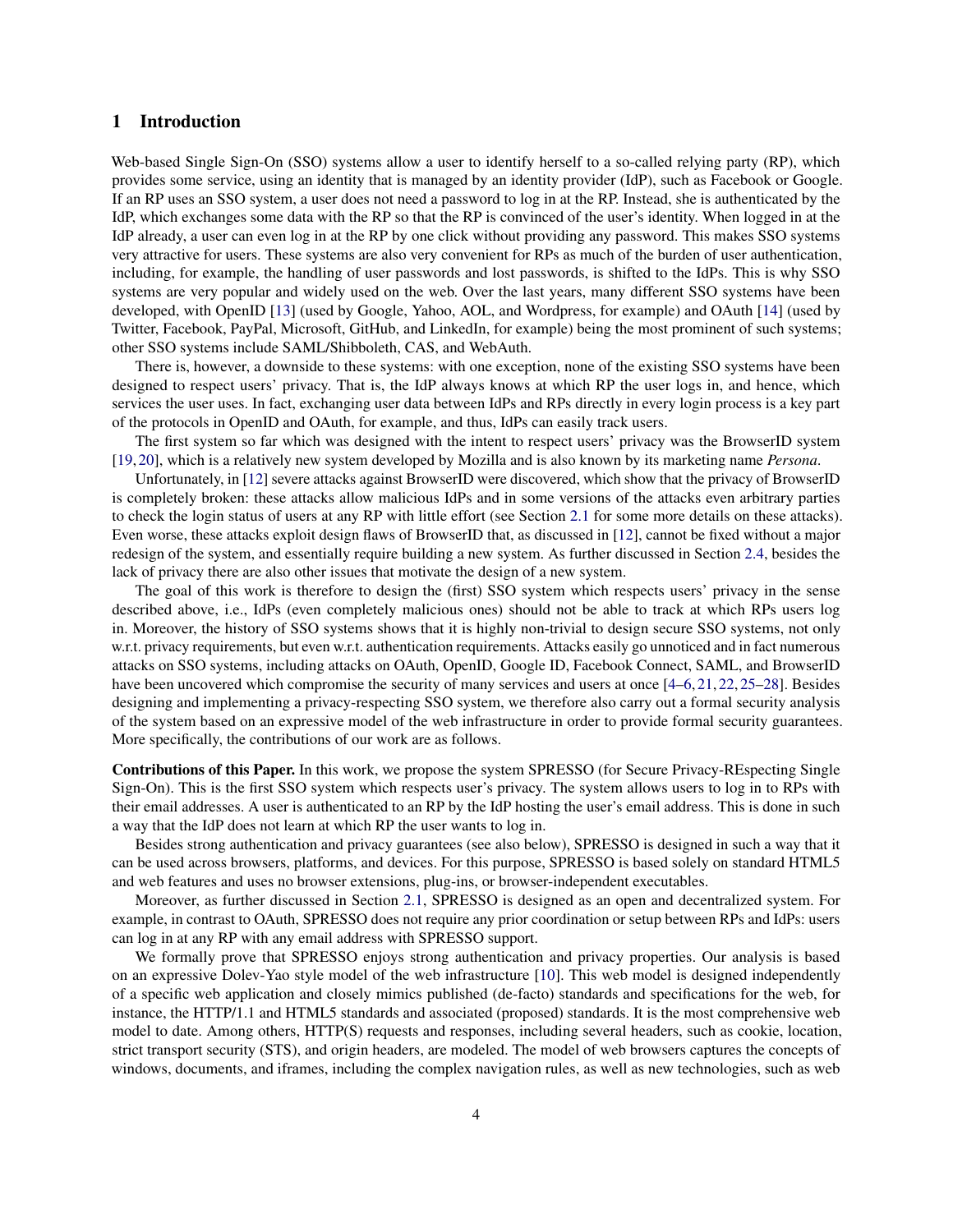storage and cross-document messaging (postMessages). JavaScript is modeled in an abstract way by so-called scripting processes which can be sent around and, among others, can create iframes and initiate XMLHTTPRequests (XHRs). Browsers may be corrupted dynamically by the adversary.

So far, this web model has been employed to analyze trace-based properties only, namely, authentication properties. In this work, we formulate, for the first time, strong indistinguishability/privacy properties for web applications. Our general definition is not tailored to a specific web application, and hence, should be useful beyond our analysis of SPRESSO. These properties require that an adversary should not be able to distinguish two given systems. In order to formulate these properties we slightly modify and extend the web model.

Finally, we formalize SPRESSO in the web model and formally state and prove strong authentication and privacy properties for SPRESSO. The authentication properties we prove are central to any SSO system, where our formulation of these properties follows the one in [\[10\]](#page-19-4). As for the privacy property, we prove that a malicious IdP cannot distinguish whether an honest user logs in at one RP or another. The analysis we carry out in this work is also interesting by itself, as web applications have rarely been analyzed based on an expressive web model (see Section [8\)](#page-18-1).

Structure of this Paper. In Section [2,](#page-4-0) we describe our system and discuss and motivate design choices. We then, in Section [3,](#page-11-0) briefly recall the general web model from [\[10\]](#page-19-4) and explain the modifications and extensions we made. The mentioned strong but general definition of indistinguishability/privacy for web applications is presented in Section [4.](#page-14-0) In Section [5,](#page-15-0) we provide the formal model of SPRESSO, based on which we state and analyze privacy and authentication of SPRESSO in Sections [6](#page-16-0) and [7,](#page-18-0) respectively. Further related work is discussed in Section [8.](#page-18-1) We conclude in Section [9.](#page-19-0) All details and proofs are available in the appendix. An online demo and the source code of SPRESSO are available at [\[23\]](#page-20-10).

# <span id="page-4-0"></span>2 Description of SPRESSO

In this section, we first briefly describe the main features of SPRESSO. We then provide a detailed description of the system in Section [2.2,](#page-6-0) with further implementation details given in Section [2.3.](#page-7-0) To provide additional intuition and motivation for the design of SPRESSO, in Section [2.4](#page-8-0) we discuss potential attacks against SPRESSO and why they are prevented.

#### <span id="page-4-1"></span>2.1 Main Features

### SPRESSO enjoys the following key features:

Strong Authentication and Privacy. SPRESSO is designed to satisfy strong authentication and privacy properties.

Authentication is the most fundamental security property of an SSO system. That is, i) an adversary should not be able to log in to an RP, and hence, use the service of the RP, as an honest user, and ii) an adversary should not be able to log in the browser of an honest user under an adversary's identity (identity injection). Depending on the service provided by the RP, a violation of ii) could allow the adversary to track an honest user or to obtain user secrets. We note that in the past, attacks on authentication have been found in almost all deployed SSO systems (e.g., OAuth, OpenID, and BrowserID [\[10,](#page-19-4) [12,](#page-20-5) [22,](#page-20-7) [24,](#page-20-11) [25,](#page-20-8) [27,](#page-20-12) [28\]](#page-20-9)).

While authentication assumes the involved RP and IdP to be honest, privacy is concerned with malicious IdPs. This property requires that (malicious) IdPs should not be able to track at which RPs specific users log in. As already mentioned in the introduction, so far, except for BrowserID, no other SSO system was designed to provide privacy. (In fact, exchanging user data between IdPs and RPs directly is a key part of the protocols in OpenID and OAuth, for example, and hence, in such protocols, IdPs can easily track at which RP a user logs in.) However, BrowserID failed to provide privacy: As shown in [\[12\]](#page-20-5), a subtle attack allowed IdPs (and in some versions of the attack even arbitrary parties) to check the login status of users at any RP. More specifically, by running a malicious JavaScript within the user's browser, an IdP can, for any RP, check whether the user is logged in at that RP by triggering the (automatic) login process and testing whether a certain iframe is created during this process or not. The (non-)existence of this iframe immediately reveals the user's login status. Hence, a malicious IdP can track at which RP a user is logged in. As we discuss in [\[12\]](#page-20-5), this could not be fixed without a major redesign of BrowserID. Our work could be considered such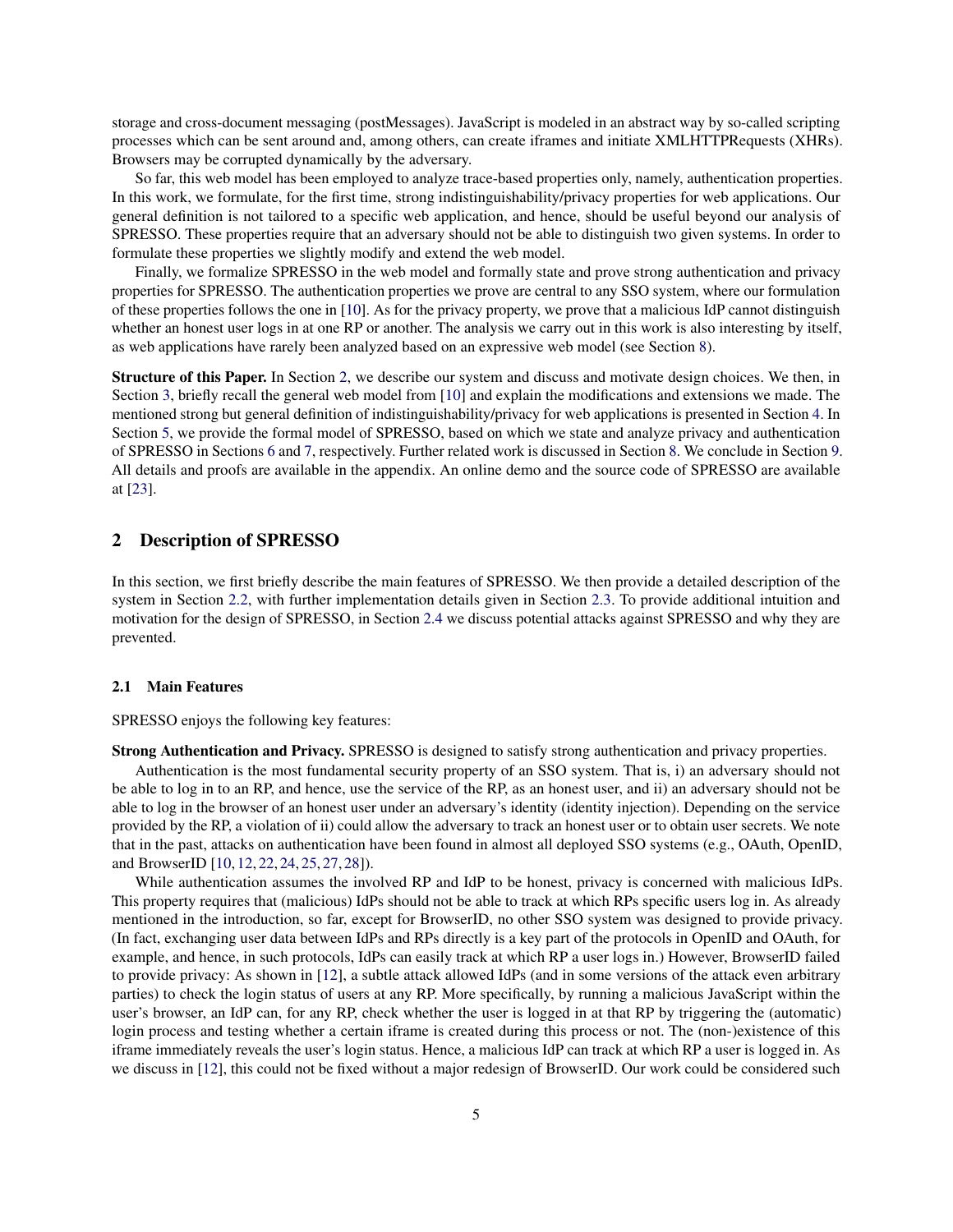<span id="page-5-13"></span><span id="page-5-12"></span><span id="page-5-11"></span><span id="page-5-10"></span><span id="page-5-9"></span><span id="page-5-8"></span><span id="page-5-7"></span><span id="page-5-6"></span><span id="page-5-5"></span><span id="page-5-4"></span><span id="page-5-3"></span><span id="page-5-2"></span><span id="page-5-1"></span><span id="page-5-0"></span>

<span id="page-5-27"></span><span id="page-5-26"></span><span id="page-5-25"></span><span id="page-5-24"></span><span id="page-5-23"></span><span id="page-5-22"></span><span id="page-5-21"></span><span id="page-5-20"></span><span id="page-5-19"></span><span id="page-5-18"></span><span id="page-5-17"></span><span id="page-5-16"></span><span id="page-5-15"></span><span id="page-5-14"></span> $\rightarrow$  HTTPS messages,  $\rightarrow$  XHRs (over HTTPS), - -> postMessages,  $\sim$ > browser commands Fig. 1. SPRESSO Login Flow.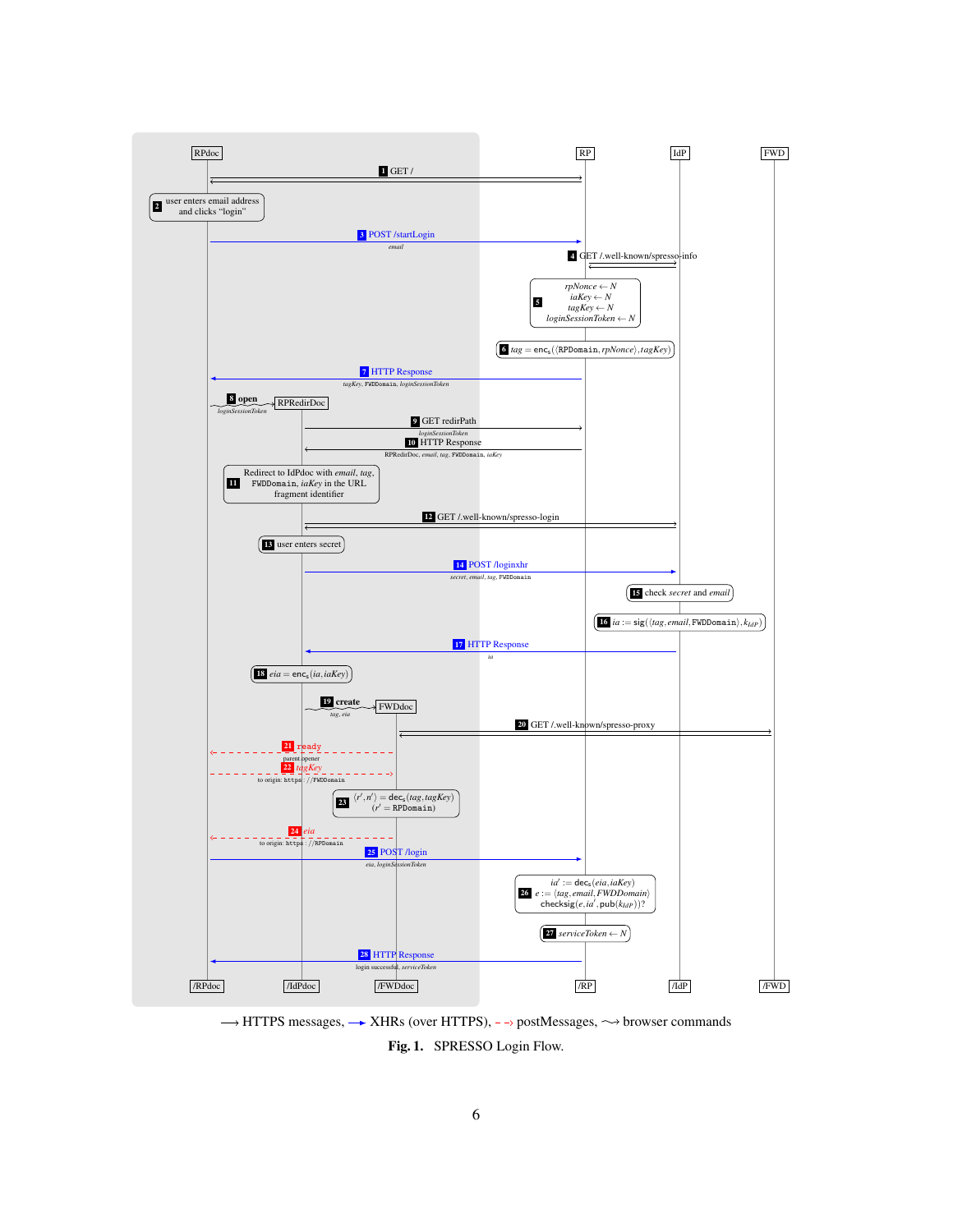a major redesign. While SPRESSO shares some basic concepts with BrowserID, SPRESSO is, however, not based on BrowserID, but a new system built from scratch (see the discussion in Section [2.4\)](#page-8-0).

The above shows that the design of a secure SSO system is non-trivial and that attacks are very easy to overlook. As already mentioned in the introduction, we therefore not only designed and implemented SPRESSO to meet strong authentication and privacy properties, but also perform a formal analysis of SPRESSO in an expressive model of the web infrastructure in order to show that SPRESSO in fact meets these properties.

An Open and Decentralized System. We created SPRESSO as a decentralized, open system. In SPRESSO, users are identified by their email addresses, and email providers certify the users' authenticity. Compared to OpenID, users do not need to learn a new, complicated identifier — an approach similar to that of BrowserID. But unlike in BrowserID, there is no central authority in SPRESSO (see also the discussion in Section [2.4\)](#page-8-0). In contrast to OAuth, SPRESSO does not require any prior coordination or setup between RPs and IdPs: Users can log in at any RP with any email address with SPRESSO support. For email addresses lacking SPRESSO support, a seamless fallback can be provided, as discussed later.

Adherence to Web Standards. SPRESSO is based solely on standard HTML5 and web features and uses no browser extensions, plug-ins, or other client-side executables. This guarantees that SPRESSO can be used across browsers, platforms and devices, including both desktop computers and mobile platforms, without installing any software (besides a browser). Note that on smartphones, for example, browsers usually do no support extensions or plug-ins.

# <span id="page-6-0"></span>2.2 Login Flow

We now explain SPRESSO by a typical login flow in the system. SPRESSO knows three distinct types of parties: relying parties (RPs), i.e., web sites where a user wishes to log in, identity providers (IdPs), providing to RPs a proof that the user owns an email address (identity), and forwarders (FWDs), who forward messages from IdPs to RPs within the browser. We start with a brief overview of the login flow and then present the flow in detail.

Overview. On a high level, the login flow consists of the following steps: First, on the RP web site, the user enters her email address. RP then creates what we call a *tag* by encrypting its own domain name and a nonce with a freshly generated symmetric key. This tag along with the user's email address is then forwarded to the IdP. Due to the privacy requirement, this is done via the user's browser in such a way that the IdP does not learn from which RP this data was received. Note also that the tag contains RP's domain in encrypted form only. The IdP then signs the tag and the user's email address (provided that the user is logged in at the IdP, otherwise the user first has to log in). This signature is called the *identity assertion (IA)*. The IA is then transferred to the RP (again via the user's browser), which checks the signature and consistency of the data signed and then considers the user with the given email address to be logged in. We note that passing the IA to the RP is done using an FWD (the RP determines which one is used) as it is important that the IA is delivered to the correct RP (RP document). The IdP cannot ensure this, because, again due to the privacy requirements, IdP is not supposed to know the intended RP.

Detailed Flow. We now take a detailed look at the SPRESSO login flow. We refer to the steps of the protocol as depicted in Figure [1.](#page-5-0) We use the names RP, IdP, and FWD for the servers of the respective parties. We use RPdoc, RPRedirDoc, IdPdoc, and FWDdoc as names for HTML documents delivered by the respective parties. The login flow involves the servers RP, IdP, and FWD as well as the user's browser (gray background), in which different windows/iframes are created: first, the window containing RPdoc (which is present from the beginning), second, the login dialog created by RPdoc (initially containing RPRedirDoc and later IdPdoc), and third, an iframe inside the login dialog where the document FWDdoc from FWD is loaded.

As the first step in the protocol, the user opens the login page at RP  $\Box$ . The actual login then starts when the user enters her email address  $\boxed{2}$  $\boxed{2}$  $\boxed{2}$ . RPdoc sends this address in a POST request to RP  $\boxed{3}$  $\boxed{3}$  $\boxed{3}$ . RP identifies the IdP (from the domain in the email address) and retrieves a *support document* from IdP [4](#page-5-4). This document is retrieved from a fixed URL https://IdPdomain/.well-known/spresso-info and contains a public (signature verification) key of the IdP. RP now selects new nonces/symmetric keys *rpNonce*, *iaKey*, *tagKey*, and *loginSessionToken* [5](#page-5-5) and creates the tag *tag* by encrypting RP's domain RPDomain and the nonce *rpNonce* under *tagKey* [6](#page-5-6) . Using standard Dolev-Yao notation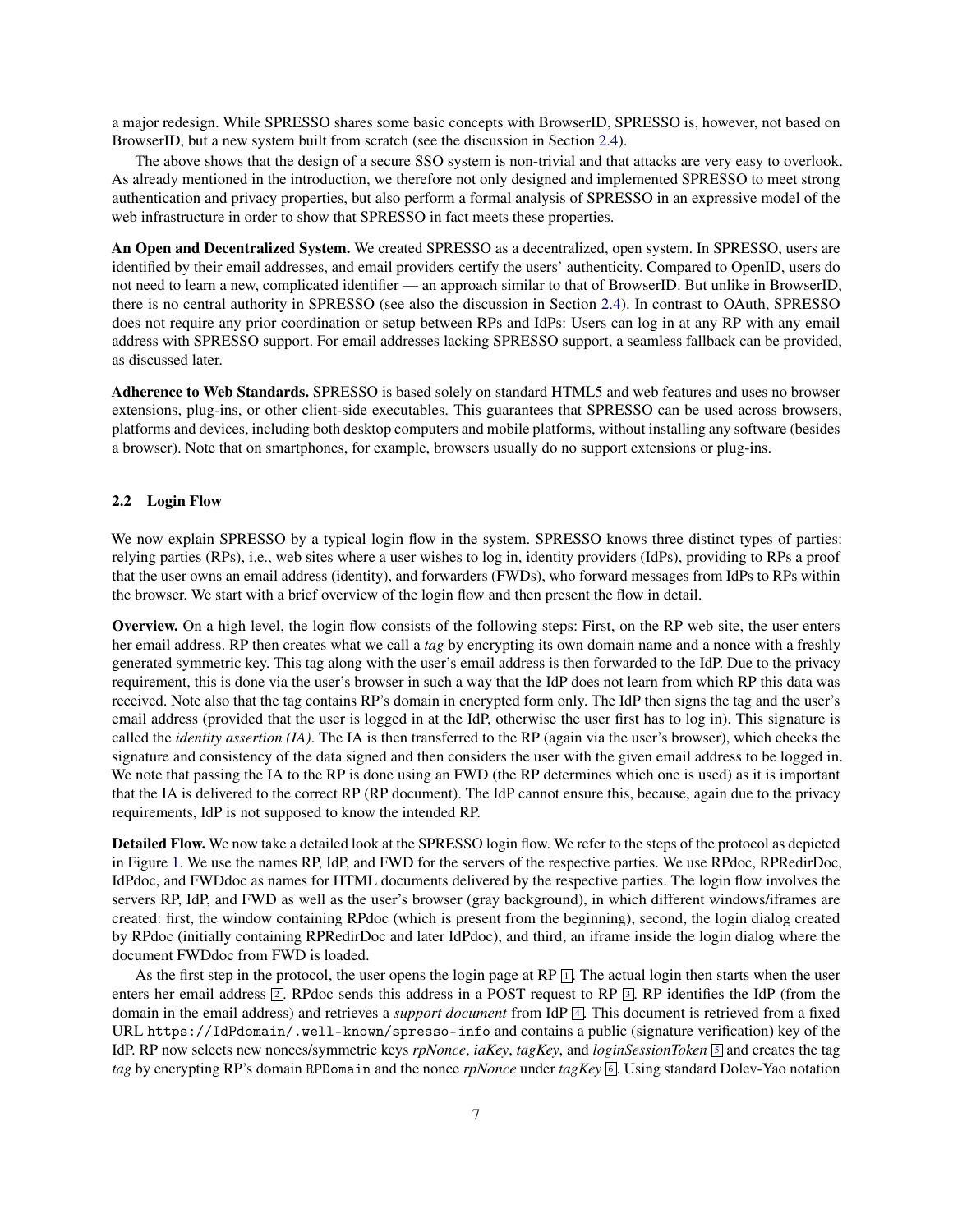(see also Section [3\)](#page-11-0), we denote this term by

$$
tag := enc_s(\langle \text{RPDomain}, r p None \rangle, tagKey).
$$

RP further selects an FWD (e.g., a fixed one from its settings). Now, RP stores *tag*, *iaKey*, the FWD domain, and the email address in its session data store under the session key *loginSessionToken* and sends *tagKey*, *FWDDomain*, and *loginSessionToken* as response to the POST request by RPdoc  $\boxed{7}$  $\boxed{7}$  $\boxed{7}$ .

RPdoc now opens the login dialog. Ultimately, this window contains the login dialog from IdP (IdPdoc) so that the user can log in to IdP (if not logged in already). However, to preserve the user's privacy (see the discussion in Section [2.4\)](#page-8-0), RPdoc does not launch the dialog with the URL of IdPdoc immediately. Instead, RPdoc opens the login dialog with the URL of RPRedirDoc and attaches the *loginSessionToken* <sup>[8](#page-5-8)</sup>. RPRedirDoc is loaded from RP (**[9](#page-5-9)** and  $\boxed{10}$  $\boxed{10}$  $\boxed{10}$ ) and redirects the login dialog to IdPdoc  $(11)$  $(11)$  $(11)$  and  $[12]$  $[12]$  $[12]$ , passing the user's email address, the tag, the FWD domain, and the iaKey from RP, as stored under the session key *loginSessionToken*, to IdPdoc.[1](#page-7-1)

After the browser loaded IdPdoc from IdP, the user enters her password<sup>[2](#page-7-2)</sup> matching her email address  $\boxed{13}$  $\boxed{13}$  $\boxed{13}$ . The password, the email address, the tag, and the FWD domain are now sent to IdP  $\overline{14}$  $\overline{14}$  $\overline{14}$ . After IdP verified the user credentials  $\overline{15}$  $\overline{15}$  $\overline{15}$ , it creates the identity assertion as the signature

$$
ia := \mathsf{sig}(\langle tag, email, FWDDomain \rangle, k_{IdP})
$$

using its private signing key  $k_{\text{IdP}}$  <sup>[16](#page-5-16)</sup> and then returns *ia* to IdPdoc <sup>[[17](#page-5-17)]</sup>. We note that *ia* contains the signature only, not the data that was signed.

To avoid that the FWD learns the IA (we discuss this further in Section [2.4\)](#page-8-0), IdPdoc now encrypts the IA using the iaKey [18](#page-5-18):

$$
eia := \mathsf{enc}_s(ia,iaKey) .
$$

Then, IdPdoc opens an iframe with the URL of FWDdoc, passing the tag and the encrypted IA to FWDdoc. After the iframe is loaded  $[20]$  $[20]$  $[20]$ , FWDdoc sends a postMessage<sup>[3](#page-7-3)</sup> to its parent's opener window, which is RPdoc  $[21]$  $[21]$  $[21]$ . This postMessage with the sole content "ready" triggers RPdoc to send the *tagKey* to FWDdoc, where in the postMessage the origin<sup>[4](#page-7-4)</sup> of FWD with HTTPS is declared to be the only allowed receiver of this message  $\boxed{22}$  $\boxed{22}$  $\boxed{22}$ . FWDdoc uses the key to decrypt the tag and thereby learns the intended receiver (RP) of the IA  $\boxed{23}$  $\boxed{23}$  $\boxed{23}$ . As its last action, FWD forwards the encrypted IA *eia* via postMessage to RPdoc (using RP's HTTPS origin as the only allowed receiver) [[24](#page-5-23)].

RPdoc receives *eia* and sends it along with the *loginSessionToken* to RP [[25](#page-5-24)]. RP then decrypts *eia*, retrieves *ia'* and checks whether *ia'* is a valid signature for  $\langle tag, email, FWDDomain \rangle$  under the verification key pub $(k_{IdP})$  of the IdP, where *tag*, *email*, and *FWDDomain* are taken from the session data identified by *loginSessionToken* [26](#page-5-25) .

Now, the user identified by the email address is logged in. The mechanism that is used to persist this logged-in state (if any) at this point is out of the scope of SPRESSO. In our analysis, as a model for a standard session-based login, we assume that RP creates a session for the user's browser, identified by some freshly chosen token (the *RP service token*)  $\boxed{27}$  $\boxed{27}$  $\boxed{27}$  and sends this token to the browser  $\boxed{28}$  $\boxed{28}$  $\boxed{28}$ .

### <span id="page-7-0"></span>2.3 Implementation Details

We developed a proof-of-concept implementation of SPRESSO in about 700 lines of JavaScript and HTML code. It contains all presented features of SPRESSO itself and a typical IdP. The implementation (source code and online demo) is available at [\[23\]](#page-20-10). Our model presented in Section [5](#page-15-0) closely follows this implementation.

The three servers (RP, IdP and FWD) are written in JavaScript and are based on node.js and its built-in *crypto* API. On the client-side we use the Web Cryptography API. For encryption we employ AES-256 in GCM mode to provide authenticity. Signatures are created/verified using RSA-SHA256.

<span id="page-7-2"></span><span id="page-7-1"></span><sup>1</sup>This data is passed to IdPdoc in the fragment identifier of the URL (a.k.a. *hash*), and therefore, it is not necessarily sent to IdP.  ${}^{2}$ In fact, the IdP can as well offer any other form of authentication, e.g., TLS client authentication or two-factor authentication. <sup>3</sup>postMessages are messages that are sent between different windows in one browser.

<span id="page-7-4"></span><span id="page-7-3"></span><sup>4</sup>An origin is defined by a domain name plus the information whether the connection to this domain is via HTTP or HTTPS.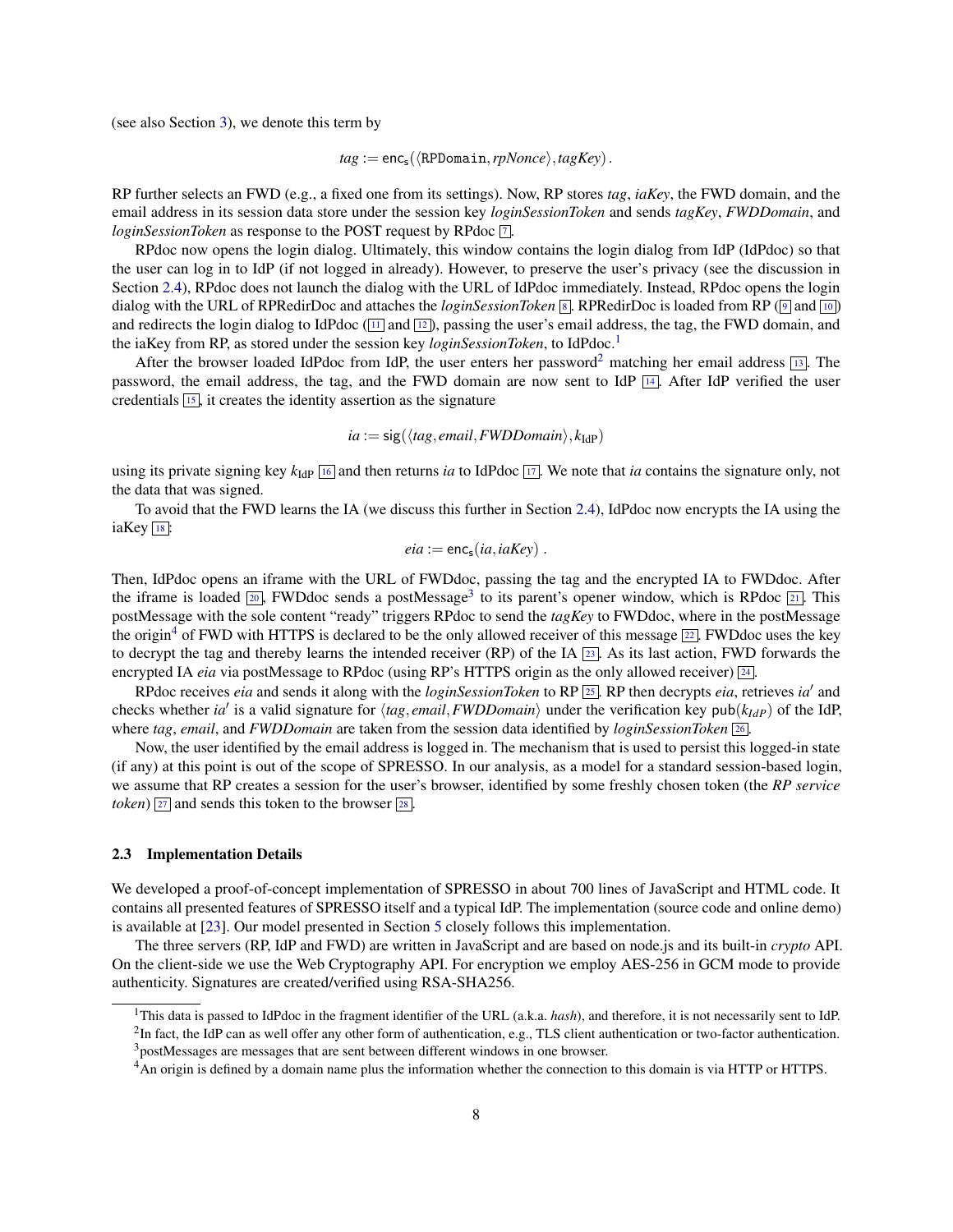### <span id="page-8-0"></span>2.4 Discussion

In order to provide more intuition and motivation for the design of SPRESSO, and in particular its security and privacy properties, we first informally discuss some potential attacks on our system and what measures we took when designing and implementing SPRESSO to prevent these attacks. These attacks also illustrate the complexity and difficulty of designing a secure and privacy-respecting web-based SSO system. In Sections [6](#page-16-0) and [7,](#page-18-0) we formally prove that SPRESSO provides strong authentication and privacy properties in a detailed model of the web infrastructure. We also discuss other aspects of SPRESSO, including usability and performance. We conclude this section with a comparison of SPRESSO and BrowserID.

Malicious RP: Impersonation Attack. An attacker could try to launch a man in the middle attack against SPRESSO by playing the role of an RP (RP server and RPdoc) to the user. Such an attacker would run a malicious server at his RP domain, say, RPa, and also deliver a malicious script (instead of the honest RPdoc script) to the user's browser. Now assume that the user wants to log in with her email address at RPa and is logged in at the IdP corresponding to the email address already. Then, the attacker (outside of the user's browser) could first initiate the login process at RPb using the user's email address. The attacker's RP could then create a tag of the form enc<sub>s</sub>( $\langle$ RPb,*rpNonce*),*tagKey*) using the domain of an honest RP RPb, instead of RPa. The IdP would hence create an IA for this tag and the user's email address and deliver this IA to the user's browser. If this IA were now indeed be delivered to the attacker's RP window (which is running a malicious RPdoc script), the attacker could use the IA to finish the log in process at RPb (and obtain the service token from RPb), and thus, log in at RPb as the honest user.

However, assuming that FWD is honest (see below for a discussion of malicious FWDs), FWD prevents this kind of attack: FWD forwards the (encrypted) IA via a postMessage only to the domain listed in the tag (so, in this case, RPb), which in the attack above is not the domain of the document loaded in the attacker's RP window (RPa). The IA is therefore not transmitted to the attacker. The same applies when the attacker tries to navigate the RP window to its own domain, i.e., to RPa, before Step [24](#page-5-23) . Our formal analysis presented in the following sections indeed proves that such attacks are excluded in SPRESSO. We note that in order to make sure that the postMessage is delivered to the correct RP window (technically, a window with the expected origin), FWD uses a standard feature of the postMessage mechanism which allows to specify the origin of the intended recipient of a postMessage.

Malicious IdP. A malicious IdP could try to log the user in under an identity that is not her own. An attack of this kind on BrowserID was shown in [\[10\]](#page-19-4). However, in SPRESSO, the IdP cannot select or alter the identity with which the user is logged in. Instead, the identity is fixed by RP after Step  $\boxed{\phantom{0}}$  and checked in Step  $\boxed{\phantom{0}}$ . Again, our formal analysis shows that such attacks are indeed not possible in SPRESSO.

The IdP could try to undermine the user's privacy by trying to find out which RP requests the IA. However, in SPRESSO, the IdP cannot gather such information: From the information available to it (*email*, *tag*, *FWDDomain* plus any information it can gather from the browser's state), it cannot infer the RP.<sup>[5](#page-8-1)</sup> It could further try to corellate the sources and times of HTTPS requests for the support document with user logins. To minimize this side channel, we suggest caching the support document at each RP and automatic refreshing of this cache (e.g., an RP could cache the document for 48 hours and after that period automatically refresh the cache). Additionally, RPs should use the Tor network (or similar means) when retrieving the support document in order to hide their IP addresses. Assuming that support documents have been obtained from IdPs independently of specific login requests by users, our formal analysis shows that SPRESSO in fact enjoys a very strong privacy property (see Sections [4](#page-14-0) and [6\)](#page-16-0).

In BrowserID, malicious IdPs (in fact, any party who can run malicious scripts in the user's browser) can check the presence or absence of certain iframes in the login process, leading to the privacy break mentioned earlier. Again, our formal analysis implies that this is not possible for SPRESSO.

Malicious FWD. A malicious FWD could cooperate with or act as a malicious RP and thereby enable the man in the middle attack discussed above, undermining the authentication guarantees of the system. Also, a malicious FWD could collaborate with a malicious IdP and send information about the RP to the IdP, and hence, undermine privacy.

<span id="page-8-1"></span><sup>5</sup> If only a few RPs use a specific FWD, *FWDDomain* would reveal some information. However, this is easy to avoid in practice: the set of FWDs all (or many) RPs trust should be big enough and RPs could randomly choose one of these FWDs for every login process.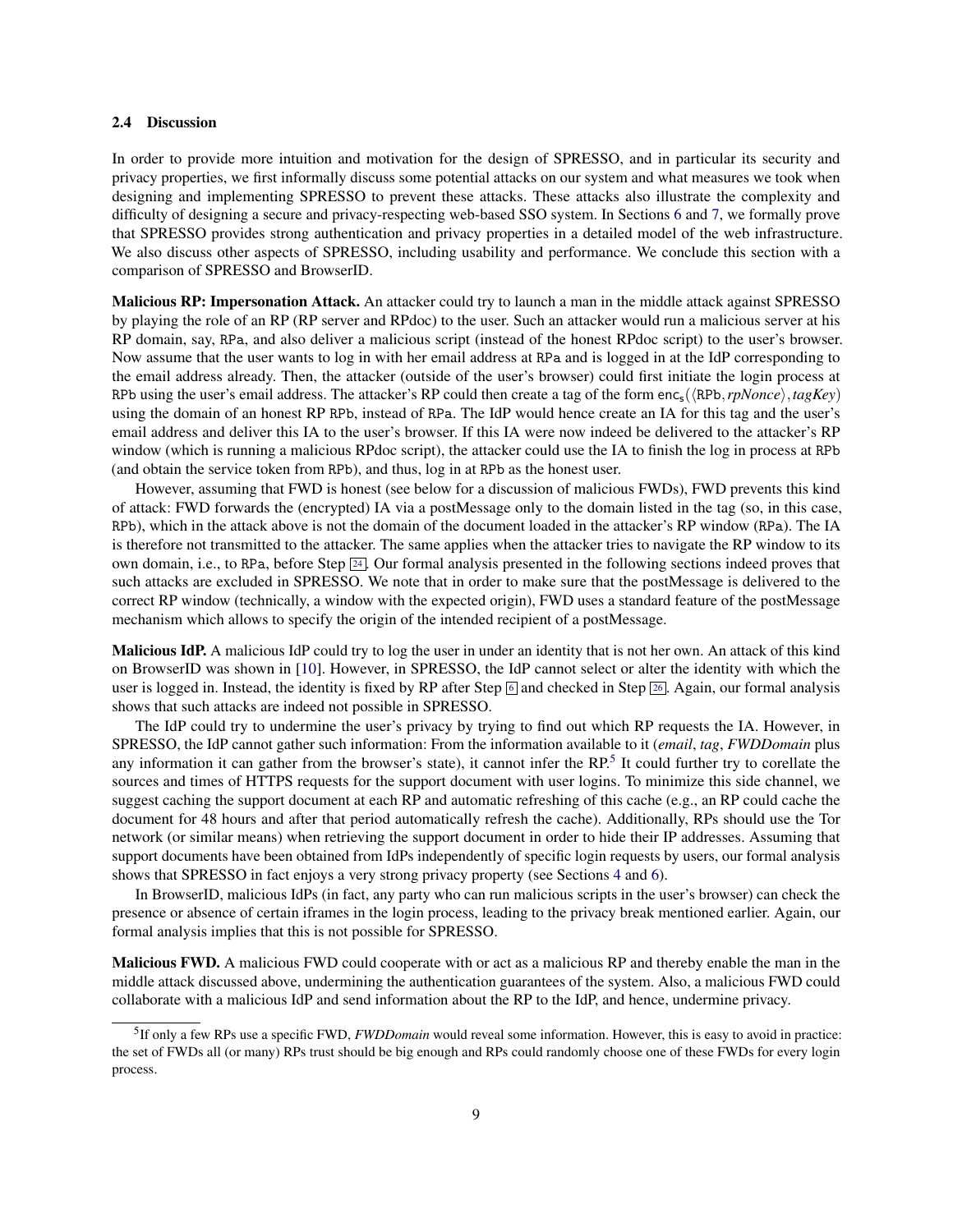Therefore, for our system to provide authentication and privacy, we require that FWDs behave honestly. Below we discuss ways to force FWD to behave honestly. We suspect that there is no way to avoid the use of FWDs or other honest components in a practical SSO system which is supposed to provide not only authentication but also privacy: In our system, after Step  $\boxed{17}$  $\boxed{17}$  $\boxed{17}$  of the flow, IdPdoc must return the IA to the RP. There are two constraints: First, the IA should only be forwarded to a document that in fact is RP's document. Otherwise, it could be misused to log in at RP under the user's identity by any other party, which would break authentication. Second, RP's identity should not be revealed to IdP, which is necessary for privacy. Currently, there is no browser mechanism to securely forward the IA to RP without disclosing RP's identity to IdP (but see below).

Enforcing Honest FWDs. Before we discuss existing and upcoming technologies to enforce honest behavior of FWDs, we first note that in SPRESSO, an FWD is chosen by the RP to which a user wants to log in. So the RP can choose the FWD it trusts. The RP certainly has a great interest in the trustworthiness of the FWD: As mentioned, a malicious FWD could allow an attacker to log in as an honest user (and hence, misuse RP's service and undermine confidentiality and integrity of the user's data stored at RP), something an RP would definitely want to prevent. Second, we also note that FWD does not learn a user's email address: the IA, which is given to FWD and which contains the user's email address, is encrypted with a symmetric key unknown to FWD.<sup>[6](#page-9-0)</sup> Therefore, SPRESSO does not provide FWD with information to track at which RP a specific user logs in.[7](#page-9-1)

Now, as for *enforcing* honest FWDs, first note that an honest FWD server is supposed to always deliver the same fixed JavaScript to a user's browsers. This JavaScript code is very short (about 50 lines of code). If this code is used, it is not only ensured that FWD preserves authentication and privacy, but also that no tracking data is sent back to the FWD server.

Using current technology, a user could use a browser extension which again would be very simple and which would make sure that in fact only this specific JavaScript is delivered by FWD (upon the respective request). As a result, FWD would be forced to behave honestly, without the user having to trust FWD. Another approach would be an extension that replaces FWD completely, which could also lead to a simplified protocol. In both cases, SPRESSO would provide authentication and privacy without having to trust any FWD. Both solutions have the common problem that they do not work on all platforms, because not on all platforms browsers support extensions. The first solution (i.e., the extension checks only that correct JavaScript is loaded) would at least still work for users on such platforms, albeit with reduced security and privacy guarantees.

A native web technology called *subresource integrity* (SRI)[8](#page-9-2) is currently under development at the W3C. SRI allows a document to create an iframe with an attribute *integrity* that takes a hash value. The browser now would guarantee that the document loaded into the iframe hashes to exactly the given value. So, essentially the creator of the iframe can enforce the iframe to be loaded with a specific document. This would enable SPRESSO to automatically check the integrity of FWDdoc without any extensions.

Referer Header and Privacy. The *Referer* [sic!] header is set by browsers to show which page caused a navigation to another page. It is set by all common browsers. To preserve privacy, when the loading of IdPdoc is initiated by RPdoc, it is important that the Referer header is *not* set, because it would contain RP's domain, and consequently, IdP would be able to read off from the Referer header to which RP the user wants to log in, and hence, privacy would be broken. With HTML5, a special attribute for links in HTML was introduced, which causes the Referer header to be suppressed (rel="noreferrer"). However, when such a link is used to open a new window, the new window does not have a handle on the opening window (opener) anymore. But having a handle is essential for SPRESSO, as the postMessage in Step  $\boxed{21}$  $\boxed{21}$  $\boxed{21}$  is sent to the opener window of IdPdoc. To preserve the opener handle while at the same time hiding the referer, we first open the new window with a redirector document loaded from RP (Step  $\boxed{8}$  $\boxed{8}$  $\boxed{8}$ ) and then navigate this window to IdPdoc (using a link with the noreferrer attribute set and triggered by JavaScript in Step  $\boxed{11}$  $\boxed{11}$  $\boxed{11}$ ). This causes the

<span id="page-9-0"></span><sup>&</sup>lt;sup>6</sup>We note that IA is a signature anyway, so typically a signed hash of a message. Hence, for common signature schemes, already from the IA itself FWD is not able to extract the user's email address. In addition, SPRESSO even encrypts the IA to make sure that this is the case no matter which signature scheme is used.

<span id="page-9-1"></span> ${}^{7}$ A malicious FWD could try to set cookies and do browser fingerprinting to the track the behavior of specific browsers. Still it does not obtain the user's email address.

<span id="page-9-2"></span><sup>8</sup><http://www.w3.org/TR/SRI/>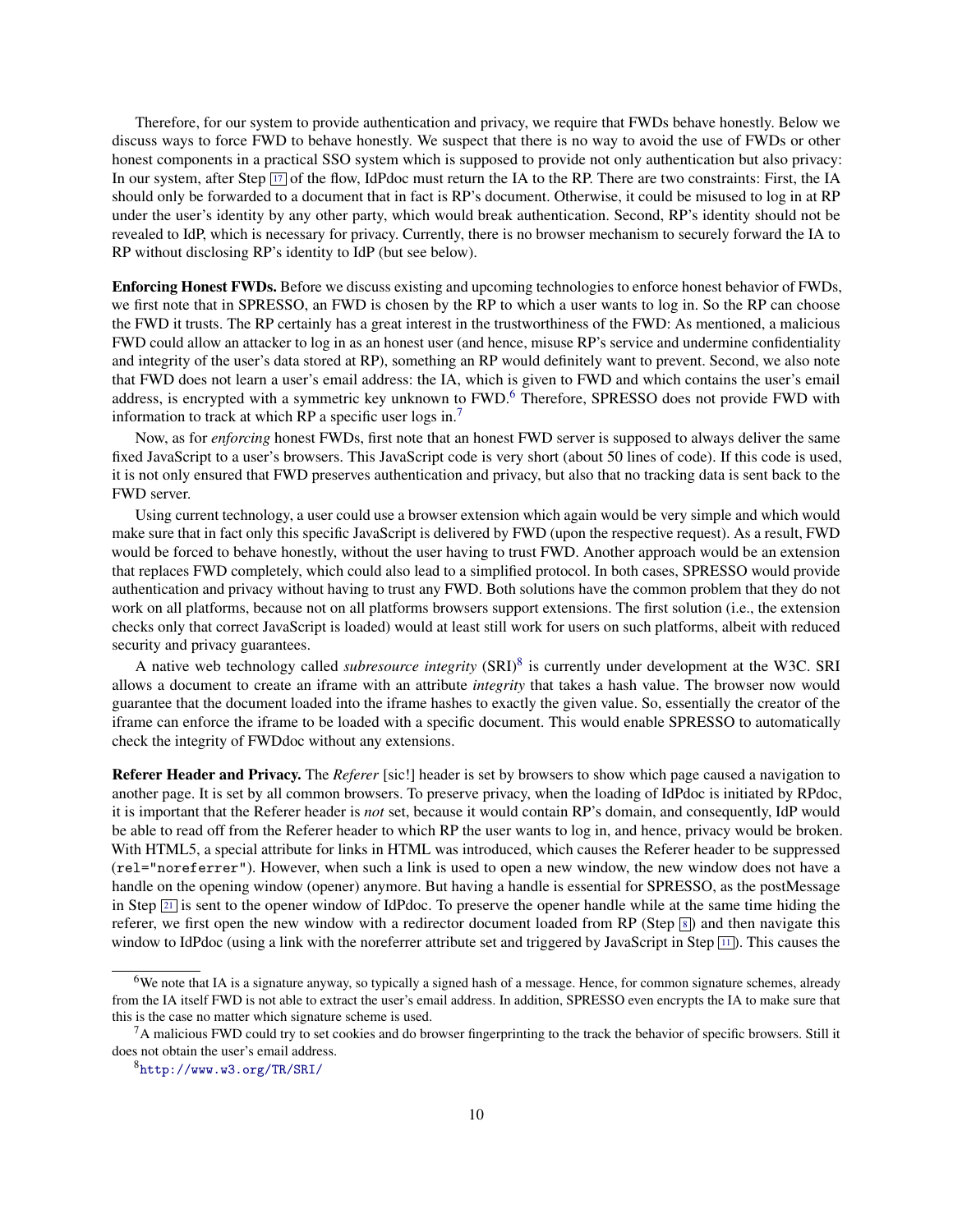Referer header to be cleared, while the opener handle is preserved.<sup>[9](#page-10-0)</sup> Our formal analysis implies that with this solution indeed privacy is preserved.

Cross-Site Request Forgery. Cross-site request forgery is particularly critical at RP, where it could be used to log a user in under an identity that is not her own. For RP, SPRESSO therefore employs a session token that is not stored in a cookie, but only in the state of the JavaScript, avoiding cross-origin and cross-domain cookie attacks. Additionally, RP checks the Origin header of the login request to make sure that no login can be triggered by a third party (attacker) web page. Our formal analysis implies that cross-site request forgery and related attacks are not possible in SPRESSO.

Phishing. It is important to notice that in SPRESSO the user can verify the location and TLS certificate of IdPdoc's window by checking the location bar of her browser. The user can therefore check where she enters her password, which would not be possible if IdPdoc was loaded in an iframe. Setting strict transport security headers can further help in avoiding phishing attacks.

Tag Length Side Channel. The length of the tag created in Step  $\boxed{6}$  $\boxed{6}$  $\boxed{6}$  depends on the length of RPDomain. Since the tag is given to IdP, IdP might try to infer RPDomain from the length of the tag. However, according to RFC 1035, domain names may at most be 253 characters long. Therefore, by appropriate padding (e.g., encrypting always nine 256 Bit plaintext blocks)<sup>[10](#page-10-1)</sup> the length of the tag will not reveal any information about RPDomain.

Performance. SPRESSO uses only standard browser features, employs only symmetric encryption/decryption and signatures, and requires (in a minimal implementation) eight HTTPS requests/responses — all of which pose no significant performance overhead to any modern web application, neither for the browser nor for any of the servers. In our prototypical and unoptimized implementation, a login process takes less than 400 ms plus the time for entering email address and password.

Usability. In SPRESSO, users are identified by their email addresses (an identifier many users easily memorize) and email providers serve as identity providers. Many web applications today already use the email address as the primary identifier along with a password for the specific web site: When a user signs up, a URL with a secret token is sent to the user's email address. The user has to check her emails and click on the URL to confirm that she has control over the email address. She also has to create a password for this web site. SPRESSO could seamlessly be integrated into this sign up scheme and greatly simplify it: If the email provider (IdP) of the user supports SPRESSO, an SPRESSO login flow can be launched directly once the user entered her email address and clicked on the login button, avoiding the need for a new user password and the email confirmation; and if the user is logged in at the IdP already, the user does not even have to enter a password. Otherwise, or if a user has JavaScript disabled, an automatic and seamless fallback to the classical token-based approach is possible (as RP can detect whether the IdP supports SPRESSO in Step  $\frac{4}{3}$  $\frac{4}{3}$  $\frac{4}{3}$  of the protocol). In contrast to other login systems, such as Google ID, the user would not even have to decide whether to log in with SPRESSO or not due to the described seamless integration of SPRESSO. Due to the privacy guarantees (which other SSO systems do not have), using SPRESSO would not be disadvantageous for the user as her IdPs cannot track to which RPs the user logs in.

The above illustrates that, using SPRESSO, signing up to a web site is very convenient: The user just enters her email address at the RP's web site and presses the login button (if already logged in at the respective IdP, no password is necessary). Also, with SPRESSO the user is free to use any of her email addresses.

Extendability. SPRESSO could be extended to have the IdP sign (in addition to the email address) further user attributes in the IA, which then might be used by the RP.

Operating FWD. Operating an FWD is very cheap, as the only task is to serve one static file. Any party can act as an FWD. Users and RPs might feel most confident if an FWD is operated by widely trusted non-profit organizations, such as Mozilla or the EFF.

<span id="page-10-0"></span><sup>&</sup>lt;sup>9</sup> Another option would have been to use a data URI instead of loading the redirector document from RPdoc and to use a Refresh header contained in a meta tag for getting rid of the Referer header. This however showed worse cross-browser compatibility, and the Refresh header lacks standardization.

<span id="page-10-1"></span><sup>10</sup>Eight 256 bit blocks are sufficient for all domain names. We need an additional block for *rpNonce*.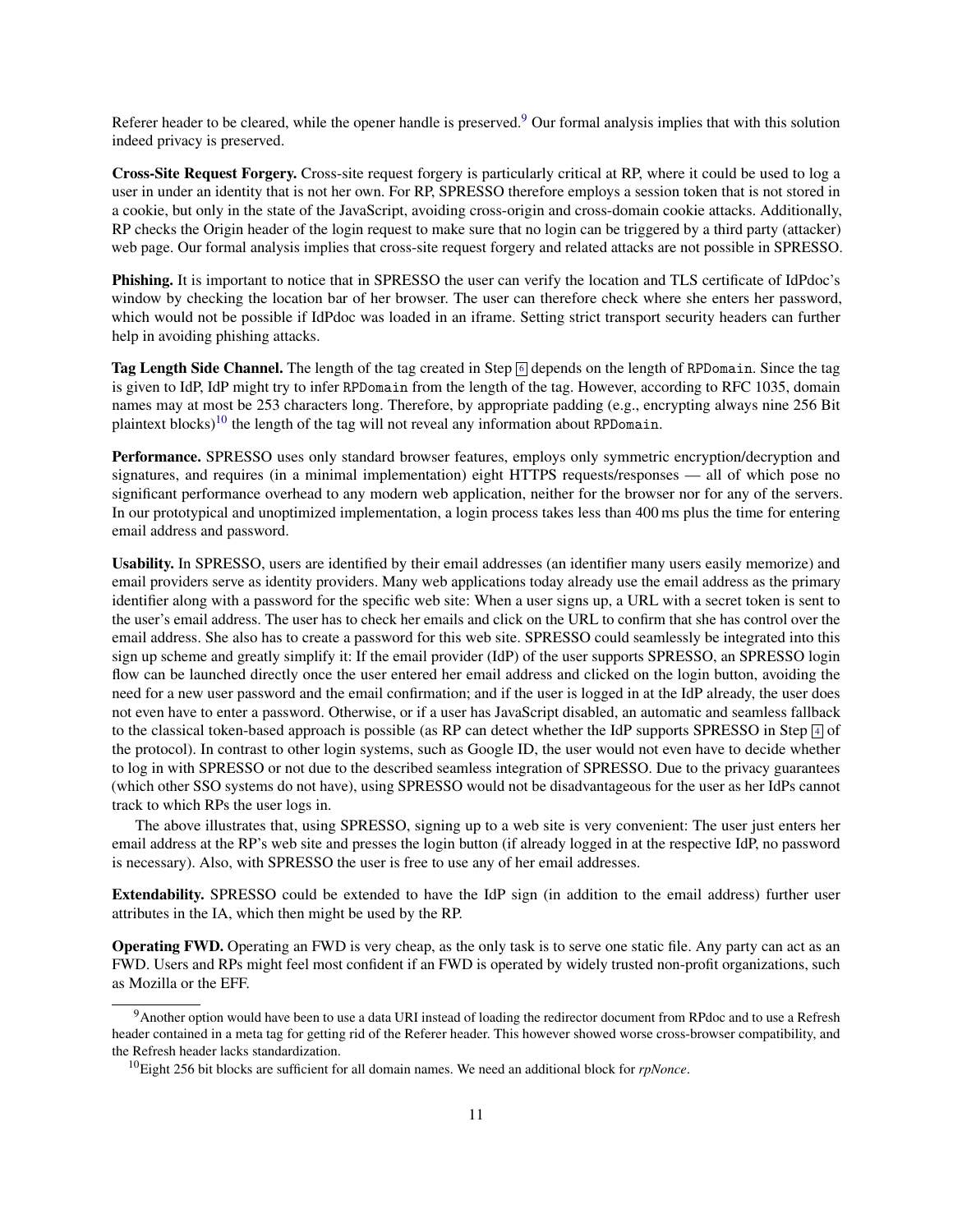Comparison with BrowserID. BrowserID was the first and so far only SSO system designed to provide privacy (IdPs should not be able to tell at which RPs user's log in). Nonetheless, as already mentioned (see Section [2.1\)](#page-4-1), severe attacks were discovered in [\[12\]](#page-20-5) which show that the privacy promise of BrowserID is broken: not only IdPs but even other parties can track the login behavior of users. Regaining privacy would have required a major redesign of the system, resulting in essentially a completely new system, as pointed out in [\[12\]](#page-20-5). Also, BrowserID has the disadvantage that it relies on a single trusted server (login.persona.org) which is quite complex, with several server interactions necessary in every login process, and most importantly, by design, gets full information about the login behavior of users (the user's email address and the RP at which the user wants to log in).<sup>[11](#page-11-2)</sup> Finally, BrowserID is a rather complex SSO system (with at least 64 network and inter-frame messages in a typical login flow<sup>[12](#page-11-3)</sup> compared to only 19 in SPRESSO). This complexity implies that security vulnerability go unnoticed more easily. In fact, several attacks on BrowserID breaking authentication and privacy claims were discovered (see [\[10,](#page-19-4) [12\]](#page-20-5)).

This is why we designed and built SPRESSO from scratch, rather than trying to redesign BrowserID. The design of SPRESSO is in fact very different to BrowserID. For example, except for HTTPS and signatures of IdPs, SPRESSO uses only symmetric encryption, whereas in BrowserID, users (user's browers) have to create public/private key pairs and IdPs sign the user's public keys. The entities in SPRESSO are different to those in BrowserID as well, e.g., SPRESSO does not rely on the mentioned single, rather complex, and essentially omniscient trusted party, resulting in a completely different protocol flow. The design of SPRESSO is much slimmer than the one of BrowserID.

# <span id="page-11-0"></span>3 Web Model

Our formal security analysis of SPRESSO (presented in the next sections) is based on the general Dolev-Yao style web model in [\[10\]](#page-19-4). As mentioned in the introduction, we changed some details in this model to facilitate the definition of indistinguishability/privacy properties (see Section [4\)](#page-14-0). In particular, we simplified the handling of nonces and removed non-deterministic choices wherever possible. Also, we added the HTTP *Referer* header and the HTML5 *noreferrer* attribute for links.

Here, we only present a very brief version of the web model. The full model, including our changes, is provided in Appendices [A](#page-20-0)[–C.](#page-27-2)

#### <span id="page-11-1"></span>3.1 Communication Model

The main entities in the communication model are *atomic processes*, which are used to model web browsers, web servers, DNS servers as well as web and network attackers. Each atomic process listens to one or more (IP) addresses. A set of atomic processes forms what is called a *system*. Atomic processes can communicate via events, which consist of a message as well as a receiver and a sender address. In every step of a run, one event is chosen non-deterministically from the current "pool" of events and is delivered to one of the atomic processes that listens to the receiver address of that event. The atomic process can then process the event and output new events, which are added to the pool of events, and so on. More specifically, messages, processes, etc. are defined as follows.

Terms, Messages and Events. As usual in Dolev-Yao models (see, e.g., [\[1\]](#page-19-5)), messages are expressed as formal terms over a signature. The signature  $\Sigma$  for the terms and messages considered in the web model contains, among others, constants (such as (IP) addresses, ASCII strings, and nonces), sequence and projection symbols, and further function symbols, including those for (a)symmetric encryption/decryption and digital signatures. Messages are defined to be ground terms (terms without variables). For example (see also Section [2.2](#page-6-0) where we already use the term notation to describe messages), pub(*k*) denotes the public key which belongs to the private key *k*. To provide another example of a message, in the web model, an HTTP request is represented as a ground term containing a nonce, a method (e.g.,

<span id="page-11-2"></span><sup>&</sup>lt;sup>11</sup>In SPRESSO, we require that FWD behaves honestly. In a login process, however, the FWD server needs to provide only a fixed single and very simple JavaScript, no further server interaction is necessary. Also, FWD does not get full information and RP in every login process may choose any FWD it trusts. Moreover, as discussed above, there are means to force FWD to provide the expected JavaScript.

<span id="page-11-3"></span><sup>&</sup>lt;sup>12</sup>Counting HTTP request and responses as well as postMessages, leaving out any user requests for GUI elements or other non-necessary resources.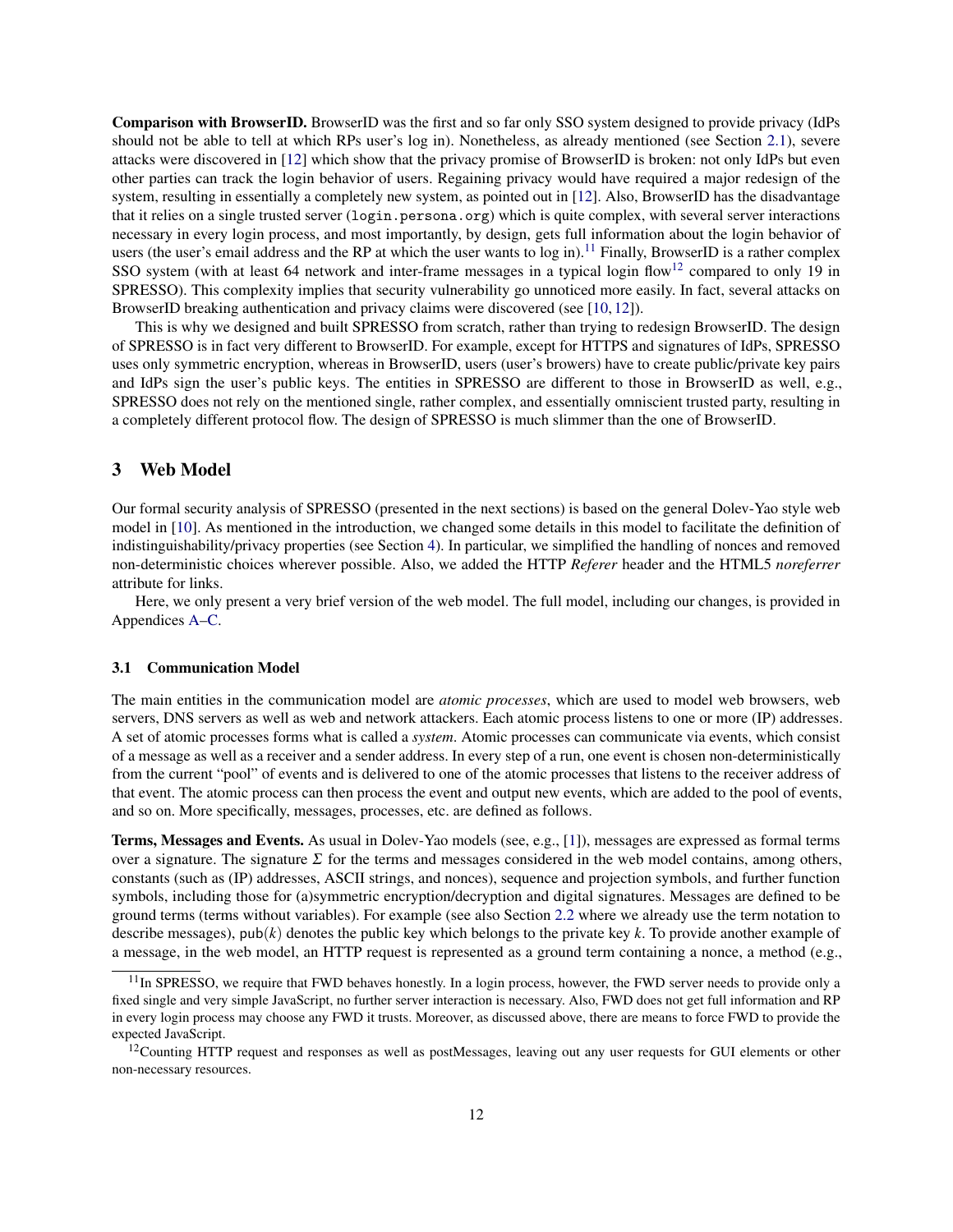GET or POST), a domain name, a path, URL parameters, request headers (such as Cookie), and a message body. For instance, an HTTP GET request for the URL <http://example.com/show?p=1> is modeled as the term

 $r := \langle \text{HTTPReq}, n_1, \text{GET}, \text{example.com}, / \text{show}, \langle \langle p, 1 \rangle \rangle, \langle \rangle \rangle,$ 

where headers and body are empty. An HTTPS request for *r* is of the form  $enc_a(\langle r, k' \rangle, \text{pub}(k_{example.com})$ , where  $k'$  is a fresh symmetric key (a nonce) generated by the sender of the request (typically a browser); the responder is supposed to use this key to encrypt the response.

*Events* are terms of the form  $\langle a, f, m \rangle$  where *a* and *f* are receiver/sender (IP) addresses, and *m* is a message, for example, an HTTP(S) message as above or a DNS request/response.

The *equational theory* associated with the signature  $\Sigma$  is defined as usual in Dolev-Yao models. The theory induces a congruence relation  $\equiv$  on terms. It captures the meaning of the function symbols in  $\Sigma$ . For instance, the equation in the equational theory which captures asymmetric decryption is  $\text{dec}_{a}(\text{enc}_{a}(x, \text{pub}(y)), y) = x$ . With this, we have that, for example,

$$
\mathsf{dec}_a(\mathsf{enc}_a(\langle r, k' \rangle, \mathsf{pub}(k_{\text{example.com}})), k_{\text{example.com}}) \equiv \langle r, k' \rangle,
$$

i.e., these two terms are equivalent w.r.t. the equational theory.

Atomic Processes, Systems and Runs. Atomic Dolev-Yao processes, systems, and runs of systems are defined as follows.

An *atomic Dolev-Yao (DY) process* is a tuple

$$
p = (I^p, Z^p, R^p, s_0^p)
$$

where  $I^p$  is the set of addresses the process listens to,  $Z^p$  is a set of states (formally, terms),  $s_0^p \in Z^p$  is an initial state, and  $R<sup>p</sup>$  is a relation that takes an event and a state as input and (non-deterministically) returns a new state and a sequence of events. This relation models a computation step of the process, which upon receiving an event in a given state non-deterministically moves to a new state and outputs a set of events. It is required that the events and states in the output can be computed (more formally, derived in the usual Dolev-Yao style) from the current input event and state. We note that in [\[10\]](#page-19-4) the definition of an atomic process also contained a set of nonces which the process may use. Instead of such a set, we now consider a global sequence of (unused) nonces and new nonces generated by an atomic process are taken from this global sequence.

The so-called *attacker process* is an atomic DY process which records all messages it receives and outputs all events it can possibly derive from its recorded messages. Hence, an attacker process is the maximally powerful DY process. It carries out all attacks any DY process could possibly perform and is parametrized by the set of sender addresses it may use. Attackers may corrupt other DY processes (e.g., a browser).

A *system* is a set of atomic processes. A *configuration* (*S*,*E*,*N*) of this system consists of the current states of all atomic processes in the system  $(S)$ , the pool of waiting events  $(E)$ , here formally modeled as a sequence of events; in [\[10\]](#page-19-4), the pool was modeled as a multiset), and the mentioned sequence of unused nonces (*N*).

A *run* of a system for an initial sequence of events  $E^0$  is a sequence of configurations, where each configuration (except for the initial one) is obtained by delivering one of the waiting events of the preceding configuration to an atomic process *p* (which listens to the receiver address of the event), which in turn performs a computation step according to its relation  $R^p$ . The initial configuration consists of the initial states of the atomic processes, the sequence  $E^0$ , and an initial infinite sequence of unused nonces.

Scripting Processes. The web model also defines scripting processes, which model client-side scripting technologies, such as JavaScript.

A *scripting process* (or simply, a *script*) is defined similarly to a DY process. It is called by the browser in which it runs. The browser provides it with state information *s*, and the script then, according to its computation relation, outputs a term s', which represents the new internal state and some command which is interpreted by the browser (see also below). Again, it is required that a script's output is derivable from its input.

Similarly to an attacker process, the so-called *attacker script* R<sup>att</sup> may output everything that is derivable from the input.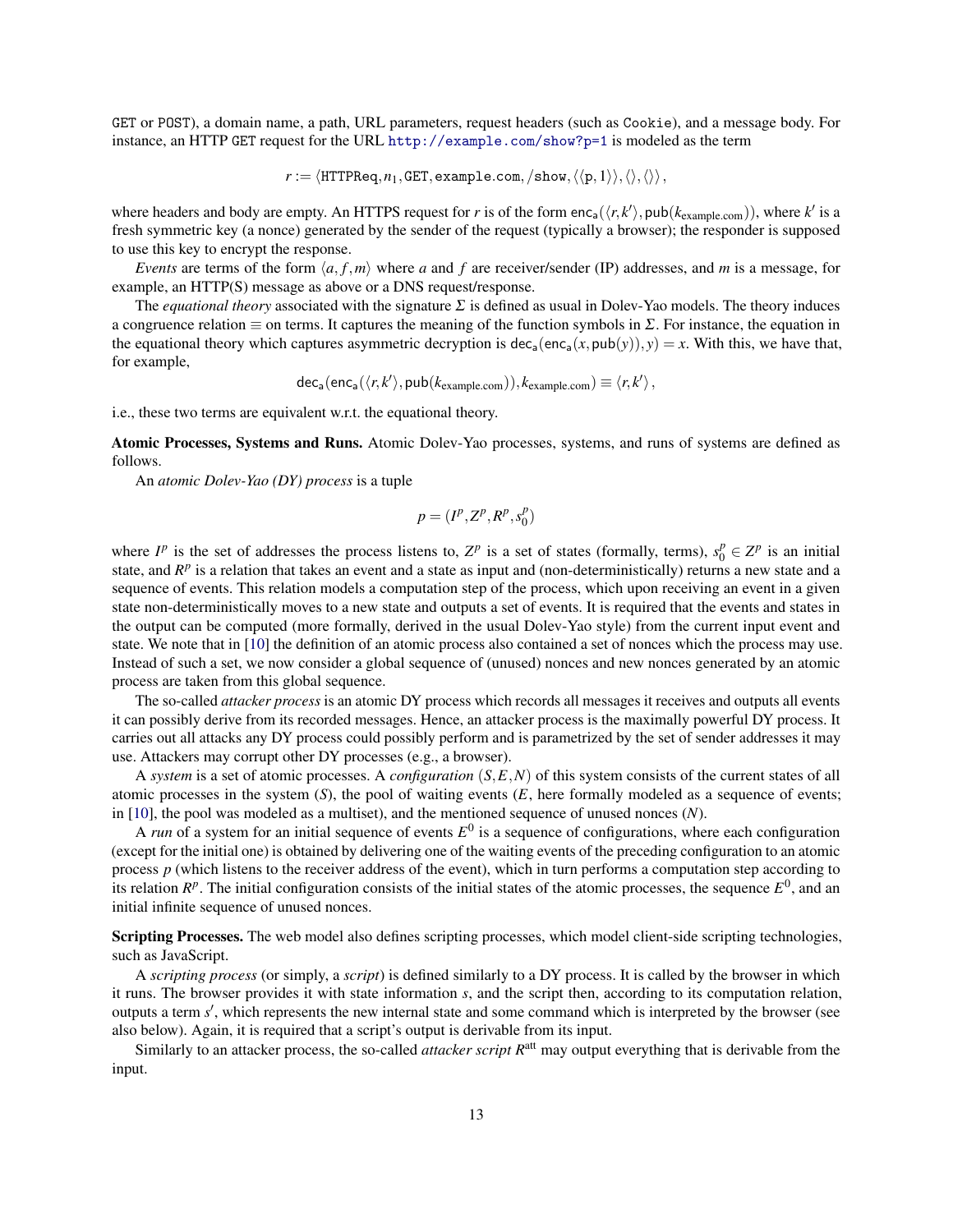### <span id="page-13-0"></span>3.2 Web System

A web system formalizes the web infrastructure and web applications. Formally, a *web system* is a tuple

 $(\mathcal{W}, \mathcal{S}, \mathsf{script}, E^0)$ 

with the following components:

- The first component,  $W$ , denotes a system (a set of DY processes as defined above) and contains honest processes, web attacker, and network attacker processes. While a web attacker can listen to and send messages from its own addresses only, a network attacker may listen to and spoof all addresses (and therefore is the maximally powerful attacker). Attackers may corrupt other parties. In the analysis of a concrete web system, we typically have one network attacker only and no web attackers (as they are subsumed by the network attacker), or one or more web attackers but then no network attacker. Honest processes can either be web browsers, web servers, or DNS servers. The modeling of web servers heavily depends on the specific application. The web browser model, which is independent of a specific web application, is presented below.
- The second component,  $S$ , is a finite set of scripts, including the attacker script  $R^{\text{att}}$ . In a concrete model, such as our SPRESSO model, the set  $S \setminus \{R^{\text{att}}\}$  describes the set of honest scripts used in the web application under consideration while malicious scripts are modeled by the "worst-case" malicious script, R<sup>att</sup>.
- The third component, script, is an injective mapping from a script in  $S$  to its string representation script $(s)$  (a constant in  $\Sigma$ ) so that it can be part of a messages, e.g., an HTTP response.
- Finally,  $E^0$  is a sequence of events, which always contains an infinite number of events of the form  $\langle a, a, \text{TRIGGER} \rangle$ for every IP address *a* in the web system.

A *run* of the web system is a run of *W* initiated by  $E^0$ .

### <span id="page-13-1"></span>3.3 Web Browsers

We now sketch the model of the web browser, with full details provided in Appendix [C.](#page-27-2) A web browser is modeled as a DY process  $(I^p, Z^p, R^p, s_0^p)$  $_0^p$ ).

An honest browser is thought to be used by one honest user, who is modeled as part of the browser. User actions are modeled as non-deterministic actions of the web browser. For example, the browser itself non-deterministically follows the links in a web page. User data (i.e., passwords and identities) is stored in the initial state of the browser and is given to a web page when needed, similar to the AutoFill feature in browsers.

Besides the user identities and passwords, the state of a web browser (modeled as a term) contains a tree of open windows and documents, lists of cookies, localStorage and sessionStorage data, a DNS server address, and other data.

In the browser state, the *windows* subterm is the most complex one. It contains a window subterm for every open window (of which there may be many at a time), and inside each window, a list of documents, which represent the history of documents that have been opened in that window, with one of these documents being active, i.e., this document is presented to the user and ready for interaction. A document contains a script loaded from a web server and represents one loaded HTML page. A document also contains a list of windows itself, modeling iframes. Scripts may, for example, navigate or create windows, send XHRs and postMessages, submit forms, set/change cookies, localStorage, and sessionStorage data, and create iframes. When activated, the browser provides a script with all data it has access to, such as a (limited) view on other documents and windows, certain cookies as well as localStorage and sessionStorage.

Figure [2](#page-14-1) shows a brief overview of the browser relation  $R^p$  which defines how browsers behave. For example, when a TRIGGER message is delivered to the browser, the browser non-deterministically choses an *action*. If, for instance, this action is 1, then an active document is selected non-deterministically, and its script is triggered. The script (with inputs as outlined above), can now output a command, for example, to follow a hyperlink (HREF). In this case, the browser will follow this link by first creating a new DNS request. Once a response to that DNS request arrives, the actual HTTP request (for the URL defined by the script) will be sent out. After a response to that HTTP request arrives, the browser creates a new document from the contents of the response. Complex navigation and security rules ensure that scripts can only manipulate specific aspects of the browser's state. Browsers can become corrupted, i.e., be taken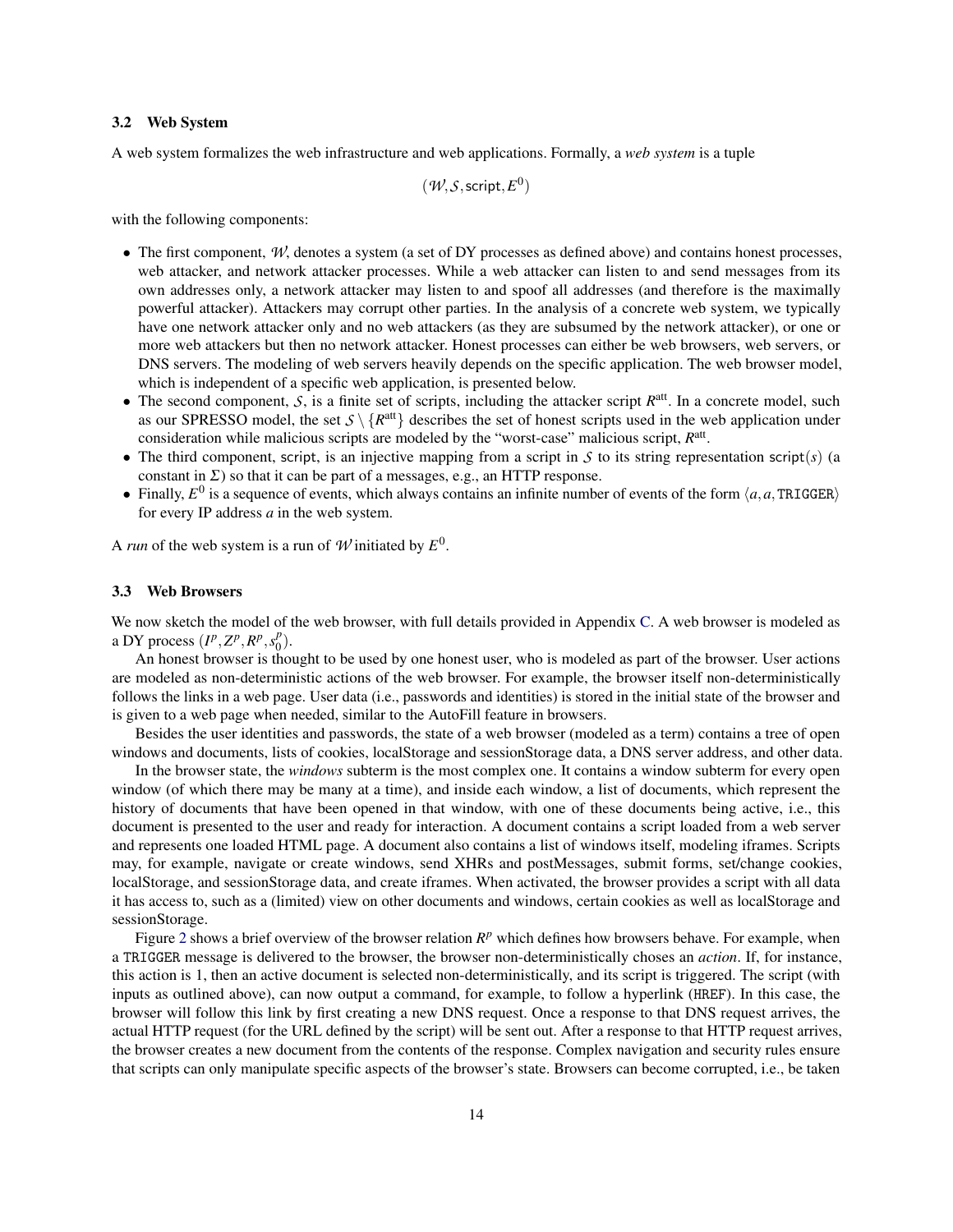<span id="page-14-1"></span>PROCESSING INPUT MESSAGE *m*

 $m =$  FULLCORRUPT: *is Corrupted* := FULLCORRUPT *m* = CLOSECORRUPT: *isCorrupted* := CLOSECORRUPT  $m = \text{TRIGGER: non-deterministically choose action from  $\{1, 2, 3\}$$ *action* = 1: Call script of some active document. Outputs new state and *command*.  $command = HREF: \rightarrow Initiative request$ *command* = IFRAME: Create subwindow, → *Initiate request*  $command = FORM: \rightarrow Initiative request$ *command* = SETSCRIPT: Change script in given document. *command* = SETSCRIPTSTATE: Change state of script in given document. *command* = XMLHTTPREQUEST: → *Initiate request command* = BACK or FORWARD: Navigate given window. *command* = CLOSE: Close given window. *command* = POSTMESSAGE: Send postMessage to specified document.  $action = 2: \rightarrow Initiative$  *request to some URL in new window action* = 3: → *Reload some document*  $m = DNS$  response: send corresponding HTTP request  $m = HTTP(S)$  response: (decrypt,) find reference. *reference to window:* create document in window *reference to document:* add response body to document's script input



over by web and network attackers. The browser model comprises two types of corruption: *close-corruption*, modeling that a browser is closed by the user, and hence, certain data is removed (e.g., session cookies and opened windows), before it is taken over by the attacker, and *full corruption*, where no data is removed in advance. Once corrupted, the browser behaves like an attacker process.

# <span id="page-14-0"></span>4 Indistinguishability of Web Systems

We now define the indistinguishability of web systems. This definition is not tailored towards a specific web application, and hence, is of independent interest.

Our definition follows the idea of trace equivalence in Dolev-Yao models (see, e.g., [\[9\]](#page-19-6)), which in turn is an abstract version of cryptographic indistinguishability.

Intuitively, two web systems are indistinguishable if the following is true: whenever the attacker performs the same actions in both systems, then the sequence of messages he obtains in both runs look the same from the attacker's point of view, where, as usual in Dolev-Yao models, two sequences are said to "look the same" when they are statically equivalent [\[1\]](#page-19-5) (see below). More specifically, since, in general, web systems allow for non-deterministic actions (also of honest parties), the sequence of actions of the attacker might induce a set of runs. Then indistinguishability says that for all actions of the attacker and for every run induced by such actions in one system, there exists a run in the other system, induced by the same attacker actions, such that the sequences of messages the attacker obtains in both runs look the same to the attacker.

Defining the actions of attackers in web systems requires care because the attacker can control different components of such a system, but some only partially: A web attacker (unlike a network attacker) controls only part of the network. Also an attacker might control certain servers (web servers and DNS servers) and browsers. Moreover, he might control certain scripts running in honest browsers, namely all attacker scripts  $R^{\text{att}}$  running in browsers; dishonest browsers are completely controlled by the attacker anyway.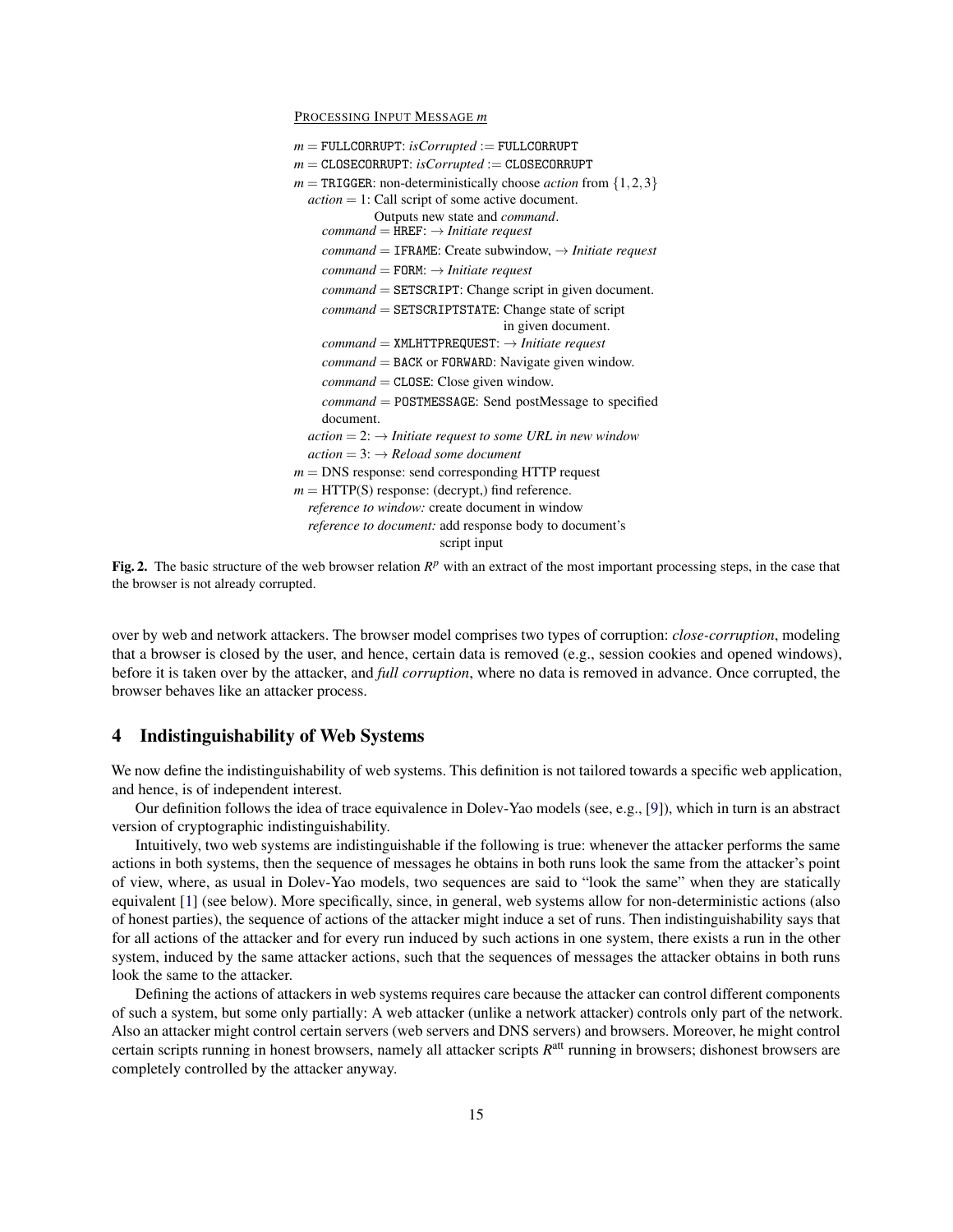We model a single action of the attacker by what we call a *(web system) command*; not to be confused with commands output by a script to the browser. A command is of the form

# $\langle i, j, \tau_{\text{process}}, cmd_{\text{switch}}, cmd_{\text{window}}, \tau_{\text{script}}, url\rangle$ .

The first component  $i \in \mathbb{N}$  determines which event from the pool of events is processed. If this event could be delivered to several processes (recall that a network attacker, if present, can listen to all addresses), then *j* determines the process which actually gets to process the event. Now, there are different cases depending on the process to which the event is delivered and depending on the event itself. We denote the process by *p* and the event by *e*: i) If *p* is corrupted (it is a web attacker, network attacker, some corrupted browser or server), then the new state of this process and its output are determined by the term  $\tau_{\text{process}}$ , i.e., this term is evaluated with the current state of the process and the input *e*. ii) If *p* is an honest browser and *e* is not a trigger message (e.g., a DNS or HTTP(S) response), then the browser processes *e* as usual (in a deterministic way). iii) If *p* is an honest browser and *e* is a trigger message, then there are three actions a browser can (non-deterministically) choose from: open a new window, reload a document, or run a script. The term  $cmd_{switch} \in \{1,2,3\}$  selects one of these actions. If it chooses to open a new window, a document will be loaded from the URL *url*. In the remaining two cases, *cmd*window determines the window which should be reloaded or in which a script is executed. If a script is executed and this script is the attacker script, then the output of this script is derived (deterministically) by the term  $\tau_{\text{script}}$ , i.e., this term is evaluated with the data provided by the browser. The resulting command, if any, is processed (deterministically) by the browser. If the script to be executed is an honest script (i.e., not *R*<sup>att</sup>), then this script is evaluated and the resulting command is processed by the browser. (Note that the script might perform non-deterministic actions.) iv) If *p* is an honest process (but not a browser), then the process evaluates *e* as usual. (Again, the computation might be non-deterministic, as honest processes might be non-deterministic.)

We call a finite sequence of commands a *schedule*. Given a web system  $\mathcal{W}S = (\mathcal{W}, \mathcal{S}, \text{script}, E^0)$ , a schedule  $\sigma$ induces a set of (finite) runs in the obvious way. We denote this set by  $\sigma(W\mathcal{S})$ . Intuitively, a schedule models the attacker actions in a run. Note that we consider a very strong attacker. He not only determines the actions of all dishonest processes and all attacker scripts, but also schedules all events, not only events intended for the attacker; clearly, the attacker does not get to see explicitly events not intended for him.

Before we can define indistinguishability of two web systems, we need to, as mentioned above, recall the definition of static equivalence of two messages  $t_1$  and  $t_2$ . We say that the messages  $t_1$  and  $t_2$  are *statically equivalent*, written  $t_1 \approx t_2$ , if and only if, for all terms  $M(x)$  and  $N(x)$  which contain one variable *x* and do not use nonces, we have that  $M(t_1) \equiv N(t_1)$  iff  $M(t_2) \equiv N(t_2)$ . That is, every test performed by the attacker yields the same result for  $t_1$  and  $t_2$ , respectively. For example, if  $k$  and  $k'$  are nonces, and  $r$  and  $r'$  are different constants, then

$$
\mathrm{enc}_{\mathsf{a}}(\langle r, k' \rangle, \mathsf{pub}(k)) \approx \mathrm{enc}_{\mathsf{a}}(\langle r', k' \rangle, \mathsf{pub}(k)) \ .
$$

Intuitively, this is the case because the attacker does not know the private key *k*.

We also need the following terminology. If  $(W, S,$ script, $E^0$ ) is a web system and p is an attacker process in W, then we say that  $(W, S, \text{scriptt}, E^0, p)$  is a *web system with a distinguished attacker process p.* If  $\rho$  is a finite run of this system, we denote by  $\rho(p)$  the state of p at the end of this run. In our indistinguishability definition, we will consider the state of the distinguished attacker process only. This is sufficient since the attacker can send all its data to this process.

Now, we are ready to define indistinguishability of web systems in a natural way.

**Definition 1.** Let  $W_0$  and  $W_1$  be two web system each with a distinguished attacker process  $p_0$  and  $p_1$ , respectively. *We say that these systems are indistinguishable, written*  $W_0 \approx W_1$ *, iff for every schedule*  $\sigma$  *and every*  $i \in \{0,1\}$ *, we have that for every run*  $\rho \in \sigma(WS_i)$  *there exists a run*  $\rho' \in \sigma(WS_{1-i})$  *such that*  $\rho(p_i) \approx \rho'(p_{1-i})$ *.* 

# <span id="page-15-0"></span>5 Formal Model of SPRESSO

We now present the formal model of SPRESSO, which closely follows the description in Section [2](#page-4-0) and the implementation of the system. This model is the basis for our formal analysis of privacy and authentication properties presented in Sections [6](#page-16-0) and [7.](#page-18-0)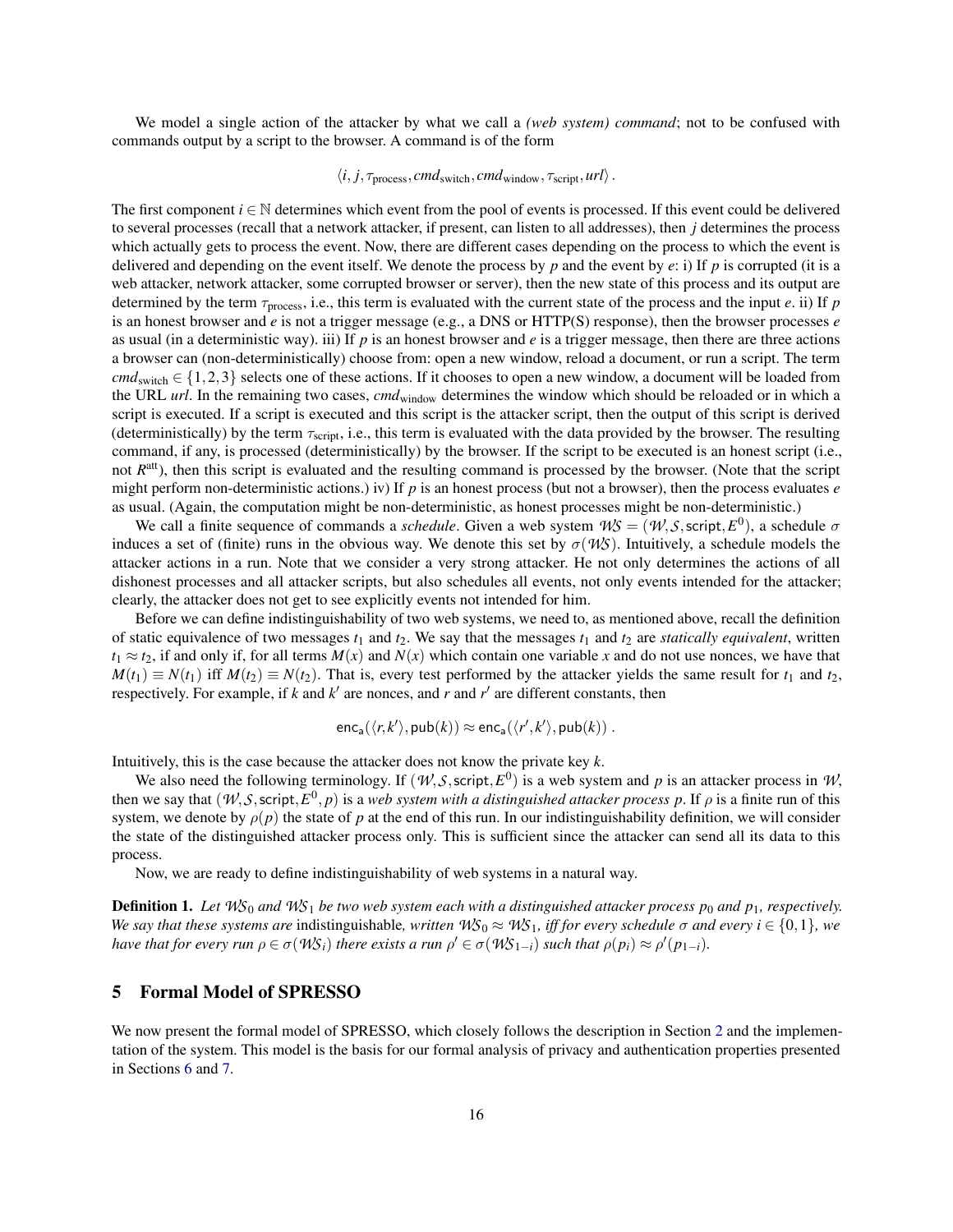| $s \in \mathcal{S}$ | script(s)       |
|---------------------|-----------------|
| $R^{\text{att}}$    | att_script      |
| script_rp           | script_rp       |
| script_rp_redir     | script_rp_redir |
| script_idp          | script_idp      |
| script_fwd          | script_fwd      |

Fig. 3. List of scripts in *S* and their respective string representations.

We model SPRESSO as a web system (in the sense of Section [3.2\)](#page-13-0). We call  $\mathcal{SWS} = (W, S, \text{script}, E^0)$  an *SPRESSO web system* if it is of the form described in what follows.

The set *W* = Hon∪Web∪Net consists of a finite set of web attacker processes (in Web), at most one network attacker process (in Net), a finite set FWD of forwarders, a finite set B of web browsers, a finite set RP of web servers for the relying parties, a finite set IDP of web servers for the identity providers, and a finite set DNS of DNS servers, with Hon := B∪RP∪IDP∪FWD∪DNS. Figure [7](#page-37-4) shows the set of scripts *S* and their respective string representations that are defined by the mapping script. The set  $E^0$  contains only the trigger events as specified in Section [3.2.](#page-13-0)

We now sketch the processes and the scripts in *W* and *S* (see Appendix [D](#page-37-0) for full details). As mentioned, our modeling closely follows the description in Section [2](#page-4-0) and the implementation of the system:

- Browsers (in B) are defined as described in Section [3.3.](#page-13-1)
- A relying party (in RP) is a web server. RP knows four distinct paths: /, where it serves the index web page (script\_rp), /startLogin, where it only accepts POST requests and mainly issues a fresh RP nonce, /redir, where it only accepts requests with a valid login session token and serves script\_rp\_redir to redirect the browser to the IdP, and /login, where it also only accepts POST requests with login data obtained during the login process by script\_rp running in the browser. It checks this data and, if the data is considered to be valid, it issues a service token. The RP keeps a list of such tokens in its state. Intuitively, a client having such a token can use the service of the RP.
- Each IdP (in IDP) is a web server. It knows three distinct paths: /well-known/spresso-login, where it serves the login dialog web page (script\_idp), /.well-known/spresso-info, where it serves the support document containing its public key, and /sign, where it issues a (signed) identity assertion. Users can authenticate to the IdP with their credentials and IdP tracks the state of the users with sessions. Only authenticated users can receive IAs from the IdP.
- Forwarders (in FWD) are web servers that have only one state (i.e., they are stateless) and serve only the script script fwd, except if they become corrupted.
- Each DNS server (in DNS) contains the assignment of domain names to IP addresses and answers DNS requests accordingly.

Besides the browser, RPs, IdPs, and FWDs can become corrupted: If they receive the message CORRUPT, they start collecting all incoming messages in their state and when triggered send out some message that is derivable from their state and collected input messages, just like an attacker process.

# <span id="page-16-0"></span>6 Privacy of SPRESSO

In our privacy analysis, we show that an identity provider in SPRESSO cannot learn where its users log in. We formalize this property as an indistinguishability property: an identity provider (modeled as a web attacker) cannot distinguish between a user logging in at one relying party and the same user logging in at a different relying party.

Definition of Privacy of SPRESSO. The web systems considered for the privacy of SPRESSO are the web systems *SWS* defined in Section [5](#page-15-0) which now contain one or more web attackers, no network attackers, one honest DNS server, one honest forwarder, one browser, and two honest relying parties  $r_1$  and  $r_2$ . All honest parties may not become corrupted and use the honest DNS server for address resolving. Identity providers are assumed to be dishonest, and hence, are subsumed by the web attackers (which govern all identities). The web attacker subsumes also potentially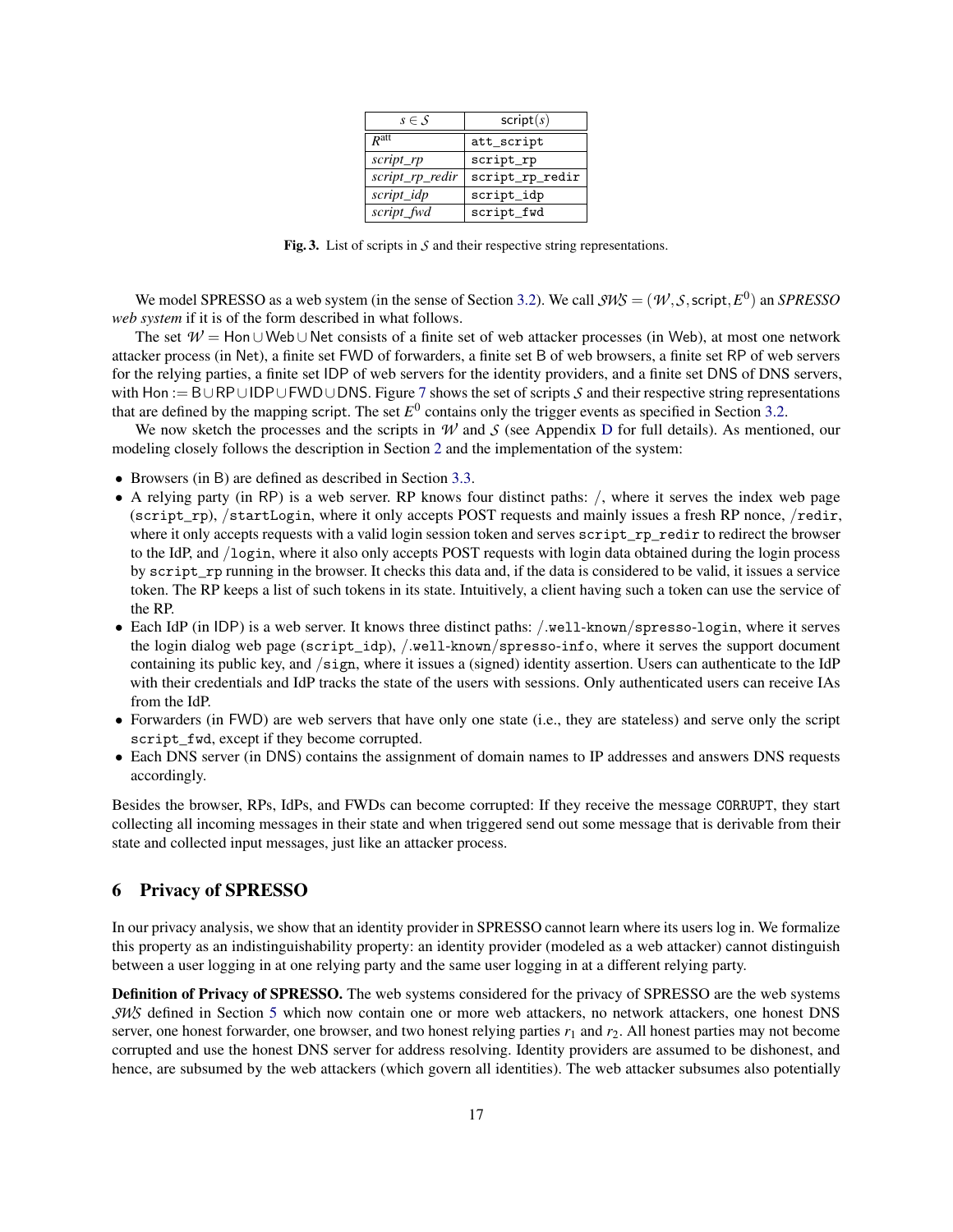dishonest forwarders, DNS servers, relying parties, and other servers. The honest relying parties are set up such that they already contain the public signing keys (used to verify identity assertions) for each domain registered at the DNS server, modeling that these have been cached by the relying parties, as discussed in Section [2.2.](#page-6-0)

In order to state the privacy property, we replace the (only) honest browser in the above described web systems by a slightly extended browser, which we call a *challenge browser*: This browser may not become corrupted and is parameterized by a domain *r* of a relying party. When it is to assemble an HTTP(S) request for the special domain CHALLENGE, then instead of putting together and sending out the request for CHALLENGE it takes the domain *r*. However, this is done only for the first request to CHALLENGE. Further requests to this domain are not altered (and would fail, as the domain CHALLENGE is not listed in the honest DNS server).

We denote web systems as described above by  $\mathcal{SWS}^{priv}(r)$ , where r is the domain of the relying party given to the challenge browser in this system.

We can now define privacy of *SPRESSO*. We note that it is not important which attacker process in  $SWS^{priv}(\cdot)$  is the distinguished one (in the sense of Section [4\)](#page-14-0).

**Definition 2.** We say that SPRESSO is IdP-private iff for every web system  $SWS^{priv}(\cdot)$  and domains  $r_1$  and  $r_2$  of relying parties as described above, we have that  $SWS^{priv}(r_1) \approx SWS^{priv}(r_2)$ , i.e.,  $SWS^{priv}(r_1)$  and  $SWS^{priv}(r_2)$  are *indistinguishable.*

Note that there are many different situations where the honest browser in  $SWS^{priv}(\cdot)$  could be triggered to send an HTTP(S) request to CHALLENGE. This could, for example, be triggered by the user who enters a URL in the location bar of the browser, a location header (e.g., determined by the adversary), an (attacker) script telling the browser to follow a link or create an iframe, etc.

Now, the above definition requires that in every stage of a run and no matter how and by whom the CHALLENGE request was triggered, no (malicious) IdP can tell whether CHALLENGE was replaced by  $r_1$  or  $r_2$ , i.e., whether this resulted in a login request for  $r_1$  or  $r_2$ . Recall that the CHALLENGE request is replaced by the honest browser only once. This is the only place in a run where the adversary does not know whether this is a request to  $r_1$  or  $r_2$ . Other requests in a run, even to both  $r_1$  and  $r_2$ , the adversary can determine. Still, he should not be able to figure out what happened in the CHALLENGE request. Hence, this definition captures in a strong sense the intuition that a malicious IdP should not be able to distinguish whether a user logs in/has logged in at  $r_1$  or  $r_2$ .

Analyzing Privacy of SPRESSO. The following theorem says that SPRESSO enjoys the described privacy definition.

# Theorem 1. *SPRESSO is IdP-private.*

The full proof is provided in Appendix [H.](#page-56-0) In the proof, we define an equivalence relation between configurations of  $SWS<sup>priv</sup>(r<sub>1</sub>)$  and  $SWS<sup>priv</sup>(r<sub>2</sub>)$ , comprising equivalences between states and equivalences between events (in the pool of waiting events). For the states, for each (type of an) atomic DY process in the web system, we define how their states are related. For example, the state of the FWD server must be identical in both configurations. As another example, roughly speaking, the attacker's state is the same up to subterms the attacker cannot decrypt. Regarding (waiting) events, we distinguish between messages that result (directly or indirectly) from a CHALLENGE request by the browser and other messages. While the challenged messages may differ in certain ways, other messages may only differ in parts that the attacker cannot decrypt.

Given these equivalences, we then show by induction and an exhaustive case distinction that, starting from equivalent configurations, every schedule leads to equivalent configurations. (We note that in *SWS priv*(·) a schedule induces a single run because in  $\mathcal{SWS}^{priv}(\cdot)$  we do not have non-deterministic actions that are not determined by a schedule: honest servers and scripts perform only deterministic actions.) As an example, we distinguish between the potential receivers of an event. If, e.g., FWD is a receiver of a message, given its identical state in both configurations (as per the equivalence definition) and the equivalence on the input event, we can immediately show that the equivalence holds on the output message and state. For other atomic DY processes, such as browsers and RPs, this is much harder to show. For example, for browsers, we need to distinguish between the different scripts that can potentially run in the browser (including the attacker script), the origins under which these scripts run, and the actions they can perform.

For equivalent configurations of  $SWS^{priv}(r_1)$  and  $SWS^{priv}(r_2)$ , we show that the attacker's views are indistinguishable. Given that for all  $\mathcal{SWS}^{priv}(r_1)$  and  $\mathcal{SWS}^{priv}(r_2)$  every schedule leads to equivalent configurations, we have that SPRESSO is IdP-private.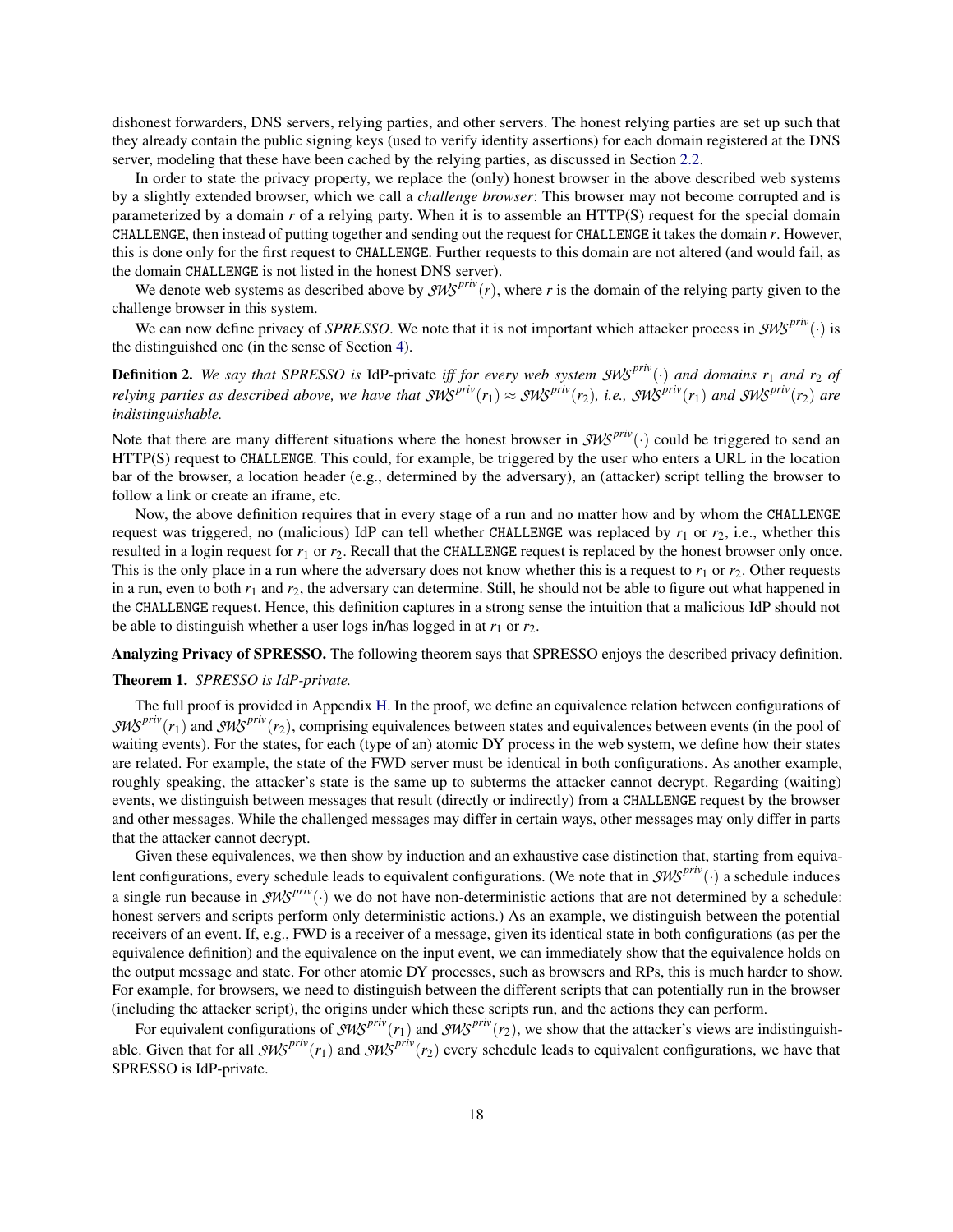# <span id="page-18-0"></span>7 Authentication of SPRESSO

We show that SPRESSO satisfies two fundamental authentication properties.

Formal Model of SPRESSO for Authentication. For the authentication analysis, we consider web systems as defined in Section [5](#page-15-0) which now contain one network attacker, a finite set of browsers, a finite set of relying parties, a finite set of identity providers, and a finite set of forwarders. Browsers, forwarders, and relying parties can become corrupted by the network attacker. The network attacker subsumes all web attackers and also acts as a (dishonest) DNS server to all other parties. We denote a web system in this class of web systems by *SWS auth* .

Defining Authentication for SPRESSO. We state two fundamental authentication properties every SSO system should satisfy. These properties are adapted from [\[10\]](#page-19-4).

Informally, these properties can be stated as follows: (A) *The attacker should not be able to use a service of an honest RP as an honest user*. In other words, the attacker should not get hold of (be able to derive from his current knowledge) a service token issued by an honest RP for an ID of an honest user (browser), even if the browser was closed and then later used by a malicious user, i.e., after a CLOSECORRUPT (see Section [3.3\)](#page-13-1). (B) *The attacker should not be able to authenticate an honest browser to an honest RP with an ID that is not owned by the browser (identity injection*). For both properties, we clearly have to require that the forwarder used by the honest RP is honest as well.

We call a web system *SWS*<sup>*auth*</sup> *secure w.r.t. authentication* if the above conditions are satisfied in all runs of the system. We refer the reader to Appendix [E](#page-47-0) for the formal definition of (A) and (B).

<span id="page-18-2"></span>Analyzing Authentication of SPRESSO. We prove the following theorem:

Theorem 2. *Let SWS auth be an SPRESSO web system as defined above. Then SWS auth is secure w.r.t. authentication.*

In other words, the authentication properties (A) and (B) are fulfilled for every SPRESSO web system.

For the proof, we first show some general properties of  $SWS<sup>auth</sup>$ . In particular, we show that encrypted communication over HTTPS between an honest relying party and an honest IdP cannot be altered by the (network) attacker, and, based on that, any honest relying party always retrieves the "correct" public signature verification key from honest IdPs. We then proceed to show that for a service token to be issued by an honest RP, a request of a specific form has to be received by the RP.

We then use these properties and the general web system properties shown in the full version of [\[12\]](#page-20-5) to prove properties (A) and (B) separately. In both cases, we assume that the respective property is not satisfied and lead this to a contradiction. Again, the full proof is provided in Appendix [F.](#page-48-0)

# <span id="page-18-1"></span>8 Further Related Work

As mentioned in the introduction, many SSO systems have been developed. However, unlike SPRESSO, none of them is privacy-respecting.

Besides the design and implementation of SPRESSO, the formal analysis of this system based on an expressive web model is an important part of our work. The formal treatment of the security of web applications is a young discipline. Of the few works in this area even less are based on a general model that incorporates essential mechanisms of the web. Early works in formal web security analysis (see, e.g., [\[3,](#page-19-7) [8,](#page-19-8) [16,](#page-20-13) [17,](#page-20-14) [25\]](#page-20-8)) are based on very limited models developed specifically for the application under scrutiny. The first work to consider a general model of the web, written in the finite-state model checker Alloy, is the work by Akhawe et al. [\[2\]](#page-19-9). Inspired by this work, Bansal et al. [\[5,](#page-19-10)[6\]](#page-19-3) built a more expressive model, called WebSpi, in ProVerif [\[7\]](#page-19-11), a tool for symbolic cryptographic protocol analysis. These models have successfully been applied to web standards and applications. Recently, Kumar [\[18\]](#page-20-15) presented a high-level Alloy model and applied it to SAML single sign-on. The web model presented in [\[10\]](#page-19-4), which we further extend and refine here, is the most comprehensive web model to date (see also the discussion in [\[10\]](#page-19-4)). In fact, this is the only model in which we can analyze SPRESSO. For example, other models do not incorporate a precise handling of windows, documents, or iframes; cross-document messaging (postMessages) are not included at all.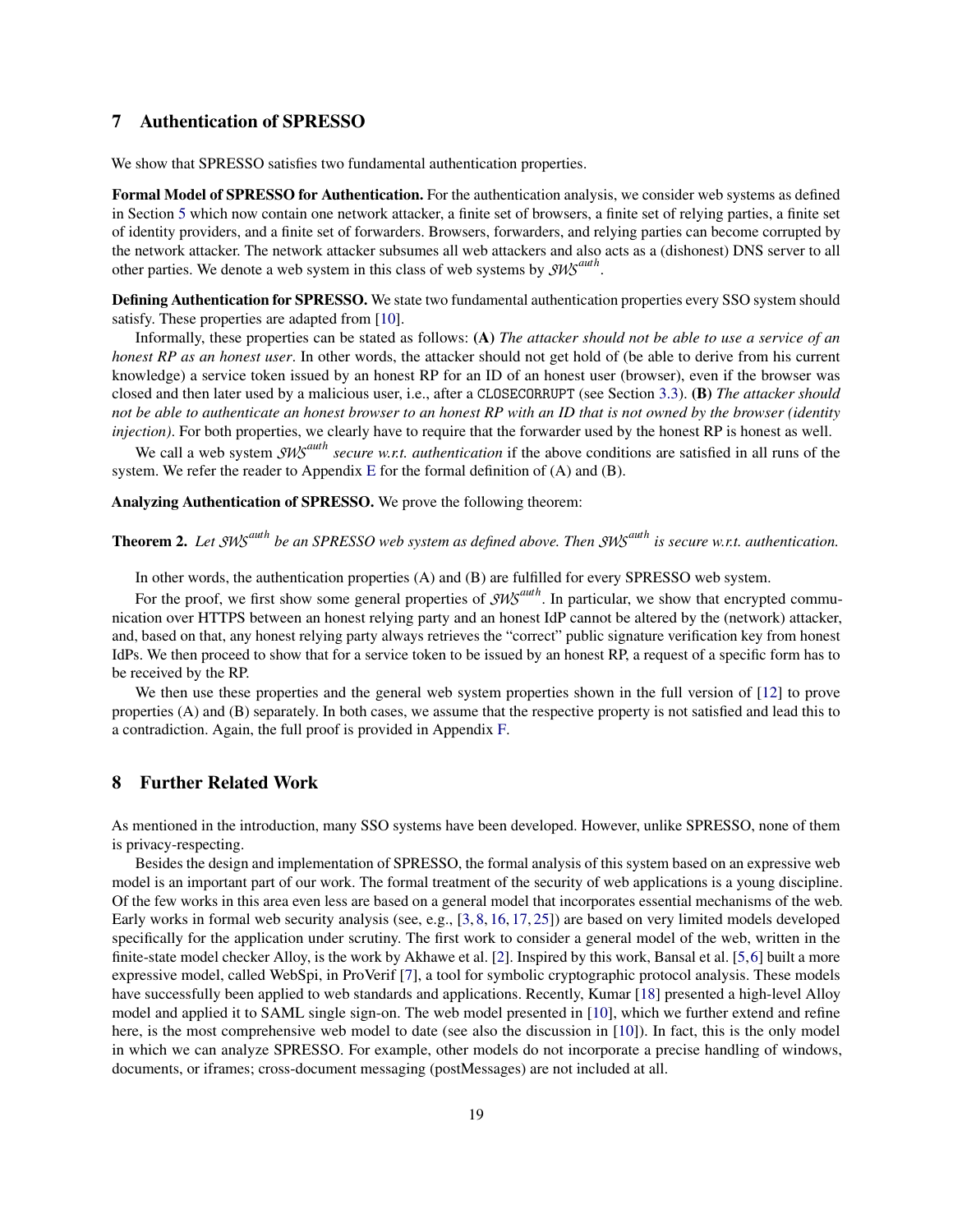# <span id="page-19-0"></span>9 Conclusion

In this paper, we proposed the first privacy-respecting (web-based) SSO system, where the IdP cannot track at which RP a user logs in. Our system, SPRESSO, is open and decentralized. Users can log in at any RP with any email address with SPRESSO support, allowing for seamless and convenient integration into the usual login process. Being solely based on standard HTML5 and web features, SPRESSO can be used across browsers, platforms, and devices.

We formally prove that SPRESSO indeed enjoys strong authentication and privacy properties. This is important since, as discussed in the paper, numerous attacks on other SSO systems have been discovered. These attacks demonstrate that designing a secure SSO system is non-trivial and security flaws can easily go undetected when no rigorous analysis is carried out.

As mentioned in Section [8,](#page-18-1) there have been only very few analysis efforts, based on expressive models of the web infrastructure, on web applications in general and SSO systems in particular in the literature so far. Therefore, the analysis carried out in this paper is also of independent interest.

Our work is the first to analyze privacy properties based on an expressive web model, in fact the most expressive model to date. The general indistinguishability/privacy definition we propose, which is not tailored to any specific web application, will be useful beyond the analysis performed in this paper.

# <span id="page-19-1"></span>References

- <span id="page-19-5"></span>[1] M. Abadi and C. Fournet. Mobile Values, New Names, and Secure Communication. In *Proceedings of the 28th ACM Symposium on Principles of Programming Languages (POPL 2001)*, pages 104–115. ACM Press, 2001.
- <span id="page-19-9"></span>[2] D. Akhawe, A. Barth, P. E. Lam, J. Mitchell, and D. Song. Towards a Formal Foundation of Web Security. In *Proceedings of the 23rd IEEE Computer Security Foundations Symposium, CSF 2010*, pages 290–304. IEEE Computer Society, 2010.
- <span id="page-19-7"></span>[3] A. Armando, R. Carbone, L. Compagna, J. Cuéllar, and M. L. Tobarra. Formal Analysis of SAML 2.0 Web Browser Single Sign-on: Breaking the SAML-based Single Sign-on for Google Apps. In V. Shmatikov, editor, *Proceedings of the 6th ACM Workshop on Formal Methods in Security Engineering, FMSE 2008*, pages 1–10. ACM, 2008.
- <span id="page-19-2"></span>[4] G. Bai, J. Lei, G. Meng, S. S. Venkatraman, P. Saxena, J. Sun, Y. Liu, and J. S. Dong. AUTHSCAN: Automatic Extraction of Web Authentication Protocols from Implementations. In *Proceedings of the 20th Annual Network and Distributed System Security Symposium (NDSS'13)*. The Internet Society, 2013.
- <span id="page-19-10"></span>[5] C. Bansal, K. Bhargavan, A. Delignat-Lavaud, and S. Maffeis. Keys to the Cloud: Formal Analysis and Concrete Attacks on Encrypted Web Storage. In D. A. Basin and J. C. Mitchell, editors, *Principles of Security and Trust - Second International Conference, POST 2013*, volume 7796 of *Lecture Notes in Computer Science*, pages 126–146. Springer, 2013.
- <span id="page-19-3"></span>[6] C. Bansal, K. Bhargavan, and S. Maffeis. Discovering Concrete Attacks on Website Authorization by Formal Analysis. In S. Chong, editor, *25th IEEE Computer Security Foundations Symposium, CSF 2012*, pages 247–262. IEEE Computer Society, 2012.
- <span id="page-19-11"></span>[7] B. Blanchet. An Efficient Cryptographic Protocol Verifier Based on Prolog Rules. In *Proceedings of the 14th IEEE Computer Security Foundations Workshop (CSFW-14)*, pages 82–96. IEEE Computer Society, 2001.
- <span id="page-19-8"></span>[8] S. Chari, C. S. Jutla, and A. Roy. Universally Composable Security Analysis of OAuth v2.0. *IACR Cryptology ePrint Archive*, 2011:526, 2011.
- <span id="page-19-6"></span>[9] V. Cheval, H. Comon-Lundh, and S. Delaune. Trace equivalence decision: negative tests and non-determinism. In Y. Chen, G. Danezis, and V. Shmatikov, editors, *Proceedings of the 18th ACM Conference on Computer and Communications Security, CCS 2011*, pages 321–330. ACM, 2011.
- <span id="page-19-4"></span>[10] D. Fett, R. Küsters, and G. Schmitz. An Expressive Model for the Web Infrastructure: Definition and Application to the BrowserID SSO System. In *35th IEEE Symposium on Security and Privacy (S&P 2014)*, pages 673–688. IEEE Computer Society, 2014.
- <span id="page-19-12"></span>[11] D. Fett, R. Küsters, and G. Schmitz. Analyzing the BrowserID SSO System with Primary Identity Providers Using an Expressive Model of the Web. Technical Report arXiv:1411.7210, arXiv, 2014. [http://arxiv.org/](http://arxiv.org/abs/1411.7210) [abs/1411.7210](http://arxiv.org/abs/1411.7210).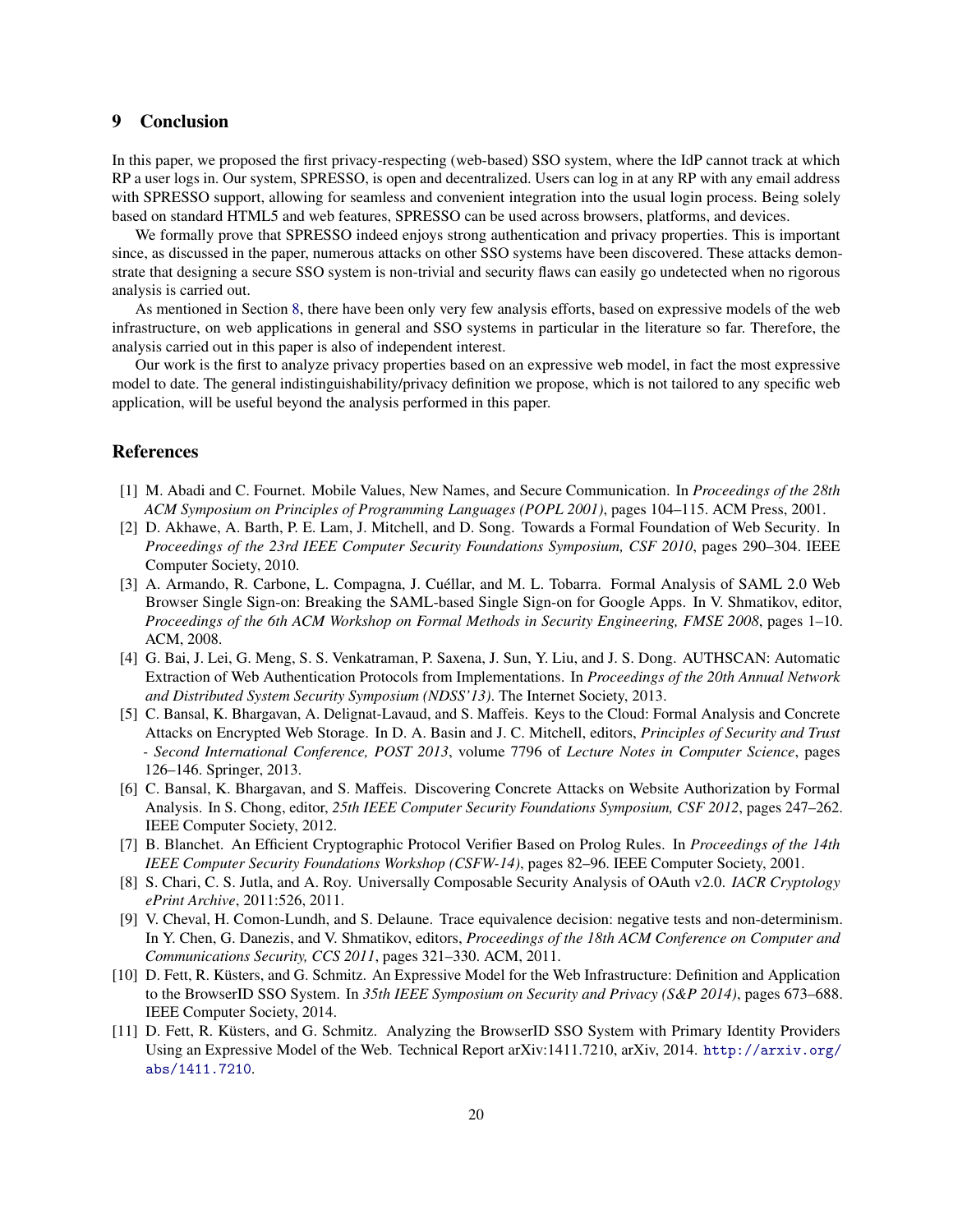- <span id="page-20-5"></span>[12] D. Fett, R. Küsters, and G. Schmitz. Analyzing the BrowserID SSO System with Primary Identity Providers Using an Expressive Model of the Web. In *Computer Security - ESORICS 2015, 20th European Symposium on Research in Computer Security, Vienna, Austria, September 23-25, 2015*, Lecture Notes in Computer Science. Springer, 2015. To appear. Full version available at <http://arxiv.org/abs/1411.7210>.
- <span id="page-20-1"></span>[13] B. Fitzpatrick, D. Recordon, et al. OpenID Authentication 2.0. Dec. 5, 2007. [http://openid.net/specs/](http://openid.net/specs/openid-authentication-2_0.html) [openid-authentication-2\\_0.html](http://openid.net/specs/openid-authentication-2_0.html).
- <span id="page-20-2"></span>[14] D. Hardt. RFC6749 - The OAuth 2.0 Authorization Framework. Oct. 2012. [http://tools.ietf.org/html/](http://tools.ietf.org/html/rfc6749) [rfc6749](http://tools.ietf.org/html/rfc6749).
- <span id="page-20-16"></span>[15] HTML5, W3C Recommendation. Oct. 28, 2014.
- <span id="page-20-13"></span>[16] D. Jackson. Alloy: A New Technology for Software Modelling. In J.-P. Katoen and P. Stevens, editors, *Tools and Algorithms for the Construction and Analysis of Systems, 8th International Conference, TACAS 2002*, volume 2280 of *Lecture Notes in Computer Science*, page 20. Springer, 2002.
- <span id="page-20-14"></span>[17] F. Kerschbaum. Simple Cross-Site Attack Prevention. In *Third International Conference on Security and Privacy in Communication Networks and the Workshops, SecureComm 2007*, pages 464–472. IEEE Computer Society, 2007.
- <span id="page-20-15"></span>[18] A. Kumar. A Lightweight Formal Approach for Analyzing Security of Web Protocols. In *Research in Attacks, Intrusions and Defenses - 17th International Symposium, RAID 2014, Gothenburg, Sweden, September 17-19, 2014. Proceedings*, volume 8688 of *Lecture Notes in Computer Science*, pages 192–211. Springer, 2014.
- <span id="page-20-3"></span>[19] Mozilla Identity Team. Persona. <https://login.persona.org>.
- <span id="page-20-4"></span>[20] T. Nitot. Persona: more privacy, better security while making developers and users happy! Beyond the Code Blog. Apr. 9, 2013. <https://blog.mozilla.org/beyond-the-code/2013/04/09/persona-beta2/>.
- <span id="page-20-6"></span>[21] J. Somorovsky, A. Mayer, J. Schwenk, M. Kampmann, and M. Jensen. On Breaking SAML: Be Whoever You Want to Be. In T. Kohno, editor, *Proceedings of the 21th USENIX Security Symposium, Bellevue, WA, USA, August 8-10, 2012*, pages 397–412. USENIX Association, 2012.
- <span id="page-20-7"></span>[22] P. Sovis, F. Kohlar, and J. Schwenk. Security Analysis of OpenID. In *Sicherheit*, volume 170 of *LNI*, pages 329–340. GI, 2010.
- <span id="page-20-10"></span>[23] SPRESSO Demo Site and Source Code, 2015. <https://spresso.me>.
- <span id="page-20-11"></span>[24] S.-T. Sun and K. Beznosov. The Devil is in the (Implementation) Details: An Empirical Analysis of OAuth SSO Systems. In T. Yu, G. Danezis, and V. D. Gligor, editors, *ACM Conference on Computer and Communications Security, CCS'12*, pages 378–390. ACM, 2012.
- <span id="page-20-8"></span>[25] S.-T. Sun, K. Hawkey, and K. Beznosov. Systematically Breaking and Fixing OpenID Security: Formal Analysis, Semi-Automated Empirical Evaluation, and Practical Countermeasures. *Computers & Security*, 31(4):465–483, 2012.
- [26] R. Wang, S. Chen, and X. Wang. Signing Me onto Your Accounts through Facebook and Google: A Traffic-Guided Security Study of Commercially Deployed Single-Sign-On Web Services. In *IEEE Symposium on Security and Privacy (S&P 2012), 21-23 May 2012, San Francisco, California, USA*, pages 365–379. IEEE Computer Society, 2012.
- <span id="page-20-12"></span>[27] R. Wang, Y. Zhou, S. Chen, S. Qadeer, D. Evans, and Y. Gurevich. Explicating SDKs: Uncovering Assumptions Underlying Secure Authentication and Authorization. In *Proceedings of the 22th USENIX Security Symposium, Washington, DC, USA, August 14-16, 2013*, pages 399–314. USENIX Association, 2013.
- <span id="page-20-9"></span>[28] Y. Zhou and D. Evans. SSOScan: Automated Testing of Web Applications for Single Sign-On Vulnerabilities. In *Proceedings of the 23rd USENIX Security Symposium, San Diego, CA, USA, August 20-22, 2014.*, pages 495–510. USENIX Association, 2014.

# <span id="page-20-0"></span>A The Web Model

In this section, we present the model of the web infrastructure as proposed in [\[10\]](#page-19-4) and [\[11\]](#page-19-12), along with the following changes and additions:

• The set of waiting events is replaced by a (infinite) sequence of waiting events. The sequence initially only contains an infinite number of trigger events (interleaved by receiver). All new events output by processes are added in the front of the sequence.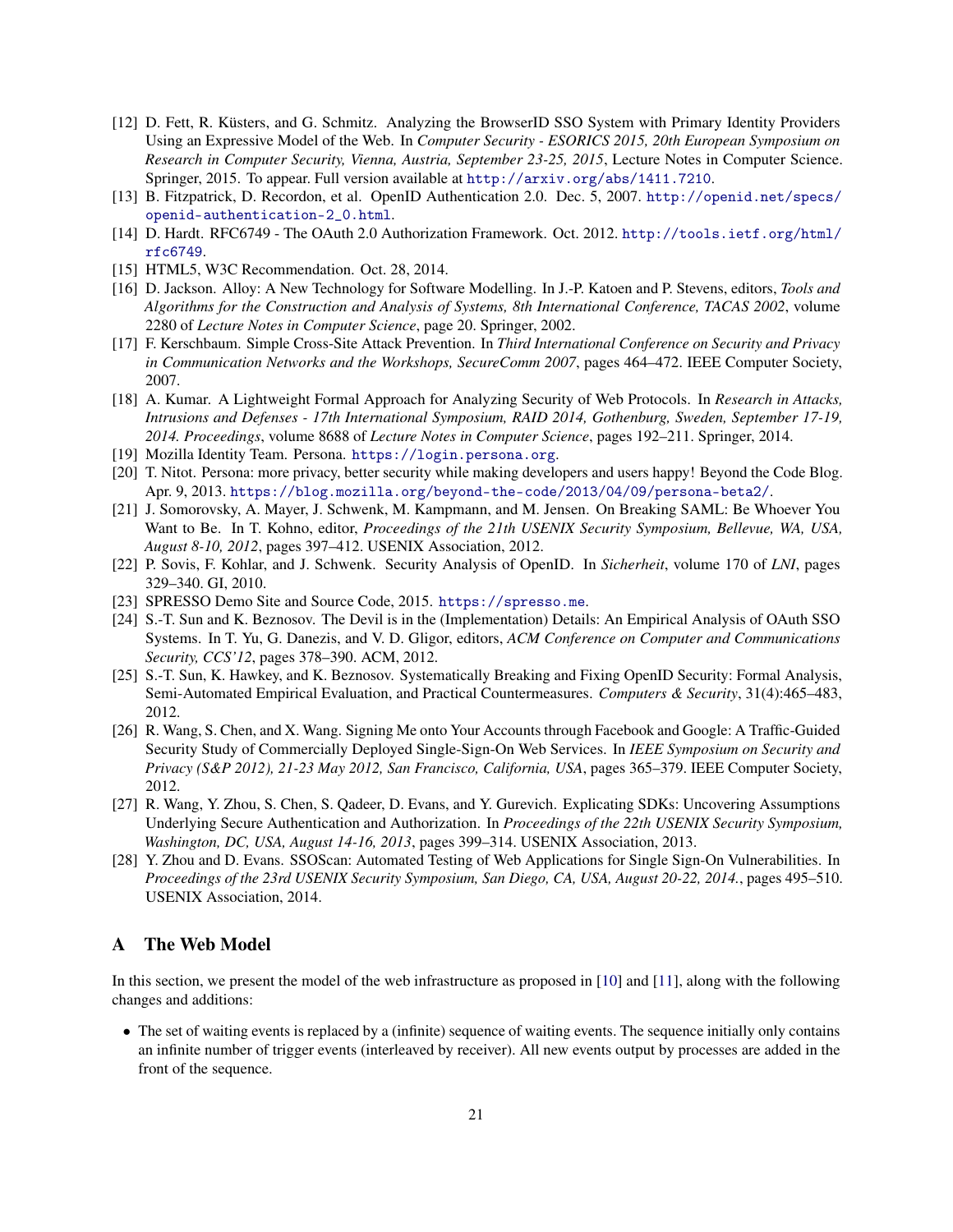- We write events as terms, i.e.,  $(a:f:m)$  becomes  $\langle a, f, m \rangle$ .
- $E_0$  and *E* in runs/processing steps are now infinite sequences instead of multi-sets.
- In runs, the index of states and events (and nonces) are now written superscript (instead of subscript).
- For atomic DY processes, we replace the set of output messages by a sequence term (as defined in the equational theory) of the form  $\langle\langle a, f, m\rangle, \langle a', f', m'\rangle, \ldots\rangle$ . Each time such a sequence is output by any DY process, its elements are prepended to the sequence of waiting events.
- We introduce a global sequence of nonces  $(n_1, n_2, \ldots)$ . Whenever any DY process outputs special placeholders  $\nu_1, \nu_2, \ldots$  (in its state or output messages), these placeholders are replaced by freshly chosen nonces from the global set of nonces.
- A similar approach applies to scripts (running inside browsers). Instead of receiving and using a fresh set of nonces each time they are called by the browser, scripts now get no dedicated set of nonces as inputs, but instead may output operators  $\mu_1, \mu_2, \ldots$ . After the script run has finished, these are replaced by "fresh"  $\nu$  placeholders by the browser (i.e.,  $\nu$  placeholders the browser itself does not use otherwise.)
- We therefore remove the sets of nonces from DY processes.
- We remove the function symbol extractmsg( $\cdot$ ) which extracted the signed term from a signature. Instead, we added a new function symbol checksig( $\cdot, \cdot, \cdot$ ) that checks that a given term was signed.
- For an accurate privacy analysis, we introduce the *Referer*[13](#page-21-1) header and associated document property. We also introduce the *location* document property.
- For the script command for following a link (HREF) we add the option to avoid sending the *referer* header (as a model for the rel="noreferrer" attribute for links in HTML5).<sup>[14](#page-21-2)</sup>
- DNS responses now not only contain the IP address of the domain for which the DNS request was sent, but also the domain itself. This is a more realistic model.

#### <span id="page-21-0"></span>A.1 Communication Model

We here present details and definitions on the basic concepts of the communication model.

**Terms, Messages and Events** The signature  $\Sigma$  for the terms and messages considered in this work is the union of the following pairwise disjoint sets of function symbols:

- constants  $C = \{Ps \cup \{S \cup \{T, \perp, \lozenge\}\}\}$  where the three sets are pairwise disjoint, S is interpreted to be the set of ASCII strings (including the empty string  $\varepsilon$ ), and IPs is interpreted to be a set of (IP) addresses,
- function symbols for public keys, (a)symmetric encryption/decryption, and signatures:  $pub(\cdot)$ ,  $enc_a(\cdot, \cdot)$ ,  $dec_a(\cdot, \cdot)$ ,  $enc_s(\cdot,\cdot)$ ,  $dec_s(\cdot,\cdot)$ ,  $sig(\cdot,\cdot)$ , checksig $(\cdot,\cdot)$ , and extractmsg $(\cdot)$ ,
- *n*-ary sequences  $\langle \rangle, \langle \cdot, \rangle, \langle \cdot, \cdot, \cdot \rangle, \langle \cdot, \cdot, \cdot \rangle$ , etc., and
- projection symbols  $\pi_i(\cdot)$  for all  $i \in \mathbb{N}$ .

For strings (elements in S), we use a specific font. For example, HTTPReq and HTTPResp are strings. We denote by Doms ⊆ S the set of domains, e.g., example.com ∈ Doms. We denote by Methods ⊆ S the set of methods used in HTTP requests, e.g., GET, POST  $\in$  Methods.

The equational theory associated with the signature  $\Sigma$  is given in Figure [4.](#page-22-0)

<span id="page-21-3"></span>**Definition 3** (Nonces and Terms). By  $X = \{x_0, x_1, \ldots\}$  we denote a set of variables and by  $\mathcal{N}$  we denote an infinite *set of constants (nonces) such that*  $\Sigma$ ,  $X$ *, and*  $\mathcal{N}$  *are pairwise disjoint. For*  $N \subseteq \mathcal{N}$ *, we define the set*  $\mathcal{T}_N(X)$  *of terms over*  $\Sigma$  ∪*N* ∪*X inductively as usual:* (1) If  $t \in N \cup X$ , then t is a term. (2) If  $f \in \Sigma$  is an *n*-ary function symbol in  $\Sigma$  for *some*  $n \geq 0$  *and*  $t_1, \ldots, t_n$  *are terms, then*  $f(t_1, \ldots, t_n)$  *is a term.* 

By  $\equiv$  we denote the congruence relation on  $\mathcal{T}_{N}(X)$  induced by the theory associated with  $\Sigma$ . For example, we have that  $\pi_1(\text{dec}_a(\langle a,b \rangle, \text{pub}(k)), k)) \equiv a$ .

<span id="page-21-1"></span><sup>&</sup>lt;sup>13</sup>A spelling error in the early HTTP standards.

<span id="page-21-2"></span><sup>&</sup>lt;sup>14</sup>Note that in practice, all major browsers except for the Internet Explorer support this property.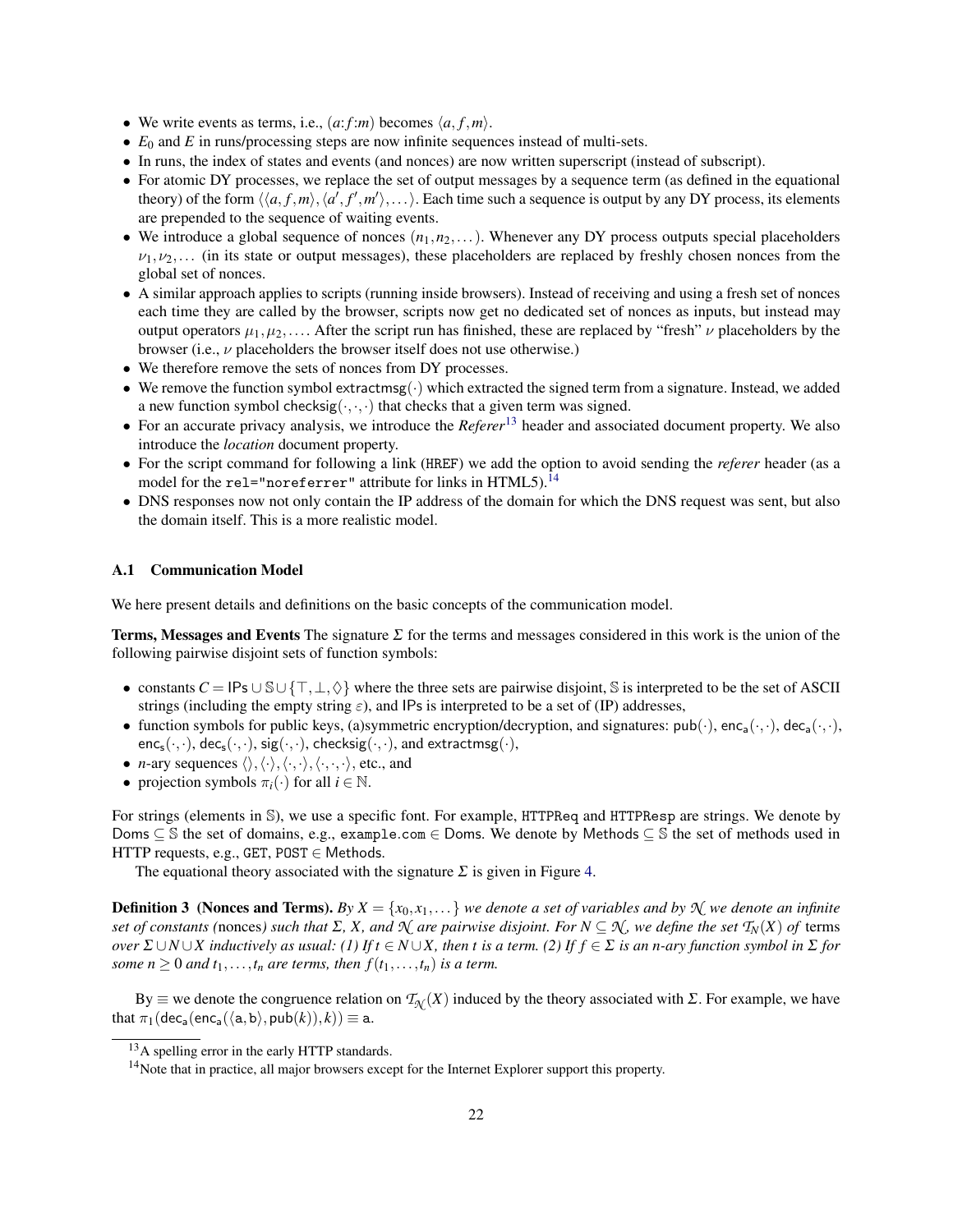$$
\text{dec}_{a}(\text{enc}_{a}(x, \text{pub}(y)), y) = x \tag{1}
$$

$$
\mathsf{dec}_\mathsf{s}(\mathsf{enc}_\mathsf{s}(x,y), y) = x \tag{2}
$$

$$
checks(g(s)g(x, y), x, pub(y)) = \top
$$
\n(3)

$$
\pi_i(\langle x_1,\ldots,x_n\rangle) = x_i \quad \text{if } 1 \le i \le n \tag{4}
$$

$$
\pi_j(\langle x_1,\ldots,x_n\rangle)=\Diamond \text{ if } j\not\in\{1,\ldots,n\}
$$
\n(5)

#### **Fig. 4.** Equational theory for  $\Sigma$ .

<span id="page-22-0"></span>**Definition 4** (Ground Terms, Messages, Placeholders, Protomessages). By  $T_N = T_N(\emptyset)$ *, we denote the set of all terms over* Σ ∪*N without variables, called* ground terms*. The set M of messages (over N ) is defined to be the set of ground terms*  $T_N$ *.* 

*We define the set*  $V_{process} = \{v_1, v_2, \ldots\}$  *of variables (called placeholders). The set*  $\mathcal{M}^{\nu} := \mathcal{T}_{\mathcal{N}}(V_{process})$  *is called the set of* protomessages*, i.e., messages that can contain placeholders.*

*Example 1.* For example,  $k \in \mathcal{K}$  and  $\text{pub}(k)$  are messages, where *k* typically models a private key and  $\text{pub}(k)$  the corresponding public key. For constants *a*, *b*, *c* and the nonce  $k \in \mathcal{K}$ , the message enc<sub>a</sub>( $\langle a, b, c \rangle$ , pub(*k*)) is interpreted to be the message  $\langle a,b,c \rangle$  (the sequence of constants *a*, *b*, *c*) encrypted by the public key pub(*k*).

Definition 5 (Normal Form). *Let t be a term. The* normal form *of t is acquired by reducing the function symbols from left to right as far as possible using the equational theory shown in Figure [4.](#page-22-0) For a term t, we denote its normal form as t*↓*.*

**Definition 6 (Pattern Matching).** Let pattern  $\in T_{\mathcal{N}}(\{*\})$  be a term containing the wildcard (variable  $*$ ). We say that *a term t* matches *pattern iff t can be acquired from pattern by replacing each occurrence of the wildcard with an arbitrary term (which may be different for each instance of the wildcard). We write t*  $\sim$  *pattern.* 

For a term *t*' we write t'|pattern to denote the term that is acquired from t' by removing all immediate subterms of *t* 0 *that do not match pattern.*

*Example 2.* For example, for a pattern  $p = \langle \top, *\rangle$  we have that  $\langle \top, 42 \rangle \sim p$ ,  $\langle \bot, 42 \rangle \not\sim p$ , and

$$
\langle\langle \bot,\top\rangle,\langle \top,23\rangle,\langle \mathtt{a},\mathtt{b}\rangle,\langle \top,\bot\rangle\rangle|p=\langle\langle \top,23\rangle,\langle \top,\bot\rangle\rangle.
$$

**Definition 7** (Variable Replacement). Let  $N \subseteq \mathcal{N}$ ,  $\tau \in \mathcal{T}_N(\{x_1,\ldots,x_n\})$ , and  $t_1,\ldots,t_n \in \mathcal{T}_N$ . By  $\tau[t_1/x_1,\ldots,t_n/x_n]$  we *denote the (ground) term obtained from*  $\tau$  *by replacing all occurrences of*  $x_i$  *in*  $\tau$  *by t<sub>i</sub>, for all i*  $\in$  {1,...,*n*}.

**Definition 8** (Events and Protoevents). An event (over IPs and M) *is a term of the form*  $\langle a, f, m \rangle$ , for  $a, f \in \text{IPs}$  and *m* ∈ *M , where a is interpreted to be the receiver address and f is the sender address. We denote by E the set of all events. Events over* IPs *and*  $M^{\nu}$  *are called* protoevents *and are denoted E*<sup> $\nu$ </sup>. *By* 2<sup>*E*( $\lor$ </sup> *(or* 2<sup>*E* $^{\nu}$ ( $\lor$ ), *respectively*) we *denote*</sup> *the set of all sequences of (proto)events, including the empty sequence (e.g.,*  $\langle \rangle$ *,*  $\langle \langle a, f, m \rangle$ *,*  $\langle a', f', m' \rangle$ *,...), etc.).* 

# Atomic Processes, Systems and Runs

An atomic process takes its current state and an event as input, and then (non-deterministically) outputs a new state and a set of events.

**Definition 9** (Generic Atomic Processes and Systems). *A* (generic) atomic process *is a tuple*  $p = (I^p, Z^p, R^p, s_0^p)$  $\binom{p}{0}$ where  $I^p \subseteq \text{IPs}, Z^p \in \mathcal{T}_{\mathcal{N}}$  is a set of states,  $R^p \subseteq (\mathcal{E} \times Z^p) \times (2^{\mathcal{E}^{\nu}} \setminus \times \mathcal{T}_{\mathcal{N}}(V_{process}))$  (input event and old state map to *sequence of output events and new state), and*  $s_0^p \in Z^p$  *is the initial state of p. For any new state s and any sequence of nonces*  $(\eta_1, \eta_2, \dots)$  *we demand that*  $s[\eta_1/\nu_1, \eta_2/\nu_2, \dots] \in Z^p$ . A system  $\mathcal P$  *is a (possibly infinite) set of atomic processes.* 

**Definition 10** (Configurations). A configuration of a system  $P$  *is a tuple*  $(S, E, N)$  *where the state of the system S maps*  $e$ very atomic process  $p \in \mathcal{P}$  to its current state  $S(p) \in Z^p$ , the sequence of waiting events  $E$  is an infinite sequence<sup>[15](#page-22-1)</sup>  $(e_1, e_2, \ldots)$  *of events waiting to be delivered, and N is an infinite sequence of nonces*  $(n_1, n_2, \ldots)$ *.* 

<span id="page-22-1"></span><sup>15</sup>Here: Not in the sense of terms as defined earlier.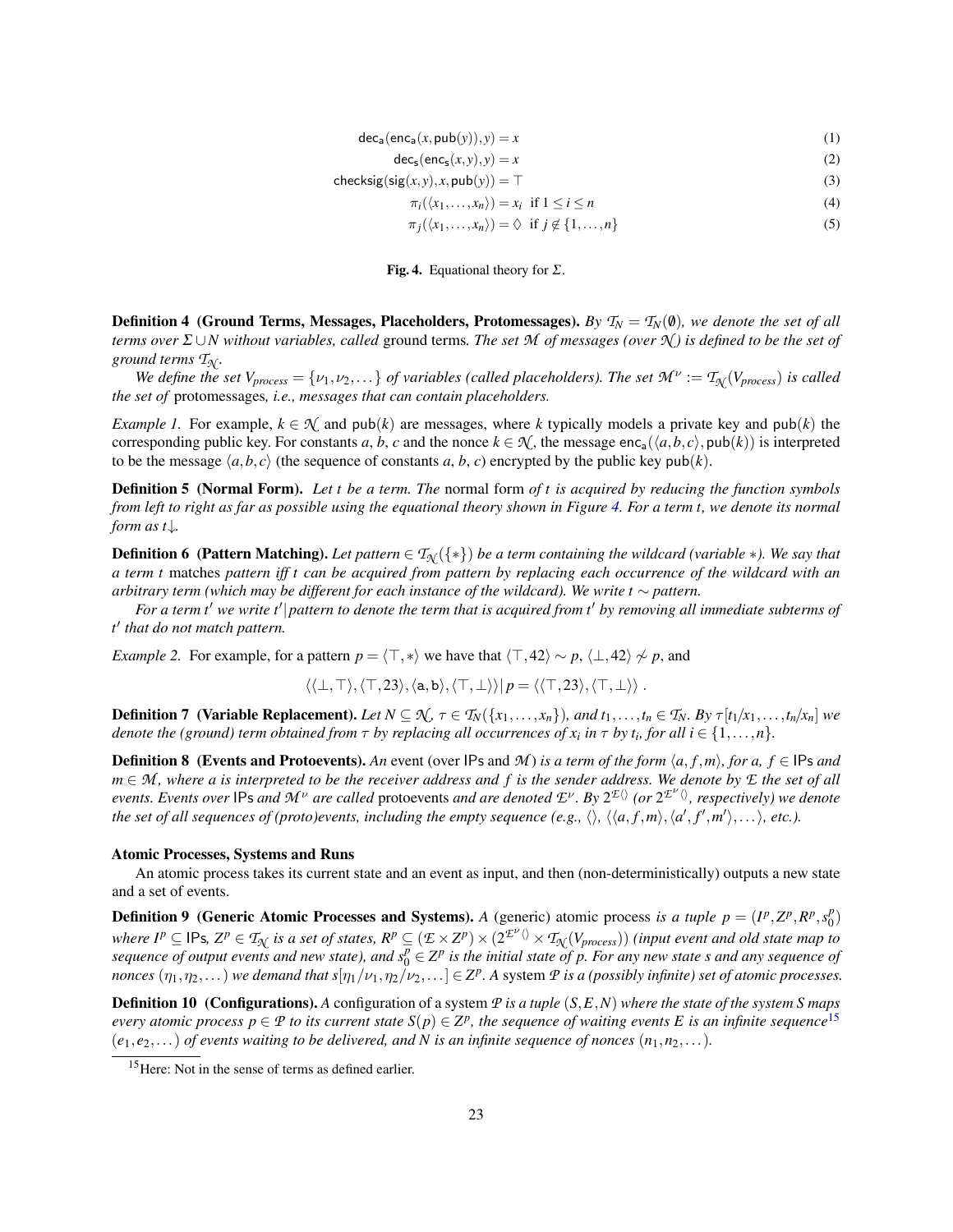**Definition 11** (Concatenating sequences). For a term  $a = \langle a_1, \ldots, a_i \rangle$  and a sequence  $b = (b_1, b_2, \ldots)$ *, we define the* concatenation *as*  $a \cdot b := (a_1, ..., a_i, b_1, b_2, ...)$ .

**Definition 12 (Subtracting from Sequences).** For a sequence *X* and a set or sequence *Y* we define  $X \setminus Y$  to be the *sequence X where for each element in Y , a non-deterministically chosen occurence of that element in X is removed.*

Definition 13 (Processing Steps). *A* processing step of the system *P is of the form*

$$
(S, E, N) \xrightarrow[p \to E_{out}]{} (S', E', N')
$$

*where*

*1.*  $(S, E, N)$  *and*  $(S', E', N')$  *are configurations of*  $P$ *,* 

*2.*  $e_{in} = \langle a, f, m \rangle \in E$  *is an event,* 

*3.*  $p \in \mathcal{P}$  *is a process,* 

*4. Eout is a sequence (term) of events*

*such that there exists*

*1. a sequence (term)*  $E_{out}^{\nu} \subseteq 2^{\mathcal{E}^{\nu}} \setminus \circ f$  *protoevents,* 

2. *a term*  $s^{\nu} \in T_{\mathcal{N}}(V_{process})$ ,

*3. a sequence*  $(v_1, v_2, \ldots, v_i)$  *of all placeholders appearing in*  $E_{out}^{\nu}$  *(ordered lexicographically),* 

*4. a sequence*  $N^{\nu} = (\eta_1, \eta_2, \dots, \eta_i)$  *of the first i elements in* N

*with*

1. 
$$
((e_{in}, S(p)), (E_{out}', s^{\nu})) \in R^p
$$
 and  $a \in I^p$ ,  
\n2.  $E_{out} = E_{out}^{\nu}[m_1/v_1, ..., m_i/v_i]$   
\n3.  $S'(p) = s^{\nu}[m_1/v_1, ..., m_i/v_i]$  and  $S'(p') = S(p')$  for all  $p' \neq p$   
\n4.  $E' = E_{out} \cdot (E \setminus \{e_{in}\})$   
\n5.  $N' = N \setminus N^{\nu}$ 

*We may omit the superscript and/or subscript of the arrow.*

Intuitively, for a processing step, we select one of the processes in *P*, and call it with one of the events in the list of waiting events *E*. In its output (new state and output events), we replace any occurences of placeholders  $\nu_x$  by "fresh" nonces from *N* (which we then remove from *N*). The output events are then prepended to the list of waiting events, and the state of the process is reflected in the new configuration.

 $\bf{Definition~14}$   $(\bf{Runs}).$   $\it Let$   $\mathcal P$   $\it be$   $a$  system,  $E^0$   $\it be$  sequence of events, and  $N^0$   $\it be$   $a$  sequence of nonces. A run  $\rho$  of  $\it a$  system  $P$  initiated by  $E^0$  with nonces  $N^0$  is a finite sequence of configurations  $((S^0, E^0, N^0), \ldots, (S^n, E^n, N^n))$  or an infinite *sequence of configurations*  $((S^0, E^0, N^0), ...)$  *such that*  $S^0(p) = s_0^p$ *for all*  $p \in \mathcal{P}$  *and*  $(S^i, E^i, N^i) \to (S^{i+1}, E^{i+1}, N^{i+1})$ *for all*  $0 \le i < n$  *(finite run) or for all*  $i \ge 0$  *(infinite run).* 

*We denote the state*  $S^{n}(p)$  *of a process p at the end of a run*  $\rho$  *by*  $\rho(p)$ *.* 

Usually, we will initiate runs with a set  $E^0$  that contains infinite trigger events of the form  $\langle a, a, \text{TRIGGER} \rangle$  for each  $a \in \mathsf{IPs}$ , interleaved by address.

Atomic Dolev-Yao Processes We next define atomic Dolev-Yao processes, for which we require that the messages and states that they output can be computed (more formally, derived) from the current input event and state. For this purpose, we first define what it means to derive a message from given messages.

Definition 15 (Deriving Terms). *Let M be a set of ground terms. We say that* a term *m* can be derived from *M* with placeholders V if there exist  $n \ge 0$ ,  $m_1, \ldots, m_n \in M$ , and  $\tau \in \mathcal{T}_0(\lbrace x_1, \ldots, x_n \rbrace \cup V)$  such that  $m \equiv \tau[m_1/x_1, \ldots, m_n/x_n]$ . We denote by  $d_V(M)$  the set of all messages that can be derived from M with variables V.

For example,  $a \in d_{\{\}}({\text{enc}_a(\langle a,b,c \rangle, \text{pub}(k)), k}).$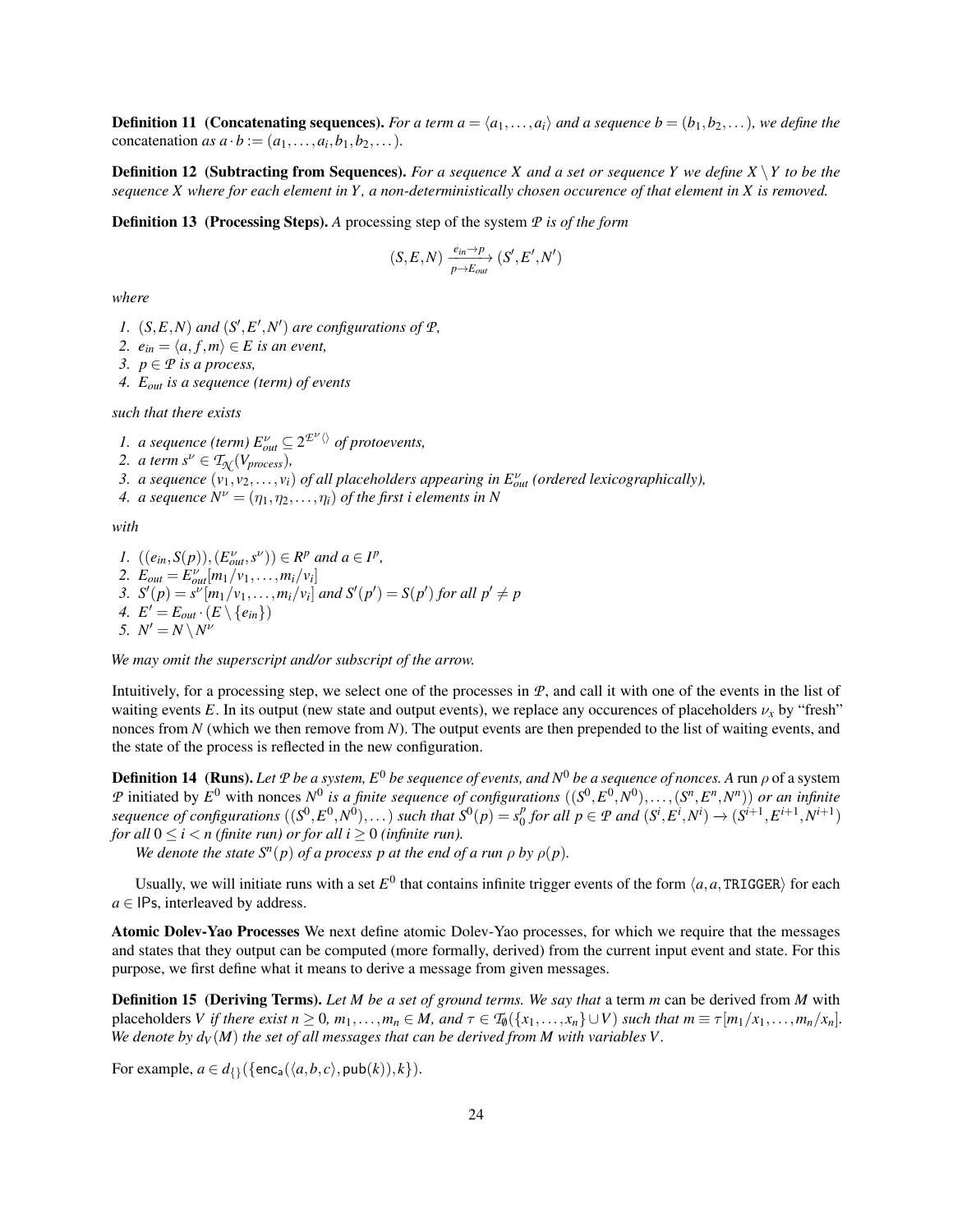Definition 16 (Atomic Dolev-Yao Process). *An* atomic Dolev-Yao process (or simply, a DY process) *is a tuple*  $p = (I^p, Z^p, R^p, s_0^p)$  $\binom{p}{0}$  such that  $(I^p, Z^p, R^p, s_0^p)$  $\binom{p}{0}$  is an atomic process and (1)  $Z^p \subseteq T_{\mathcal{N}}$  (and hence,  $s_0^p \in T_{\mathcal{N}}$ ), and (2) for all events  $e \in \mathcal{E}$ , sequences of protoevents  $E$ ,  $s \in \mathcal{T}_{\mathcal{N}}$ ,  $s' \in \mathcal{T}_{\mathcal{N}}(V_{process})$ , with  $((e, s), (E, s')) \in R^p$  it holds true that  $E$ ,  $s' \in d_{V_{process}}(\{e, s\}).$ 

Definition 17 (Atomic Attacker Process). *An* (atomic) attacker process for a set of sender addresses *A* ⊆ IPs *is an* atomic DY process  $p=(I,Z,R,s_0)$  such that for all events  $e$ , and  $s\in\mathcal{T}_\mathcal{N}$  we have that  $((e,s),(E,s'))\in R$  iff  $s'=\langle e,E,s\rangle$ and  $E = \langle \langle a_1, f_1, m_1 \rangle, \ldots, \langle a_n, f_n, m_n \rangle \rangle$  with  $n \in \mathbb{N}$ ,  $a_1, \ldots, a_n \in \mathsf{IPs}$ ,  $f_0, \ldots, f_n \in A$ ,  $m_1, \ldots, m_n \in d_{V_{process}}(\{e, s\})$ .

# <span id="page-24-0"></span>A.2 Scripting Processes

We define scripting processes, which model client-side scripting technologies, such as JavaScript. Scripting processes are defined similarly to DY processes.

**Definition 18 (Placeholders for Scripting Processes).** By  $V_{scrit} = {\lambda_1, \dots}$  *we denote an infinite set of variables used in scripting processes.*

**Definition 19** (Scripting Processes). A scripting process *(or simply, a* script*)* is a relation  $R \subseteq T_N \times T_N(V_{script})$  such *that for all*  $s \in \mathcal{T}_{\mathcal{N}}$ *,*  $s' \in \mathcal{T}_{\mathcal{N}}(V_{script})$  *with*  $(s, s') \in R$  *it follows that*  $s' \in d_{V_{script}}(s)$ *.* 

A script is called by the browser which provides it with state information (such as the script's last state and limited information about the browser's state) *s*. The script then outputs a term *s'*, which represents the new internal state and some command which is interpreted by the browser. The term  $s'$  may contain variables  $\lambda_1, \ldots$  which the browser will replace by (otherwise unused) placeholders  $\nu_1, \ldots$  which will be replaced by nonces once the browser DY process finishes (effectively providing the script with a way to get "fresh" nonces).

Similarly to an attacker process, we define the *attacker script R*att:

**Definition 20** (Attacker Script). The attacker script  $R^{att}$  outputs everything that is derivable from the input, i.e.,  $R^{att} = \{ (s, s') \mid s \in \mathcal{T}_{\mathcal{N}}, s' \in d_{V_{script}}(s) \}.$ 

### <span id="page-24-1"></span>A.3 Web System

The web infrastructure and web applications are formalized by what is called a web system. A web system contains, among others, a (possibly infinite) set of DY processes, modeling web browsers, web servers, DNS servers, and attackers (which may corrupt other entities, such as browsers).

**Definition 21.** A web system  $\mathcal{W}S = (\mathcal{W}, \mathcal{S}, \text{scriptp}, E^0)$  *is a tuple with its components defined as follows:* 

*The first component, W, denotes a system (a set of DY processes) and is partitioned into the sets* Hon*,* Web*, and* Net *of honest, web attacker, and network attacker processes, respectively.*

*Every p* ∈ Web∪Net *is an attacker process for some set of sender addresses A* ⊆ IPs*. For a web attacker p* ∈ Web*,* we require its set of addresses I<sup>p</sup> to be disjoint from the set of addresses of all other web attackers and honest processes, *i.e.,*  $I^p \cap I^{p'} = \emptyset$  *for all*  $p' \in$  Hon∪Web. Hence, a web attacker cannot listen to traffic intended for other processes. Also, we require that  $A = I^p$ , i.e., a web attacker can only use sender addresses it owns. Conversely, a network attacker may listen to all addresses (i.e., no restrictions on I<sup>p</sup>) and may spoof all addresses (i.e., the set A may be IPs).

*Every p* ∈ Hon *is a DY process which models either a* web server*, a* web browser*, or a* DNS server*, as further described in the following subsections. Just as for web attackers, we require that p does not spoof sender addresses* and that its set of addresses I<sup>p</sup> is disjoint from those of other honest processes and the web attackers.

*The second component, S, is a finite set of scripts such that*  $R^{att} \in S$ *. The third component,* script, *is an injective mapping from S to*  $\mathbb{S}$ *, i.e., by* script *every*  $s \in S$  *is assigned its string representation* script(*s*)*.* 

*Finally, E*<sup>0</sup> is an (infinite) sequence of events, containing an infinite number of events of the form  $\langle a,a,\text{TRIGGER}\rangle$ *for every*  $a \in \bigcup_{p \in \mathcal{W}} I^p$ .

*A* run *of WS is a run of W initiated by*  $E^0$ *.*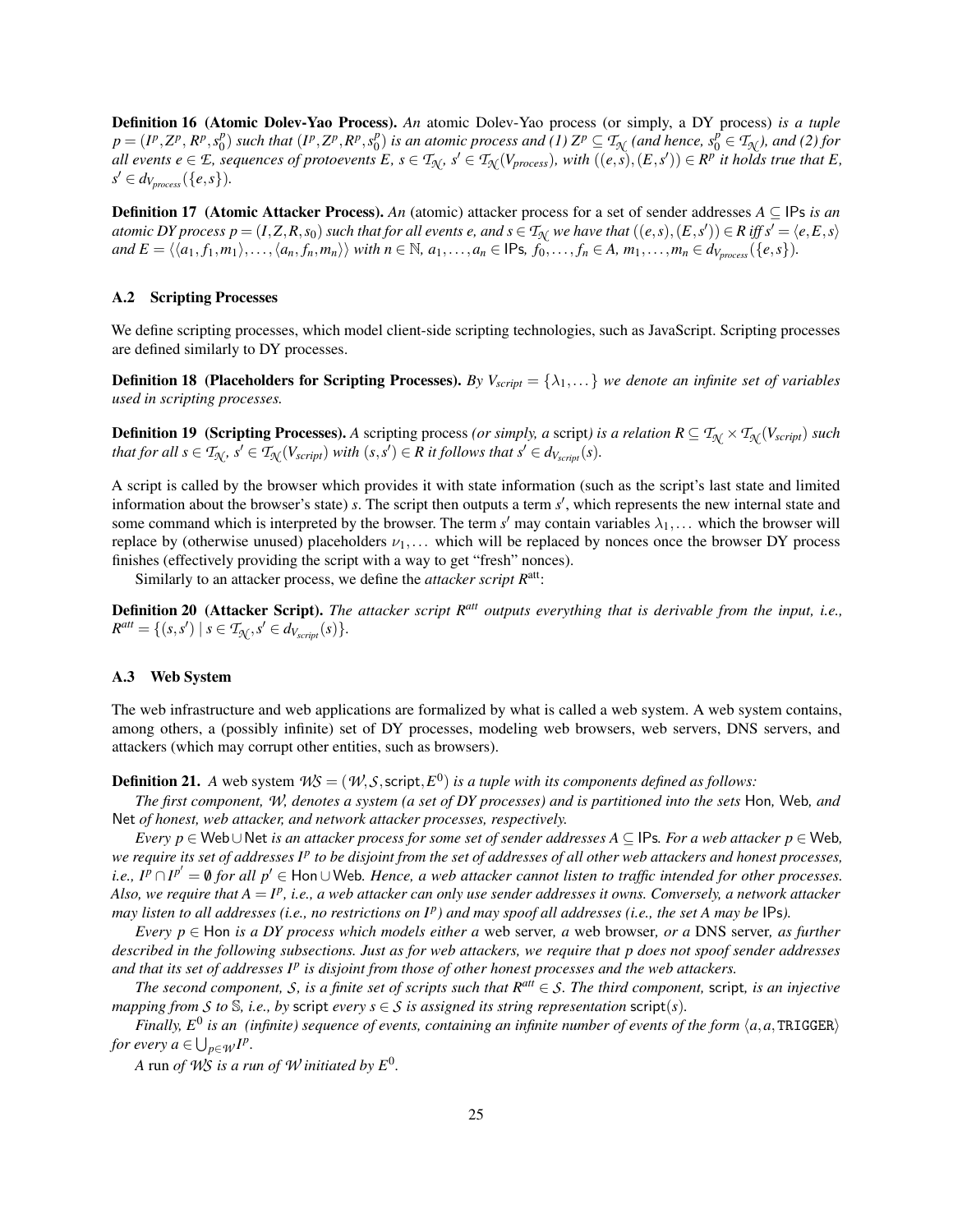# <span id="page-25-0"></span>B Message and Data Formats

We now provide some more details about data and message formats that are needed for the formal treatment of the web model and the analysis of BrowserID presented in the rest of the appendix.

#### <span id="page-25-1"></span>B.1 Notations

**Definition 22** (Sequence Notations). For a sequence  $t = \langle t_1, \ldots, t_n \rangle$  and a set s we use  $t \subset \{t_1, \ldots, t_n \in S\}$ . We define  $x \in \Diamond t \iff \exists i : t_i = x$ . We write  $t + \Diamond y$  to denote the sequence  $\langle t_1, \ldots, t_n, y \rangle$ . For a finite set M with  $M = \{m_1, \ldots, m_n\}$  we use  $\langle M \rangle$  to denote the term of the form  $\langle m_1, \ldots, m_n \rangle$ . (The order of the elements does not matter; *one is chosen arbitrarily.)*

<span id="page-25-5"></span>Definition 23. *A* dictionary over *X* and *Y is a term of the form*

$$
\langle \langle k_1, v_1 \rangle, \ldots, \langle k_n, v_n \rangle \rangle
$$

where  $k_1,...,k_n\in X$ ,  $v_1,...,v_n\in Y$ , and the keys  $k_1,...,k_n$  are unique, i.e.,  $\forall i\neq j: k_i\neq k_j$ . We call every term  $\langle k_i,v_i\rangle$ ,  $i \in \{1,\ldots,n\}$ , an element of the dictionary with key  $k_i$  and value  $v_i$ . We often write  $[k_1:v_1,\ldots,k_i:v_i,\ldots,k_n:v_n]$  instead *of*  $\langle \langle k_1, v_1 \rangle, \ldots, \langle k_n, v_n \rangle \rangle$ . We denote the set of all dictionaries over X and Y by  $[X \times Y]$ .

<span id="page-25-3"></span>We note that the empty dictionary is equivalent to the empty sequence, i.e.,  $\| = \langle \rangle$ . Figure [5](#page-25-3) shows the short notation for dictionary operations that will be used when describing the browser atomic process. For a dictionary  $z = [k_1 : v_1, k_2 : v_2, \dots, k_n : v_n]$  we write  $k \in z$  to say that there exists i such that  $k = k_i$ . We write  $z[k_j] := v_j$  to extract elements. If  $k \notin z$ , we set  $z[k] := \langle \rangle$ .

$$
[k_1 : v_1, \dots, k_i : v_i, \dots, k_n : v_n] [k_i] = v_i
$$
\n(6)

$$
[k_1 : v_1, \dots, k_{i-1} : v_{i-1}, k_i : v_i, k_{i+1} : v_{i+1} \dots, k_n : v_n] - k_i =
$$
  

$$
[k_1 : v_1, \dots, k_{i-1} : v_{i-1}, k_{i+1} : v_{i+1} \dots, k_n : v_n]
$$
 (7)

Fig. 5. Dictionary operators with  $1 \le i \le n$ .

Given a term  $t = \langle t_1, \ldots, t_n \rangle$ , we can refer to any subterm using a sequence of integers. The subterm is determined by repeated application of the projection π*<sup>i</sup>* for the integers *i* in the sequence. We call such a sequence a *pointer*:

<span id="page-25-6"></span>Definition 24. *A* pointer *is a sequence of non-negative integers. We write* τ.*p for the application of the pointer p to the term* τ. This operator is applied from left to right. For pointers consisting of a single integer, we may omit the sequence *braces for brevity.*

*Example 3.* For the term  $\tau = \langle a,b,\langle c,d,\langle e,f\rangle\rangle\rangle$  and the pointer  $\overline{p} = \langle 3,1\rangle$ , the subterm of  $\tau$  at the position  $\overline{p}$  is  $c = \pi_1(\pi_3(\tau))$ . Also,  $\tau.3.\langle 3,1 \rangle = \tau.3.\overline{p} = \tau.3.3.1 = e$ .

To improve readability, we try to avoid writing, e.g.,  $o.2$  or  $\pi_2(o)$  in this document. Instead, we will use the names of the components of a sequence that is of a defined form as pointers that point to the corresponding subterms. E.g., if an *Origin* term is defined as  $\langle host, protocol \rangle$  and *o* is an Origin term, then we can write *o*.protocol instead of  $\pi_2(o)$ or *o*.2. See also Example [4.](#page-25-4)

# <span id="page-25-2"></span>B.2 URLs

**Definition 25.** A URL *is a term of the form*  $\langle \text{URL}, \text{protocol}, \text{host}, \text{path}, \text{parameters} \rangle$  *with*  $\text{protocol} \in \{P, S\}$  *(for plain*) *(HTTP)* and *secure* (HTTPS)), host ∈ Doms, path ∈ S and parameters ∈  $[S \times T_\mathcal{N}]$ . The set of all valid URLs is URLs.

<span id="page-25-4"></span>*Example 4.* For the URL  $u = \langle \text{URL}, a, b, c, d \rangle$ , *u*.protocol = *a*. If, in the algorithm described later, we say *u*.path := *e* then  $u = \langle \text{URL}, a, b, c, e \rangle$  afterwards.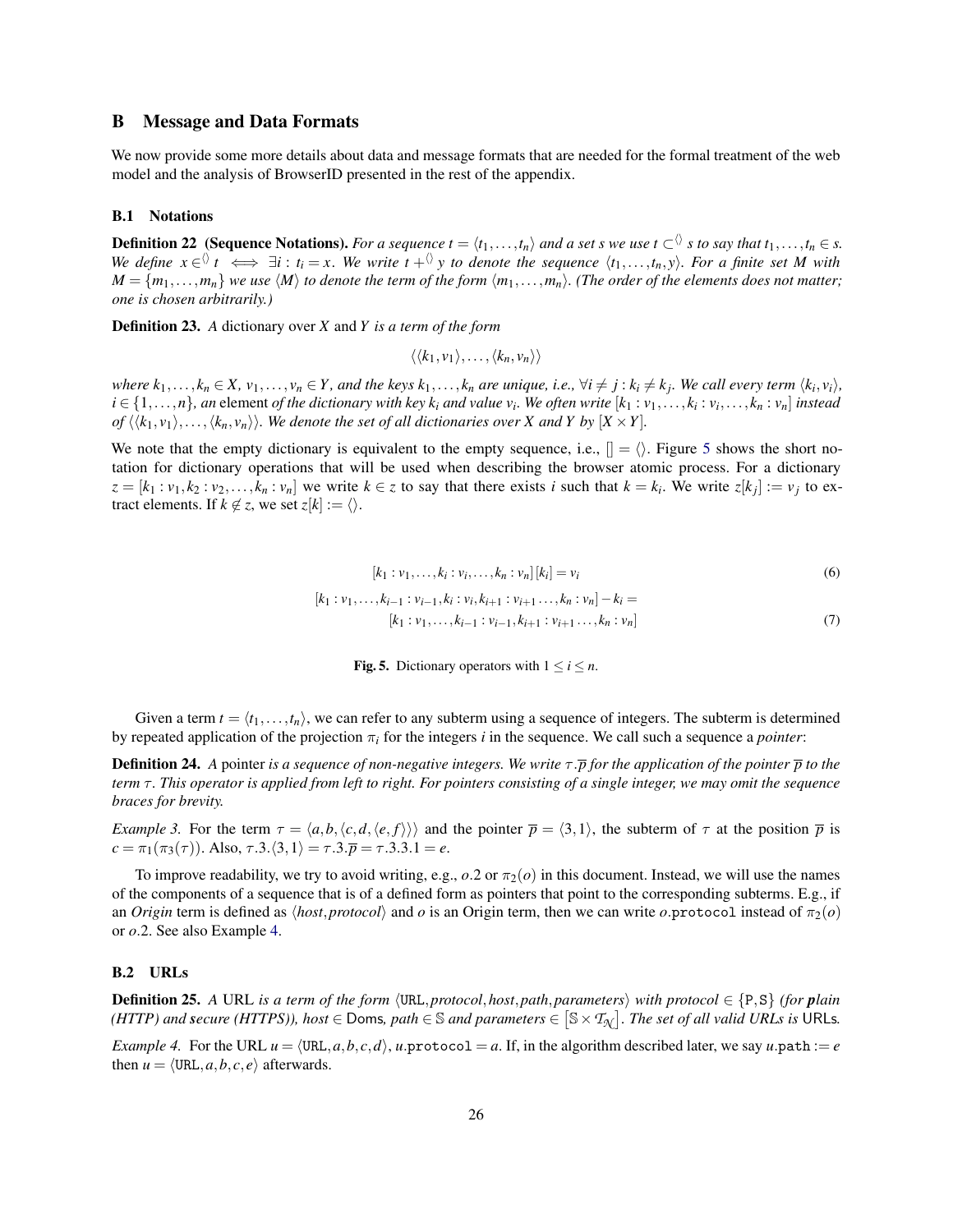#### <span id="page-26-0"></span>B.3 Origins

**Definition 26.** An origin *is a term of the form*  $\langle$ *host,protocol* $\rangle$  *with host* ∈ Doms *and protocol* ∈ {P,S}. We write Origins *for the set of all origins.*

*Example 5.* For example,  $\langle F00, S \rangle$  is the HTTPS origin for the domain FOO, while  $\langle BAR, P \rangle$  is the HTTP origin for the domain BAR.

### <span id="page-26-1"></span>B.4 Cookies

**Definition 27.** A cookie *is a term of the form*  $\langle$ *name*, *content* $\rangle$  *where name*  $\in T_N$ *, and content is a term of the form*  $\langle$ *value*,*secure*,*session*,*httpOnly* $\rangle$  *where value* ∈  $\mathcal{T}_{N}$ *, secure, session, httpOnly* ∈ {⊤,⊥}*. We write* Cookies *for the set of all cookies and <code>Cookies</code><sup>* $\nu$ *</sup> for the set of all cookies where names and values are defined over*  $\tau_{\mathcal{N}}(V)$ *.* 

If the *secure* attribute of a cookie is set, the browser will not transfer this cookie over unencrypted HTTP connections. If the *session* flag is set, this cookie will be deleted as soon as the browser is closed. The *httpOnly* attribute controls whether JavaScript has access to this cookie.

Note that cookies of the form described here are only contained in HTTP(S) requests. In responses, only the components *name* and *value* are transferred as a pairing of the form  $\langle name, value \rangle$ .

### <span id="page-26-2"></span>B.5 HTTP Messages

Definition 28. *An* HTTP request *is a term of the form shown in [\(8\)](#page-26-3). An* HTTP response *is a term of the form shown in [\(9\)](#page-26-4).*

<span id="page-26-3"></span>

<span id="page-26-4"></span> $\langle$ HTTPResp,*nonce*,*status*,*headers*,*body* $\rangle$  (9)

*The components are defined as follows:*

- *nonce* ∈ *N serves to map each response to the corresponding request*
- *method* ∈ Methods *is one of the HTTP methods.*
- *host* ∈ Doms *is the host name in the HOST header of HTTP/1.1.*
- *path* ∈ S *is a string indicating the requested resource at the server side*
- *status* ∈ S *is the HTTP status code (i.e., a number between 100 and 505, as defined by the HTTP standard)*
- *parameters* ∈ <sup>S</sup>×*T<sup>N</sup> contains URL parameters*
- headers  $\in [\mathbb{S} \times T_{\mathcal{N}}]$ , containing request/response headers. The dictionary elements are terms of one of the follow*ing forms:*
	- $\langle$ Origin,*o* $\rangle$  *where o is an origin*
	- $\langle$ Set-Cookie, *c* $\rangle$  *where c is a sequence of cookies*
	- $\langle$  Cookie, *c* $\rangle$  *where*  $c \in [S \times T_{N}]$  *(note that in this header, only names and values of cookies are transferred)*
	- $\langle$  Location, *l* $\rangle$  *where l* ∈ URLs
	- $\langle$ Referer, *r* $\rangle$  *where r*  $\in$  URLs
	- $\langle$ Strict-Transport-Security, $\top\rangle$
- *body*  $\in$   $T_N$  *in requests and responses.*

*We write* HTTPRequests*/*HTTPResponses *for the set of all HTTP requests or responses, respectively.*

*Example 6 (HTTP Request and Response).*

<span id="page-26-6"></span><span id="page-26-5"></span>
$$
r := \langle \text{HTTPReq}, n_1, \text{POST}, \text{example.com}, / \text{show}, \langle \langle \text{index}, 1 \rangle \rangle, \\ [\text{Origin}: \langle \text{example.com}, S \rangle], \langle \text{foo}, \text{bar} \rangle \rangle \tag{10}
$$
\n
$$
s := \langle \text{HTTPResp}, n_1, 200, \langle \langle \text{Set-Cookie}, \langle \langle \text{SID}, \langle n_2, \bot, \bot, \top \rangle \rangle \rangle \rangle, \langle \text{somescript}, x \rangle \rangle \tag{11}
$$

An HTTP GET request for the URL <http://example.com/show?index=1> is shown in [\(10\)](#page-26-5), with an Origin header and a body that contains  $\langle$  foo,bar $\rangle$ . A possible response is shown in [\(11\)](#page-26-6), which contains an httpOnly cookie with name SID and value *n*<sub>2</sub> as well as the string representation somescript of the scripting process script<sup>−1</sup> (somescript) (which should be an element of *S*) and its initial state *x*.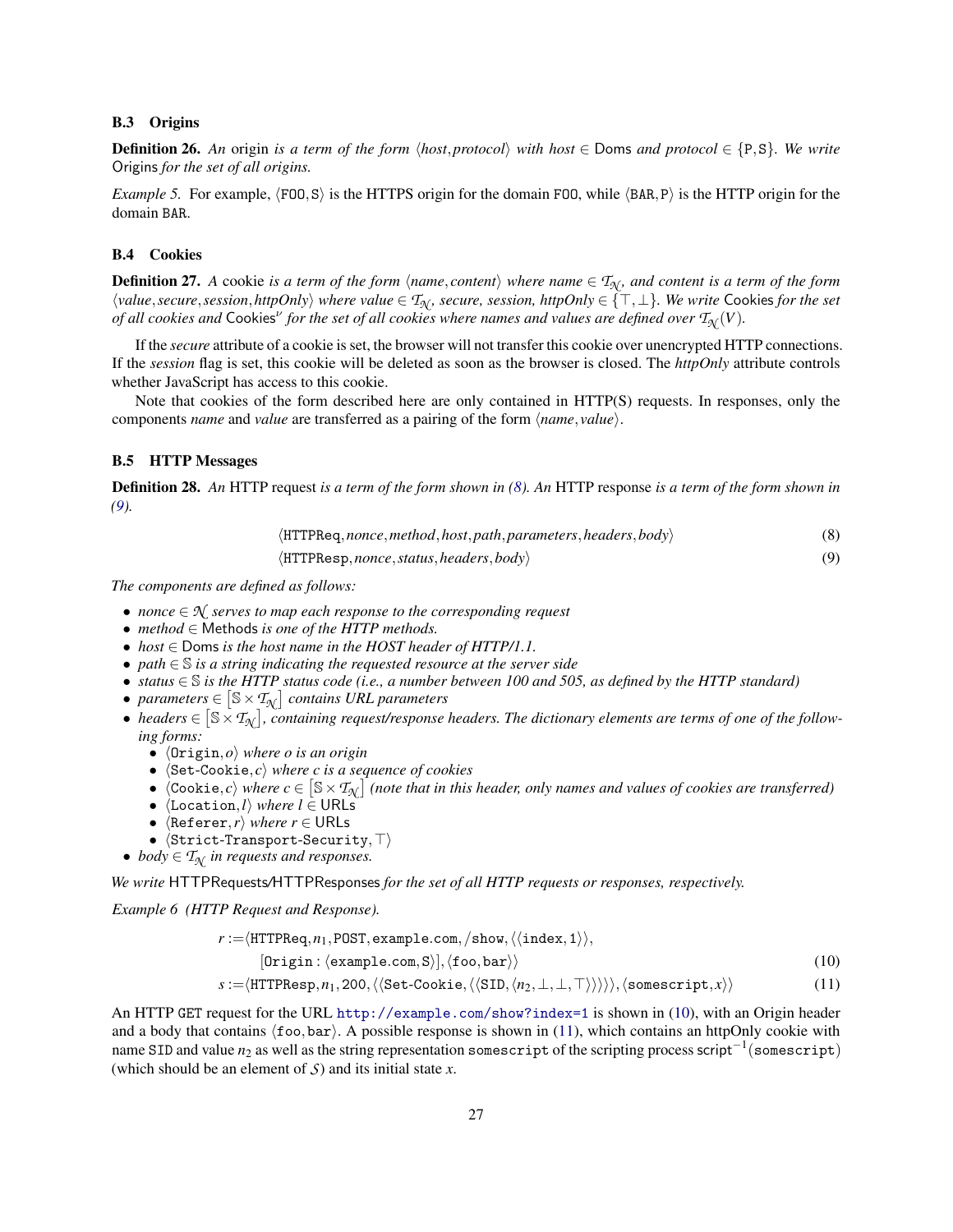Encrypted HTTP Messages. For HTTPS, requests are encrypted using the public key of the server. Such a request contains an (ephemeral) symmetric key chosen by the client that issued the request. The server is supported to encrypt the response using the symmetric key.

**Definition 29.** An encrypted HTTP request *is of the form*  $enc_a(\langle m, k' \rangle, k)$ , where  $k, k' \in \mathcal{K}$  and  $m \in$  HTTPRequests. *The corresponding* encrypted HTTP response *would be of the form*  $enc_s(m', k')$ , where  $m' \in$  HTTPResponses. We call *the sets of all encrypted HTTP requests and responses* HTTPSRequests *or* HTTPSResponses*, respectively.*

*Example 7.*

$$
enc_a(\langle r, k' \rangle, \text{pub}(k_{example.com})) \tag{12}
$$

<span id="page-27-5"></span><span id="page-27-4"></span>
$$
\mathsf{enc}_{\mathsf{s}}(s, k') \tag{13}
$$

The term [\(12\)](#page-27-4) shows an encrypted request (with *r* as in [\(10\)](#page-26-5)). It is encrypted using the public key pub( $k_{\text{example.com}}$ ). The term [\(13\)](#page-27-5) is a response (with  $s$  as in [\(11\)](#page-26-6)). It is encrypted symmetrically using the (symmetric) key  $k'$  that was sent in the request [\(12\)](#page-27-4).

#### <span id="page-27-0"></span>B.6 DNS Messages

**Definition 30.** *A* DNS request *is a term of the form*  $\langle$ DNSResolve, *domain*,*n* $\rangle$  *where domain* ∈ Doms, *n* ∈  $\mathcal{N}$ *. We call the set of all DNS requests* DNSRequests*.*

**Definition 31.** *A* DNS response *is a term of the form*  $\langle$ DNSResolved, *domain*, *result*,*n* $\rangle$  *with domain* ∈ Doms, *result* ∈ IPs,  $n \in \mathcal{N}$ *. We call the set of all DNS responses* DNSResponses.

DNS servers are supposed to include the nonce they received in a DNS request in the DNS response that they send back so that the party which issued the request can match it with the request.

### <span id="page-27-1"></span>B.7 DNS Servers

Here, we consider a flat DNS model in which DNS queries are answered directly by one DNS server and always with the same address for a domain. A full (hierarchical) DNS system with recursive DNS resolution, DNS caches, etc. could also be modeled to cover certain attacks on the DNS system itself.

Definition 32. *A* DNS server *d (in a flat DNS model) is modeled in a straightforward way as an atomic DY process*  $(I^d, \{s_0^d\}, R^d, s_0^d)$ . It has a finite set of addresses  $I^d$  and its initial (and only) state  $s_0^d$  encodes a mapping from domain *names to addresses of the form*

 $s_0^d = \langle \langle \texttt{domain}_1, a_1\rangle, \langle \texttt{domain}_2, a_2\rangle, \ldots \rangle$  .

*DNS queries are answered according to this table (otherwise ignored).*

# <span id="page-27-2"></span>C Detailed Description of the Browser Model

Following the informal description of the browser model in Section [3.3,](#page-13-1) we now present a formal model. We start by introducing some notation and terminology.

### <span id="page-27-3"></span>C.1 Notation and Terminology (Web Browser State)

Before we can define the state of a web browser, we first have to define windows and documents.

**Definition 33.** A window is a term of the form  $w = \langle$  nonce, documents, opener $\rangle$  with nonce  $\in \mathcal{N}$ , documents  $\subset^{\Diamond}$  $D$ ocuments *(defined below), opener*  $\in \mathcal{K} \cup \{\bot\}$  *where <code>d.active</code>*  $=$  $\top$  *<i>for exactly one <code>d</code>*  $\in$  $\lozenge$  *<i>documents if documents is not empty (we then call d the* active document of *w). We write* Windows *for the set of all windows. We write w*.activedocument *to denote the active document inside window w if it exists and*  $\langle \rangle$  *else.*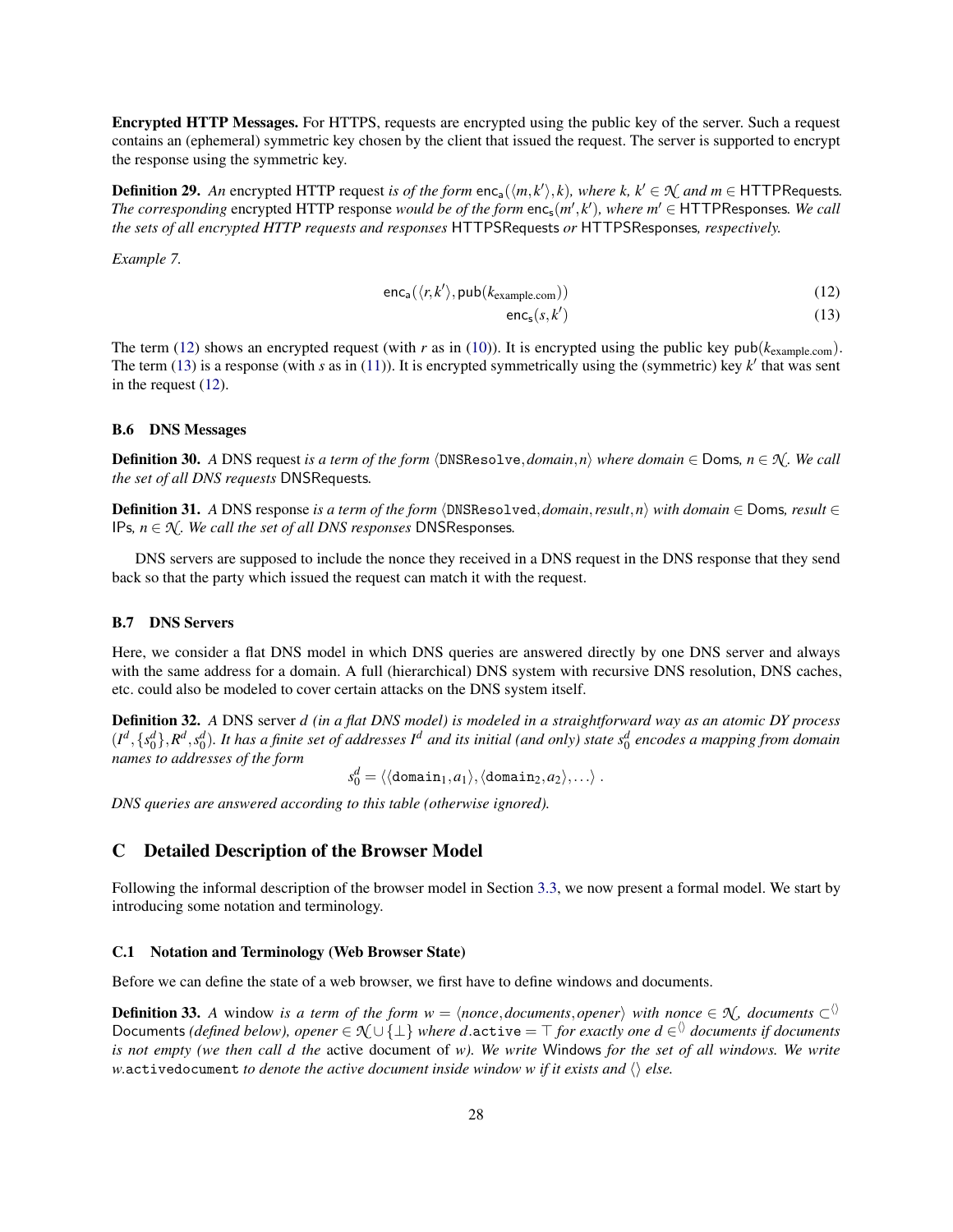We will refer to the window nonce as *(window) reference*.

The documents contained in a window term to the left of the active document are the previously viewed documents (available to the user via the "back" button) and the documents in the window term to the right of the currently active document are documents available via the "forward" button.

A window *a* may have opened a top-level window *b* (i.e., a window term which is not a subterm of a document term). In this case, the *opener* part of the term *b* is the nonce of *a*, i.e., *b*.opener = *a*.nonce.

Definition 34. *A* document *d is a term of the form*

h*nonce*,*location*,*referrer*,*script*,*scriptstate*,*scriptinputs*,*subwindows*,*active*i

where nonce  $\in \mathcal{N}$ , location  $\in \mathsf{URLs}$ , referrer  $\in \mathsf{URLs} \cup \{\perp\}$ , script  $\in \mathcal{T}_{\mathcal{N}}$ , scriptstate  $\in \mathcal{T}_{\mathcal{N}}$ , scriptinputs  $\in \mathcal{T}_{\mathcal{N}}$ , *subwindows* ⊂<sup> $\langle \rangle$ </sup> Windows, *active* ∈ {⊤,⊥}*.* A limited document *is a term of the form*  $\langle$ *nonce*,*subwindows* $\rangle$  *with nonce, subwindows as above. A window*  $w \in \Diamond$  *subwindows is called a subwindow (of d). We write Documents for the set of all documents. For a document term d we write d*.origin *to denote the origin of the document, i.e., the term*  $\langle d.\texttt{location.host}, d.\texttt{location.protocol}\rangle \in \textsf{Origins.}$ 

We will refer to the document nonce as *(document) reference*.

We can now define the set of states of web browsers. Note that we use the dictionary notation that we introduced in Definition [23.](#page-25-5)

**Definition 35.** *The* set of states  $Z^p$  of a web browser atomic process *p consists of the terms of the form* 

h*windows*,*ids*,*secrets*, *cookies*,*localStorage*,*sessionStorage*, *keyMapping*, *sts*,*DNSaddress*,*pendingDNS*,*pendingRequests*,*isCorrupted*i

*where*

- *windows* ⊂<sup> $\langle \rangle$ </sup> Windows,
- *ids*  $\subset$ <sup> $\langle \rangle$ </sup>  $\mathcal{T}_{\gamma}$ *,*
- *secrets*  $\in$  [Origins  $\times \mathcal{N}$ ],
- *cookies is a dictionary over* Doms *and dictionaries of* Cookies*,*
- $\textit{localStorage} \in [\textsf{Origins} \times \mathcal{T}_{\mathcal{N}}],$
- *sessionStorage*  $\in [OR \times T_{\mathcal{N}}]$  *for OR* := { $\langle o, r \rangle | o \in$  Origins,  $r \in \mathcal{N}$ },
- $keyMapping \in [Doms \times T_{\mathcal{N}}],$
- $sts \subset \langle \rangle$  Doms,
- *DNSaddress* ∈ IPs*,*
- *pendingDNS*  $\in$   $[\mathcal{N} \times \mathcal{T}_{\mathcal{N}}]$ ,
- *pendingRequests*  $\in T_{\mathcal{N}}$ *,*
- *and isCorrupted* ∈ {⊥,FULLCORRUPT, CLOSECORRUPT}*.*

Definition 36. *For two window terms w and w' we write w*  $\frac{childof}{}w'$  *if* 

 $w \in \nolimits^{\langle \rangle} w'.$ activedocument.subwindows .

*We write*  $\xrightarrow{childof^+}$  *for the transitive closure.* 

In the following description of the web browser relation  $R^p$  we will use the helper functions Subwindows, Docs, Clean, CookieMerge and AddCookie.

Given a browser state *s*, Subwindows(*s*) denotes the set of all pointers<sup>[16](#page-28-0)</sup> to windows in the window list *s*.windows, their active documents, and (recursively) the subwindows of these documents. We exclude subwindows of inactive documents and their subwindows. With  $\text{Docs}(s)$  we denote the set of pointers to all active documents in the set of windows referenced by Subwindows(*s*).

<span id="page-28-0"></span><sup>16</sup>Recall the definition of a pointer in Definition [24.](#page-25-6)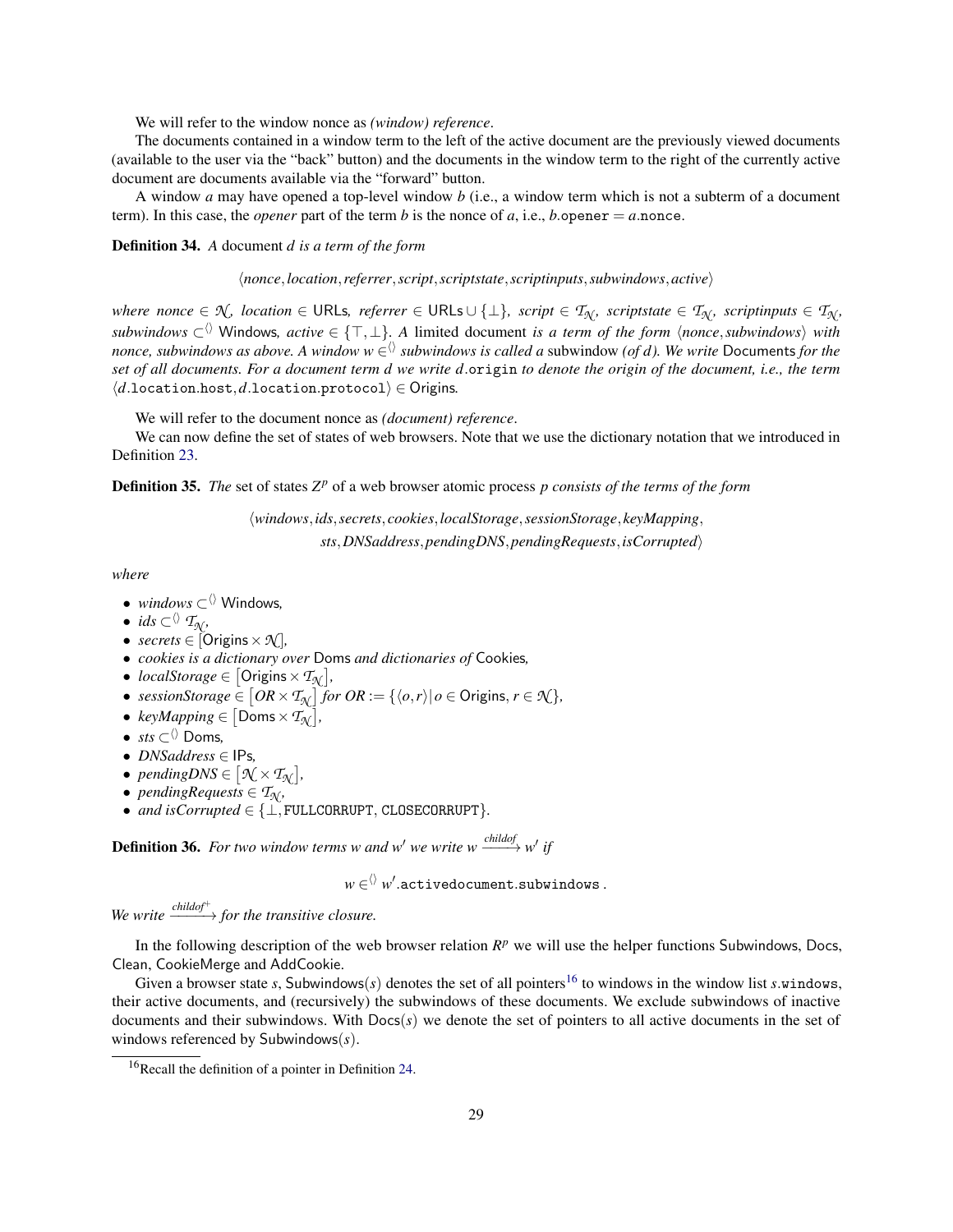**Definition 37.** For a browser state *s* we denote by Subwindows(*s*) the minimal set of pointers that satisfies the fol*lowing conditions: (1) For all windows*  $w \in \Omega$  *s.windows there is a*  $\overline{p} \in$  *Subwindows(s) such that s.* $\overline{p} = w$ *. (2) For all*  $\overline{p} \in$  Subwindows(*s*)*, the active document d of the window s.p and every subwindow w of d there is a pointer*  $\overline{p'} \in$  Subwindows(*s*) *such that s*.  $\overline{p'} = w$ .

*Given a browser state s, the set* Docs(*s*) *of pointers to active documents is the minimal set such that for every*  $\overline{p} \in$  Subwindows $(s)$ *, there is a pointer*  $\overline{p'} \in$  $\text{Docs}(s)$  *<i>with s.*  $\overline{p'} = s$  . $\overline{p}$  activedocument.

By Subwindows<sup>+</sup>(s) and  $Docs$ <sup>+</sup>(s) we denote the respective sets that also include the inactive documents and their subwindows.

The function Clean will be used to determine which information about windows and documents the script running in the document *d* has access to.

Definition 38. *Let s be a browser state and d a document. By* Clean(*s*,*d*) *we denote the term that equals s*.windows *but with all inactive documents removed (including their subwindows etc.) and all subterms that represent non-same-origin documents w.r.t. d replaced by a limited document d* <sup>0</sup> *with the same nonce and the same subwindow list. Note that non-same-origin documents on all levels are replaced by their corresponding limited document.*

The function CookieMerge merges two sequences of cookies together: When used in the browser, *oldcookies* is the sequence of existing cookies for some origin, *newcookies* is a sequence of new cookies that was output by some script. The sequences are merged into a set of cookies using an algorithm that is based on the *Storage Mechanism* algorithm described in RFC6265.

Definition 39. *For a sequence of cookies (with pairwise different names) oldcookies and a sequence of cookies newcookies, the set* CookieMerge(*oldcookies*,*newcookies*) *is defined by the following algorithm: From newcookies*  $r$ *emove all cookies*  $c$  *that have*  $c$ .content.http0nly  $\equiv$   $\top$ *. For any*  $c$ *,*  $c' \in$  $\Diamond$  *newcookies,*  $c$ *.*name  $\equiv$   $c'$ .name*, remove the cookie that appears left of the other in newcookies. Let m be the set of cookies that have a name that either appears in oldcookies or in newcookies, but not in both. For all pairs of cookies*  $(c_{old}, c_{new})$  *with*  $c_{old} \in$  $\Diamond$  *oldcookies,*  $c_{new} \in$   $\Diamond$  newcookies,  $c_{old}$  name  $\equiv$   $c_{new}$  name, add  $c_{new}$  to  $m$  if  $c_{old}$  content .http<code>Only</code>  $\equiv$   $\bot$  and add  $c_{old}$  to  $m$  otherwise. *The result of* CookieMerge(*oldcookies*,*newcookies*) *is m.*

The function AddCookie adds a cookie *c* received in an HTTP response to the sequence of cookies contained in the sequence *oldcookies*. It is again based on the algorithm described in RFC6265 but simplified for the use in the browser model.

Definition 40. *For a sequence of cookies (with pairwise different names) oldcookies and a cookie c, the sequence* AddCookie(*oldcookies*, *c*) *is defined by the following algorithm: Let m* := *oldcookies. Remove any c* 0 *from m that has*  $c.\mathtt{name} \equiv c'.\mathtt{name}$ . Append  $c$  to m and return m.

The function NavigableWindows returns a set of windows that a document is allowed to navigate. We closely follow [\[15\]](#page-20-16), Section 5.1.4 for this definition.

 $\bf{Definition 41.}$  The set  $\sf{NavigableWindows}(\overline{w},s')$  is the set  $\overline{W}\subseteq\sf{Subwindows}(s')$  of pointers to windows that the active document in  $\overline{w}$  is allowed to navigate. The set  $\overline{W}$  is defined to be the minimal set such that for every  $\overline{w'}$   $\in$  Subwindows(s') *the following is true:*

- $\bullet$  *If s'*. $\overline{w}'$ .activedocument.origin  $\equiv$  *s'*. $\overline{w}$ .activedocument.origin (i.e., the active documents in  $\overline{w}$  and  $\overline{w'}$  are *same-origin), then*  $\overline{w'} \in \overline{W}$ *, and*
- If  $s'.\overline{w} \xrightarrow{childof^*} s'.\overline{w'} \wedge \overline{\#}\overline{w''} \in Subwindows(s') with s'.\overline{w'} \xrightarrow{childof^*} s'.\overline{w''} (\overline{w'} is a top-level window and \overline{w} is an$ ancestor window of  $\overline{w'}$ ), then  $\overline{w'} \in \overline{W}$ , and
- *If*  $\exists \overline{p} \in$  Subwindows(*s'*) *such that s'*. $\overline{w}'$   $\xrightarrow{childof^+}$  *s'*. $\overline{p}$  $\wedge$  *s'*. $\overline{p}$ .activedocument.origin = *s'*. $\overline{w}$ .activedocument.origin ( $\overline{w'}$  *is not a top-level window but there is an ancestor window*  $\bar{p}$  *of*  $\overline{w'}$  *with an active document that has the same origin as the active document in*  $\overline{w}$ *), then*  $\overline{w'} \in \overline{W}$ *, and*
- If  $\exists \bar{p} \in$  Subwindows(s') such that s'.w'.opener = s'. $\bar{p}$ .nonce  $\land \bar{p} \in \overline{W}$  (w' is a top-level window—it has an *opener—and*  $\overline{w}$  is allowed to navigate the opener window of  $\overline{w'}, \overline{p}$ ), then  $\overline{w'} \in \overline{W}$ .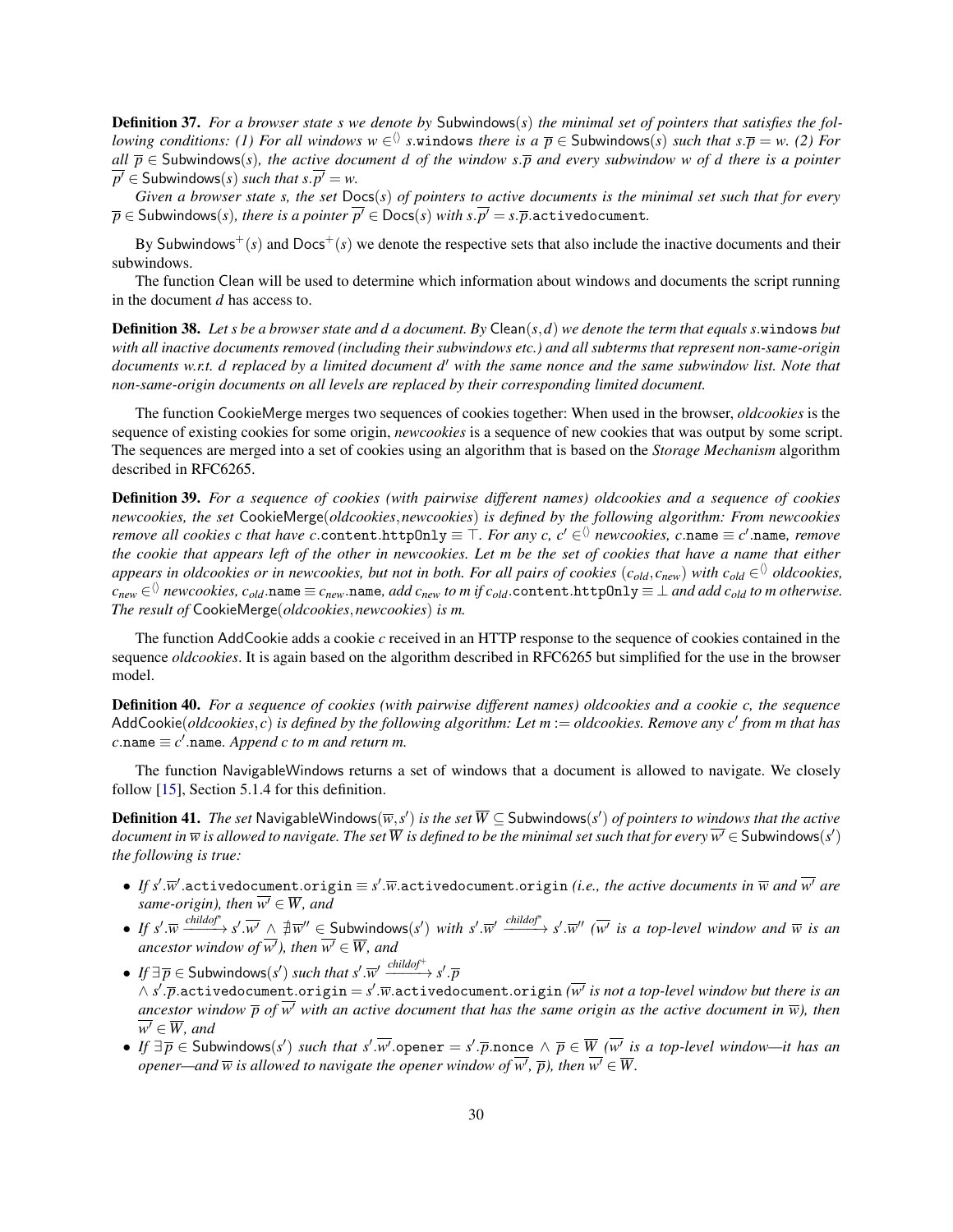#### <span id="page-30-0"></span>C.2 Description of the Web Browser Atomic Process

We will now describe the relation  $R^p$  of a standard HTTP browser p. We define  $((\langle a, f, m \rangle), s), (M, s')$  to belong to  $R^p$  iff the non-deterministic algorithm presented below, when given  $(\langle a, f, m \rangle, s)$  as input, terminates with stop *M*, *s*<sup>'</sup>, i.e., with output *M* and *s'*. Recall that  $\langle a, f, m \rangle$  is an (input) event and *s* is a (browser) state, *M* is a sequence of (output) protoevents, and *s'* is a new (browser) state (potentially with placeholders for nonces).

*Notations.* The notation let  $n \leftarrow N$  is used to describe that *n* is chosen non-deterministically from the set *N*. We write for each  $s \in M$  do to denote that the following commands (until end for) are repeated for every element in *M*, where the variable *s* is the current element. The order in which the elements are processed is chosen non-deterministically. We will write, for example,

let *x*, *y* such that  $\langle$  Constant, *x*, *y* $\rangle \equiv t$  if possible; otherwise doSomethingElse

for some variables *x*, *y*, a string Constant, and some term *t* to express that  $x := \pi_2(t)$ , and  $y := \pi_3(t)$  if Constant  $\equiv$  $\pi_1(t)$  and if  $|\langle \text{Constant}, x, y \rangle| = |t|$ , and that otherwise *x* and *y* are not set and doSomethingElse is executed.

<span id="page-30-1"></span>*Placeholders*. In several places throughout the algorithms presented next we use placeholders to generate "fresh" nonces as described in our communication model (see Definition [3\)](#page-21-3). Figure [6](#page-30-1) shows a list of all placeholders used.

| Placeholder        | Usage                                                                 |
|--------------------|-----------------------------------------------------------------------|
| $\nu_1$            | Algorithm 7, new window nonces                                        |
| $\nu_2$            | Algorithm 7, new HTTP request nonce                                   |
| $\nu_3$            | Algorithm 7, lookup key for pending HTTP requests entry               |
| $\nu_4$            | Algorithm 5, new HTTP request nonce (multiple lines)                  |
| $\nu_5$            | Algorithm 5, new subwindow nonce                                      |
| $\nu_6$            | Algorithm 6, new HTTP request nonce                                   |
| $\nu_7$            | Algorithm 6, new document nonce                                       |
| $\nu_8$            | Algorithm 4, lookup key for pending DNS entry                         |
| $\nu$ <sub>9</sub> | Algorithm 1, new window nonce                                         |
| $\nu_{10},\ldots$  | Algorithm 5, replacement for placeholders in scripting process output |

Fig. 6. List of placeholders used in browser algorithms.

Before we describe the main browser algorithm, we first define some functions.

Functions. In the description of the following functions we use *a*, *f* , *m*, and *s* as read-only global input variables. All other variables are local variables or arguments.

The following function, GETNAVIGABLEWINDOW, is called by the browser to determine the window that is *actually* navigated when a script in the window  $s'.\overline{w}$  provides a window reference for navigation (e.g., for opening a link). When it is given a window reference (nonce) *window*, GETNAVIGABLEWINDOW returns a pointer to a selected window term in s':

- If *window* is the string BLANK, a new window is created and a pointer to that window is returned.
- If *window* is a nonce (reference) and there is a window term with a reference of that value in the windows in  $s'$ , a pointer  $\overline{w'}$  to that window term is returned, as long as the window is navigable by the current window's document (as defined by NavigableWindows above).

In all other cases,  $\overline{w}$  is returned instead (the script navigates its own window).

Algorithm 1 Determine window for navigation.

```
1: function GETNAVIGABLEWINDOW(w, window, noreferrer, s
0
)
2: if window ≡ _BLANK then ... b 2 Dpen a new window when _BLANK is used
3: if noreferrer \equiv \perp then
4: let w' := \langle \nu_9, \langle \rangle, s'.\overline{w}.\texttt{none} \rangle5: else
```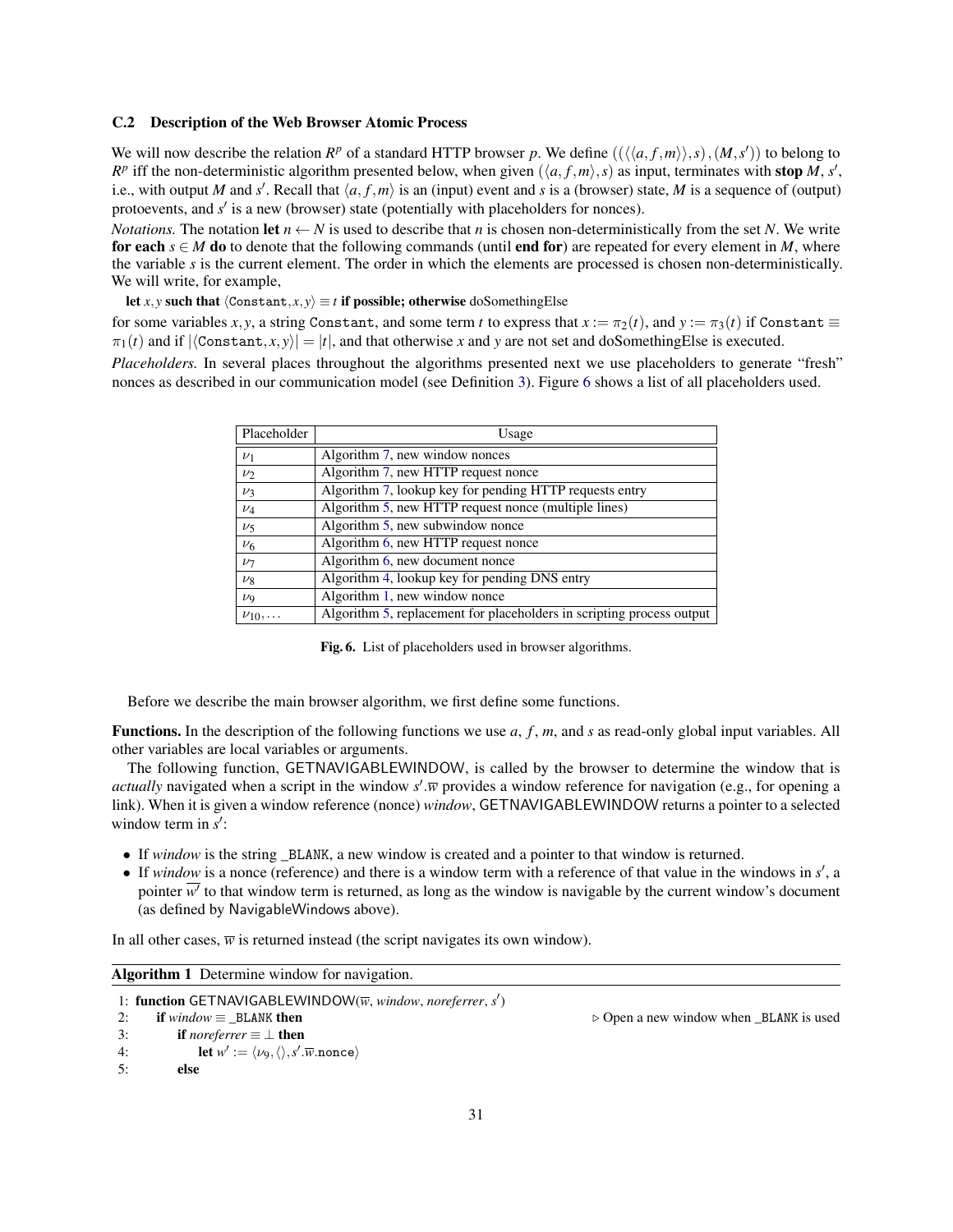- 6: **let**  $w' := \langle \nu_9, \langle \rangle, \bot \rangle$
- 7: end if

```
8: let s' windows := s' windows +\binom{0}{w} and let \overline{w}' be a pointer to this new element in s'
```
9: **return**  $\overline{w}'$ 

```
10: end if
```

```
11: let \overline{w}' \leftarrow NavigableWindows(\overline{w}, s') such that s' \cdot \overline{w}' nonce \equiv window if possible; otherwise return \overline{w}
```
12: return  $w'$ 

# 13: end function

The following function takes a window reference as input and returns a pointer to a window as above, but it checks only that the active documents in both windows are same-origin. It creates no new windows.

Algorithm 2 Determine same-origin window.

```
1: function GETWINDOW(\overline{w}, window, s')
```

```
2: Let \overline{w}' \leftarrow Subwindows(s') such that s' \cdot \overline{w}' nonce \equiv window if possible; otherwise return \overline{w}
```
 $3:$  **if**  $s'.\overline{w}'.$  activedocument.origin  $\equiv s'.\overline{w}.$  activedocument.origin then

```
4: return \overline{w}'
```

```
5: end if
```
6: **return**  $\overline{w}$ 

```
7: end function
```
The next function is used to stop any pending requests for a specific window. From the pending requests and pending DNS requests it removes any requests with the given window reference *n*.

Algorithm 3 Cancel pending requests for given window.

```
1: function CANCELNAV(n, s')
```
- 2: remove all  $\langle n, req, key, f \rangle$  from *s*' pendingRequests for any *req*, *key*, *f*
- 3: remove all  $\langle x, \langle n, \text{message}, \text{protocol} \rangle \rangle$  from *s*' pendingDNS for any *x*, *message*, *protocol*
- 4: return *s* 0
- 5: end function

The following function takes an HTTP request *message* as input, adds cookie and origin headers to the message, creates a DNS request for the hostname given in the request and stores the request in *s'* pendingDNS until the DNS resolution finishes. For normal HTTP requests, *reference* is a window reference. For XHRs, *reference* is a value of the form h*document*,*nonce*i where *document* is a document reference and *nonce* is some nonce that was chosen by the script that initiated the request. *protocol* is either P or S. *origin* is the origin header value that is to be added to the HTTP request.

Algorithm 4 Prepare headers, do DNS resolution, save message.

```
1: function SEND(reference, message, protocol, origin, referrer, s
0
)
 2: if \mathit{message} host \in \Diamond s' sts then
3: let protocol := S
4: end if
 5: let cookies := \langle \{\langle c.\mathtt{name}, c.\mathtt{content}.\mathtt{value}\rangle|c\in \rangle \text{ } s'.\mathtt{cookies}[message.\mathtt{host}]\rightarrow \wedge (c.\mathtt{content}.\mathtt{secure} \implies (protocol = S))6: let message.headers[Cookie] := cookies
7: if origin \neq \perp then
8: let message.headers[Origin] := origin
9: end if
10: if referrer \neq \perp then
11: let message.headers[Referer] := referrer
12: end if
13: let s'.pendingDNS[\nu_8] := \langle reference, message, protocol \rangle14: stop \langle \langle s'.DNSaddress, a, \langleDNSResolve, host, n \rangle \rangle, s'
```

```
15: end function
```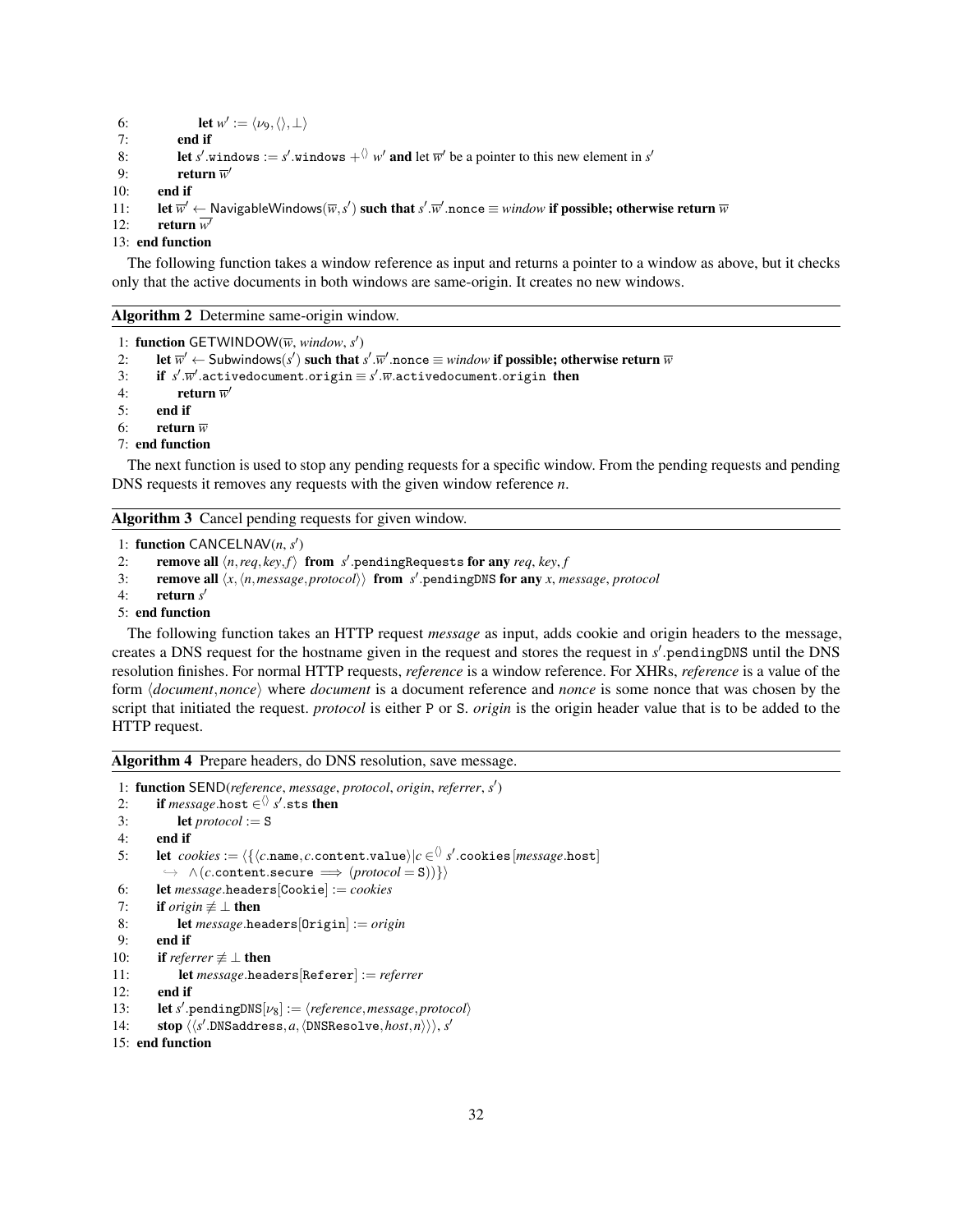The function RUNSCRIPT performs a script execution step of the script in the document  $s'$ . $\bar{d}$  (which is part of the window  $s'$ . $\overline{w}$ ). A new script and document state is chosen according to the relation defined by the script and the new script and document state is saved. Afterwards, the *command* that the script issued is interpreted.

Algorithm 5 Execute a script.

1: function RUNSCRIPT( $\overline{w}$ ,  $\overline{d}$ ,  $s'$ ) 2: **let** *tree* := Clean( $s', s'$ . $\overline{d}$ )  $3:$  let  $cookies := \langle \{ \langle c.\texttt{name}, c.\texttt{content.value} \rangle | c \in \langle \rangle \text{ } s'.\texttt{cookies}\left[ s'.\overline{d}.\texttt{origin}.\texttt{host} \right] \rangle$ ,→ ∧*c*.content.httpOnly = ⊥  $\rightarrow \ \land (c.\mathtt{content}.\mathtt{secure} \implies (s'.\overline{d}.\mathtt{origin}.\mathtt{protocol} \equiv \mathtt{S})))\}$ 4: **let**  $tlw \leftarrow s'$  windows such that  $tlw$  is the top-level window containing  $\overline{d}$  $5:$  **let**  $sessionStorage := s'.{\tt sessionStorage}\left[ \langle s'.\overline{d}.\text{origin},\textit{tlw}.\text{none}\rangle \right]$ 6: **let**  $\text{localStorage} := s'.\text{localStorage}[s'.\overline{d}.\text{origin}]$ 7: **let**  $secret := s'.secret \s[ s'.\overline{d}.\text{origin}]$ 8: **let**  $R$  ← script<sup>-1</sup>( $s'$ . $\overline{d}$ .script) 9: let *in* := h*tree*, *s* 0 .*d*.nonce,*s* 0 .*d*.scriptstate, *s* 0 .*d*.scriptinputs, *cookies*, *localStorage*, *sessionStorage*, *s* 0 .ids, *secret*i 10: **let** *state*<sup> $\prime$ </sup>  $\leftarrow$   $\mathcal{T}_{\mathcal{N}}(V)$ ,  $\rightarrow \ \ \textit{cookies}' \leftarrow \textsf{Cookies}^{\nu},$  $\hookrightarrow$  *localStorage'*  $\leftarrow$   $T_{\mathcal{N}}(V)$ ,  $\rightarrow$  *sessionStorage'*  $\leftarrow \widetilde{T}_{\mathcal{N}}(V)$ ,  $\hookrightarrow$  *command*  $\leftarrow T_{\mathcal{N}}(V),$  $\rightarrow$  *out*<sup> $\lambda$ </sup> :=  $\langle$ *state<sup>* $l$ *</sup>, cookies<sup>* $l$ *</sup>, localStorage<sup>* $l$ *</sup>, <i>sessionStorage<sup>* $l$ *</sup>, command* $\rangle$  $\rightarrow$  **such that**  $(in,out^{\lambda}) \in R$ 11: **let** *out* :=  $\omega u^{\lambda}[\nu_{10}/\lambda_1, \nu_{11}/\lambda_2,...]$ 12: **let** s' cookies  $[s', \overline{d}$  origin host  $] := \langle \text{CookieMerge}(s', \text{cookies}[s', \overline{d}, \text{origin} \text{.host}], \text{cookies}' \rangle \rangle$ 13: **let** *s*'.localStorage  $[s'$ . $\overline{d}$ .origin  $] := localStorage'$ 14: **let** *s*' sessionStorage  $\left[ \langle s', \overline{d} \text{.origin}, \textit{tlw} \text{.none} \rangle \right] := \textit{sessionStorage}'$ 15: **let**  $s'$ **.** $\overline{d}$ **.scriptstate** := *state*<sup> $\prime$ </sup> 16: switch *command* do 17: **case**  $\langle$ HREF, *url*, *hrefwindow*, *noreferrer*) 18: **let**  $\overline{w}' := \text{GETNAVIGABLEWINDOW}(\overline{w}, \text{hrefwindown}{\text{indown}}, \text{moreferrer}, \text{sf}, \text{def})$ 19: **let**  $req := \langle \text{HTTPReq}, \nu_4, \text{GET}, url.\text{host}, url.\text{path}, \langle \rangle, url.\text{parameters}, \langle \rangle \rangle$ <br>20: **if** noreferrer  $\equiv$  | **then** 20: if *noreferrer* ≡ ⊥ then 21: **let** *referrer* :=  $s'$ . $\overline{d}$ .location 22: else 23: let *referrer* := ⊥ 24: end if 25: **let**  $s' := \text{CANCELNAV}(s' \cdot \overline{w}' \text{.nonce}, s')$ 26: **SEND**( $s'$ . $\overline{w}'$ .nonce, *req*, *url*.protocol,  $\perp$ , *referrer*,  $s'$ ) 27: case  $\langle \text{IFRAME}, \text{url}, \text{window} \rangle$ 28: **let**  $\overline{w}' := \text{GETWINDOW}(\overline{w}, \text{window}, s')$ 29: **let**  $req := \langle \text{HTTPReg}, \nu_4, \text{GET}, url.\text{host}, url.\text{path}, \langle \rangle, url.\text{parameters}, \langle \rangle \rangle$ 30: **let** *referrer* :=  $s'.\overline{w}'$  activedocument.location 31: **let**  $w' := \langle \nu_5, \langle \rangle, \bot \rangle$  $32:$  let  $s'.\overline{w}'.$  activedocument.subwindows :=  $s'.\overline{w}'.$  activedocument.subwindows  $+\langle\!\rangle\,w'$ 33: **SEND**( $\nu$ <sub>5</sub>, *req*, *url*.protocol,  $\bot$ , *referrer*, *s'*) 34: case hFORM,*url*,*method*,*data*,*hrefwindow*i 35: **if**  $\text{method} \notin \{\text{GET}, \text{POST}\}\$  then <sup>[17](#page-32-1)</sup> 36: **stop**  $\langle \rangle, s'$ 37: end if 38: **let**  $\overline{w}' := \text{GETNAVIGABLEWINDOW}(\overline{w}, \text{hrefwindown}{hrefwindown}, \perp, s')$ 

<span id="page-32-1"></span><span id="page-32-0"></span><sup>&</sup>lt;sup>17</sup>The working draft for HTML5 allowed for DELETE and PUT methods in HTML5 forms. However, these have since been removed. See <http://www.w3.org/TR/2010/WD-html5-diff-20101019/#changes-2010-06-24>.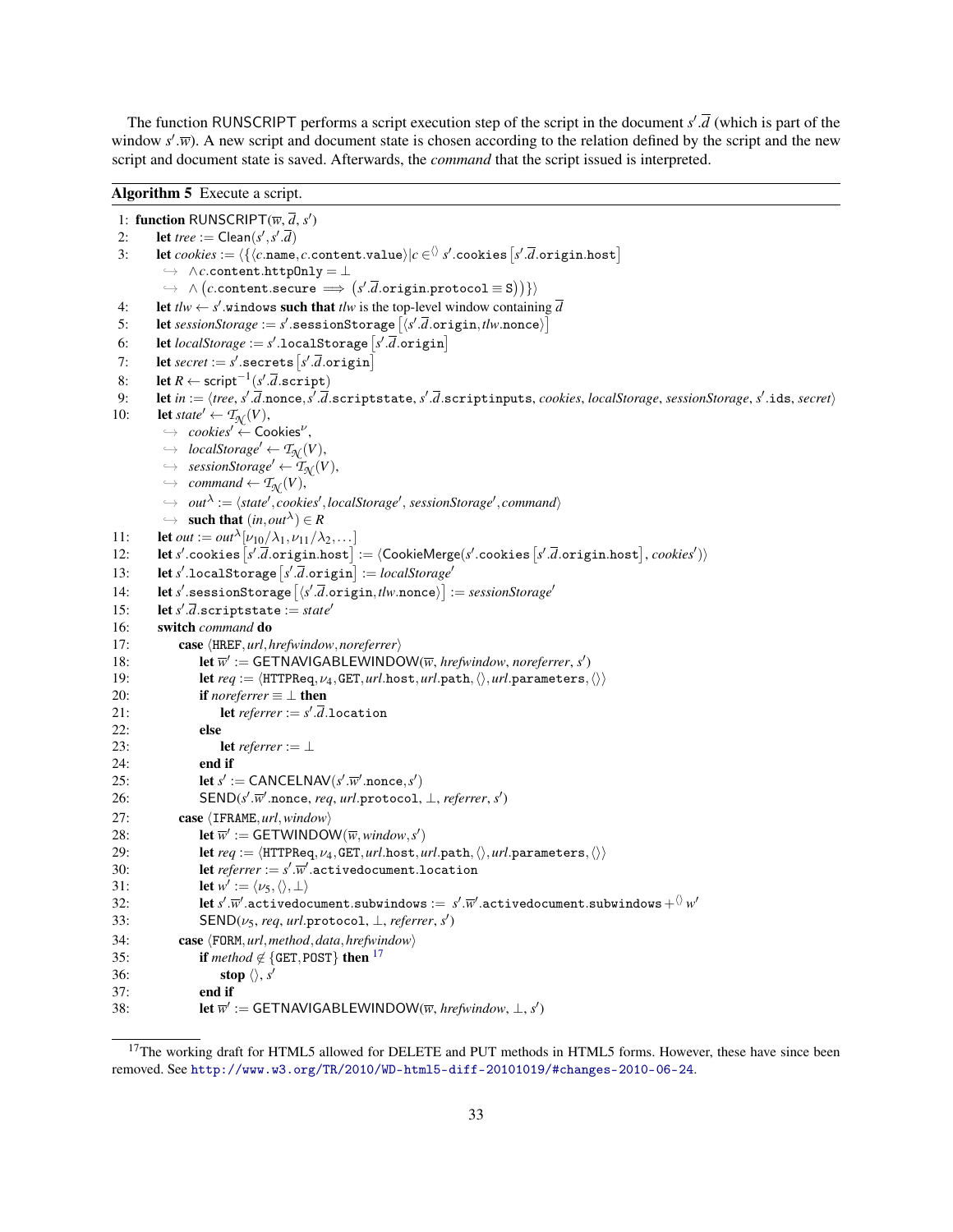| 39: | if $method = GET$ then                                                                                                                                                                        |
|-----|-----------------------------------------------------------------------------------------------------------------------------------------------------------------------------------------------|
| 40: | <b>let</b> <i>body</i> := $\langle \rangle$                                                                                                                                                   |
| 41: | <b>let</b> parameters := data                                                                                                                                                                 |
| 42: | let <i>origin</i> := $\perp$                                                                                                                                                                  |
| 43: | else                                                                                                                                                                                          |
| 44: | <b>let</b> <i>body</i> := <i>data</i>                                                                                                                                                         |
| 45: | let parameters := $url$ .parameters                                                                                                                                                           |
| 46: | let <i>origin</i> := $s'$ . <i>d</i> .origin                                                                                                                                                  |
| 47: | end if                                                                                                                                                                                        |
| 48: | <b>let</b> req := $\langle$ HTTPReq, $\nu_4$ , method, url.host, url.path, $\langle \rangle$ , parameters, body)                                                                              |
| 49: | let referrer := $s'$ . d. location                                                                                                                                                            |
| 50: | <b>let</b> $s' := \text{CANCELNAV}(s'.\overline{w}'.\text{none}, s')$                                                                                                                         |
| 51: | $\mathsf{SEND}(s'.\overline{w}'.\text{none}, \text{req}, \text{url}.\text{protocol}, \text{origin}, \text{refer} \text{ref}, s')$                                                             |
| 52: | case (SETSCRIPT, window, script)                                                                                                                                                              |
| 53: | <b>let</b> $\overline{w}'$ := GETWINDOW( $\overline{w}$ , window, s')                                                                                                                         |
| 54: | let $s'.\overline{w}'$ active document script := script                                                                                                                                       |
| 55: | stop $\langle \rangle$ , s'                                                                                                                                                                   |
| 56: | case $\langle$ SETSCRIPTSTATE, window, scriptstate $\rangle$                                                                                                                                  |
| 57: | <b>let</b> $\overline{w}' := \text{GETWINDOW}(\overline{w}, \text{window}, s')$                                                                                                               |
| 58: | let $s'.\overline{w}'$ actived ocument scriptstate := scriptstate                                                                                                                             |
| 59: | stop $\langle \rangle$ , s'                                                                                                                                                                   |
| 60: | case (XMLHTTPREQUEST, url, method, data, xhrreference)                                                                                                                                        |
| 61: | <b>if</b> method $\in$ {CONNECT, TRACE, TRACK} $\wedge$ xhrreference $\notin$ { $\mathcal{N}, \perp$ } <b>then</b>                                                                            |
| 62: | stop $\langle \rangle$ , s'                                                                                                                                                                   |
| 63: | end if                                                                                                                                                                                        |
| 64: | <b>if</b> $url.\text{host} \neq s'.\overline{d}.\text{origin}.\text{host} \vee url.\text{protocol} \neq s'.\overline{d}.\text{origin}.\text{protocol}$ then                                   |
| 65: | stop $\langle \rangle$ , s'                                                                                                                                                                   |
| 66: | end if                                                                                                                                                                                        |
| 67: | if $method \in \{\texttt{GET}, \texttt{HEAD}\}\)$ then                                                                                                                                        |
| 68: | <b>let</b> data := $\langle \rangle$                                                                                                                                                          |
| 69: | let <i>origin</i> := $\perp$                                                                                                                                                                  |
| 70: | else                                                                                                                                                                                          |
| 71: | let <i>origin</i> := $s' \cdot \overline{d}$ origin                                                                                                                                           |
| 72: | end if                                                                                                                                                                                        |
| 73: | let $req := \langle \text{HTTPReq}, \nu_4, \text{method}, \text{url}.\text{host}, \text{url}.\text{path}, \text{url}.\text{parameters}, \text{data} \rangle$                                  |
| 74: | let referrer := $s'$ . d. location                                                                                                                                                            |
| 75: | $\mathsf{SEND}(\langle s'.\overline{d}.\mathsf{nonce}, \mathit{xhrreference}\rangle, \mathit{req}, \mathit{url}.\mathsf{protocol}, \mathit{origin}, \mathit{referrer}, s')$                   |
| 76: | case $\langle BACK, window \rangle$ <sup>18</sup>                                                                                                                                             |
| 77: | <b>let</b> $\overline{w}' :=$ GETNAVIGABLEWINDOW( $\overline{w}$ , window, $\perp$ , s')                                                                                                      |
| 78: | if $\exists j \in \mathbb{N}, j > 1$ such that s'.w'.documents.j.active $\equiv \top$ then                                                                                                    |
| 79: | let $s'.\overline{w'}$ .documents.j.active := $\bot$                                                                                                                                          |
| 80: | let $s'.\overline{w'}$ .documents. $(\overline{j}-1)$ .active := T                                                                                                                            |
| 81: | let $s' := \text{CANCELNAV}(s'.\overline{w}'.\text{none}, s')$                                                                                                                                |
| 82: | end if                                                                                                                                                                                        |
| 83: | stop $\langle \rangle$ , s'                                                                                                                                                                   |
| 84: | case $\langle$ FORWARD, window $\rangle$                                                                                                                                                      |
| 85: | <b>let</b> $\overline{w}' :=$ GETNAVIGABLEWINDOW( $\overline{w}$ , window, $\perp$ , s')                                                                                                      |
| 86: | if $\exists \overline{j} \in \mathbb{N}$ such that $s'.\overline{w'}$ documents. $\overline{j}$ active $\equiv \top \wedge s'.\overline{w'}$ documents. $(\overline{j}+1) \in$ Documents then |
| 87: | let $s'.\overline{w'}$ . documents. $\overline{j}$ . active := $\perp$                                                                                                                        |
| 88: | let $s'.\overline{w'}$ .documents. $(\overline{j}+1)$ .active := T                                                                                                                            |
| 89: | let $s' := \text{CANCELNAV}(s'.\overline{w}'.\text{none}, s')$                                                                                                                                |

<span id="page-33-0"></span><sup>&</sup>lt;sup>18</sup>Note that navigating a window using the back/forward buttons does not trigger a reload of the affected documents. While real world browser may chose to refresh a document in this case, we assume that the complete state of a previously viewed document is restored. A reload can be triggered non-deterministically at any point (in the main algorithm).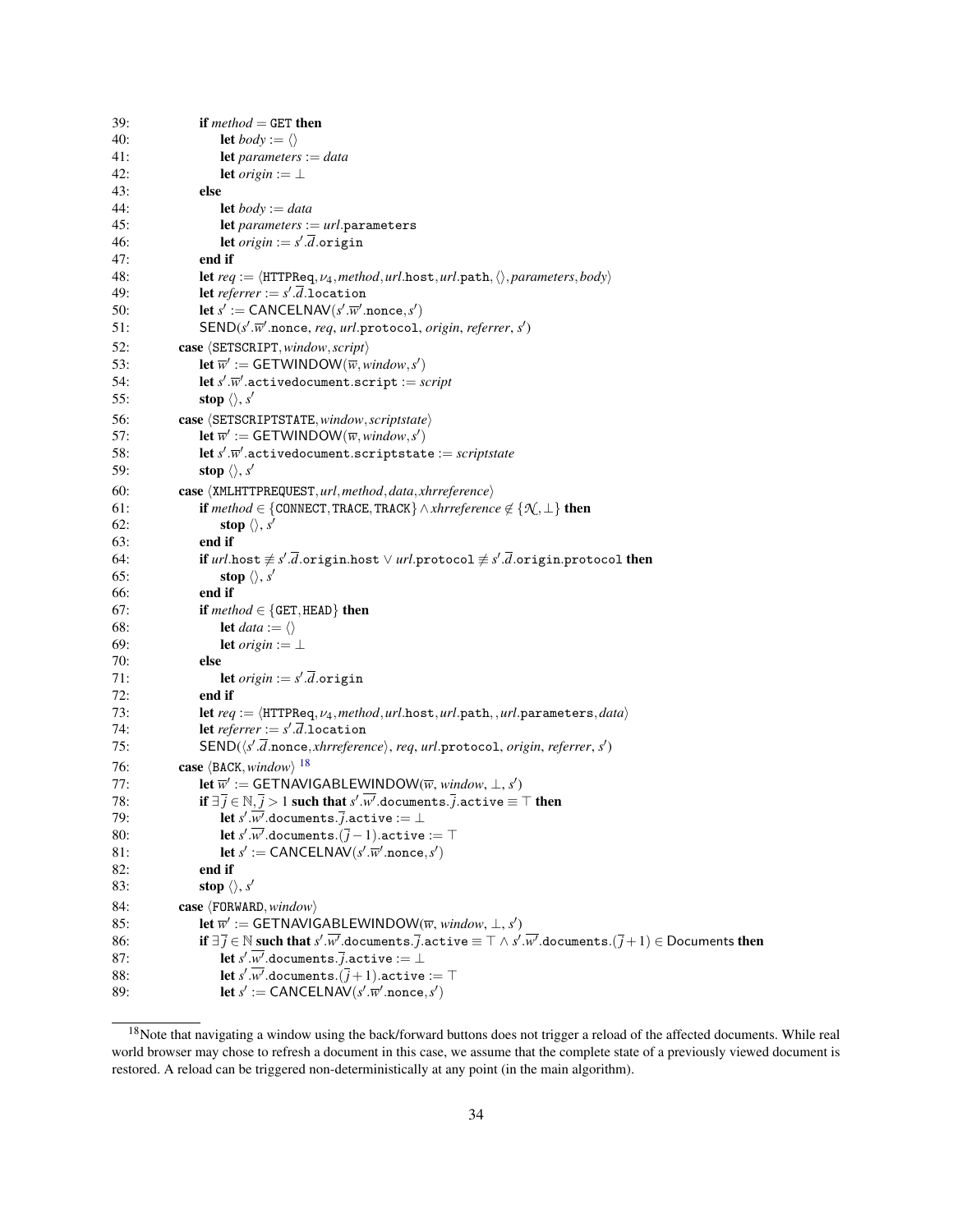| 90:  | end if                                                                                                                             |
|------|------------------------------------------------------------------------------------------------------------------------------------|
| 91:  | stop $\langle \rangle$ , s'                                                                                                        |
| 92:  | case (CLOSE, window)                                                                                                               |
| 93:  | <b>let</b> $\overline{w}' :=$ GETNAVIGABLEWINDOW( $\overline{w}$ , window, $\perp$ , s')                                           |
| 94:  | <b>remove</b> $s'.\overline{w'}$ from the sequence containing it                                                                   |
| 95:  | stop $\langle \rangle$ , s'                                                                                                        |
| 96:  | case (POSTMESSAGE, window, message, origin)                                                                                        |
| 97:  | <b>let</b> $\overline{w}' \leftarrow$ Subwindows(s') such that s' $\overline{w}'$ nonce $\equiv$ window                            |
| 98:  | if $\exists \overline{j} \in \mathbb{N}$ such that $s'.\overline{w'}$ documents. $\overline{j}$ active $\equiv \top$               |
|      | $\rightarrow \wedge (origin \neq \bot \implies s'.\overline{w'}.\text{ documents.} \overline{j}.\text{origin} \equiv origin)$ then |
| 99:  | let $s'.\overline{w'}.$ documents. $\overline{j}$ .scriptinputs                                                                    |
|      | $\Rightarrow$ := $s'.\overline{w'}.$ documents. j. scriptinputs                                                                    |
|      | $\rightarrow +\langle \rangle$ (POSTMESSAGE, s' $\overline{w}$ nonce, s' $\overline{d}$ origin, message)                           |
| 100: | end if                                                                                                                             |
| 101: | stop $\langle \rangle$ , s'                                                                                                        |
| 102: | case else                                                                                                                          |
| 103: | stop $\langle \rangle$ , s'                                                                                                        |
|      |                                                                                                                                    |

#### 104: end function

The function PROCESSRESPONSE is responsible for processing an HTTP response (*response*) that was received as the response to a request (*request*) that was sent earlier. In *reference*, either a window or a document reference is given (see explanation for Algorithm [4](#page-31-0) above). Again, *protocol* is either P or S.

The function first saves any cookies that were contained in the response to the browser state, then checks whether a redirection is requested (Location header). If that is not the case, the function creates a new document (for normal requests) or delivers the contents of the response to the respective receiver (for XHR responses).

### Algorithm 6 Process an HTTP response.

```
1: function PROCESSRESPONSE(response, reference, request, protocol, s
0
)
2: if Set-Cookie ∈ response.headers then
 3: \qquad \qquad {\bf for~ each}~c \in ^{\langle \rangle } \mathit{response}.headers [Set-Cookie], c \in Cookies {\bf do}4: let s'.cookies[request.url.host] := AddCookie(s'.cookies[request.url.host], c)
5: end for
6: end if
7: if Strict-Transport-Security ∈ response.headers ∧ protocol ≡ S then
 8: let s' sts := s' sts +\langle\rangle request.host
9: end if
10: if Referer ∈ request.headers then
11: let referrer := request.headers[Referer]
12: else
13: let referrer := ⊥
14: end if
15: if Location ∈ response.headers∧response.status ∈ {303,307} then 19
16: let url := response.headers [Location]
17: let 20}18: let body' := request21</sup>
```
<span id="page-34-1"></span><sup>&</sup>lt;sup>19</sup>The RFC for HTTPbis (currently in draft status), which obsoletes RFC 2616, does not specify whether a POST/DELETE/etc. request that was answered with a status code of 301 or 302 should be rewritten to a GET request or not ("for historic reasons" that are detailed in Section 7.4.). As the specification is clear for the status codes 303 and 307 (and most browsers actually follow the specification in this regard), we focus on modeling these.

<span id="page-34-2"></span><sup>&</sup>lt;sup>20</sup>While the standard demands that users confirm redirections of non-safe-methods (e.g., POST), we assume that users generally confirm these redirections.

<span id="page-34-3"></span><span id="page-34-0"></span> $^{21}$  If, for example, a GET request is redirected and the original request contained a body, this body is preserved, as HTTP allows for payloads in messages with all HTTP methods, except for the TRACE method (a detail which we omit). Browsers will usually not send body payloads for methods that do not specify semantics for such data in the first place.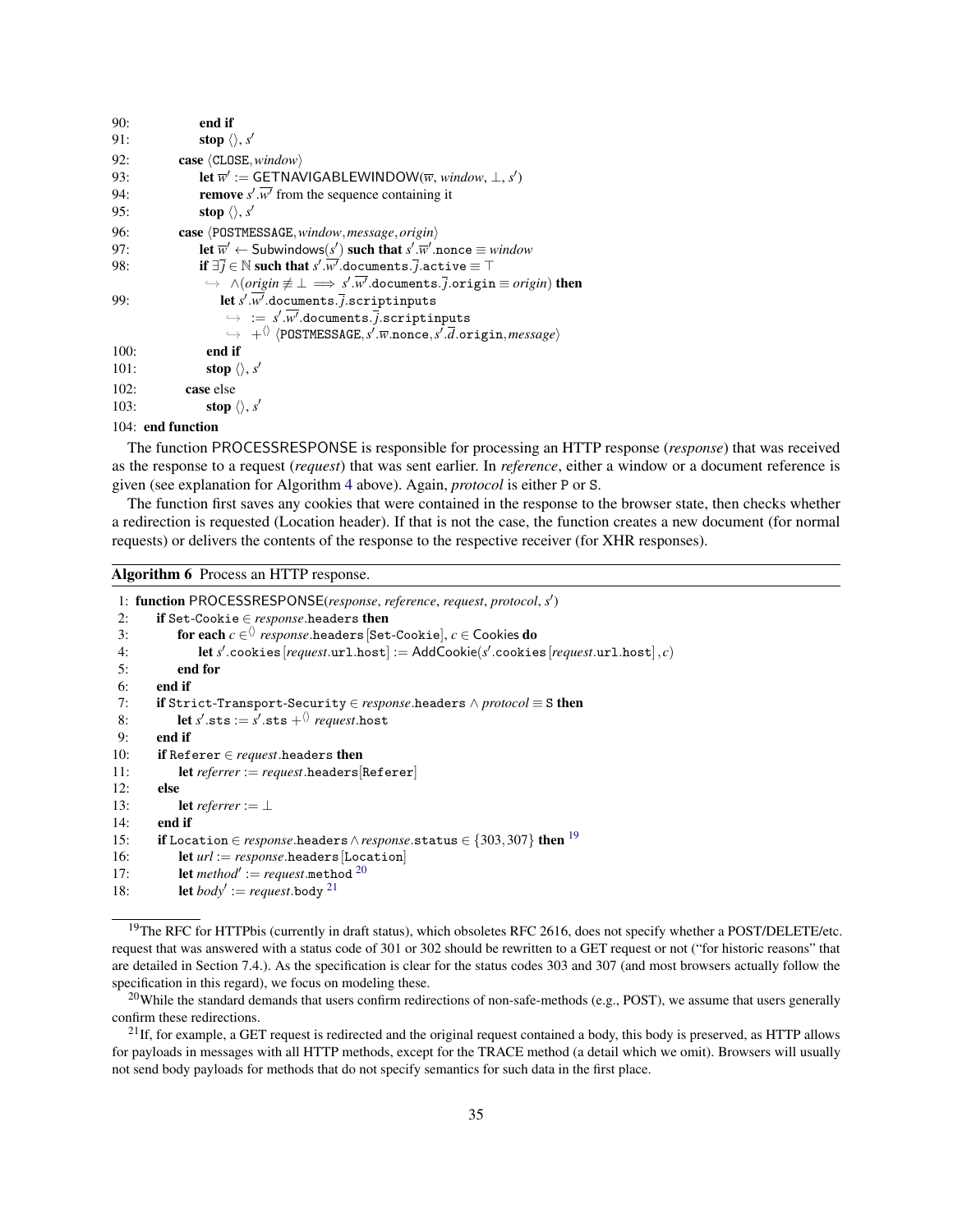```
19: if Origin ∈ request.headers then
20: let origin := \langle request \cdot \text{heads}[\text{Original}], \langle request \cdot \text{host}, \text{protocol} \rangle \rangle21: else
22: let origin := ⊥
23: end if
24: if response.\text{status} \equiv 303 \land request.\text{method} \notin \{\text{GET}, \text{HEAD}\}\) then
25: let method' := GET26: let body' := \langle \rangle27: end if
28: if \exists \overline{w} \in \text{Subwindows}(s') such that s' \cdot \overline{w} nonce \equiv \text{reference} then \Rightarrow Do not redirect XHRs.
29: \mathbf{stop} \langle \rangle, s30: end if
31: let req := \langle \text{HTTPReq}, \nu_6, \text{method}^\prime, \text{url}.\text{host}, \text{url}.\text{path}, \langle \rangle, \text{url}.\text{parameters}, body^\prime \rangle32: SEND(reference, req, url.protocol, origin, referrer, s
0
)
33: end if
34: if \exists \overline{w} \in \mathsf{Subwindows}(s') such that s'.\overline{w} nonce \equiv \text{reference} then \triangleright normal response
35: let location := \langle \text{URL}, protocol, request.\text{host}, request.\text{path}, request.\text{parameters} \rangle36: if response.body \sim \langle *, * \rangle then
37: stop \{ \}, s'
38: end if
39: let script := \pi_1(response.body)<br>40: let scriptstate := \pi_2(response.boty)
40: let scriptstate := \pi_2(respose.body)<br>41: let d := \langle \nu_1, location, reference, script \rangle41: let d := \langle \nu_7, \text{location}, \text{reference} \rangle, \text{script} \rangle, \langle \rangle, \langle \rangle, \top \rangle<br>42: if s'.\overline{w}, documents \equiv \langle \rangle then
42: if s'.\overline{w}.documents \equiv \langle \rangle then
43: let s'.\overline{w}.documents := \langle d \rangle44: else
45: let \bar{i} \leftarrow \mathbb{N} such that s'.\overline{w}. documents.\bar{i}. active \equiv \top46: let s'.\overline{w}.documents.\overline{i}.active := \bot47: remove s'.\overline{w}.documents.(\overline{i}+1) and all following documents from s'.\overline{w}.documents
48: let s'.\overline{w}.documents := s'.\overline{w}.documents +^{\langle\rangle}d49: end if
50: stop \{ \}, s'
51: else if \exists \overline{w} \in Subwindows(s'), \overline{d} such that s'.\overline{d}.nonce \equiv \pi_1(\text{reference})\rightarrow \alpha s'.\overline{d} = s'.\overline{w}.\text{activedocument then} b process XHR response
52: let s'.\overline{d}.scriptinputs := s'.\overline{d}.scriptinputs +^\Diamond \, (XMLHTTPREQUEST,response.body,\pi_2(\mathit{reference})\rangle53: end if
54: end function
```
Main Algorithm. This is the main algorithm of the browser relation. It receives the message *m* as input, as well as *a*, *f* and *s* as above.

### Algorithm 7 Main Algorithm

**Input:**  $\langle a, f, m \rangle$ , *s* 1: **let**  $s' := s$ 2: if *s*.isCorrupted  $\neq \bot$  then 3: let *s'* pendingRequests :=  $\langle m, s \rangle$  pendingRequests .  $\triangleright$   $\triangleright$  Collect incoming messages 4: **let**  $m' \leftarrow d_V(s')$ 5: **let**  $a' \leftarrow \text{IPs}$ 6: **stop**  $\langle \langle a', a, m' \rangle \rangle$ , s' 7: end if 8: if  $m \equiv \text{TRIGGER}$  then  $\triangleright$  A special trigger message. 9: **let** *switch*  $\leftarrow \{1,2,3\}$ 10: **if** *switch*  $\equiv 1$  **then**  $\triangleright$  **Run** some script. 11: **let**  $\overline{w} \leftarrow$  Subwindows(*s'*) such that  $s' \cdot \overline{w}$ .documents  $\neq \langle \rangle$  if possible; otherwise stop  $\langle \rangle$ ,  $s'$ 12: **let**  $\overline{d} := \overline{w} + \langle \rangle$  activedocument

<span id="page-35-0"></span>13: RUNSCRIPT( $\overline{w}$ ,  $\overline{d}$ ,  $s'$ )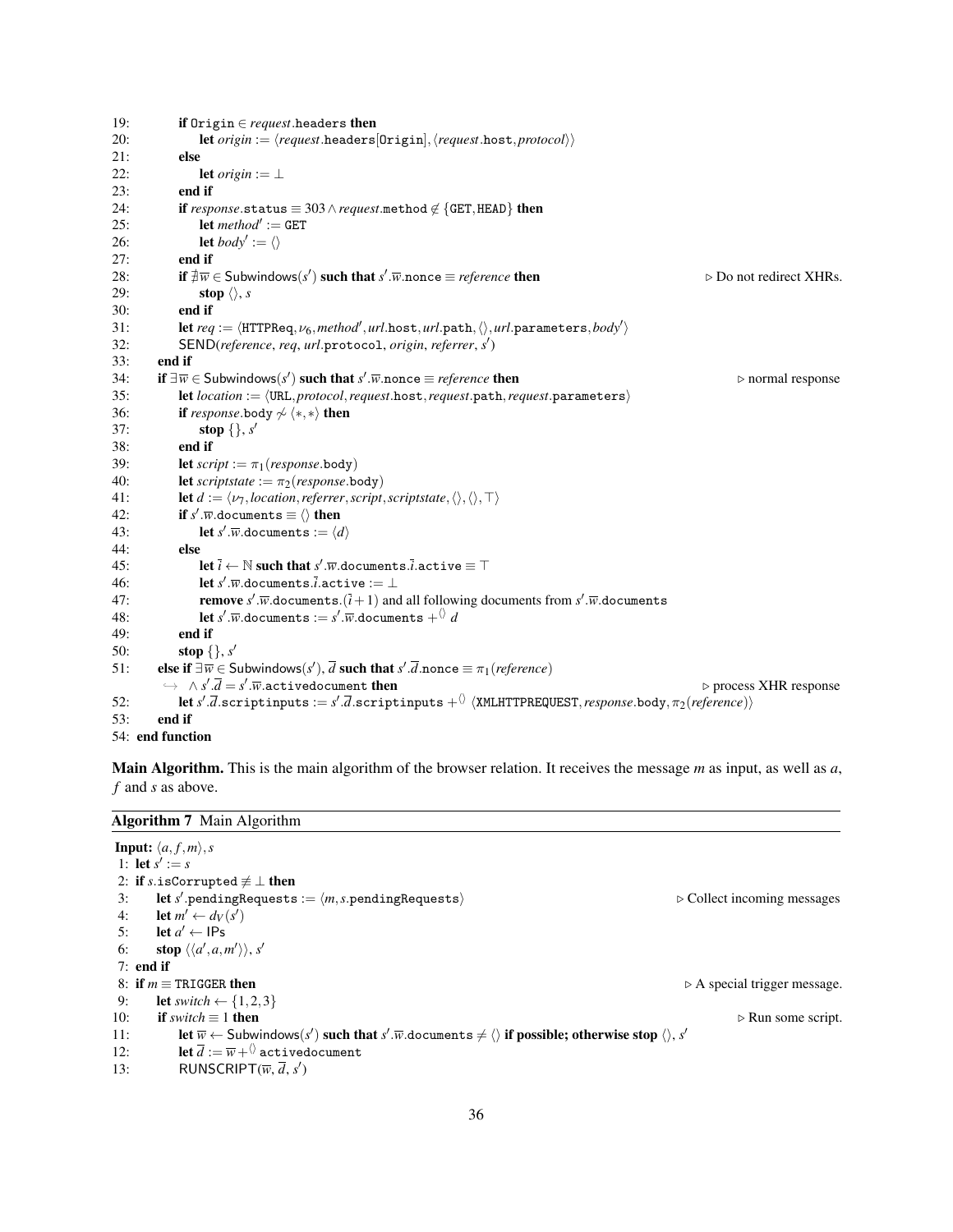14: **else if** *switch* ≡ 2 **then b** Create some new request. 15: **let**  $w' := \langle \nu_1, \langle \rangle, \bot \rangle$ 16: **let** *s*' windows := *s*' windows + $\langle \rangle$  *w*' 17: **let**  $\text{protocol} \leftarrow \{P, S\}$ 18: let *host* ← Doms 19: **let**  $path \leftarrow \mathbb{S}$ 20: **let** *parameters*  $\leftarrow$   $[\mathbb{S} \times \mathbb{S}]$ 21: **let**  $req := \langle \text{HTTPReg}, \nu_2, \text{GET}, \text{host}, \text{path}, \langle \rangle, \text{parameters}, \langle \rangle \rangle$ 22: **SEND**( $\nu_1$ , *req*, *protocol*,  $\bot$ , *s'*) 23: **else if**  $switch \equiv 3$  **then**  $\triangleright$  **Reload some document.** 24: **let**  $\overline{w} \leftarrow$  Subwindows $(s')$  such that  $s'.\overline{w}.$  documents  $\neq \langle \rangle$  if possible; otherwise stop  $\langle \rangle$ ,  $s'$ 25: **let**  $url := s' \cdot \overline{w}$  activedocument.location 26: **let**  $req := \langle \text{HTTPReq}, \nu_2, \text{GET}, \text{url}.\text{host}, \text{url}.\text{path}, \langle \rangle, \text{url}.\text{parameters}, \langle \rangle \rangle$ 27: **let** *referrer* :=  $s'$ . $\overline{w}$ .activedocument.referrer 28: **let**  $s' := \text{CANCELNAV}(s'.\overline{w}.\text{nonce}, s')$ 29: **SEND**( $s'$ . $\overline{w}$ .nonce, *req*, *url*.protocol,  $\perp$ , *referrer*,  $s'$ ) 30: end if 31: **else if**  $m \equiv \text{FULLCORRUPT}$  then **Request to corrupt browser**  $\triangleright$  Request to corrupt browser 32: **let** *s*'.isCorrupted := FULLCORRUPT 33: **stop**  $\langle \rangle$ , *s'* 34: else if  $m \equiv$  CLOSECORRUPT then . Close the browser 35: **let**  $s'$  secrets  $:= \langle \rangle$ 36: **let** *s'* windows :=  $\langle \rangle$ 37: **let** *s'* pendingDNS :=  $\langle \rangle$ 38: **let** *s*'.pendingRequests :=  $\langle \rangle$  $39:$  **let** *s*<sup> $\prime$ </sup>. sessionStorage  $:= \langle \rangle$ 40: let *s* 0 .cookies ⊂hi Cookies such that (*c* ∈ hi *s* 0 .cookies) ⇐⇒ (*c* ∈ hi *s*.cookies∧*c*.content.session ≡ ⊥) 41: **let** *s*'.isCorrupted := CLOSECORRUPT 42: **stop**  $\langle \rangle$ , *s'* 43: else if ∃ h*reference*,*request*, *key*, *f*i ∈hi *s* 0 .pendingRequests  $\rightarrow$  **such that**  $\pi_1$ (dec<sub>s</sub>(*m*, *key*)) ≡ HTTPResp then  $\triangleright$  Encrypted HTTP response 44: **let**  $m' := \text{dec}_s(m, \text{key})$  $45:$  **if**  $m'$  nonce  $\not\equiv$  *request* nonce **then** 46: **stop**  $\langle \rangle$ , *s* 47: end if 48: remove  $\langle reference, request, key, f \rangle$  from *s'*.pendingRequests 49: PROCESSRESPONSE(*m'*, *reference*, *request*, S, *s'*)  $50\colon$  else if  $\pi_1(m)$   $\equiv$  HTTPResp  $\land$   $\exists$   $\langle$  *reference, request,*  $\perp$ ,  $f\rangle$   $\in$   $\Diamond$   $s'$ .pendingRequests such that  $m'$ .nonce  $\equiv$  *request*.key then 51: remove *(reference,request,*⊥,*f)* from *s'* pendingRequests 52: PROCESSRESPONSE(*m*, *reference*, *request*, P, *s* 0 ) 53: else if  $m \in$  DNSResponses then . Successful DNS response 54: **if** *m*.nonce  $\notin$  *s*.pendingDNS  $\vee$  *m*.result  $\notin$  IPs  $\vee$  *m*.domain  $\notin \pi_2(s$ .pendingDNS).host then 55: stop  $\langle \rangle$ , *s* 56: end if 57: let  $\langle reference, message, protocol \rangle := s.\text{pendingDNS}[m.\text{none}]$ 58: **if** *protocol*  $\equiv$  **S** then 59: let  $s'$ .pendingRequests :=  $s'$ .pendingRequests  $+\langle\rangle$   $\langle$  *reference, message,*  $\nu_3$ *, m.*result $\rangle$ 60: **let**  $message := enc_a(\langle message, \nu_3 \rangle, s'.keyMapping[message.host])$ 61: else 62: let *s* 0 .pendingRequests := *s* 0 .pendingRequests +hi h*reference*, *message*, ⊥, *m*.resulti 63: end if 64: let *s* 0 .pendingDNS := *s* 0 .pendingDNS−*m*.nonce 65: stop  $\langle \langle m.\mathtt{result},a,message \rangle \rangle, s^{\prime}$ 66: end if 67: **stop**  $\langle \rangle$ , *s*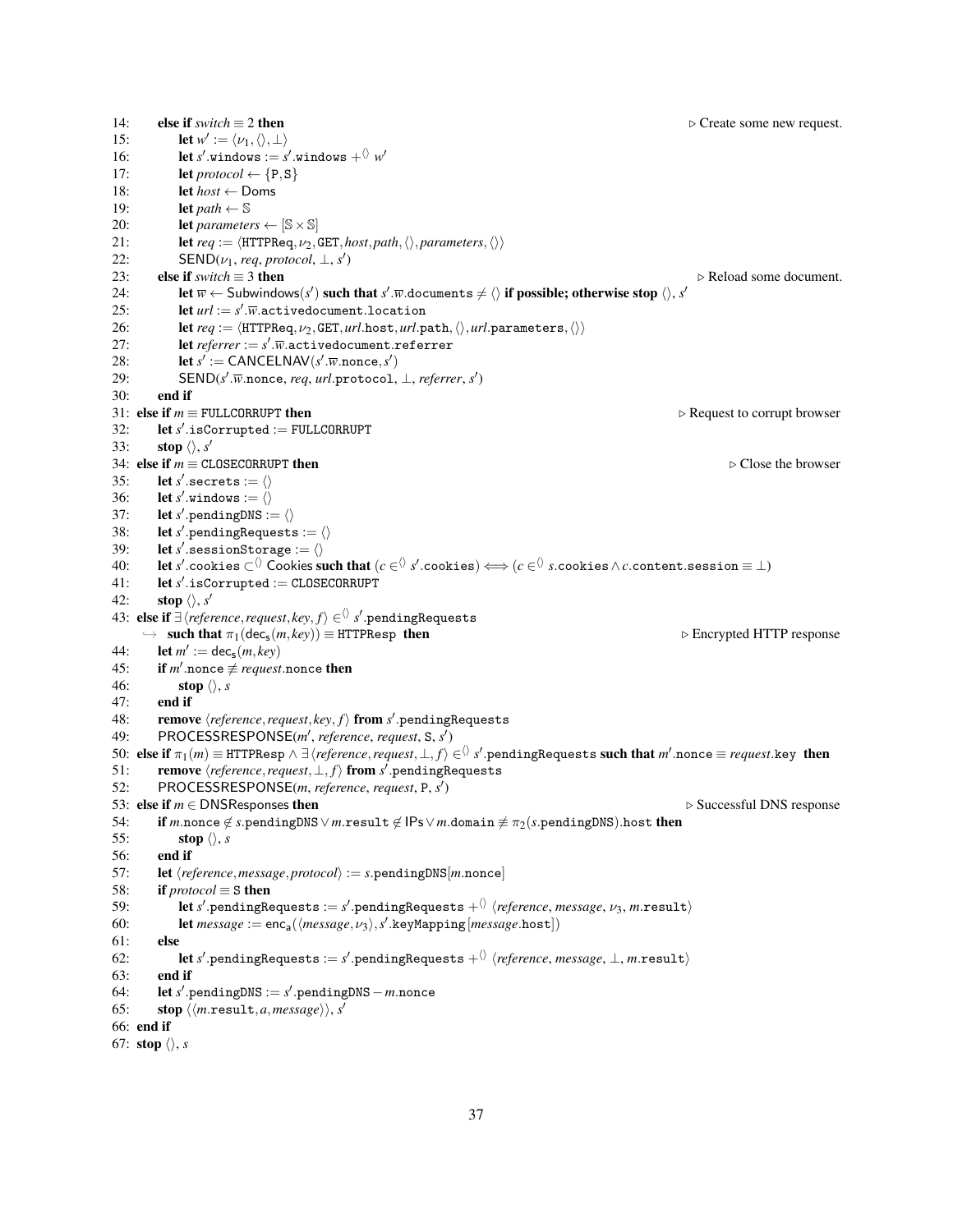## D Formal Model of SPRESSO

We here present the full details of our formal model of SPRESSO. For our analysis regarding our authentication and privacy properties below, we will further restrict this generic model to suit the setting of the respective analysis.

We model SPRESSO as a web system (in the sense of Appendix [A.3\)](#page-24-0). We call a web system  $SWS =$  $(W, S, script, E<sup>0</sup>)$  an *SPRESSO web system* if it is of the form described in what follows.

### <span id="page-37-1"></span>D.1 Outline

<span id="page-37-0"></span>The system *W* = Hon ∪ Web ∪ Net consists of web attacker processes (in Web), network attacker processes (in Net), a finite set FWD of forwarders, a finite set B of web browsers, a finite set RP of web servers for the relying parties, a finite set IDP of web servers for the identity providers, and a finite set DNS of DNS servers, with Hon := B∪RP∪IDP∪FWD∪DNS. More details on the processes in *W* are provided below. Figure [7](#page-37-0) shows the set of scripts  $S$  and their respective string representations that are defined by the mapping script. The set  $E^0$  contains only the trigger events as specified in Appendix [A.3.](#page-24-0)

| $s \in \mathcal{S}$ | script(s)       |
|---------------------|-----------------|
| $R$ <sup>att</sup>  | att_script      |
| script_rp           | script_rp       |
| script_rp_redir     | script_rp_redir |
| script_idp          | script_idp      |
| script_fwd          | script_fwd      |

Fig. 7. List of scripts in *S* and their respective string representations.

This outlines *SWS*. We will now define the DY processes in *SWS* and their addresses, domain names, and secrets in more detail. The scripts are defined in detail in Appendix [D.16.](#page-44-0)

### D.2 Addresses and Domain Names

The set IPs contains for every web attacker in Web, every network attacker in Net, every relying party in RP, every identity provider in IDP, every forwarder in FWD, every DNS server in DNS, and every browser in B a finite set of addresses each. By addr we denote the corresponding assignment from a process to its address. The set Doms contains a finite set of domains for every forwarder FWD, every relying party in RP, every identity provider in IDP, every web attacker in Web, and every network attacker in Net. Browsers (in B) and DNS servers (in DNS) do not have a domain.

By addr and dom we denote the assignments from atomic processes to sets of IPs and Doms, respectively.

#### D.3 Keys and Secrets

The set  $\mathcal{N}_0$  of nonces is partitioned into four sets, an infinite sequence *N*, an infinite set  $K_{\text{SSL}}$ , an infinite set  $K_{\text{sign}}$ , and a finite set Secrets. We thus have

$$
\mathcal{H} = \underbrace{N}_{\text{infinite sequence}} \underbrace{\cup K_{\text{SSL}}}_{\text{finite}} \underbrace{\cup K_{\text{sign}}}_{\text{finite}} \underbrace{\cup \text{Secrets}}_{\text{finite}}.
$$

The set *N* contains the nonces that are available for each DY process in  $W$  (it can be used to create a run of  $W$ ).

The set  $K_{\text{SSI}}$  contains the keys that will be used for SSL encryption. Let sslkey: Doms  $\rightarrow K_{\text{SSI}}$  be an injective mapping that assigns a (different) private key to every domain.

The set  $K_{sign}$  contains the keys that will be used by IdPs for signing IAs. Let signkey:  $IdPs \rightarrow K_{sign}$  be an injective mapping that assigns a (different) private key to every identity provider.

The set Secrets is the set of passwords (secrets) the browsers share with the identity providers.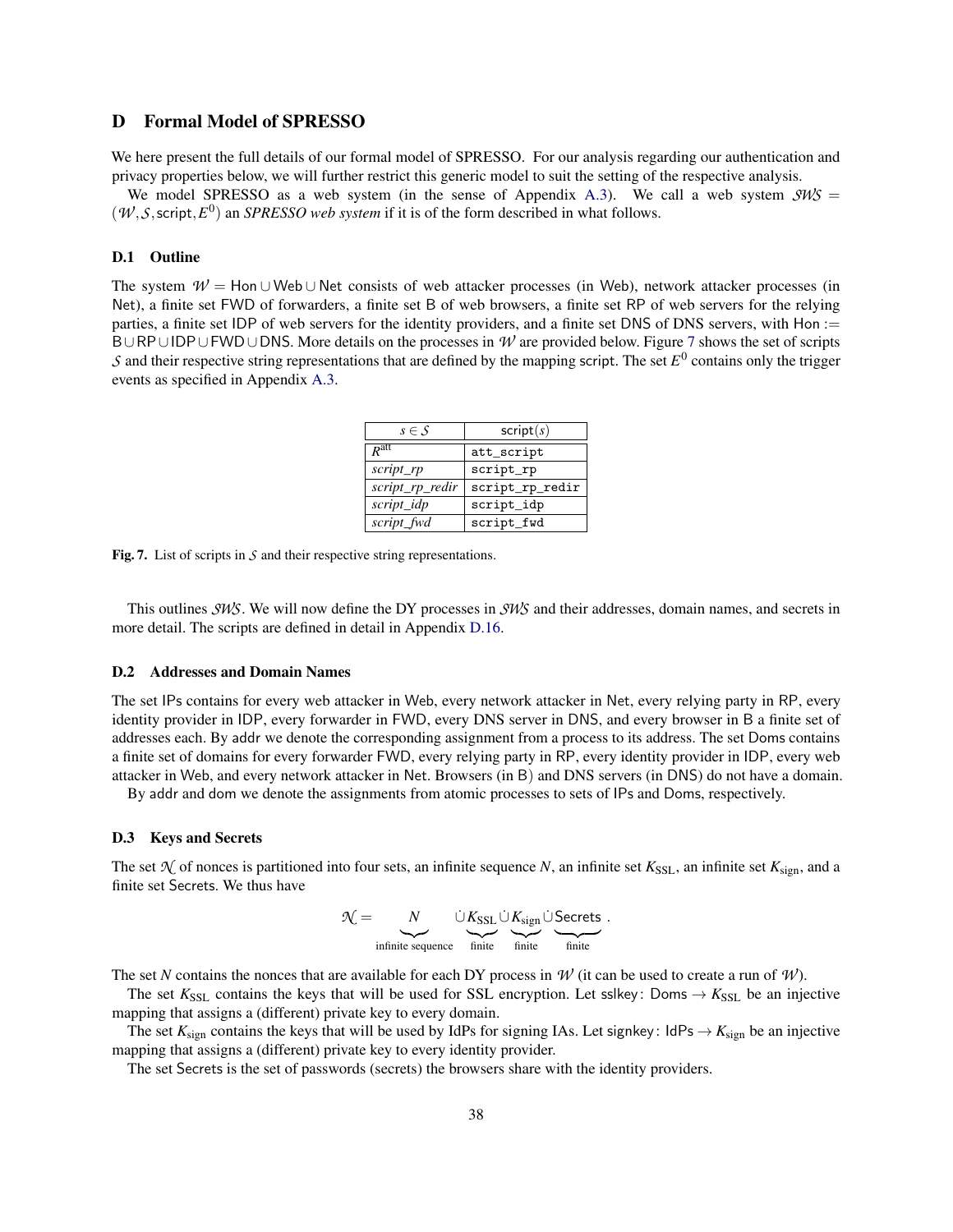### D.4 Identities

Indentites are email addresses, which consist of a user name and a domain part. For our model, this is defined as follows:

**Definition 42.** An identity *(email address) i is a term of the form*  $\langle$ *name, <i>domain* $\rangle$  *with*  $name \in S$  *and domain*  $\in$  Doms. *Let* ID *be the finite set of identities. By* ID<sup>*y*</sup> *we denote the set*  $\{\langle name, domain \rangle \in$  ID  $\{domain \in \text{dom}(y)\}$ *.* 

*We say that an ID is* governed *by the DY process to which the domain of the ID belongs. Formally, we define the*  $mapping$  governor : ID  $\rightarrow$   $\mathcal{W}$ *,*  $\langle name, domain \rangle \mapsto$  dom<sup>-1</sup> $(domain)$ *.* 

The governor of an ID will usually be an IdP, but could also be the attacker.

By secretOfID : ID  $\rightarrow$  Secrets we denote the bijective mapping that assigns secrets to all identities.

Let ownerOfSecret : Secrets → B denote the mapping that assigns to each secret a browser that *owns* this secret. Now, we define the mapping ownerOfID :  $ID \rightarrow B$ ,  $i \mapsto$  ownerOfSecret(secretOfID(*i*)), which assigns to each identity the browser that owns this identity (we say that the identity belongs to the browser).

### D.5 Tags and Identity Assertions

**Definition 43.** A tag *is a term of the form*  $enc_s(\langle o, n \rangle, k)$  *for some domain d, a nonce*  $n \in \mathcal{N}$ *, and a nonce (here used as a symmetric key) k.*

**Definition 44.** An identity assertion (IA) *is a term of the form*  $sig(\langle t, e, d' \rangle, k)$  *for a tag t, an email address (identity) e, a domain d* <sup>0</sup> *and a nonce k. We call it an* encrypted identity assertion (EIA) *if it is additionally (symmmetrically) encrypted (i.e., it is of the form*  $enc_s(s, k')$  *if s is an IA and k' is a nonce.* 

#### D.6 Corruption

RPs, IdPs and FWDs can become corrupted: If they receive the message CORRUPT, they start collecting all incoming messages in their state and (upon triggering) send out all messages that are derivable from their state and collected input messages, just like the attacker process. We say that an RP, an IdP or an forwarder is *honest* if the according part of their state ( $s$ .corrupt) is  $\perp$ , and that they are corrupted otherwise.

We are now ready to define the processes in  $W$  as well as the scripts in  $S$  in more detail.

### D.7 Processes in *W* (Overview)

We first provide an overview of the processes in  $W$ . All processes in  $W$  (except for DNS servers) contain in their initial states all public keys and the private keys of their respective domains (if any). We define  $I^p = \text{addr}(p)$  for all *p* ∈ Hon∪Web.

Web Attackers. Each  $wa \in \mathsf{Web}$  is a web attacker (see Appendix [A.3\)](#page-24-0), who uses only his own addresses for sending and listening.

Network Attackers. Each *na* ∈ Net is a network attacker (see Appendix [A.3\)](#page-24-0), who uses all addresses for sending and listening.

Browsers. Each  $b \in B$  is a web browser as defined in Appendix [C.](#page-27-0) The initial state contains all secrets owned by  $b$ , stored under the origin of the respective IdP. See Appendix [D.11](#page-39-0) for details.

**Relying Parties.** A relying party  $r \in RP$  is a web server. RP knows four distinct paths:  $/$ , where it serves the index web page (script\_rp), /startLogin, where it only accepts POST requests and mainly issues a fresh RP nonce (details see below), /redir, where it only accepts requests with a valid login session token and serves script rp\_redir to redirect the browser to the IdP, and /login, where it also only accepts POST requests with login data obtained during the login process by script\_rp running in the browser. It checks this data and, if the data is deemed "valid", it issues a service token (again, for details, see below). The RP keeps a list of such tokens in its state. Intuitively, a client having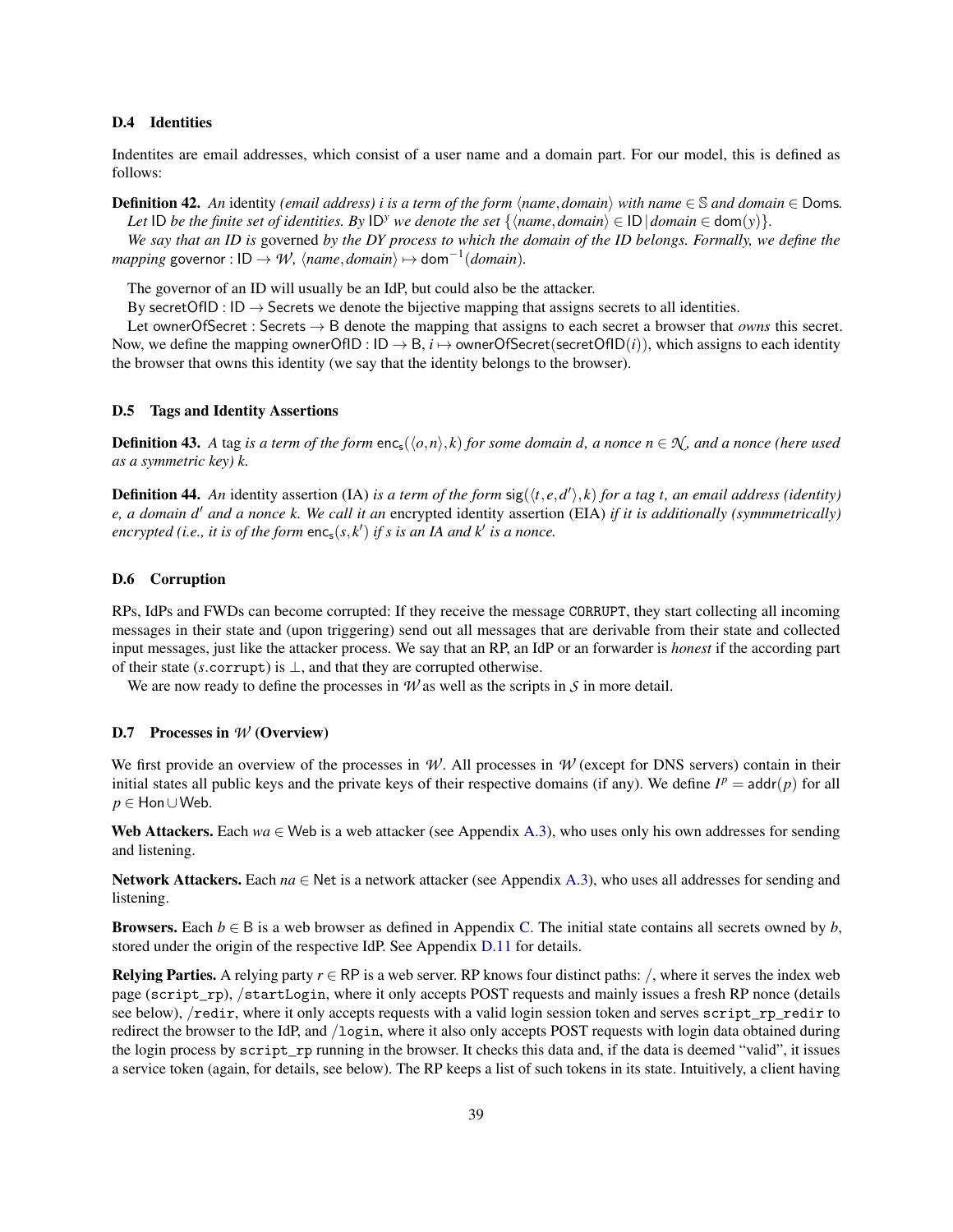such a token can use the service of the RP (for a specific identity record along with the token). Just like IdPs, RPs can become corrupted.

Identity Providers. Each IdP is a web server. As outlined in Section [2.1,](#page-4-0) users can authenticate to the IdP with their credentials. IdP tracks the state of the users with sessions. Authenticated users can receive IAs from the IdP. When receiving a special message (CORRUPT) IdPs can become corrupted. Similar to the definition of corruption for the browser, IdPs then start sending out all messages that are derivable from their state.

Forwarders. FWDs are web servers that have only one state and only serve the script script\_fwd. See Appendix [D.14](#page-43-0) for details.

DNS. Each *dns* ∈ DNS is a DNS server as defined in Appendix [B.7.](#page-27-1) Their state contains the allocation of domain names to IP addresses.

### D.8 SSL Key Mapping

Before we define the atomic DY processes in more detail, we first define the common data structure that holds the mapping of domain names to public SSL keys: For an atomic DY process *p* we define

$$
sslkeys^{p} = \langle \{ \langle d, \mathsf{sslkey}(d) \rangle \mid d \in \mathsf{dom}(p) \} \rangle.
$$

#### D.9 Web Attackers

Each  $wa \in$  Web is a web attacker. The initial state of each *wa* is  $s_0^{wa} = \langle$  *attdoms*, *sslkeys*, *signkeys* $\rangle$ , where *attdoms* is a sequence of all domains along with the corresponding private keys owned by *wa*, *sslkeys* is a sequence of all domains and the corresponding public keys, and *signkeys* is a sequence containing all public signing keys for all IdPs. All other parties use the attacker as a DNS server.

#### D.10 Network Attackers

As mentioned, each network attacker *na* is modeled to be a network attacker as specified in Appendix [A.3.](#page-24-0) We allow it to listen to/spoof all available IP addresses, and hence, define  $I^{na} = \text{IPs}$ . The initial state is  $s_0^{na} =$ h*attdoms*,*sslkeys*,*signkeys*i, where *attdoms* is a sequence of all domains along with the corresponding private keys owned by the attacker *na*, *sslkeys* is a sequence of all domains and the corresponding public keys, and *signkeys* is a sequence containing all public signing keys for all IdPs.

#### <span id="page-39-0"></span>D.11 Browsers

Each  $b \in B$  is a web browser as defined in Appendix [C,](#page-27-0) with  $I^b := \text{addr}(b)$  being its addresses.

To define the inital state, first let  $ID^b :=$  ownerOfID<sup>-1</sup>(*b*) be the set of all IDs of *b*,  $ID^{b,d} := \{i \mid \exists x : i = \langle x, d \rangle \in ID^b\}$ be the set of IDs of *b* for a domain *d*, and *SecretDomains*<sup>*b*</sup> := {*d* |  $ID^{b,d} \neq \emptyset$ } be the set of all domains that *b* owns identities for.

Then, the initial state  $s_0^b$  is defined as follows: the key mapping maps every domain to its public (ssl) key, according to the mapping sslkey; the DNS address is addr(*p*) with  $p \in W$ ; the list of secrets contains an entry  $\langle \langle d, S \rangle$ , s) for each *d* ∈ *SecretDomains*<sup>*b*</sup> and *s* = secretOfID(*i*) for some *i* ∈ *ID*<sup>*b*,*d*</sup> (*s* is the same for all *i*); *ids* is  $\langle$ *ID*<sup>*b*</sup>); *sts* is empty.

#### D.12 Relying Parties

A relying party  $r \in \mathsf{RP}$  is a web server modeled as an atomic DY process  $(I^r, Z^r, R^r, s_0^r)$  with the addresses  $I^r := \mathsf{addr}(r)$ . Its initial state  $s_0^r$  contains its domains, the private keys associated with its domains, the DNS server address, and the domain name of a forwarder. The full state additionally contains the sets of service tokens and login session identifiers the RP has issued. RP only accepts HTTPS requests.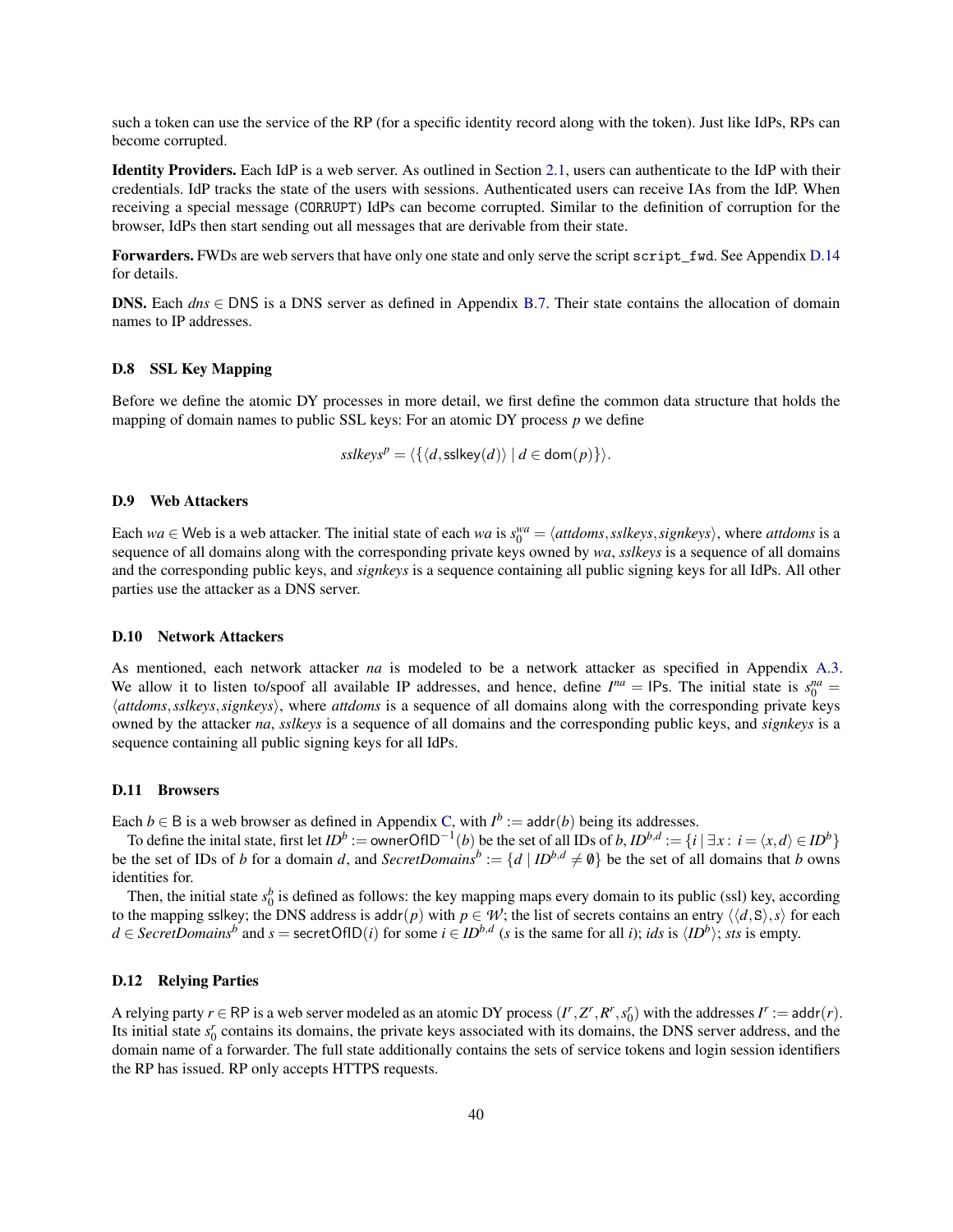RP manages two kinds of sessions: The *login sessions*, which are only used during the login phase of a user, and the *service sessions* (we call the session identifier of a service session a *service token*). Service sessions allow a user to use RP's services. The ultimate goal of a login flow is to establish such a service session.

In a typical flow with one client, *r* will first receive an HTTP GET request for the path /. In this case, *r* returns the script script rp (see below).

After the user entered her email address, *r* will receive an HTTPS POST XMLHTTPRequest for the path /startLogin. In this request, it expects the email address the user entered. The relying party then contacts the user's email provider to retrieve the SPRESSO support document (where it extracts the public key of the IdP). After that, *r* selects the nonces *rpNonce*, *iaKey*, *tagKey*, and *loginSessionToken*. It creates the *tag* as the (symmetric) encryption of its own domain and the *rpNonce* with *tagKey*. It then returns to the browser the *loginSessionToken*, the *tagKey*, and the domain of the forwarder  $(S(r)$ . FWDDomain).

When the RP document in the browser opens the login dialog, *r* receives a third request, in this case a GET request for the path /redir with a parameter containing *loginSessionToken*. This is now used by *r* to look up the user's session and redirect the user to the IdP (this redirection serves mainly to hide the referer string from the request to IdP). For this, *r* sends the script *script*\_*rp*\_*redir* and, in its initial script state, defines that the script should redirect the user to the URL of the login dialog (which is "https://" plus the domain of the user's email address plus "/.well-known/spresso-login").

Finally, *r* receives a last request in the login flow. This POST request contains the encrypted IA and the *loginSessionToken*. . To conclude the login, *r* looks up the user's login session, decrypts the IA, and checks that it is a signature over the tag, the user's email address, and the FWD domain. If successful, *r* returns a new service token, which is also stored in the state of *r*.

If *r* receives a corrupt message, it becomes corrupt and acts like the attacker from then on.

We now provide the formal definition of *r* as an atomic DY process  $(I^r, Z^r, R^r, s_0^r)$ . As mentioned, we define  $I^r =$ addr(*r*). Next, we define the set  $Z^r$  of states of *r* and the initial state  $s_0^r$  of *r*.

**Definition 45.** *A* login session record *is a term of the form*  $\langle \textit{email}, \textit{rpNone}, \textit{iaKey}, \textit{tag} \rangle$  *with*  $\textit{email} \in \text{ID}$  *and*  $\textit{rpNonee}$ *, iaKey, tag*  $\in \mathcal{N}$ *.* 

Definition 46. *A* state  $s \in Z^r$  of an RP *r is a term of the form*  $\langle DNSAddress, FWDDomain, keyMapping,$ *sslkeys, pendingDNS, pendingRequests, loginSessions, serviceTokens, wkCache, corrupt*i *where DNSAddress* ∈ IPs*,*  $FWDDomain \in$  Doms,  $keyMapping \in [\mathbb{S} \times \mathcal{N}]$ ,  $sslkeys = sslkeys'$ ,  $pendingDNS \in [\mathcal{N} \times \mathcal{T}_{\mathcal{N}}]$ ,  $pendingRequests \in [\mathcal{N} \times \mathcal{T}_{\mathcal{N}}]$  $\left[\mathcal{N} \times \mathcal{T}_{\mathcal{N}}\right]$ , serviceTokens  $\in [\mathcal{N} \times \mathbb{S}]$ , *loginSessions*  $\in [\mathcal{N} \times \mathcal{T}_{\mathcal{N}}]$  is a dictionary of login session records, wkCache  $\in$  $\left[\mathbb{S} \times T_{\mathcal{N}}\right]$ , corrupt  $\in T_{\mathcal{N}}$ .

*The* initial state *s*<sup>*r*</sup> of *r is a state of r with s*<sup>*r*</sup><sub>0</sub>.serviceTokens = *s*<sup>*r*</sup><sub>0</sub>.loginSessions = *s*<sup>*r*</sup><sub>0</sub>.wkCache =  $\langle \rangle$ ,<br>*r* corrunt = | and *s<sup><i>r*</sup> keyMenning is the same as the keymanning for  $s_0^r$  corrupt  $= \perp$ , and  $s_0^r$  keyMapping *is the same as the keymapping for browsers above.* 

We now specify the relation  $R^r$ . Just like in Appendix [C,](#page-27-0) we describe this relation by a non-deterministic algorithm.

|  | Algorithm 8 Sending the response to a startLogin XMLHTTPRequest |  |
|--|-----------------------------------------------------------------|--|
|  |                                                                 |  |

1: function SENDSTARTLOGINRESPONSE(*a*, *f* , *k*, *n*, *email*, *inDomain*, *s* 0 )

```
2: let rpNone := \nu_1<br>3: let tagKey := \nu_2
```
let  $tagKey := v_2$ 

```
4: let iakey := v_3
```
- 5: **let** *loginSessionToken* :=  $ν_4$
- 6: **let**  $tag := enc_s(\langle inDomain, rpNone \rangle, tagKey)$
- 7: **let** s'.loginSessions[*loginSessionToken*] :=  $\langle e m a i l, r p N once, i a Key, tag \rangle$
- $8: \qquad \textbf{let } body := \langle \langle \texttt{tagKey}, \textit{tagKey} \rangle \langle \texttt{loginsSessionToken}, \textit{loginSessionToken} \rangle, \langle \texttt{FWDDomain}, s'.\texttt{FWDDomain} \rangle \rangle$
- 9: **let**  $m' := \textsf{enc}_\mathbf{s}(\langle \texttt{HTTPResp}, n, 200, \langle \rangle, body \rangle, k)$
- 10: **stop**  $\langle \langle f, a, m' \rangle \rangle$ , s'
- 11: end function

Algorithm 9 Relation of a Relying Party *R r*

<span id="page-40-1"></span><span id="page-40-0"></span>**Input:**  $\langle a, f, m \rangle$ , *s* 1: if *s'* corrupt  $\not\equiv \bot \vee m \equiv \text{CORRUPT}$  then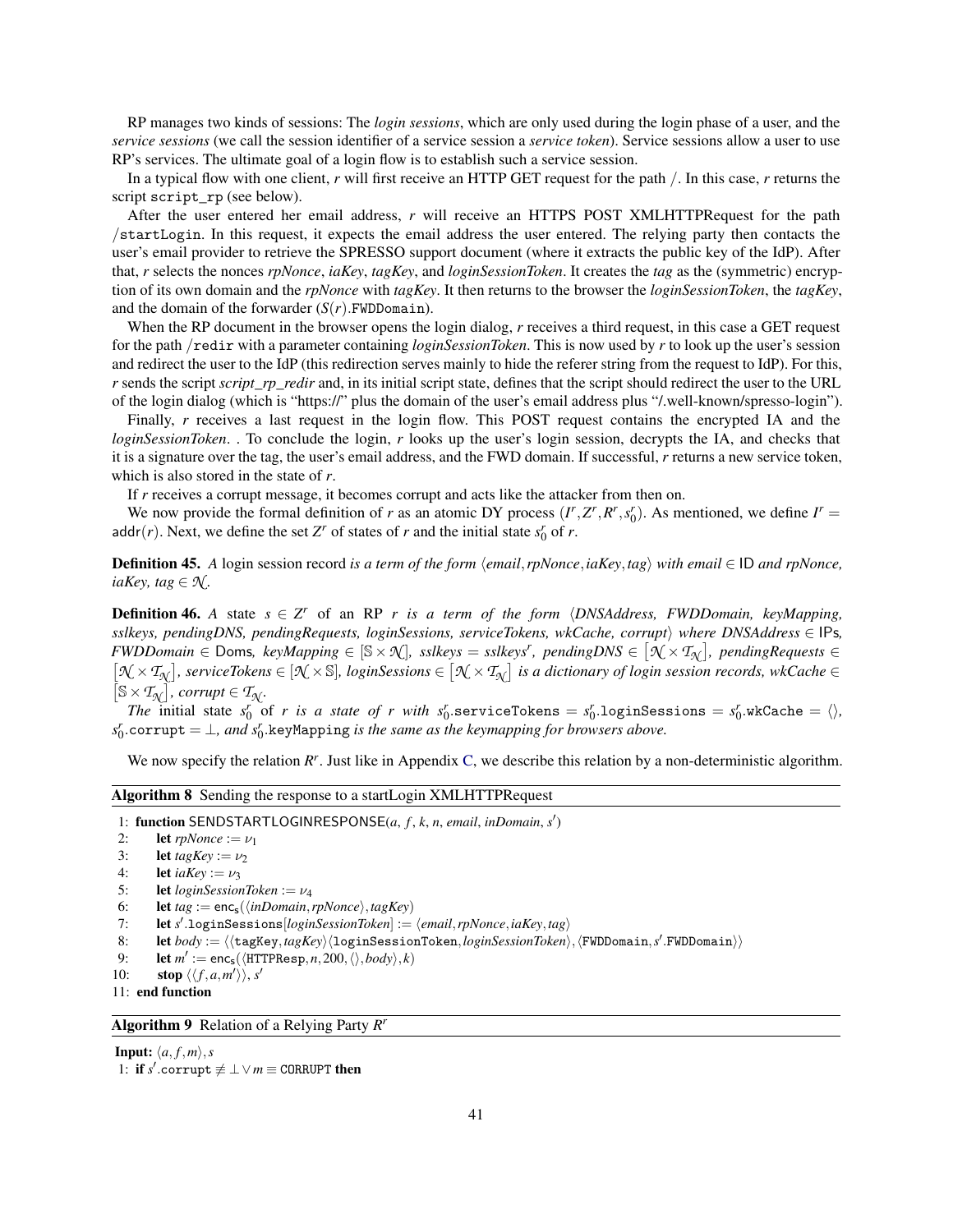2: **let** *s*'.corrupt :=  $\langle \langle a, f, m \rangle, s'$ .corrupt $\rangle$ 3: **let**  $m' \leftarrow d_V(s')$ 4: **let**  $a' \leftarrow \text{IPs}$ 5: **stop**  $\langle \langle a', a, m' \rangle \rangle$ , *s'* 6: end if 7: if ∃ h*reference*,*request*, *key*, *f*i ∈hi *s* 0 .pendingRequests  $\rightarrow$  **such that**  $\pi_1$ (dec<sub>s</sub>(*m*, *key*)) ≡ HTTPResp then  $\triangleright$  Encrypted HTTP response 8: **let**  $m' := \text{dec}_s(m, \text{key})$ 9: **if**  $m'$  nonce  $\not\equiv$  *request* nonce **then** 10: **stop**  $\langle \rangle$ , *s* 11: end if 12: remove  $\langle reference, request, key, f \rangle$  from *s'* pendingRequests 13: Let a', f', k, n, email, inDomain such that  $\langle a', f', k, n, e$  mail, inDomain $\rangle \equiv$  reference if possible; otherwise stop  $\langle \rangle$ , s 14: **let** s' wkCache [*request*.host] :=  $m'$ .body 15: SENDSTARTLOGINRESPONSE(a', f', k, n, email, inDomain, s') 16: **else if**  $m \in \text{DNSResponse}$  then the substitution of  $\triangleright$  Successful DNS responses then **.** Successful DNS responses then 17: **if** *m*.nonce ∉ *s*.pendingDNS  $\lor$  *m*.result ∉ IPs  $\lor$  *m*.domain  $\neq \pi_2(s$ .pendingDNS).host then 18: **stop**  $\langle \rangle$ , *s* 19: end if 20: **let**  $\langle reference, message \rangle := s.\text{pendingDNS}[m.\text{none}]$  $21:$  **let**  $s'$  pendingRequests :=  $s'$  pendingRequests  $\rightarrow$   $+^{\langle\rangle}$  *(reference, message, v<sub>5</sub>, m.*result) 22: **let**  $message := enc_a(\langle message, \nu_5 \rangle, s'.keyMapping[message.host])$ 23: **let** *s*<sup>'</sup>.pendingDNS := *s*<sup>'</sup>.pendingDNS − *m*.nonce 24: stop  $\langle \langle m.\mathtt{result},a,message \rangle \rangle, s^{\overline{\prime}}$ 25: else . Handle HTTP requests 26: **let**  $m_{\text{dec}}$ ,  $k$ ,  $k'$ , *inDomain* such that  $\langle m_{\text{dec}}, k \rangle \equiv \textsf{dec}_\textsf{a}(m, k') \land \langle \textit{inDomain}, k' \rangle \in \textit{s}.\texttt{sslkeys}$  $\rightarrow$  if possible; otherwise stop  $\langle \rangle$ , *s* 27: let *n*, *method*, *path*, *parameters*, *headers*, *body* such that  $\rightarrow$   $\langle$ HTTPReq,*n*,*method*,*inDomain*,*path*,*parameters*,*headers*,*body*)  $\equiv$  *m*<sub>dec</sub>  $\rightarrow$  if possible; otherwise stop  $\langle \rangle$ , *s* 28: **if**  $path \equiv /$  **then**  $\triangleright$  Serve index page. 29: **let**  $m' := \text{enc}_{s}(\langle \text{HTTPResp}, n, 200, \langle \rangle, \langle \text{script\_rp}, \text{initState}_{rp} \rangle \rangle, k)$   $\rightarrow$  Initial state defined for *script\_rp* (below). 30: **stop**  $\langle \langle f, a, m' \rangle \rangle$ , *s'* 31: **else if** *path* ≡ /startLogin ∧*method* ≡ POST then **b** Serve start login request. 32: **if** *body*  $\notin$  *ids* **then** 33: **stop**  $\langle \rangle$ , *s* 34: end if 35: let *domain* := *body*.domain 36: if *domain* ∈ *s*.wkCache then 37: SENDSTARTLOGINRESPONSE(*a*, *f* , *k*, *n*, *body*, *inDomain*, *s* 0 ) 38: else 39: **let**  $message := \langle \text{HTPRed}, \nu_6, \text{GET}, domain, \text{level-known/spresso-info}, \langle \rangle, \langle \rangle, \langle \rangle \rangle$ <br>40: **let** s' pending  $\text{DNS}[\nu_k] := \langle \langle a, f, k, n, body, inDomain \rangle, message \rangle$ 40: **let** *s'* pendingDNS[ $\nu$ <sub>6</sub>] :=  $\langle \langle a, f, k, n, body, inDomain \rangle$ *, message*  $41:$  stop  $\langle\langle s'.\texttt{DNSaddress},a,\langle\texttt{DNSResolve},domain,\nu_6\rangle\rangle\rangle, s'.$ 42: end if 43: **else if** *path* ≡ /redir∧*method* ≡ GET then . Serve redirection script. 44: **let** *loginSession* := *s*'.loginSessions[*body*[loginSessionToken]] 45: **if**  $loginSession \equiv \langle \rangle$  **then** 46: **stop**  $\langle \rangle$ , *s*<br>47: **end if** end if 48: let *domain* := *loginSession*.email.domain 49: **let** *params* :=  $\langle \langle \text{email}, \text{loginSession}.\text{email} \rangle, \langle \text{tag}, \text{loginSession.tag} \rangle,$  $\rightarrow \langle$ iaKey,*loginSession*.iaKey $\rangle$ , $\langle$ FWDDomain,*s'*.FWDDomain $\rangle$ 50: **let**  $url := \langle \text{URL}, \text{S}, \text{domain}, / \text{.well-known} / \text{spresso-login}, \text{params} \rangle$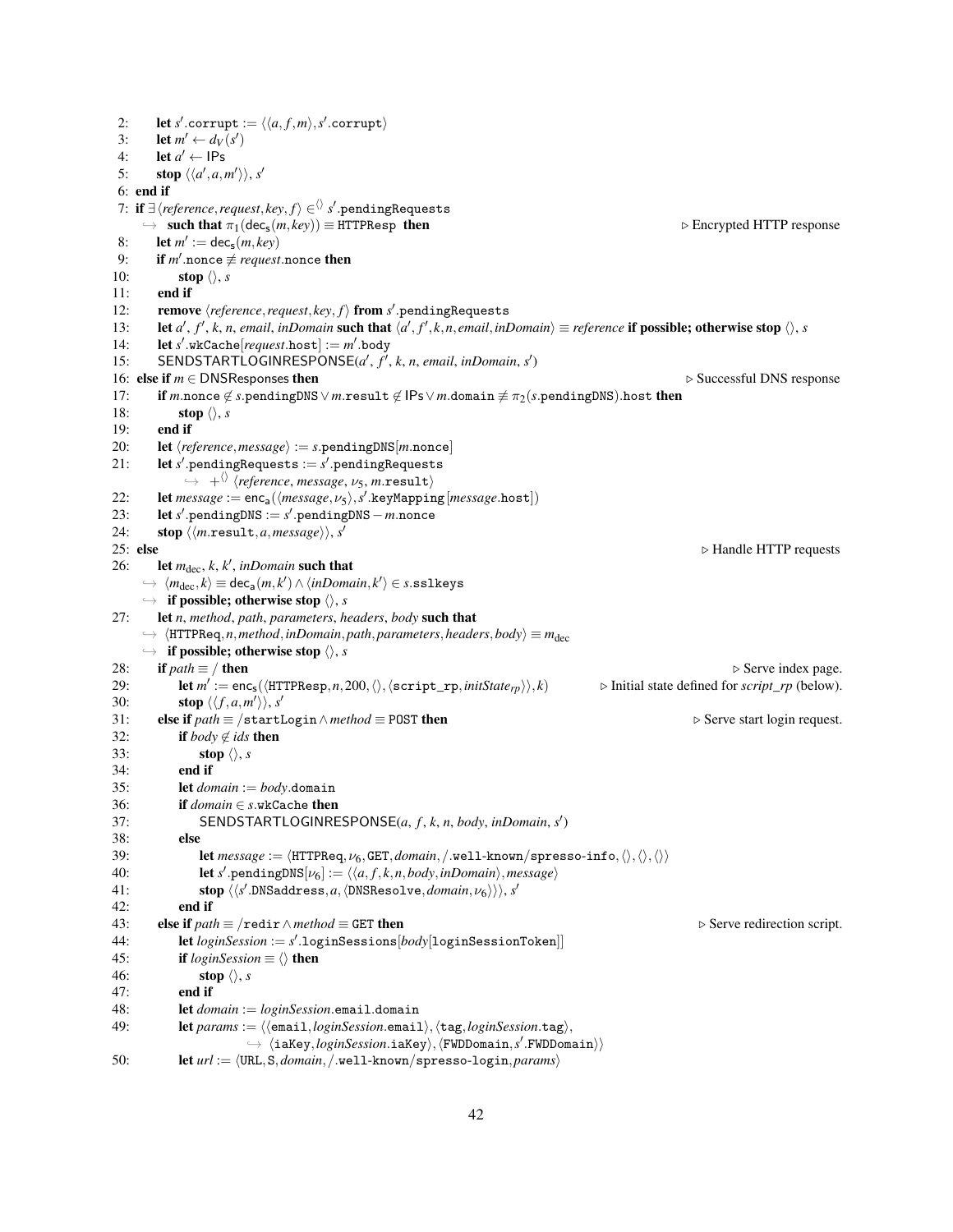$51:$  **let**  $m' := \textsf{enc}_\mathsf{s}(\langle \texttt{HTTPResp}, n, 200, \langle \rangle, \langle \texttt{script\_rp\_redir}, \textit{url} \rangle \rangle, k)$ 52: **stop**  $\langle \langle f, a, m' \rangle \rangle$ , *s'* 53: **else if** *path* ≡ /login ∧ *method* ≡ POST then . Serve login request. 54: **if** *headers*[Origin]  $\neq$   $\langle inDomain, S \rangle \vee body[loginSessionToken] \equiv \langle \rangle$  then 55:  $\mathbf{stop} \langle \rangle, s$ 56: end if 57: **let** *loginSession* := *s*'.loginSessions[*body*[loginSessionToken]] 58: **if**  $loginSession \equiv \langle \rangle$  **then** 59: **stop**  $\langle \rangle$ , *s* 60: end if 61: let *s* 0 .loginSessions := *s* 0 .loginSessions−*body*[loginSessionToken] 62: let *ia* := decs(*body*[eia],*loginSession*.iaKey) 63: **let**  $e := \langle \text{loginSession.tag}, \text{loginSession.email}, s'.\text{FWDDomain}\rangle$  $64:$  if  $\mathsf{checksig}(e,ia,s'.\mathtt{wkCache}[loginSession.\mathtt{email.domain}][\mathtt{signkey}]) \equiv \bot$  then 65: **stop**  $\langle \rangle$ , *s* 66: end if 67: let *serviceTokenNonce* := ν<sup>7</sup> 68: **let** *serviceToken* :=  $\langle \text{serviceTokenNone}, \text{loginSession}$ .email $\rangle$  $69: \textcolor{black}{\textbf{let}} \textcolor{black}{s}'.\textcolor{black}{\textbf{serviceTokens}} := s'.\textcolor{black}{\textbf{serviceTokens}} + \textcolor{black}{\langle} \textcolor{black}{\rangle} \textcolor{black}{\textcolor{black}{\textbf{serviceTokens}}}$ 70: **let**  $m' := \mathsf{enc}_{\mathsf{s}}(\langle \mathsf{HTTPResp}, n, 200, \langle \rangle, \mathsf{serviceToken} \rangle, k)$ 71: **stop**  $\langle \langle f, a, m' \rangle \rangle$ , *s'* 72: end if 73: end if 74:  $stop \langle \rangle, s$ 

### <span id="page-42-1"></span>D.13 Identity Providers

An identity provider  $i \in \text{IdPs}$  is a web server modeled as an atomic process  $(I^i, Z^i, R^i, s_0^i)$  with the addresses  $I^i := \text{addr}(i)$ . Its initial state  $s_0^i$  contains a list of its domains and (private) SSL keys, a list of users and identites, and a private key for signing UCs. Besides this, the full state of *i* further contains a list of used nonces, and information about active sessions.

IdPs react to three types of requests:

First, they provide the "well-known document", a machine-readable document which contains the IdP's verification key. This document is served upon a GET request to the path /.well-known/spresso-info.

Second, upon a request to the LD path (i.e., /well-known/spresso-login), an IdP serves the login dialog script, i.e., script\_idp. Into the initial state of this script, IdPs encode whether the browser is already logged in or not. Further, IdP issues an XSRF token to the browser (in the same way RPs do).

The login dialog will eventually send an XMLHTTPRequest to the path loginxhr, where it retrieves the IA. This is also the last type of requests IdPs answer to. Before serving the response to this request, IdP checks whether the user is properly authenticated. It then creates the IA and sends it to the browser.

Formal description. In the following, we will first define the (initial) state of *i* formally and afterwards present the definition of the relation *R i* .

To define the initial state, we will need a term that represents the "user database" of the IdP *i*. We will call this term *userset<sup>i</sup>* . This database defines, which secret is valid for which identity. It is encoded as a mapping of identities to secrets. For example, if the secret *secret*<sub>1</sub> is valid for the identites  $id_1$  and the secret *secret*<sub>2</sub> is valid for the identity  $id_2$ , the *userset<sup>i</sup>* looks as follows:

$$
userset^i = [id_1:secret_1, id_2:secret_2]
$$

We define *userset<sup>i</sup>* as *userset<sup>i</sup>* =  $\langle \{ \langle u, \text{secretOfID}(u) \rangle | u \in ID^i \} \rangle$ .

<span id="page-42-0"></span>**Definition 47.** A state  $s \in Z^i$  of an IdP *i* is a term of the form  $\langle$ sslkeys, users, signkey, sessions, corrupt $\rangle$  where sslkeys = sslkeys<sup>i</sup>, users = userset<sup>i</sup>, signkey  $\in$   $\mathcal N$  (the key used by the IdP i to sign UCs), sessions  $\in$   $[\mathcal N\times \mathcal T_{\mathcal N}]$ ,  $corrupt \in T_{\mathcal{N}}$ *.*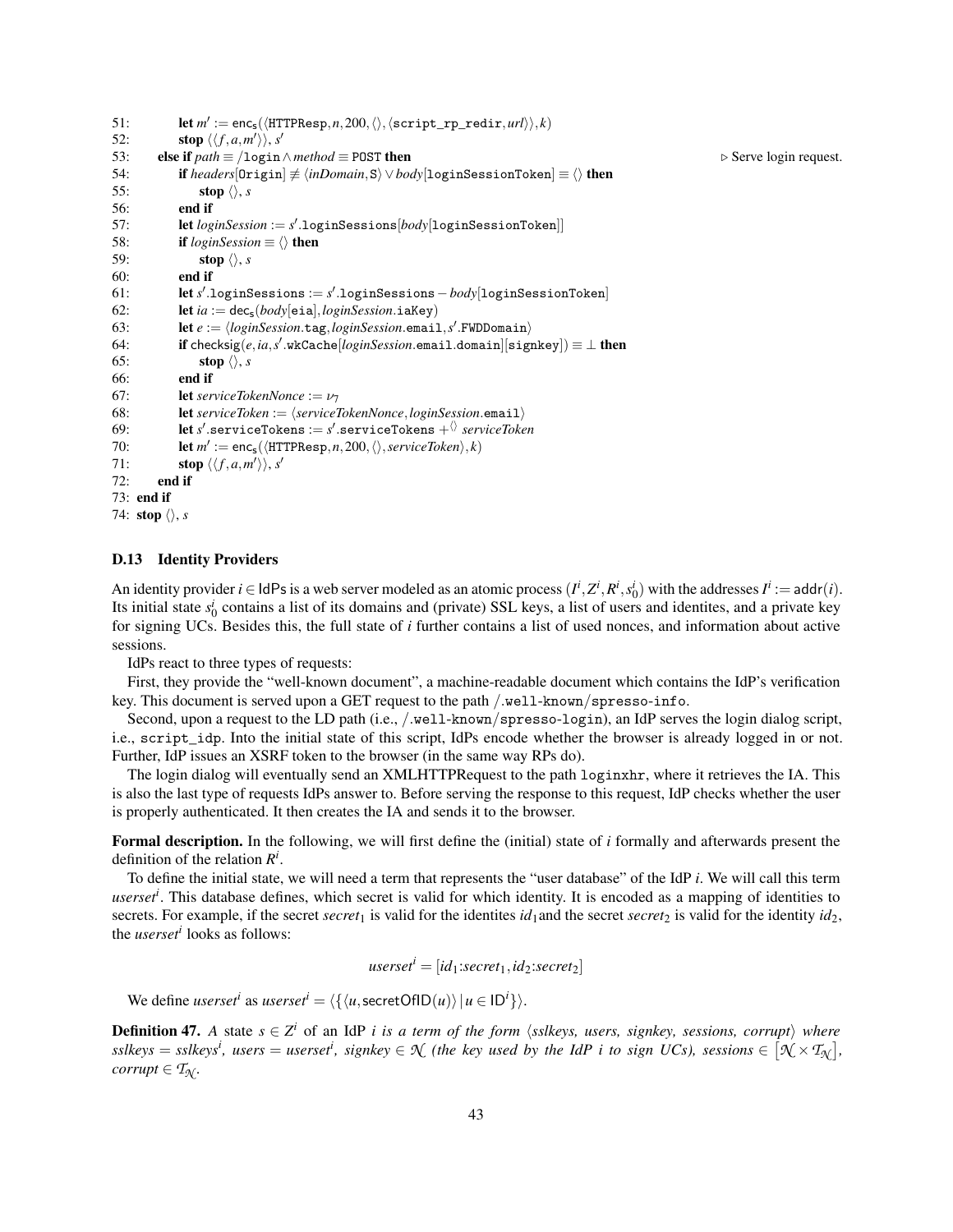An initial state  $s_0^i$  of *i* is a state of the form  $\langle$ sslkeys<sup>*i*</sup>, userset<sup>*i*</sup>, signkey(*i*),  $\langle \rangle$ ,  $\bot$ ).

The relation  $R^i$  that defines the behavior of the IdP  $i$  is defined as follows:

Algorithm 10 Relation of IdP *R i*

**Input:**  $\langle a, f, m \rangle$ , *s* 1: **let**  $s' := s$ 2: if *s'* corrupt  $\not\equiv \bot \vee m \equiv \text{CORRUPT}$  then 3: **let** *s*'.corrupt :=  $\langle\langle a, f, m \rangle, s'$ .corrupt $\rangle$ 4: **let**  $m' \leftarrow d_V(s')$ 5: **let**  $a' \leftarrow \text{IPs}$ 6: **stop**  $\langle \langle a', a, m' \rangle \rangle$ , s' 7: end if 8: let  $m_{\text{dec}}$ ,  $k$ ,  $k'$ , *inDomain* such that  $\langle m_{\text{dec}}, k \rangle \equiv \textsf{dec}_\textsf{a}(m, k') \land \langle \textit{inDomain}, k' \rangle \in \textit{s}.\texttt{sslkeys}$  $\rightarrow$  if possible; otherwise stop  $\langle \rangle$ , *s* 9: let *n*, *method*, *path*, *parameters*, *headers*, *body* such that  $\rightarrow$   $\langle$ HTTPReq,*n*,*method*,*inDomain*,*path*,*parameters*,*headers*,*body*)  $\equiv$   $m_{\text{dec}}$  $\rightarrow$  if possible; otherwise stop  $\langle \rangle$ , *s* 10: if *path*  $\equiv$  /.well-known/spresso-info then . Serve support document. 11: **let**  $wkDoc := \langle \langle \text{signkey}, \text{pub}(s'.\text{signkey}) \rangle \rangle$ 12: **let**  $m' := \text{enc}_s(\langle \text{HTTPResp}, n, 200, \langle \rangle, \text{wkDoc}\rangle, k)$ 13: **stop**  $\langle \langle f, a, m' \rangle \rangle$ , *s'* 14: **else if** *path* ≡ /.well-known/spresso-login then . Serve login dialog. 15: let *sessionid* := *headers*[Cookie][sessionid] 16: **let** *email* :=  $s'$  sessions[*sessionid*] 17: **let**  $m' := \text{enc}_{s}(\langle \text{HTTPResp}, n, 200, \langle \rangle, \langle \text{scriptpt\_idp}, \langle \text{start}, \text{email}, \langle \rangle \rangle \rangle, k)$  > Initial scriptstate of *script\_idp* (defined below). 18: **stop**  $\langle \langle f, a, m' \rangle \rangle$ , *s'* 19: **else if**  $path \equiv /sign \land method \equiv POST$  **then**  $\triangleright$  Serve signing request. 20: let *sessionid* := *headers*[Cookie][sessionid] 21: **let**  $loggedInAs := s'$ .sessions[*sessionid*]  $22:$  **if**  $body[$ email] $\not\equiv loggedInAs \wedge body[$ password] $\not\equiv s'.userset[body[$ email]] **then** 23: **stop**  $\langle \rangle$ , *s* 24: end if  $25:$  **let**  $ia := \text{sig}(\langle body[\text{tag}],body[\text{email}],body[\text{FWDDomain}]\rangle, s'.\text{signkey})$ 26: **let** *sessionid* :=  $\nu_8$ 27: **let** *s*<sup> $\prime$ </sup> sessions[*sessionid*] := *body*[email] 28: **let**  $setCookie := \langle Set-Cookie, \langle \langle sessionid, \text{res}_i, \text{res}_i, \text{res}_i, \text{res}_i, \text{res}_i, \text{res}_i, \text{res}_i, \text{res}_i, \text{res}_i, \text{res}_i, \text{res}_i, \text{res}_i, \text{res}_i, \text{res}_i, \text{res}_i, \text{res}_i, \text{res}_i, \text{res}_i, \text{res}_i, \text{res}_i, \text{res}_i, \text{res}_i, \text{res}_i, \text{res}_i, \text{res}_i, \text{res}_i, \text{res}_i, \text{res}_$ 29: **let**  $m' := \textsf{enc}_{\mathsf{s}}(\langle \texttt{HTTPResp}, n, 200, \langle \textit{setCookie} \rangle, ia \rangle, k)$ 30: **stop**  $\langle \langle f, a, m' \rangle \rangle$ , s' 31: end if 32: **stop**  $\langle \rangle$ , *s* 

## <span id="page-43-0"></span>D.14 Forwarders

We define FWDs formally as atomic DY processes  $fwd = (I^{fwd}, Z^{fwd}, R^{fwd}, s_0^{fwd})$  $\binom{wa}{0}$ . As already mentioned, we define  $I^{fwd}$  = addr(*fwd*) with the set of states  $Z^{fwd}$  being all terms of the form  $\langle sslkes, corrupt \rangle$  for *sslkeys*, *corrupt*  $\in T_{\mathcal{N}}$ . The initial state *s fwd*  $\int_0^{fwd}$  of an FWD contains the private key of its domain and the corruption state:  $s_0^{fwd} = \langle \textit{sslkeys}^{\textit{fwd}}, \perp \rangle$ . An FWD responds to any HTTPS request with script\_fwd and its initial state, which is empty.

We now specify the relation  $R^{fwd}$  of FWDs. We describe this relation by a non-deterministic algorithm.

Algorithm 11 Relation of an FWD *R fwd*

<span id="page-43-2"></span><span id="page-43-1"></span>**Input:**  $\langle a, f, m \rangle$ , *s* 1: if *s*.corrupt  $\neq \bot \vee m \equiv \text{CORRUPT}$  then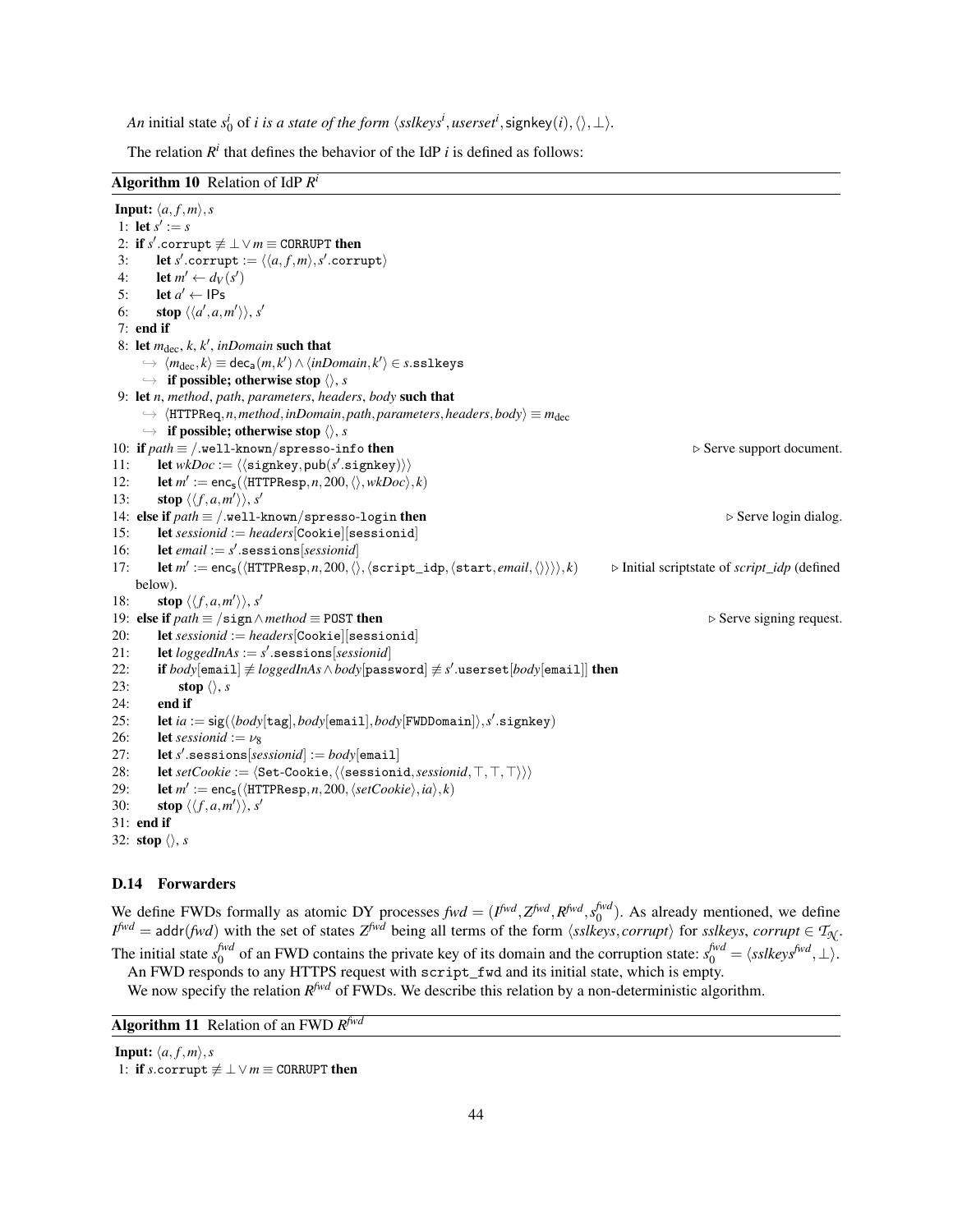```
2: let s'.corrupt := \langle \langle a, f, m \rangle, s.corrupt)
 3: let m' \leftarrow d_V(s')4: let a' \leftarrow \text{IPs}5: stop \langle \langle a', a, m' \rangle \rangle, s'
 6: end if
 7: let m_{\text{dec}}, k, k', inDomain such that
        \langle m_{\text{dec}}, k \rangle \equiv \text{dec}_{\textsf{a}}(m, k') \wedge \langle \text{inDomain}, k' \rangle \in \mathcal{S}\rightarrow if possible; otherwise stop \langle \rangle, s
 8: let n, method, path, parameters, headers, body such that
        \rightarrow \langleHTTPReq,n,method,inDomain,path,parameters,headers,body) \equivm<sub>dec</sub>
        \rightarrow if possible; otherwise stop \langle \rangle, s
 9\colon let m':= \mathsf{enc}_{\mathsf{s}}(\langle \textup{HTTPResp}, n,200,\langle \rangle, \langle \textup{script\_fwd}, \langle \rangle \rangle\rangle, k)10: stop \langle \langle f, a, m' \rangle \rangle, s
```
## D.15 DNS Servers

As already outlined above, DNS servers are modeled as generic DNS servers presented in Appendix [B.7.](#page-27-1) Their (static) state is set according to the allocation of domain names to IP addresses. DNS servers may not become corrupted.

### <span id="page-44-0"></span>D.16 SPRESSO Scripts

As already mentioned in Appendix [D.1,](#page-37-1) the set *S* of the web system  $\mathcal{SWS} = (\mathcal{W}, \mathcal{S}, \text{script}, E^0)$  consists of the scripts  $R^{\text{att}}$ , *script*\_*rp*, *script*\_*idp*, and *script*\_*fwd*, with their string representations being att\_script, script\_rp, script\_idp, and script fwd (defined by script).

In what follows, the scripts *script* rp, *script idp*, and *script* fwd are defined formally. First, we introduce some notation and helper functions.

Notations and Helper Functions. In the formal description of the scripts we use an abbreviation for URLs. We write  $\text{URL}_{path}^d$  to describe the following URL term:  $\langle \text{URL}, S, d, path, \langle \rangle$ .

In order to simplify the description of the scripts, several helper functions are used.

### *CHOOSEINPUT.*

The state of a document contains a term *scriptinputs* which records the input this document has obtained so far (via XHRs and postMessages, append-only). If the script of the document is activated, it will typically need to pick one input message from the sequence *scriptinputs* and record which input it has already processed. For this purpose, the function CHOOSEINPUT(*scriptinputs*,*pattern*) is used. If called, it chooses the first message in *scriptinputs* that matches *pattern* and returns it.

Algorithm 12 Choose an unhandled input message for a script

```
1: function CHOOSEINPUT(scriptinputs,pattern)
```

```
2: let i such that i = min{ j : πj(scriptinputs) ∼ pattern} if possible; otherwise return ⊥
```
3: return π*i*(*scriptinputs*)

```
4: end function
```
*PARENTWINDOW.* To determine the nonce referencing the active document in the parent window in the browser, the function PARENTWINDOW(*tree*,*docnonce*) is used. It takes the term *tree*, which is the (partly cleaned) tree of browser windows the script is able to see and the document nonce *docnonce*, which is the nonce referencing the current document the script is running in, as input. It outputs the nonce referencing the active document in the window which directly contains in its subwindows the window of the document referenced by *docnonce*. If there is no such window (which is the case if the script runs in a document of a top-level window) or no active document, PARENTWINDOW returns *docnonce*.

*SUBWINDOWS.* This function takes a term *tree* and a document nonce *docnonce* as input just as the function above. If *docnonce* is not a reference to a document contained in *tree*, then SUBWINDOWS(*tree*,*docnonce*) returns  $\langle \rangle$ . Otherwise, let h*docnonce*, *origin*, *script*, *scriptstate*, *scriptinputs*, *subwindows*, *active*i denote the subterm of *tree* corresponding to the document referred to by *docnonce*. Then, SUBWINDOWS(*tree*,*docnonce*) returns *subwindows*.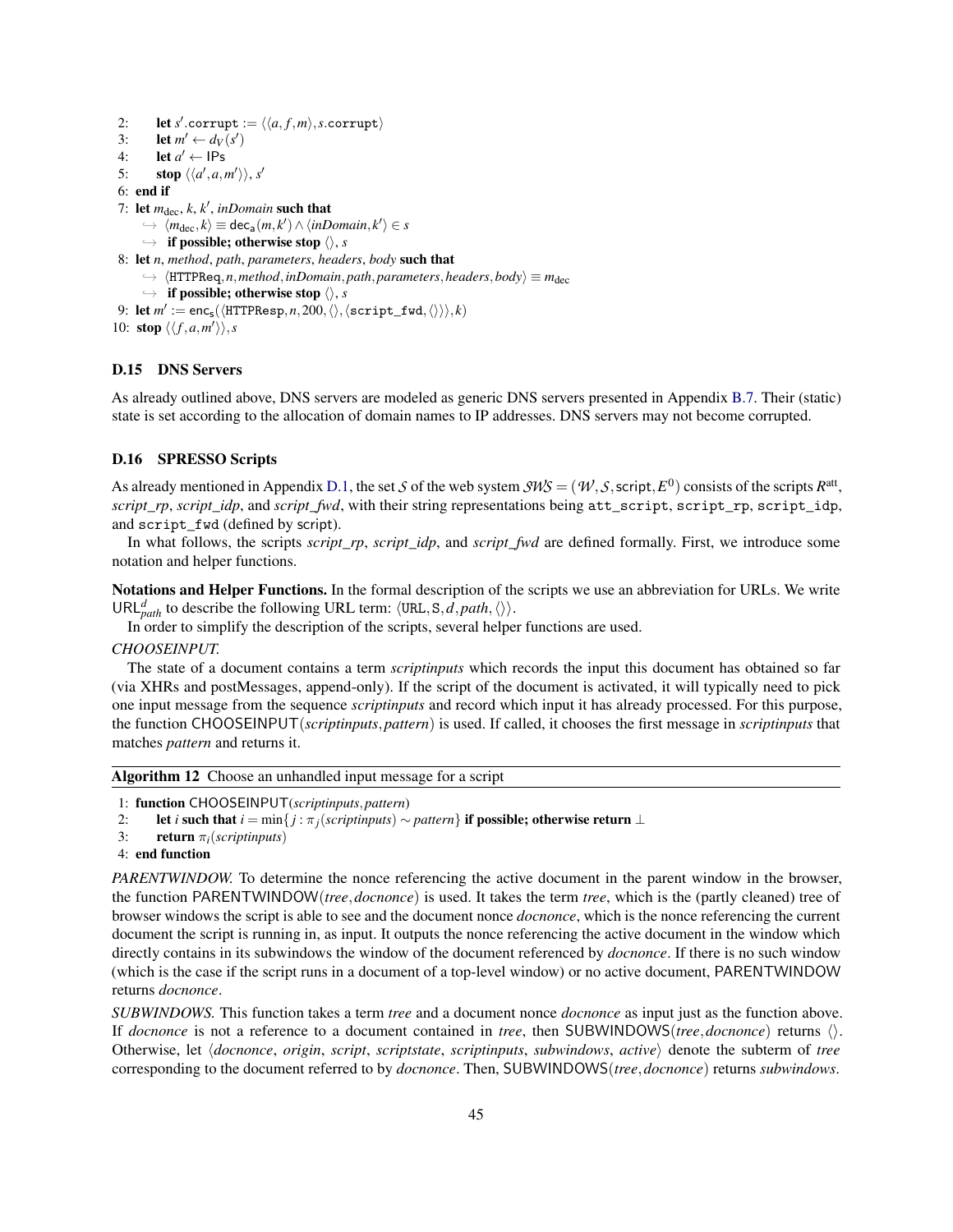*AUXWINDOW.* This function takes a term *tree* and a document nonce *docnonce* as input as above. From all window terms in *tree* that have the window containing the document identified by *docnonce* as their opener, it selects one non-deterministically and returns its active document's nonce. If there is no such window or no active document, it returns *docnonce*.

*OPENERWINDOW.* This function takes a term *tree* and a document nonce *docnonce* as input as above. It returns the window nonce of the opener window of the window that contains the document identified by *docnonce*. Recall that the nonce identifying the opener of each window is stored inside the window term. If no document with nonce *docnonce* is found in the tree *tree*,  $\Diamond$  is returned.

*GETWINDOW.* This function takes a term *tree* and a document nonce *docnonce* as input as above. It returns the nonce of the window containing *docnonce*.

*GETORIGIN.* To extract the origin of a document, the function GETORIGIN(*tree*,*docnonce*) is used. This function searches for the document with the identifier *docnonce* in the (cleaned) tree *tree* of the browser's windows and documents. It returns the origin  $o$  of the document. If no document with nonce *docnonce* is found in the tree *tree*,  $\Diamond$  is returned.

*GETPARAMETERS.* Works exactly as GETORIGIN, but returns the document's parameters instead.

Relying Party Index Page (script\_rp). As defined in Appendix [A.3,](#page-24-0) a script is a relation that takes as input a term and outputs a new term. As specified in Appendix [C](#page-27-0) (Triggering the Script of a Document  $(m = \text{TRIGGER}, action = 1)$ ) and formally specified in Algorithm [5,](#page-32-0) the input term is provided by the browser. It contains the current internal state of the script (which we call *scriptstate* in what follows) and additional information containing all browser state information the script has access to, such as the input the script has obtained so far via XHRs and postMessages, information about windows, etc. The browser expects the output term to have a specific form, as also specified in Appendix [C](#page-27-0) and Algorithm [5.](#page-32-0) The output term contains, among other information, the new internal scriptstate.

We first describe the structure of the internal scriptstate of the script *script*\_*rp*.

<span id="page-45-0"></span>**Definition 48.** A scriptstate *s* of *script\_rp* is a term of the form  $\langle q, loginSessionToken, refXHR, tagKey, FWDDomain \rangle$ *where*  $q \in \mathbb{S}$ *, loginSessionToken, refXHR, tagKey*  $\in \mathcal{R} \cup \{\perp\}$ *, FWDDomain* ∈  $\mathcal{T}_{\mathcal{N}}$ *. The* initial scriptstate *initState<sub>rp</sub> of script\_rp is*  $\langle \texttt{start}, \bot, \bot, \bot, \bot \rangle$ *.* 

We now specify the relation *script\_rp* formally. We describe this relation by a non-deterministic algorithm.

Just like all scripts, as explained in Appendix [C](#page-27-0) (see also Algorithm [5](#page-32-0) for the formal specification), the input term this script obtains from the browser contains the cleaned tree of the browser's windows and documents *tree*, the nonce of the current document *docnonce*, its own scriptstate *scriptstate* (as defined in Definition [48\)](#page-45-0), a sequence of all inputs *scriptinputs* (also containing already handled inputs), a dictionary *cookies* of all accessible cookies of the document's domain, the localStorage *localStorage* belonging to the document's origin, the secrets *secret* of the document's origin, and a set *nonces* of fresh nonces as input. The script returns a new scriptstate  $s'$ , a new set of cookies *cookies'*, a new localStorage *localStorage'*, and a term *command* denoting a command to the browser.

#### Algorithm 13 Relation of *script*\_*rp*

<span id="page-45-1"></span>

| Input: (tree, docnonce, scriptstate, scriptinputs, cookies, localStorage, sessionStorage,                                                                                                    |
|----------------------------------------------------------------------------------------------------------------------------------------------------------------------------------------------|
| $\rightarrow$ ids, secret)                                                                                                                                                                   |
| 1: <b>let</b> $s' :=$ scriptstate                                                                                                                                                            |
| 2: <b>let</b> command := $\langle \rangle$                                                                                                                                                   |
| 3: <b>let</b> origin := $GETORIGIN(tree, docnonce)$                                                                                                                                          |
| 4: switch $s'$ q do                                                                                                                                                                          |
| case start<br>5:                                                                                                                                                                             |
| <b>let</b> s' email $\leftarrow$ <i>ids</i><br>6:                                                                                                                                            |
| <b>let</b> s' refXHR := $\lambda_1$<br>7:                                                                                                                                                    |
| $\textbf{let } command := \langle \texttt{XMLHTTPREQUEST}, \texttt{URL}^{origin.\texttt{domain}}_{/\texttt{startLogin}}, \texttt{POST}, s'.\texttt{email}, s'.\texttt{refXHR} \rangle$<br>8: |
| let $s'.q :=$ expectStartLoginResponse<br>9:                                                                                                                                                 |
| 10:<br>case expectStartLoginResponse                                                                                                                                                         |
| let $pattern := \langle \texttt{XMLHTTPREQUEST}, *, s'.\texttt{refXHR} \rangle$<br>11:                                                                                                       |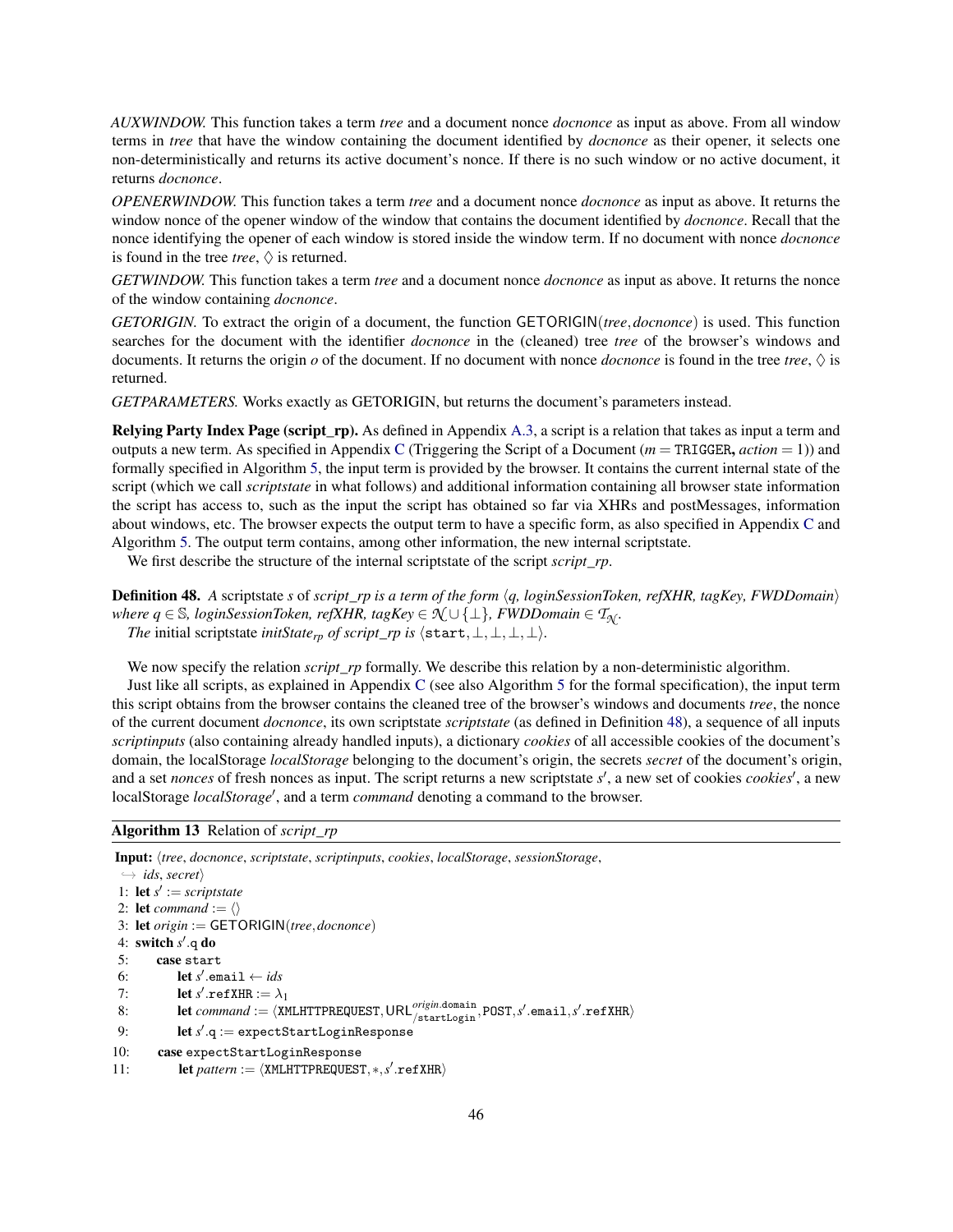| 12: | <b>let</b> $input :=$ $CHOOSEINPUT(script inputs, pattern)$                                                                                                                                              |
|-----|----------------------------------------------------------------------------------------------------------------------------------------------------------------------------------------------------------|
| 13: | if <i>input</i> $\neq \perp$ then                                                                                                                                                                        |
| 14: | <b>let</b> s'.loginSessionToken := $\pi_2$ (input)[loginSessionToken]                                                                                                                                    |
| 15: | let s' tagKey := $\pi_2$ (input) [tagKey]                                                                                                                                                                |
| 16: | <b>let</b> s'.FWDDomain := $\pi_2$ ( <i>input</i> )[FWDDomain]                                                                                                                                           |
| 17: | <b>let</b> command $:=$                                                                                                                                                                                  |
|     | $\rightarrow$ $\langle$ HREF, $\langle$ URL, S, <i>origin</i> .domain, $\langle$ redir, $\langle$ $\langle$ loginSessionToken, $s'$ .loginSessionToken $\rangle$ $\rangle$ , _BLANK, $\langle$ $\rangle$ |
| 18: | $let s'.q := expectFWDReadv$                                                                                                                                                                             |
| 19: | end if                                                                                                                                                                                                   |
| 20: | case expectFWDReady                                                                                                                                                                                      |
| 21: | let fwdWindowNonce := SUBWINDOWS(tree, AUXWINDOW(tree, docnonce)).1.nonce                                                                                                                                |
| 22: | <b>let</b> pattern := $\langle$ POSTMESSAGE, fwdWindowNonce, $\langle s'$ . FWDDomain, S $\rangle$ , ready $\rangle$                                                                                     |
| 23: | $let input := CHOOSEINPUT(script inputs, pattern)$                                                                                                                                                       |
| 24: | if <i>input</i> $\neq \perp$ then                                                                                                                                                                        |
| 25: | <b>let</b> command := $\langle$ POSTMESSAGE, fwdWindowNonce, $\langle$ tagKey, tagKey $\rangle$ , $\langle$ s'. FWDDomain, S $\rangle$                                                                   |
| 26: | $let s'.q := expectEIA$                                                                                                                                                                                  |
| 27: | end if                                                                                                                                                                                                   |
| 28: | case expectEIA                                                                                                                                                                                           |
| 29: | let fwdWindowNonce := SUBWINDOWS(tree, AUXWINDOW(tree, docnonce)).1.nonce                                                                                                                                |
| 30: | <b>let</b> pattern := $\langle$ POSTMESSAGE, fwdWindowNonce, $\langle s'.$ FWDDomain, S $\rangle$ , $\langle$ eia, * $\rangle$                                                                           |
| 31: | <b>let</b> $input :=$ $CHOOSEINPUT(script inputs, pattern)$                                                                                                                                              |
| 32: | if <i>input</i> $\not\equiv \bot$ then                                                                                                                                                                   |
| 33: | <b>let</b> eia := $\pi_2(\pi_4(\text{input}))$                                                                                                                                                           |
| 34: | <b>let</b> s' refXHR := $\lambda_1$                                                                                                                                                                      |
| 35: | let $body := \langle \langle \text{eia}, \text{eia} \rangle, \langle \text{loginsessionToken}, \text{s}'.\text{loginsessionToken} \rangle \rangle$                                                       |
| 36: | $\textbf{let}\textit{command} := \langle \texttt{XMLHTTPREGUEST}, \texttt{URL}^{\textit{origin.domain}}_{/\texttt{login}}, \texttt{POST}, \textit{body}, s'.\texttt{refXHR} \rangle$                     |
| 37: | let $s'.q :=$ expectServiceToken                                                                                                                                                                         |
| 38: | end if                                                                                                                                                                                                   |
|     | 39: stop $\langle s', \text{cookies}, \text{localStorage}, \text{sessionStorage}, \text{command} \rangle$                                                                                                |

Relying Party Redirection Page (script\_rp\_redir). This simple script (which is loaded from RP in a regular run) is used to redirect the login dialog window to the actual login dialog (IdPdoc) loaded from IdP. It expects the URL of the page to which the browser should be redirected in its initial (and only) state.

Algorithm 14 Relation of *script*\_*rp*\_*redir*

Input: h*tree*, *docnonce*, *scriptstate*, *scriptinputs*, *cookies*, *localStorage*, *sessionStorage*,

 $\rightarrow$  *ids*, *secret* $\rangle$ 

```
1: let command := \langle HREF, scriptstate, \bot, \top \rangle
```
2: stop  $\langle$ *scriptstate*, *cookies*,*localStorage*,*sessionStorage*, *command* 

Login Dialog Script (script\_idp). This script models the contents of the login dialog.

**Definition 49.** A scriptstate *s* of *script\_idp is a term of the form*  $\langle q$ *, email* $\rangle$  *with*  $q \in \mathbb{S}$ *, email* ∈ ID∪  $\{\langle\rangle\} \in T$ *. We call the scriptstate s an* initial scriptstate *of script\_idp iff s*  $\sim$   $\langle$  start, $*\rangle$ *.* 

We now formally specify the relation *script\_idp* of the LD's scripting process.

Algorithm 15 Relation of *script*\_*idp*

Input: h*tree*, *docnonce*, *scriptstate*, *scriptinputs*, *cookies*, *localStorage*, *sessionStorage*,

 $\rightarrow$  *ids*, *secret* $\rangle$ 

1: **let**  $s' :=$  *scriptstate* 

2: **let** *command* :=  $\langle \rangle$ 

3: let *origin* := GETORIGIN(*tree*,*docnonce*)

<sup>4:</sup> **switch** *s'*.q do

<span id="page-46-0"></span><sup>5:</sup> case start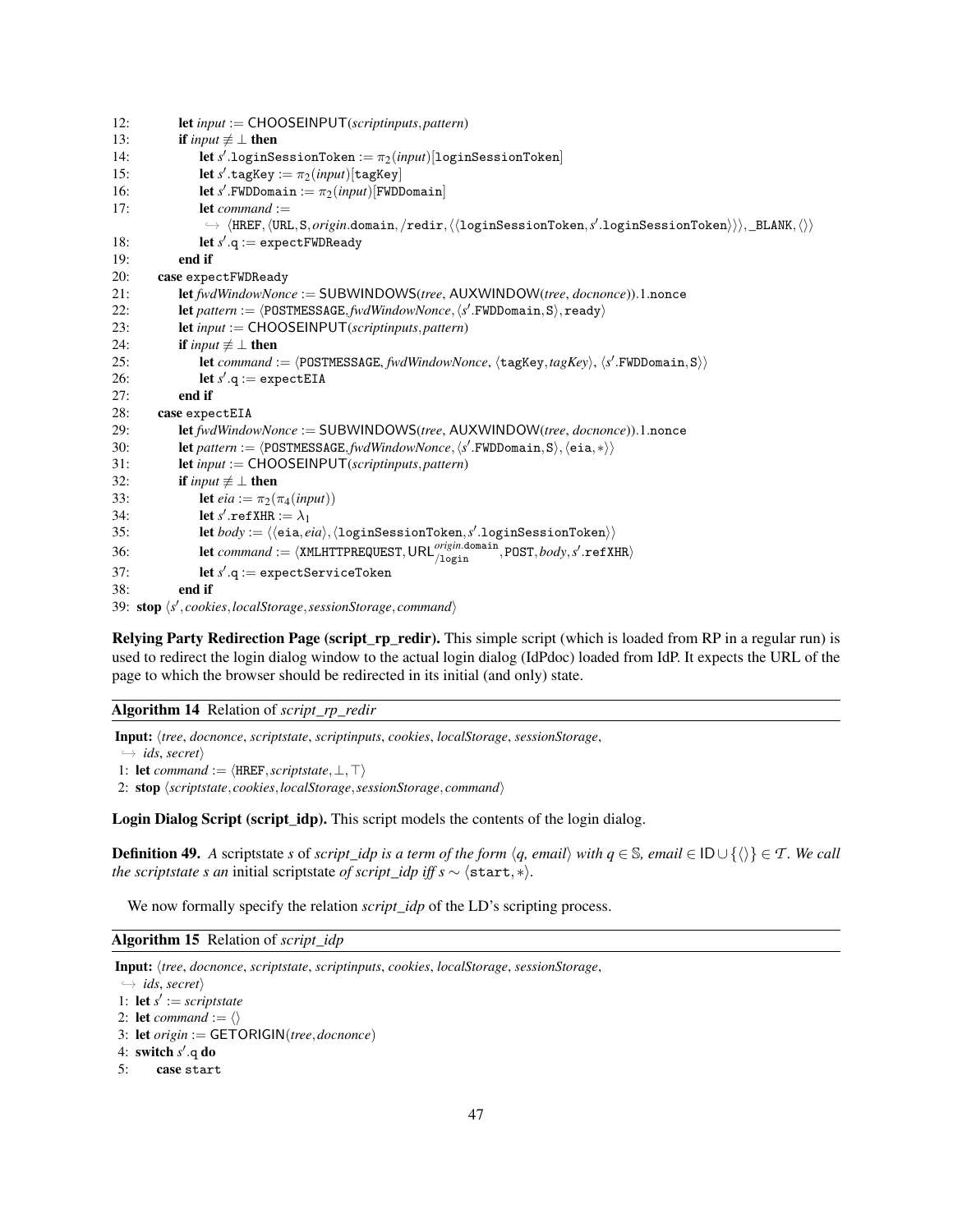6: let *email* := GETPARAMETERS(*tree*,*docnonce*)[email]

7: let *tag* := GETPARAMETERS(*tree*,*docnonce*)[tag]

8: let *FWDDomain* := GETPARAMETERS(*tree*,*docnonce*)[FWDDomain]

9: **let** *body* :=  $\langle \langle \texttt{email}, \textit{email} \rangle, \langle \texttt{password}, \textit{secret} \rangle, \langle \texttt{tag}, \textit{tag}\rangle, \langle \texttt{FWDDomain}, \textit{FWDDomain}\rangle$ 

```
10: let command := \langle XMLHTTPREQUEST, URL<sup>origin</sup>.domain<sub>,</sub> POST, body, ⊥\rangle
```

```
11: let s' \cdot q := \text{expect} \, \text{IA}
```

```
12: case expectIA
```

```
13: let pattern := \langleXMLHTTPREQUEST, ∗, ∗\rangle14: let input := CHOOSEINPUT(scriptinputs,pattern)
15: if input \neq \perp then
16: let iaKey := GETPARAMETERS(tree,docnonce)[iaKey]
17: let FWDDomain := GETPARAMETERS(tree,docnonce)[FWDDomain]
18: let tag := GETPARAMETERS(tree,docnonce)[tag]
19: let eia := enc_s(\pi_2(input), iakey)<br>20: let url := \langle \text{URLS}, \text{FWDDomain}\ranglelet url := \langle \text{URL}, S, FWDDomain, /,\langle \langle \text{tag}, tag \rangle, \langle \text{eia}, eia \rangle \rangle \rangle21: let command := \langle \text{IFRAME}, \text{url}, \text{\_SELF} \rangle22: let s' \cdot q := \text{stop}23: end if
```
24: **stop**  $\langle s', \text{cookies}, \text{localStorage}, \text{sessionStorage}, \text{command}\rangle$ 

## Forwarder Script (script\_fwd).

**Definition 50.** A scriptstate *s* of *script\_fwd* is a term of the form *q* with  $q \in \mathbb{S}$ . We call *s* the initial scriptstate of *script\_fwd iff s*  $\equiv$  start.

We now formally specify the relation *script\_rp\_index* of the FWD's scripting process.

## Algorithm 16 Relation of *script*\_*fwd*

```
Input: htree, docnonce, scriptstate, scriptinputs, cookies, localStorage, sessionStorage,
 \rightarrow ids, secret\rangle1: let s' := scriptstate
2: let command := \langle \rangle3: let target := OPENERWINDOW(tree,PARENTWINDOW(tree,docnonce))
 4: switch s'.q do
5: case start
6: let command := \langlePOSTMESSAGE, target, ready, \perp\rangle7: let s'.q := expectTagKey
8: case expectTagKey
9: let pattern := \langlePOSTMESSAGE, target, ∗, \langle tagKey, ∗\rangle}
10: let input := CHOOSEINPUT(scriptinputs,pattern)
11: if input \neq \perp then
12: let tagKey := \pi_2(\pi_4(\text{input}))13: let tag := GETPARAMETERS(tree,docnonce)[tag]
14: let eia := GETPARAMETERS(tree,docnonce)[eia]
15: let rpOrigin := \langle \text{dec}_s(\text{tag}, \text{tagKey}).1, S \rangle16: let command := \langle POSTMESSAGE, target, \langle eia, eia\rangle, rpOrigin\rangle17: let s' \cdot q := \text{stop}18: end if
```
19: stop  $\langle s'$ , *cookies*, *localStorage*, *sessionStorage*, *command* 

# E Formal Security Properties Regarding Authentication

To state the security properties for SPRESSO, we first define an *SPRESSO web system for authentication analysis*. This web system is based on the SPRESSO web system and only considers one network attacker (which subsumes all web attackers and further network attackers).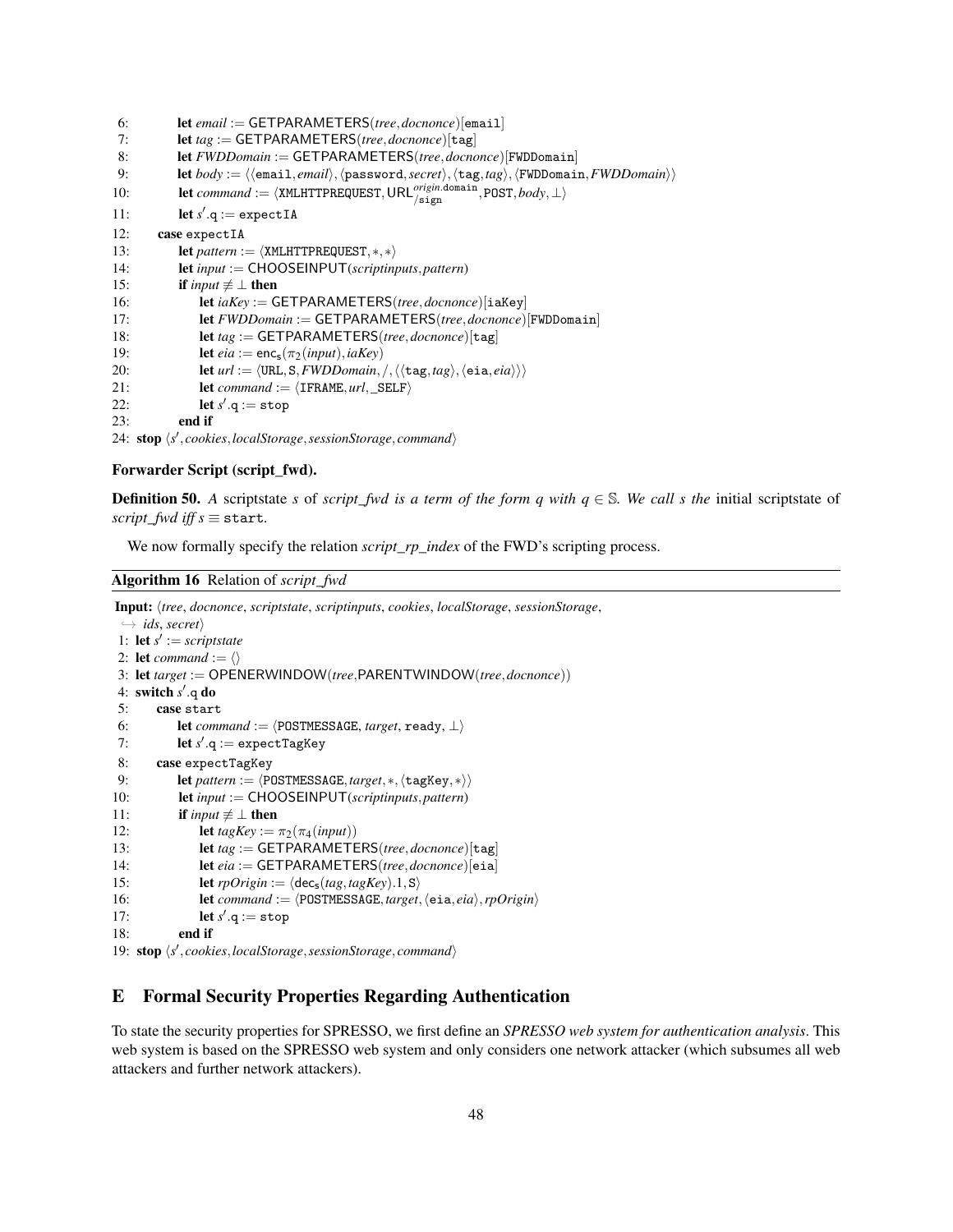**Definition 51.** Let  $SW\mathcal{S}^{auth} = (W, \mathcal{S}, \text{script})$  *an SPRESSO web system. We call*  $SW\mathcal{S}^{auth}$  *an SPRESSO web system* for authentication analysis *iff W contains only one network attacker process* attacker *and no other attacker processes (i.e.,* Net = {attacker}*,* Web = /0*). Further, W contains no DNS servers. DNS servers are assumed to be dishonest,* and hence, are subsumed by attacker. In the initial state  $s_0^b$  of each browser  $b$  in  $W$ , the DNS address is  $\rm{addr(attacker)}$ . Also, in the initial state  $s_0^r$  of each relying party r, the DNS address is  $\mathsf{addr}(\mathsf{attacker}).$ 

The security properties for SPRESSO are formally defined as follows. First note that every RP service token  $\langle n,i \rangle$ recorded in RP was created by RP as the result of an HTTPS POST request *m*. We refer to *m* as the *request corresponding to*  $\langle n, i \rangle$ .

**Definition 52.** Let *SWS*<sup>*auth*</sup> *be an SPRESSO web system for authentication analysis. We say that SWS*<sup>*auth*</sup> is secure *if* for every run  $\rho$  of SWS<sup>auth</sup>, every state  $(S^j, E^j, N^j)$  in  $\rho$ , every  $r \in \mathsf{RP}$  that is honest in  $S^j$  with  $s_0(r)$ . FWDDomain being *a domain of an FWD that is honest in*  $S^j$ *, every RP service token of the form*  $\langle n, i\rangle$  *recorded in*  $S^j(r)$ *.serviceTokens, the following two conditions are satisfied:*

*(A)* If  $\langle n,i\rangle$  is derivable from the attackers knowledge in S<sup>j</sup> (i.e.,  $\langle n,i\rangle\in d_\emptyset(S^j(\text{attacker}))),$  then it follows that the *browser b owning i is fully corrupted in S j (i.e., the value of isCorrupted is* FULLCORRUPT*) or* governor(*i*) *is not an honest IdP (in S<sup>j</sup> ).*

*(B)* If the request corresponding to  $\langle n,i \rangle$  was sent by some  $b \in B$  which is honest in  $S^j$ , then b owns i.

# F Proof of Theorem [2](#page-18-0)

Before we prove Theorem [2,](#page-18-0) we show some general properties of the *SWS auth* .

# F.1 Properties of *SWS auth*

Let  $SWS^{auth} = (W, S, script, E^0)$  be a web system. In the following, we write  $s_x = (S^x, E^x, N^x)$  for the states of a web system.

**Definition 53.** In what follows, given an atomic process p and a message m, we say that p emits m in a run  $\rho =$ (*s*0,*s*1,...) *if there is a processing step of the form*

$$
s_{u-1} \xrightarrow[p \to E]{} s_u
$$

*for some u*  $\in$  N, *a set of events E and some addresses x, y with*  $\langle x, y, m \rangle \in E$ .

Definition 54. We say that a term t is derivably contained in (a term) t' for (a set of DY processes) P (in a processing step  $s_i \rightarrow s_{i+1}$  of a run  $\rho = (s_0, s_1, \ldots)$  *if t is derivable from t' with the knowledge available to P, i.e.,* 

$$
t\in d_{\emptyset}(\{t'\}\cup \bigcup_{p\in P} S^{i+1}(p))
$$

**Definition 55.** We say that a set of processes P leaks a term t (in a processing step  $s_i \rightarrow s_{i+1}$ ) to a set of processes P' if there exists a message m that is emitted (in  $s_i \to s_{i+1}$ ) by some  $p \in P$  and t is derivably contained in m for P' in the processing step  $s_i \to s_{i+1}$ . If we omit P', we define  $P':=W\setminus P$ . If P is a set with a single element, we omit the set *notation.*

Definition 56. *We say that an DY process p* created *a message m (at some point) in a run if m is derivably contained in a message emitted by p in some processing step and if there is no earlier processing step where m is derivably contained in a message emitted by some DY process p'.* 

Definition 57. *We say that* a browser *b* accepted *a message (as a response to some request) if the browser decrypted the message (if it was an HTTPS message) and called the function* PROCESSRESPONSE*, passing the message and the request (see Algorithm [6\)](#page-34-0).*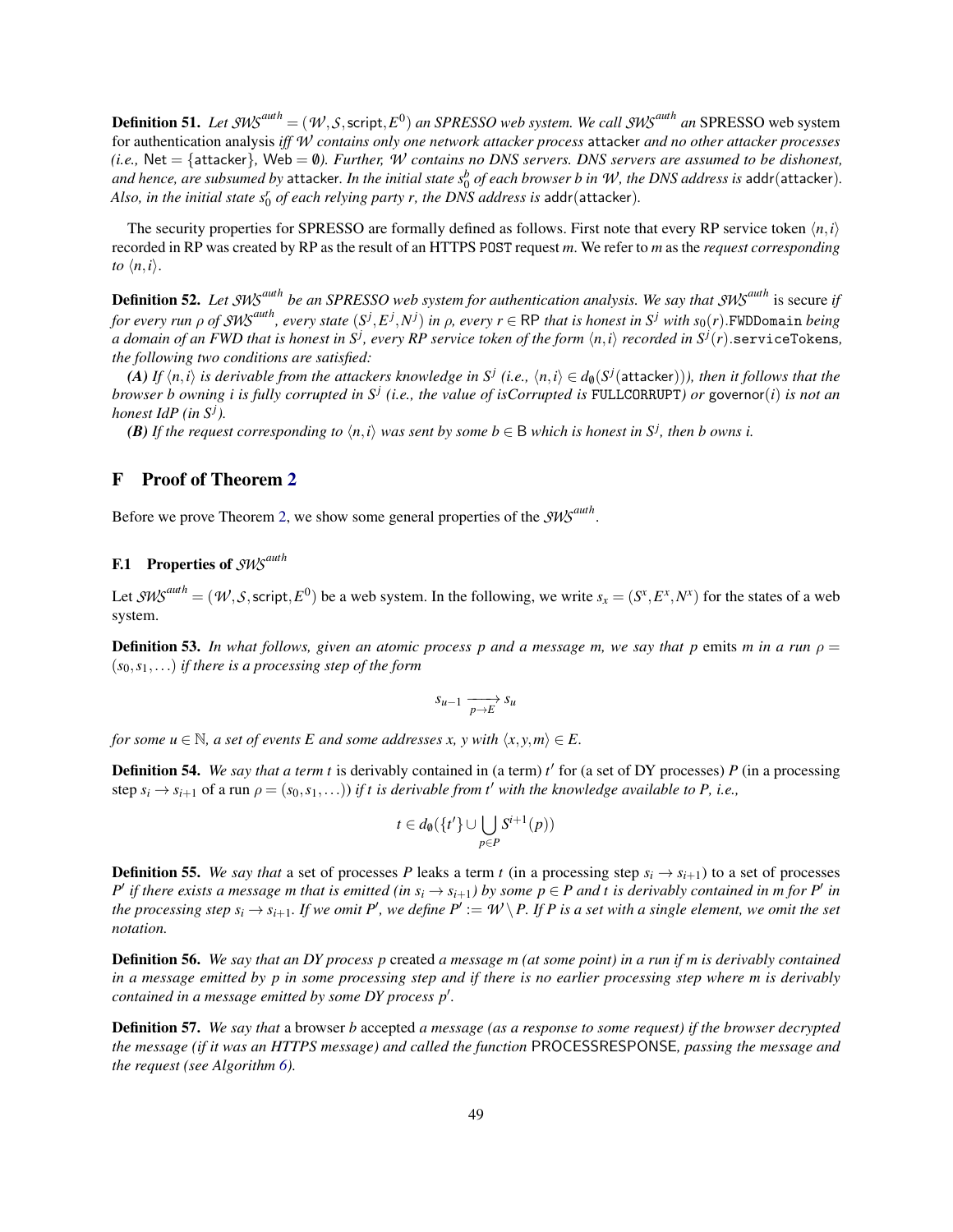Definition 58. *In a similar fashion, we say that* an RP *r* accepted *a message (as a response to some request) if the RP decrypted the message (RPs can only accept HTTPS messages) and added the message's body to the* wkCache *in its state (i.e., Line [14](#page-40-0) of Algorithm [9](#page-40-0) was called).*

**Definition 59.** We say that an atomic DY process p knows a term t in some state  $s = (S, E, N)$  of a run if it can derive *the term from its knowledge, i.e.,*  $t \in d_{\emptyset}(S(p))$ *.* 

Definition 60. *We say that a* script initiated a request *r if a browser triggered the script (in Line [10](#page-32-0) of Algorithm [5\)](#page-32-0) and the first component of the command output of the script relation is either* HREF*,* IFRAME*,* FORM*, or* XMLHTTPREQUEST *such that the browser issues the request r in the same step as a result.*

For a run  $\rho = (s_0, s_1, \dots)$  of  $\mathcal{SWS}^{auth}$ , we state the following lemmas:

<span id="page-49-4"></span>**Lemma 1.** *If in the processing step*  $s_i \to s_{i+1}$  *of a run*  $\rho$  *of SWS*<sup>*auth*</sup> *an honest relying party r* (*I) emits an HTTPS request of the form*

$$
m = \mathsf{enc}_a(\langle \mathit{req}, k \rangle, \mathsf{pub}(k'))
$$

*(where req is an HTTP request, k is a nonce (symmetric key), and k* 0 *is the private key of some other DY process u),* and (II) in the initial state  $s_0$  the private key  $k'$  is only known to u, and (III) u never leaks  $k'$ , then all of the following *statements are true:*

- <span id="page-49-0"></span>1. There is no state of SWS<sup>auth</sup> where any party except for u knows k', thus no one except for u can decrypt req.
- <span id="page-49-1"></span>2. If there is a processing step  $s_i \to s_{i+1}$  where the RP r leaks k to  $W \setminus \{u, r\}$  there is a processing step  $s_h \to s_{h+1}$ with  $h < j$  where  $u$  leaks the symmetric key  $k$  to  $\mathcal{W} \setminus \{u,r\}$  or  $r$  is corrupted in  $s_j$ .
- <span id="page-49-2"></span>*3. The value of the host header in req is the domain that is assigned the public key* pub(*k* 0 ) *in RP's keymapping s*0.keyMapping *(in its initial state).*
- <span id="page-49-3"></span>4. If r accepts a response (say, m') to m in a processing step  $s_j \to s_{j+1}$  and r is honest in  $s_j$  and u did not leak the  $s$ ymmetric key  $k$  to  $W\setminus\{u,r\}$  prior to  $s_j$ , then  $u$  created the HTTPS response  $m'$  to the HTTPS request  $m$ , i.e., the *nonce of the HTTP request req is not known to any atomic process p, except for the atomic DY processes r and u.*

*Proof.* [\(1\)](#page-49-0) follows immediately from the condition. If  $k'$  is initially only known to *u* and *u* never leaks  $k'$ , i.e., even with the knowledge of all nonces (except for those of *u*),  $k'$  can never be derived from any network output of *u*,  $k'$  cannot be known to any other party. Thus, nobody except for *u* can derive *req* from *m*.

[\(2\)](#page-49-1) We assume that *r* leaks *k* to  $W \setminus \{u, r\}$  in the processing step  $s_j \rightarrow s_{j+1}$  without *u* prior leaking the key *k* to anyone except for *u* and *r* and that the RP is not fully corrupted in *s<sup>j</sup>* , and lead this to a contradiction.

The RP is honest in *s<sup>i</sup>* . From the definition of the RP, we see that the key *k* is always a fresh nonce that is not used anywhere else. Further, the key is stored in *pendingRequests*. The information from *pendingRequests* is not extracted or used anywhere else, except when handling the received messages, where it is only checked against. Hence, *r* does not leak *k* to any other party in  $s_j$  (except for *u* and *r*). This proves [\(2\)](#page-49-1).

[\(3\)](#page-49-2) Per the definition of RPs (Algorithm [9\)](#page-40-0), a host header is always contained in HTTP requests by RPs. From Line [22](#page-40-0) of Algorithm [9](#page-40-0) we can see that the encryption key for the request *req* was chosen using the host header of the message. It is chosen from the *keyMapping* in RP's state, which is never changed during ρ. This proves [\(3\)](#page-49-2).

[\(4\)](#page-49-3) An HTTPS response  $m'$  that is accepted by  $r$  as a response to  $m$  has to be encrypted with  $k$ . The nonce  $k$  is stored by the RP in the *pendingRequests* state information. The RP only stores freshly chosen nonces there (i.e., the nonces are not used twice, or for other purposes than sending one specific request). The information cannot be altered afterwards (only deleted) and cannot be read except when the browser checks incoming messages. The nonce *k* is only known to *u* (which did not leak it to any other party prior to *sj*) and *r* (which did not leak it either, as *u* did not leak it and *r* is honest, see [\(2\)](#page-49-1)). The RP *r* cannot send responses that are encrypted by symmetric encryption keys used for outgoing HTTPS requests (all encryption keys used for encrypting responses are taken from the matching HTTPS requests and never from *pendingRequests*). This proves [\(4\)](#page-49-3).  $\Box$ 

<span id="page-49-5"></span>**Lemma 2.** For every honest relying party  $r \in \mathbb{RP}$ , every  $s \in \rho$ , every  $\langle host, wkDoc \rangle \in \langle s \rangle$   $S(r)$ .wkCache *it holds that wkDoc*[signkey] ≡ pub(signkey(dom−<sup>1</sup> (*host*))) *if* dom−<sup>1</sup> (*host*) *is an honest IdP.*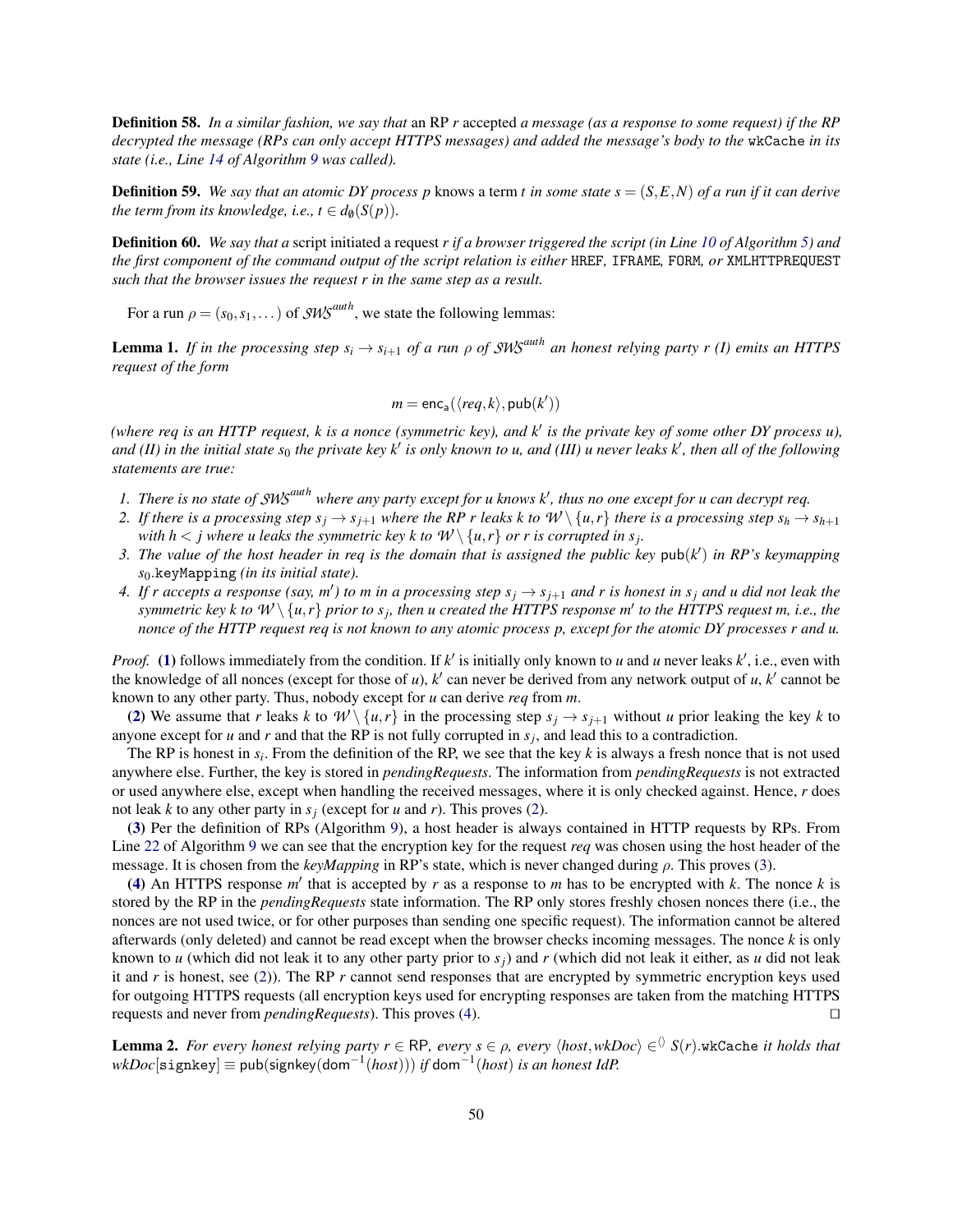*Proof.* First, we can see that (in an honest RP)  $S(r)$ .wkCache can only be populated in Line [14](#page-40-0) (of Algorithm [9\)](#page-40-0). There, the body of a received message  $m'$  is written to  $S(r)$ .wkCache. From Line [7](#page-40-0) we can see that  $m'$  is the response to a HTTPS message that was sent by *r*. Only in Lines [39f](#page-40-0)f., *r* can assemble (and later sent) such requests.

All such requests are sent to the path /.well-known/spresso-info. As the original request was stored in pendingRequests, in Line [14,](#page-40-0) we know that *request*.host is the domain the original request was encrypted for and finally sent to.

With the condition of this lemma we see that dom−<sup>1</sup> (*request*.host) is an honest IdP, say, *p*. Lemma [1](#page-49-4) applies here and we can see that  $p$  created the HTTPS response, and it was not altered by any other party. In Algorithm [10](#page-43-1) we can see that an honest IdP responds to requests to the path /.well-known/spresso-info in Line [10f](#page-43-1)f. Here, *p* constructs a document *wkDoc* and sends this document in the body of the HTTPS response. This document is of the following form:  $\langle\langle$ signkey,pub $(s'.\texttt{signkey})\rangle\rangle$ . The term  $s'.\texttt{signkey}$  is defined in Definition [47](#page-42-0) to be signkey $(p)$  and is never changed in Algorithm [10.](#page-43-1)

Therefore, a pairing of the form h*request*.host, *x*i with *x*[signkey] ≡ pub(signkey(dom−<sup>1</sup> (*request*.host))) is stored in  $S(r)$ .wkCache. As this applies to all pairings in  $S(r)$ .wkCache, this proves the lemma.

 $\Box$ 

**Definition 61.** For every service token  $\langle n,i \rangle$  we define a service token response for  $\langle n,i \rangle$  to be an HTTPS response *where the value n is contained in the body of the message.* A service token request for  $\langle n, i \rangle$  *is an HTTPS request that triggered the service token response for*  $\langle n, i \rangle$ *.* 

<span id="page-50-0"></span>**Lemma 3.** In a run  $\rho$  of  $SWS^{auth}$ , for every state  $s_j \in \rho$ , every RP  $r \in \mathsf{RP}$  that is honest in  $s_j$ , every  $\langle n,i \rangle \in \mathbb{N}$ *S j* (*r*).serviceTokens*, the following properties hold:*

*1. There exists exactly one l'*  $\lt$  *j such that there exists a processing step in ρ of the form* 

$$
s_{l'} \xrightarrow[r \to \langle\langle a', f', m'\rangle\rangle]{e' \to r} s_{l'+1}
$$

*with e' being some events, a' and f' being addresses and m' being a service token response for*  $\langle n,i \rangle$ *. 2. There exists exactly one l* < *j such that there exists a processing step in* ρ *of the form*

$$
S_l \xrightarrow[r \to e]{\langle a, f, m \rangle \to r} S_{l+1}
$$

*with e being some events, a and f being addresses and m being a service token request for*  $\langle n,i \rangle$ *.* 

- *3. The processing steps from (1) and (2) are the same, i.e.,*  $l = l'$ *.*
- 4. The service token request for  $\langle n,i \rangle$ , m in (2), is an HTTPS message of the following form:

 $\mathsf{enc}_\mathsf{a}(\langle\langle \mathsf{HTTPReq}, \mathit{n_{req}}, \mathsf{POST}, \mathit{d_r}, \mathit{/}\mathsf{login}, x, h, b \rangle, k \rangle, \mathsf{pub}(\mathsf{sslkey}(\mathit{d_r})))$ 

*for*  $d_r \in \text{dom}(r)$ *, some terms x, h, n<sub>req</sub>, and a dictionary b such that* 

 $b[eia] \equiv enc_s(sig(\langle tag, i, S(r).FWDDomain \rangle, k_{sign}), iaKey)$ 

*with*

$$
tag \equiv enc_s(\langle d_r, n_{rp} \rangle, tagKey),
$$

$$
i \equiv S^l(r). \texttt{logins} \texttt{essions}[b[\texttt{logins} \texttt{essionToken}]].\texttt{email},
$$

$$
tag \equiv S^{l}(r).logings \text{essions}[b[\text{loginsessionToken}]].tag,
$$

*iaKey* ≡ *S l* (*r*).loginSessions[*b*[loginSessionToken]].iaKey

*for some nonces nrp, and ksign.*

*5. If the governor of i is an honest IdP, we have that*  $k_{\text{sign}} = \text{signkey}(\text{governor}(i)).$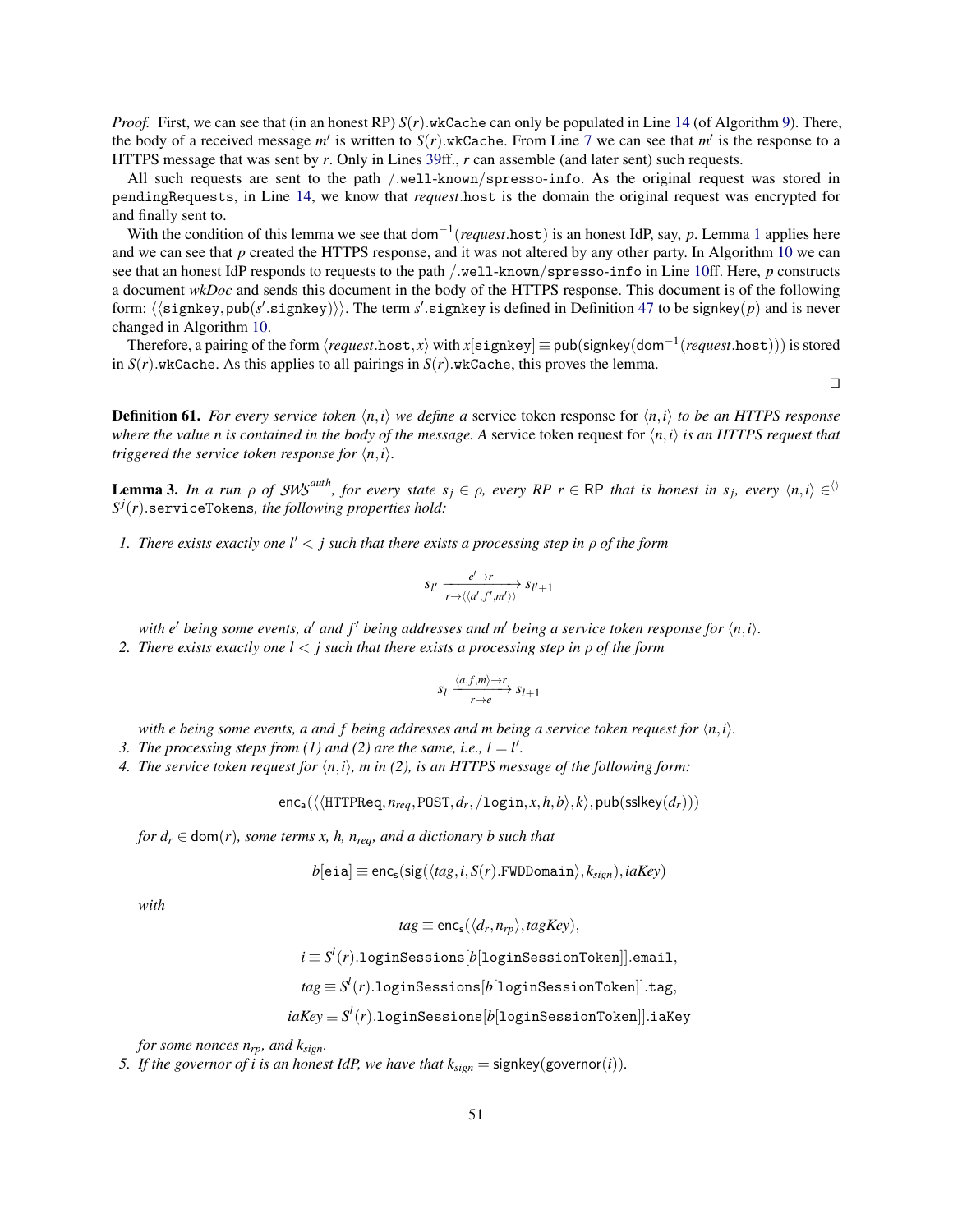*Proof.* (1). The service token nonce *n* of service tokens  $\langle n,i \rangle \in \mathcal{O}$   $S^j(r)$ .serviceTokens can only be contained in a response that is assembled in Lines [53f](#page-40-0)f of Algorithm [9.](#page-40-0) The *n* is freshly chosen in Line [67,](#page-40-0) stored (along with the identity *i*) to  $S^j(r)$ .serviceTokens (actually to  $S^q(r)$ .serviceTokens for some  $q\le j$ ) in Line [69](#page-40-0) and sent out in the service token response in Line [70f](#page-40-0). The service tokens stored in *S j* (*r*).serviceTokens are not used or altered anywhere else. Therefore, each service token nonce is sent in exactly one (service token) response.

(2). From Line [53](#page-40-0) of Algorithm [9](#page-40-0) it is easy to see that each service token response is triggered by exactly one request. (3). Follows immediately from (2).

(4). The basic form of the encrypted HTTPS request, the host header, and the usage of the correct encryption key are enforced by Lines [26f](#page-40-0). The *path* component is checked to be /login and the *method* component is checked to be POST in Line [53.](#page-40-0) The values of *b*[eia], *i*, *tag*, and *iaKey* are checked in Lines [62f](#page-40-0)f.

(5). In Line [64,](#page-40-0) the term *ia* is checked to be signed with the signature key stored in  $S<sup>q</sup>(r)$ .wkCache indexed under the domain of the email address *i* (for some  $q \leq j$ ). With Lemma [2,](#page-49-5) we can see that for the domain of the email address *i* this signature key is signkey(dom−<sup>1</sup> (*i*.domain)). With dom−<sup>1</sup> (*i*.domain) = governor(*i*) we can see that *ia* must have been signed with the signature key of the honest IdP that governs the email address *i*. Further, in the same line, the contents of the signature, including the tag, are checked.

 $\Box$ 

## F.2 Property A

As stated above, the Property A is defined as follows:

Definition 62. *Let SWS auth be an SPRESSO web system for authentication analysis. We say that SWS auth* is secure (with respect to Property A) if for every run  $\rho$  of  $SWS^{auth}$ , every state  $(S^j, E^j, N^j)$  in  $\rho$ , every  $r \in$  RP that is honest in  $S^j$  *with*  $S^0(r)$ .FWDDomain *being a domain of an FWD that is honest in*  $S^j$ , *every RP service token of the form*  $\langle n,i \rangle$  $f$ recorded in  $S^j(r)$ .se $r$ viceTokens *and derivable from the attackers knowledge in*  $S^j$  *(i.e.,*  $\langle n,i\rangle\in d_\emptyset(S^j(\text{attacker})),$ *it follows that the browser b owning i is fully corrupted in S j (i.e., the value of isCorrupted is* FULLCORRUPT*) or* governor(*i*) *is not an honest IdP (in S<sup>j</sup> ).*

We want to show that every SPRESSO web system is secure with regard to Property A and therefore assume that there exists an SPRESSO web system that is not secure. We will lead this to a contradication and thereby show that all SPRESSO web systems are secure (with regard to Property A).

In detail, we assume: *There exists an SPRESSO web system SWS*<sup>*auth</sup>, a run*  $\rho$  *of SWS*<sup>*auth</sup>, a state s<sub>j</sub> = (S<sup>j</sup>, E<sup>j</sup>, N<sup>j</sup>)</sup></sup> in*  $\rho$ , a RP  $r \in$  RP that is honest in  $S^j$  with  $S^0(r)$ .FWDDomain *being a domain of an FWD that is honest in*  $S^j$ , an RP  $s$ ervice token of the form  $\langle n,i\rangle$  recorded in  $S^j(r)$ .se $r$ viceTokens *and derivable from the attackers knowledge in*  $S^j$  $(i.e.,\langle n,i\rangle\in d_\emptyset(S^j(\text{attacker}))),$  and the browser  $b$  owning  $i$  is not fully corrupted and  $\texttt{governor}(i)$  is an honest IdP (in *S j ).*

We now proceed to to proof that this is a contradiction. First, we can see that for  $\langle n,i \rangle$  and  $s_j$ , the conditions in Lemma [3](#page-50-0) are fulfilled, i.e., a service token request m and a service token response m' to/from r exist, and m' is of form shown in Lemma [3](#page-50-0) (4). Let  $I :=$  governor(*i*). We know that *I* is an honest IdP. As such, it never leaks its signing key (see Algorithm [10\)](#page-43-1). Therefore, the signed subterm  $ia := \text{sig}(\langle tag, i, S(r), FWDDomain \rangle, \text{signkey}(I))$  had to be created by the IdP *I*. An (honest) IdP creates signatures only in Line [25](#page-43-1) of Algorithm [10.](#page-43-1)

Lemma 4. *Under the assumption above, only the browser b can issue a request (say, mcert) that triggers the IdP I to create the signed term ia. The request mcert was sent by b over HTTPS using I's public HTTPS key.*

*Proof.* We have to consider two cases for the request  $m_{\text{cert}}$ :

(A). First, if the user is not logged in with the identity *i* at *I* (i.e., the browser *b* has no session cookie that carries a nonce which is a session id at *I* for which the identitiy *i* is marked as being logged in, compare Line [22](#page-43-1) of Algorithm [10\)](#page-43-1), then the request has to carry (in the request body) the password matching the identity  $i$  (secretOfID $(i)$ ). This secret is only known to *b* initially. Depending on the corruption status of *b*, we can now have two cases:

a) If *b* is honest in *s<sup>j</sup>* , it has not sent the secret to any party except over HTTPS to *I* (as defined in the definition of browsers).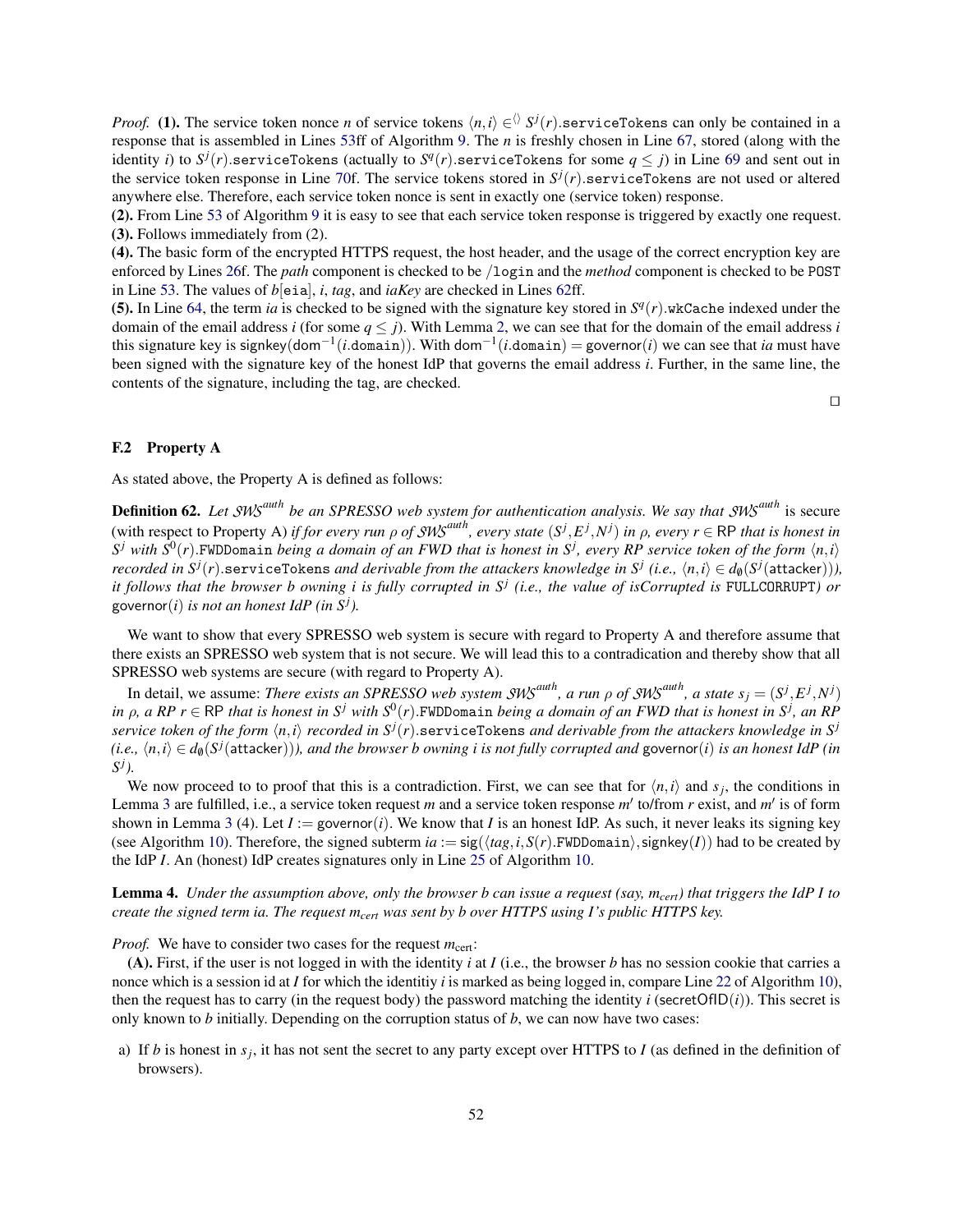b) If *b* is close-corrupted, it has not sent it to any other party while it was honest (case a). When becoming closecorrupted, it discarded the secret.

I.e., the secret has been sent only to *I* over HTTPS or to nobody at all. The IdP *I* cannot send it to any other party. Therefore we know that only the browser *b* can send the request  $m_{\text{cert}}$  in this case.

(B). Second, if the user is logged in for the identity *i* at *I*, the browser provides a session id to *I* that refers to a logged in session at *I*. This session id can only be retrieved from *I* by logging in, i.e., case (A) applies, in particular, *b* has to provide the proper secret, which only itself and *I* know (see above). The session id is sent to *b* in the form of a cookie, which is set to secure (i.e., it is only sent back to *I* over HTTPS, and therefore not derivable by the attacker, see prior work ) and httpOnly (i.e., it is not accessible by any scripts). The browser *b* sends the cookie only to *I*. The IdP *I* never sends the session id to any other party than *b*. The session id therefore only leaks to *b* and *I*, and never to the attacker. Hence, the browser *b* is the only atomic DY process which can send the request  $m_{\text{cert}}$  in this case.

We can see that in both cases, the request was sent by *b* using HTTPS and *I*'s public key: If the browser would intend to sent the request without encryption, the request would not contain the password in case (A) or the cookie in case (B). The browser always uses the "correct" encryption key for any domain (as defined in  $SWS^{auth}$ ).

As the request  $m_{\text{cert}}$  is sent over HTTPS, it cannot be altered or read by any other party. In particular, it is easy to see that at the point in the run where *m*cert was sent, *b* was honest (otherwise, it would have had no knowledge of the secret anymore).

**Lemma 5.** In the browser b, the request  $m_{cert}$  was triggered by script\_idp loaded from the origin  $\langle d, S \rangle$  for some  $d \in \text{dom}(I)$ .

*Proof.* First,  $\langle d, S \rangle$  for some  $d \in \text{dom}(I)$  is the only origin that has access to the secret secretOfID(*i*) for the identity *i* (as defined in Appendix [D.11\)](#page-39-0).

With the general properties defined in [\[11\]](#page-19-0) and the definition of Identity Providers in Appendix [D.13,](#page-42-1) in particular their property that they only send out one script, *script*\_*idp*, we can see that this is the only script that can trigger a request containing the secret.

<span id="page-52-0"></span>**Lemma 6.** In the browser *b*, the script script\_idp receives the response to the request  $m_{cert}$  (and no other script), and *at this point, the browser is still honest.*

*Proof.* From the definition of browser corruption, we can see that the browser *b* discards any information about pending requests in its state when it becomes close-corrupted, in particular any SSL keys. It can therefore not decrypt the response if it becomes close-corrupted before receiving the response.

The rest follows from the general properties defined in [\[11\]](#page-19-0).  $\square$ 

We now know that only the script *script\_idp* received the response containing the IA. For the following lemmas, we will assume that the browser *b* is honest. In the other case (the browser is close-corrupted), the IA *ia* and any information about pending HTTPS requests (in particular, any decryption keys) would be discarded from the browser's state (as seen in the proof for Lemma [6\)](#page-52-0). This would be a contradiction to the assumption (which requires that the IA arrived at the RP).

Lemma 7. *After receiving ia, script\_idp forwards the ia only to an FWD that is honest (in s<sup>j</sup> , and therefore, also at any earlier point in the run) and a document script\_fwd that was loaded from this FWD over HTTPS.*

*Proof.* We know that the browser *b* is either close-corrupted (in which case the *ia* would be discarded as it is only stored in the window structure, or, more precisely, the script states inside the window structure of the browser, which are removed when the browser becomes close-corrupted) or it is honest. In the latter case, *script*\_*idp* (defined in Algorithm [15\)](#page-46-0) opens an iframe from the FWDDomain that was given to it by RP. It always uses HTTPS for this request.

We can see that *script*\_*idp* forwards the *ia* to the domain stored in the variable *FWDDomain* (Line [20](#page-46-0) of Algorithm [15\)](#page-46-0). This variable is set five lines earlier with the value taken from the parameters of the current document. While we cannot know the actual value of the parameter FWDDomain yet, we know that this parameter does not change (in the browser definition, it is only set once, when the document is loaded). We can also see that the very same parameter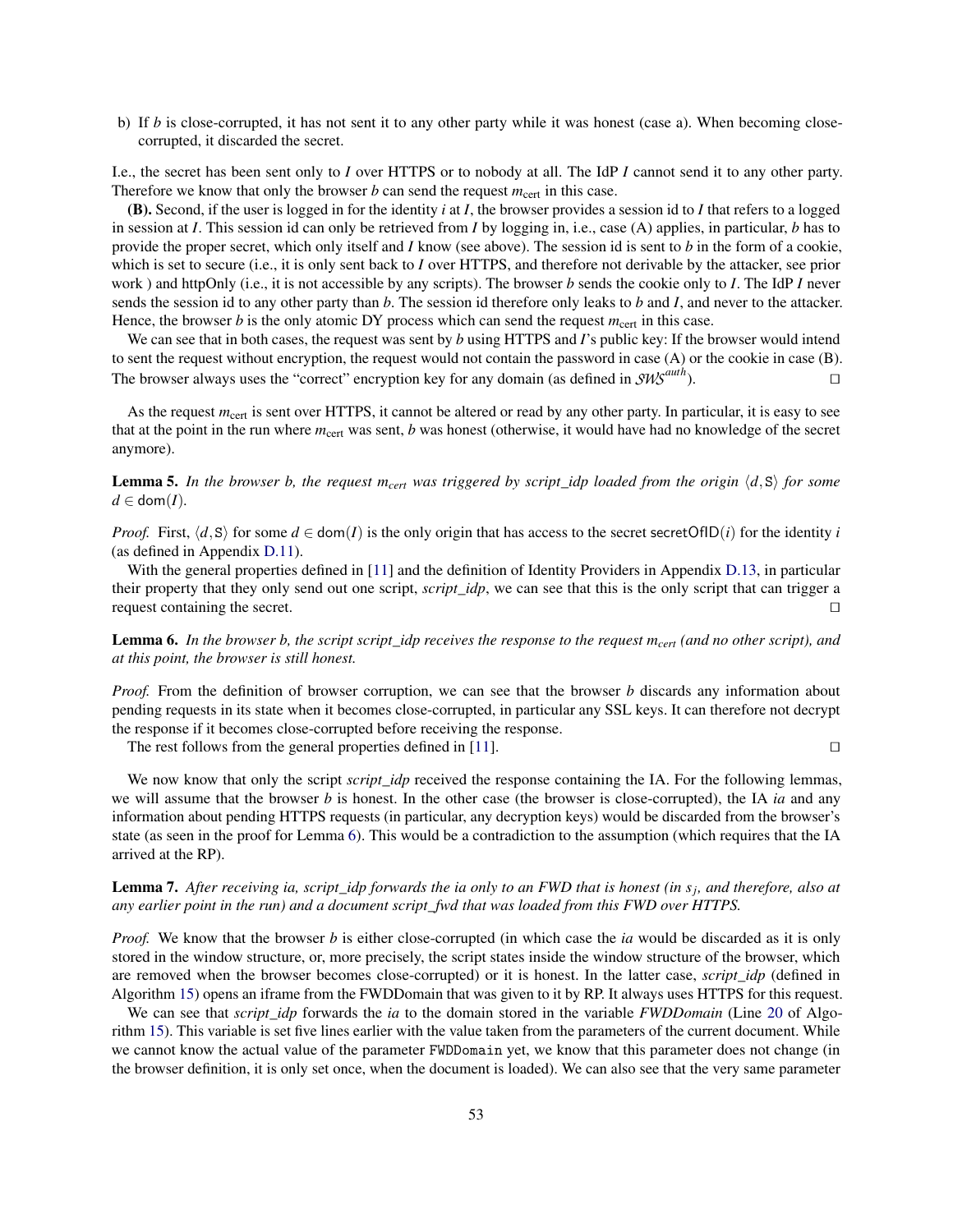was sent to *I* in Line [10](#page-46-0) as the value for the FWD domain that was then signed by *I* in the *ia*. As we know the value of the FWD origin in the *ia* (it is  $S(r)$ .FWDDomain), we know that the domain to which the *ia* is forwarded is the same.

From our assumption, we know that *S*(*r*).FWDDomain is the origin of an honest FWD in *s<sup>j</sup>* . It is contacted over HTTPS, so the general properties defined in [\[11\]](#page-19-0) apply. According to the definition of forwarders (Algorithm [11\)](#page-43-2), they only respond with *script\_fwd*. The *ia* is therefore only forwarded to the FWD and its script *script\_fwd*.  $\square$ 

**Lemma 8.** The script script\_fwd forwards the ia only to the script script\_rp loaded from the origin  $\langle d_r, S \rangle$ .

*Proof.* The script *script idp* that runs in the honest browser *b* forwards the (then encrypted) IA along with the tag to *script* fwd. From the definition of the IdP script (Algorithm [15\)](#page-46-0) it is clear that the tag that is forwarded along with the encrypted IA is the same that was signed by the IdP.

This script (Algorithm [11\)](#page-43-2) tries to decrypt the tag (once it receives a matching key) and sends a postMessage containing the encrypted IA to the domain contained in the tag, which is *d<sup>r</sup>* .

The protocol part of the origin is HTTPS. The only document that *r* delivers and which receives postMessages is *script\_rp*, and this therefore is the only script that can receive this postMessage.  $\square$ 

<span id="page-53-0"></span>Lemma 9. *From the RP document, the EIA is only sent to the RP r and over HTTPS.*

*Proof.* This follows immediately from the definition of *script\_rp* (see Algorithm [13,](#page-45-1) in particular Line [36](#page-45-1) in conjunction with Line [3\)](#page-45-1) and the fact that the RP document must have been loaded from the origin  $\langle d_r, S \rangle$  (as shown above).

With Lemmas [6](#page-52-0)[–9](#page-53-0) we see that the *ia*, once it was signed by *I*, was transferred only to *r*, the browser *b*, and to an honest forwarder. It cannot be known to the attacker or any corrupted party, as none of the listed parties leak it to any corrupted party or the attacker.

Now, for  $\langle n, i \rangle$  to be created and recorded in  $S^j(r)$ , a message *m* as shown above has to be created and sent. This can only be done with knowledge of *eia*. From their definitions, we can see that neither *I*, *r* nor any forwarder create such a message, with the only option left being *b*. If *b* sends such a request, it is the only party able to read the response (see general security properties in [\[11\]](#page-19-0)) and it will not do anything with the contents of the response (see Algorithm [13\)](#page-45-1), in particular not leak it to the attacker or any corrupted party.

This is a contradication to the assumption, where we assumed that  $\langle n,i \rangle \in d_{\emptyset}(S^j(\text{attacker}))$ . This shows every *SWS auth* is secure in the sense of Property A.

 $\blacksquare$ 

## F.3 Property B

As stated above, Property B is defined as follows:

**Definition 63.** Let  $SWS^{auth}$  be an SPRESSO web system. We say that  $SWS^{auth}$  is secure (with respect to Property B) if for every run  $\rho$  of SWS<sup>auth</sup>, every state  $(S^j,E^j,N^j)$  in  $\rho$ , every  $r\in$  RP that is honest in  $S^j$  with  $S^0(r).$ FWDDomain being *a domain of an FWD that is honest in*  $S^j$ *, every RP service token of the form*  $\langle n,i\rangle$  *recorded in*  $S^j(r)$ *.serviceTokens, with the request corresponding to*  $\langle n,i \rangle$  *sent by some b*  $\in$  B *which is honest in S<sup><i>j*</sup>, *b owns i.* 

Applying Lemma [3](#page-50-0) (1–4), we call the request corresponding to  $\langle n,i \rangle$  (or service token request) *m* and its response *m'*, and (as in Lemma [3](#page-50-0) (2)) we refer to the state of  $SWS^{auth}$  in the run  $\rho$  where *r* processes *m* by  $s_l$ .

<span id="page-53-1"></span>**Lemma 10.** The request m was sent by script\_rp loaded from the origin  $\langle d_r, S \rangle$  where  $d_r$  is some domain of r.

<span id="page-53-2"></span>*Proof.* The request *m* is XSRF protected. In Algorithm [9,](#page-40-0) Line [54,](#page-40-0) RP checks the presence of the Origin header and its value. If the request *m* was initiated by a document from a different origin than  $\langle d_r, S \rangle$ , the (honest!) browser *b* would have added an Origin header that would not pass this test (or no Origin header at all), according to the browser definition. The script *script*\_*rp* is the only script that the honest party *r* sends as a response and that sends a request to  $r$ .  $\Box$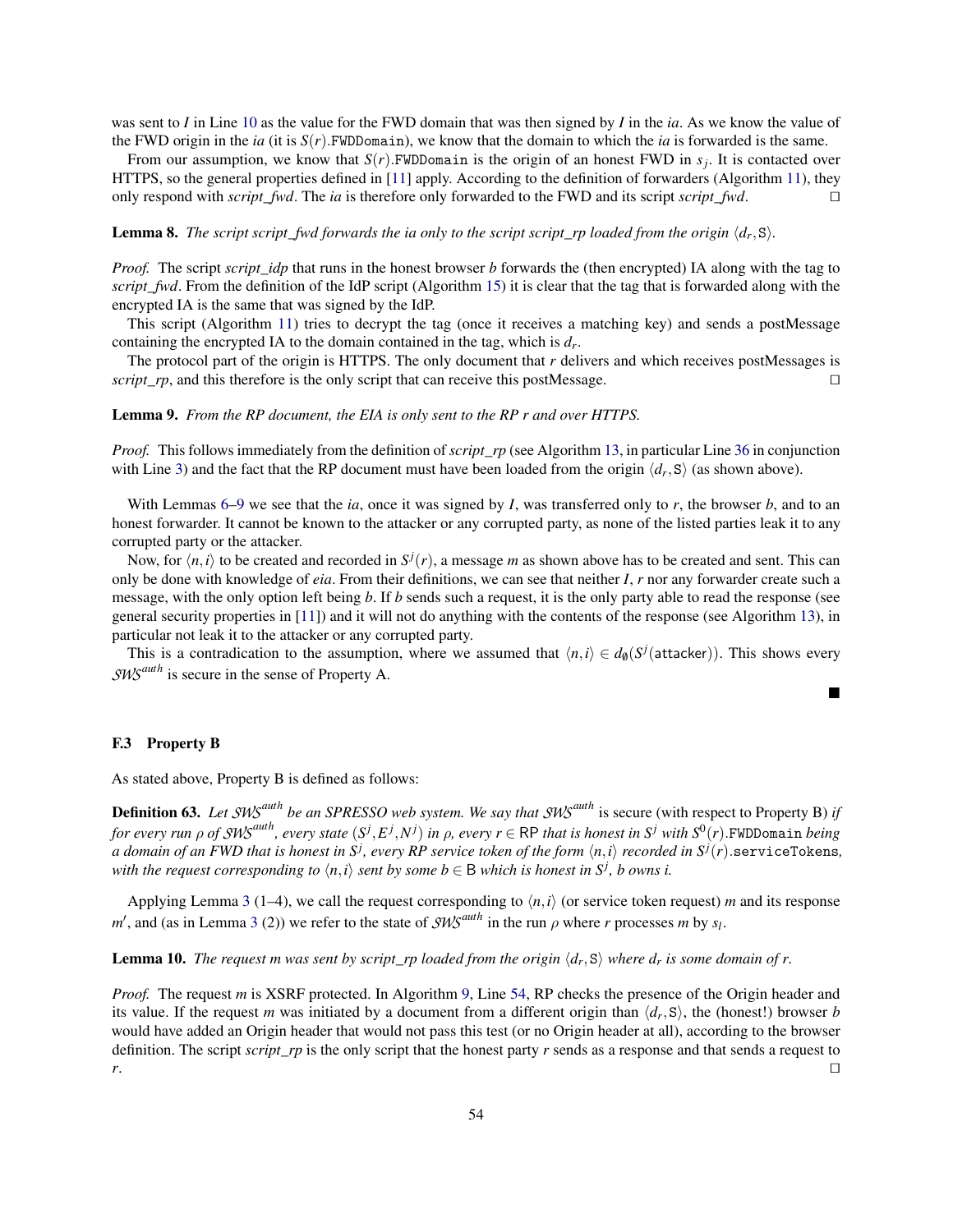Lemma 11. *The request m contains a nonce loginSessionToken such that*

 $S^l(r)$ .loginSessions $[loginSessionToken]$ .email $\equiv i'$ 

 $and b \text{ owns } i', i.e., \text{ ownerOfID}(i') = b.$ 

*Proof.* With Lemma [10](#page-53-1) we know that the request was sent by *script*\_*rp*. In Algorithm [13](#page-45-1) defining *script*\_*rp*, in Line [35,](#page-45-1) the body of the request *m* is assembled (and this is the only line where this script sends a request that contains the same path as *m*). The login session token is taken from the script's state (*loginSessionToken*). This part of the state is initially set to  $\perp$  and is only changed in Line [14.](#page-45-1) There, it is taken from the response to the start login XHR issued in Line [8](#page-45-1) (the request and response are coupled using *refXHR* which is tracked in the script's state). In Line [6,](#page-45-1) the script selects one of the browser's identities (which are the identities that the browser owns, by the definition of browsers in Appendix [D.11\)](#page-39-0). This identity is then used in the start login XHR.

When receiving this request (which is an HTTPS message, and therefore, cannot be altered nor read by the attacker), ultimatively, the function *SENDSTARTLOGINRESPONSE* (Algorithm [8\)](#page-40-1) is called. There are two cases how this function can be called (see Line [36](#page-40-0) of Algorithm [9\)](#page-40-0):

- If the well-know cache of *r* already contains an entry for the host contained in the email address, *SENDSTARTLOGINRESPONSE* is called immediately with the email address contained in the request's body.
- Else, the email address in the request's body is stored, together with the request's HTTP nonce, the HTTPS encryption key and other data, in the subterm pendingDNS of *r*'s state. From there, it is later moved to pendingRequests (Line [21\)](#page-40-0). Finally, in Line [15,](#page-40-0) *SENDSTARTLOGINRESPONSE* is called.

We will come back to these two cases further down.

After *SENDSTARTLOGINRESPONSE* is called, a new *loginSessionToken* is chosen and in the dictionary *S x* (*r*).loginSessions[*loginSessionToken*] the email address (along with other data) is stored (for some *x*).

The *loginSessionToken* is then sent as a response to *m*, in particular, it is encrypted with the symmetric key *k* contained in the request. In the first case listed above, the *k* is immediately retrieved from the request. Otherwise, the relationship between *k* and the email address is preserved in any case: If the receiver can decrypt the response to *m*, it sent the email address  $i'$  in the request.

As explained above, *script*\_*rp* takes the *loginSessionToken* from the response body and stores it in its state to later use it in the request *m*. Therefore the start login XHR described above must have taken place before *m*, i.e.,  $x < l$ .

The entries in the dictionary loginSessions can not be altered and only be removed when a service token request with the corresponding value of *loginSessionToken* is processed. As each *loginSessionToken* is not leaked to any other party except  $r$ , we know that  $S^l(r)$ .loginSessions[*loginSessionToken*].email  $\equiv i'$ . As shown above, due to the way  $i'$  is selected by the script, *b* owns  $i'$ . The contract of the contract of the contract of the contract of the contract of the contract of the contract of the contract of the contract of the contract of the contract of the contract of the contract of the contract

With Lemma [11,](#page-53-2) we can now show that  $i = i'$ : In Line [68](#page-40-0) of Algorithm [9,](#page-40-0) the service token is assembled. In particular,  $i$  is chosen to be  $S^l(r)$ .loginSessions $[loginSessionToken]$ .email, and therefore  $i = i'$  and  $b$  owns  $i$ .

 $\blacksquare$ 

# G Indistinguishability of Web Systems

Definition 64 (Web System Command and Schedule). *We call a term* ζ *a* web system command *(or simply, command) if* ζ *is of the form*

 $\langle i, j, \tau_{process}, cmd_{switch}, cmd_{window}, \tau_{script}, url \rangle$ 

*The components are defined as follows:*

- $\bullet i \in \mathbb{N},$
- $\bullet$   $j \in \mathbb{N}$ ,
- $cmd_{switch} \in \{1,2,3\}$ ,
- $cmd_{window} \in \mathbb{N}$ ,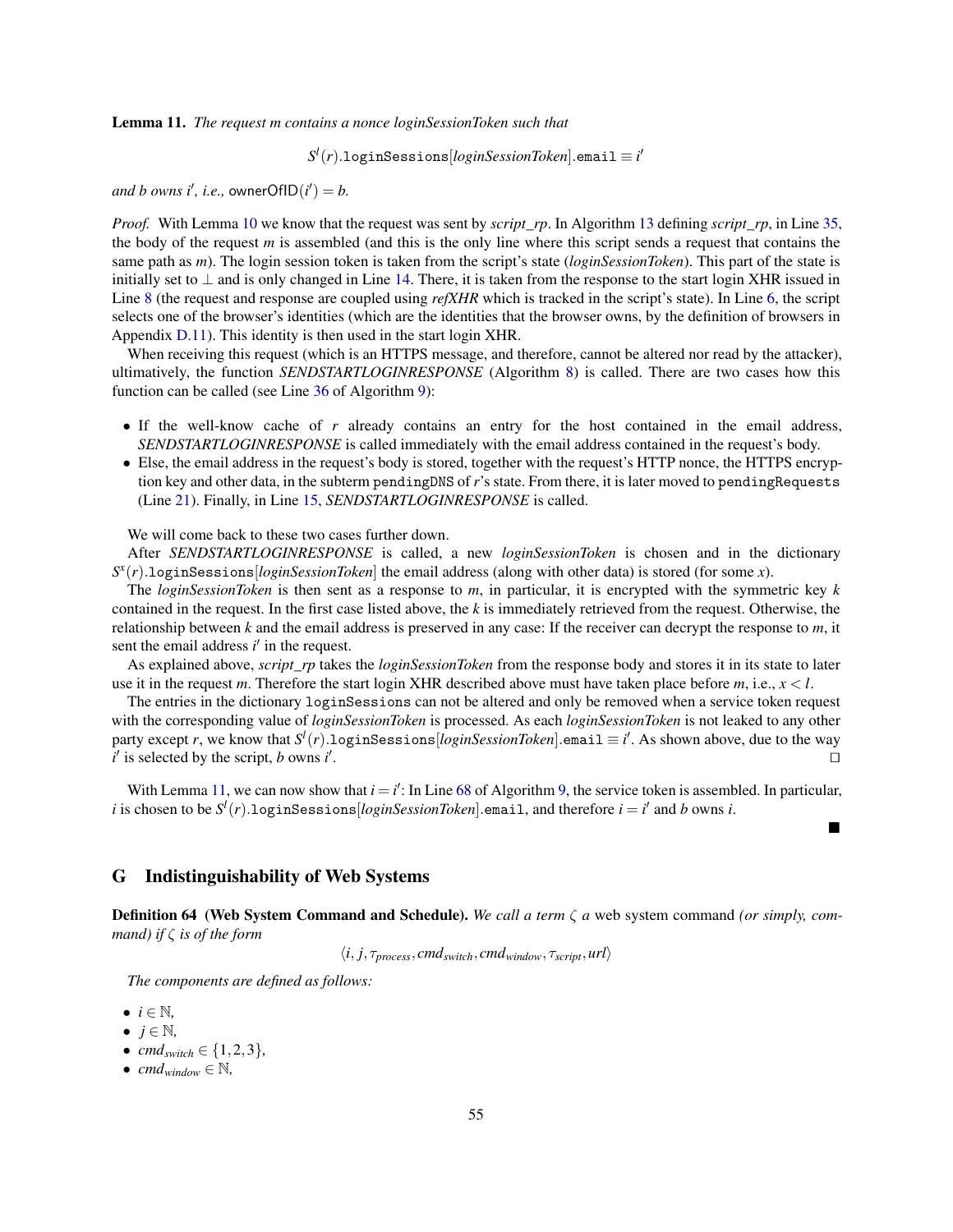- $\tau_{scrint} \in T_0(V_{scrint} \cup \{x\})$  *with x* being a variable and  $V_{scrint}$  the set of placeholders for scripting processess (see *Definition [18\)](#page-24-1).*
- $\tau_{process} \in T_0(V_{process} \cup \{x\})$  with x being a variable and  $V_{process}$  the set of placeholders (see Definition [4\)](#page-21-0).
- *url* ∈ URLs *with* URLs *being the set of all valid URLs (see Definition [25\)](#page-25-0).*

*We call a (finite) sequence*  $\sigma = \langle \zeta_1, \ldots, \zeta_n \rangle$ , with  $\zeta_1, \ldots, \zeta_n$  *being web system commands, a* web system schedule *(or simply, schedule).*

**Definition 65** (Induced Processing Step). Let  $\mathcal{W}S = (\mathcal{W}, \mathcal{S}, \text{script}, E^0)$  be a web system and

$$
(S, E, N) \xrightarrow[p \to E_{out}]{}^{(a, f, m) \to p} (S', E', N')
$$

*be a processing step of W* (*as in Definition 13*) with  $E = (e_1, e_2, \ldots)$  *and* 

 $\zeta = \langle i, j, \tau_{process}, cmd_{switch}, cmd_{window}, \tau_{script}, url \rangle$ 

*a web system command. We say that this processing step is* induced by ζ *iff*

- *1.*  $e_i = \langle a, f, m \rangle$ .
- *2. Under a lexicographic ordering of W*, *p* is the *j*-th process in *W* with  $a \in I^p$ .
- 3.  $E' = E_{out} \cdot (e_1, \ldots, e_{i-1}, e_{i+1}, \ldots).$
- *4. If p* is a (web) attacker process or *p* is a corrupted browser (i.e.,  $S(p)$ . isCorrupted  $\not\equiv \perp$ ), then  $E_{out} = \langle e_{out} \rangle$  with  $\langle S'(p), e_{out} \rangle = \tau_{process}[\langle e_i, s \rangle /x] \downarrow.$
- *5. If p is an honest browser (i.e.,*  $S(p)$ .isCorrupted  $\equiv \bot$ ) and  $m \equiv$  TRIGGER, the browser relation behaves as *follows and*  $E_{out}$  *and*  $S'(p)$  *are obtained accordingly:* 
	- (a) If cmd<sub>switch</sub> = 1, the browser relation chooses switch = 1 in Line [9](#page-35-0) of Algorithm [7](#page-35-0) and  $\overline{w}$  in Line [11](#page-35-0) of *Algorithm [7](#page-35-0) such that*  $\overline{w}$  *is the cmd*<sub>*window*</sub>*-th window in the tree of browser's state*  $S(p)$ *.windows. If this script is not the attacker script, the browser (deterministically) executes the script in this window. Otherwise, in Line [10](#page-32-0) of Algorithm [5,](#page-32-0) the browser relation chooses the output of the script (of this window) as*  $\omega u^{\lambda} = \tau_{scrit}$ *[<i>in*/*x*]  $\downarrow$ *with the variable in (deterministically) chosen in Line [9](#page-32-0) of Algorithm [5.](#page-32-0)*
	- *(b) If cmdswitch* = 2*, the browser relation chooses switch* = 2 *in Line [9](#page-35-0) of Algorithm [7](#page-35-0) and protocol, host, domain, path, parameters in Line [17f](#page-35-0)f. of Algorithm [7](#page-35-0) such that*  $url = \langle \text{URL}, \text{protocol}, \text{host}, \text{path}, \text{parameters} \rangle$ *.*
	- *(c)* If cmd<sub>switch</sub> = 3, the browser relation chooses switch = 3 in Line [9](#page-35-0) of Algorithm [7](#page-35-0) and  $\overline{w}$  in Line [24](#page-35-0) of *Algorithm [7](#page-35-0) such that*  $\overline{w}$  *is the cmd*<sub>*window*-*th window in the tree of browser's state*  $S(p)$ .windows. (The browser</sub> *then starts to reload the document in this window.)*

*We write*

$$
(S, E, N) \xrightarrow{\zeta} (S', E', N') .
$$

<span id="page-55-0"></span>**Corollary 1.** In some cases a command  $\sigma = \langle i, j, \tau_{process}$ ,  $cmd_{switch}$ ,  $cmd_{window}$ ,  $\tau_{script}$ ,  $url \rangle$  does not induce a processing *step under the configuration*  $(S, E, N)$  *in a web system:* If  $i > |E|$ *, a processing step cannot be induced. The same applies if j does not refer to an existing process. Also, if the command schedules a* TRIGGER *message to be delivered to a browser p, cmd<sub>switch</sub>*  $\in$  {1,3}*, and cmd<sub>window</sub>* > |Subwindows(*S*(*p*))| (*i.e., the command chooses a window of the browser p, which does not exist), then no processing step can be induced.*

**Definition 66 (Induced Run).** Let  $\mathcal{W}S = (\mathcal{W}, S, \text{script}, E^0)$  be a web system,  $\sigma = \langle \zeta_1, \ldots, \zeta_n \rangle$  be a finite web  $s$ ystem schedule, and  $N^0$  be an infinite sequence of pairwise disjoint nonces. We say that a finite run  $\rho =$  $((S^0, E^0, N^0), \ldots, (S^n, E^n, N^n))$  of the system W is induced by  $\sigma$  under nonces  $N^0$  iff for all  $1 \le i \le n$ ,  $\zeta_i$  induces *the processing step*

$$
(S^{i-1}, E^{i-1}, N^{i-1}) \xrightarrow{\zeta_i} (S^i, E^i, N^i) .
$$

*We denote the set of runs induced by*  $\sigma$  *under all infinite sequences of pairwise disjoint nonces N<sup>0</sup> <i>by*  $\sigma(WS)$ *.* 

To define the notion of indistinguishability for web systems, we need to define the notion of static equivalence of terms in our model. This definition follows the notion of static equivalence by Abadi and Fournet [\[1\]](#page-19-1).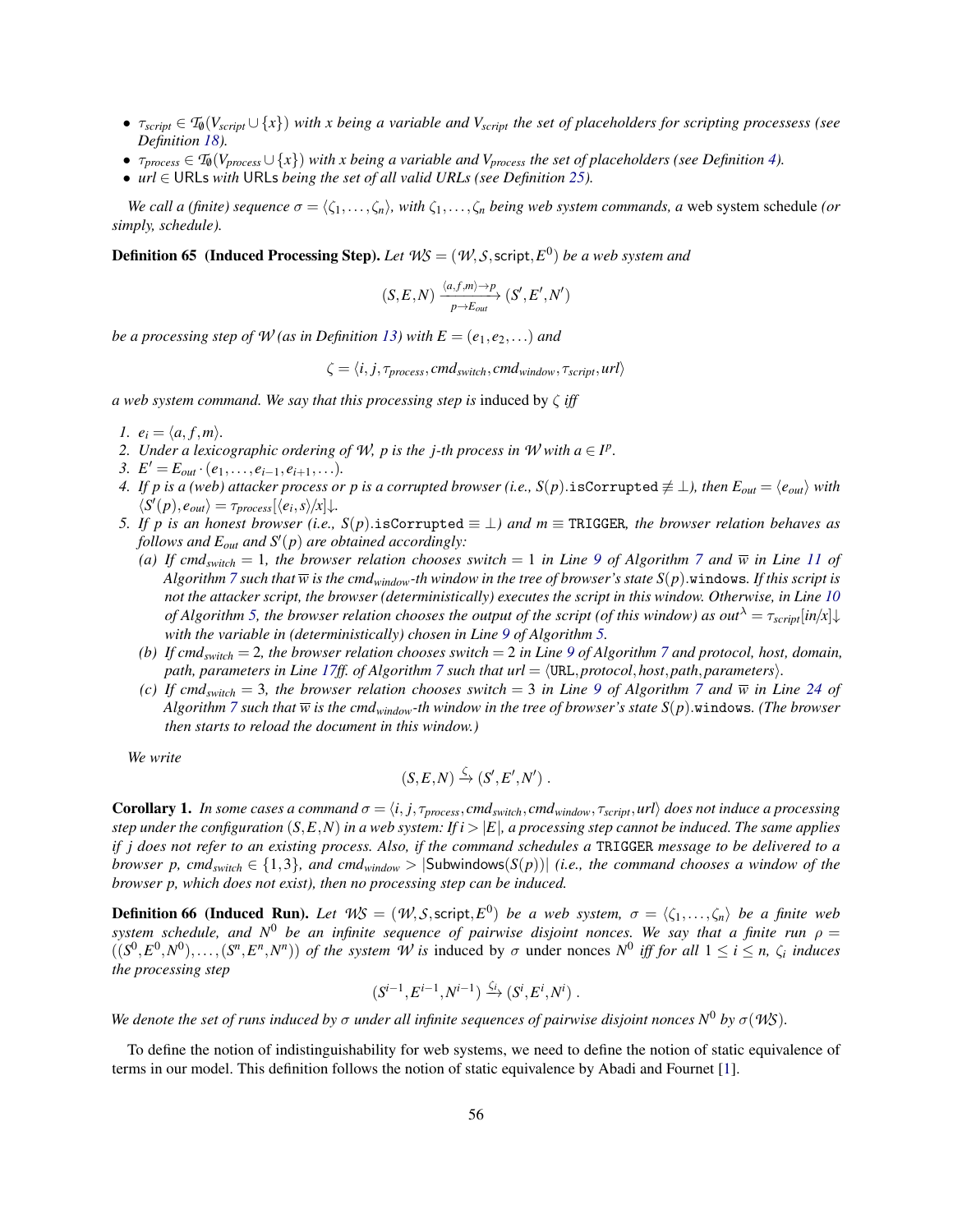**Definition 67** (Static Equivalence). Let  $t_1$ ,  $t_2 \in T_\mathcal{N}(V)$  be two terms with V a set of variables. We say that  $t_1$  and  $t_2$ *are* statically equivalent, written  $t_1 \approx t_2$ , iff for all terms M,  $N \in T_0({x \}$  with x a variable and  $x \notin V$ , it holds true that

$$
M[t_1/x] \equiv N[t_1/x] \quad \Leftrightarrow \quad M[t_2/x] \equiv N[t_2/x].
$$

**Definition 68** (Web System with Distinguished Attacker). Let  $W\!S = (W, S, \text{script}, E^0)$  be a web system with W *partitioned into* Hon, Web, and Net *(as in Definition [21\)](#page-24-2). Let* attacker ∈ *W be an attacker process (out of* Web∪Net). *We call*  $\hat{W}S = (W, S, \text{script}, E^0, \text{attacker})$  *<i>a* web system with the distinguished attacker attacker.

<span id="page-56-1"></span>**Definition 69** (Indistinguishability). Let  $\mathcal{WS}_0 = (\mathcal{W}_0, \mathcal{S}_0, \text{script}_0, E_0^0, p_0)$ ,  $\mathcal{WS}_1 = (\mathcal{W}_1, \mathcal{S}_1, \text{script}_1, E_1^0, p_1)$  be web *systems with a distinguished attacker. We call*  $W_0$  *and*  $W_1$  indistinguishable under the schedule  $\sigma$  *iff for every schedule*  $\sigma$  *and every*  $i \in \{0,1\}$ , we have that for every run  $\rho \in \sigma(WS_i)$  there exists a run  $\rho' \in \sigma(WS_{1-i})$  such that  $\rho(p_i) \approx \rho'(p_{1-i}).$ 

*We call*  $WS_0$  *and*  $WS_1$  indistinguishable *iff they are indististinguishable under all schedules* σ.

# H Formal Proof of Privacy

We will here first describe the precise model that we use for privacy. After that, we define an equivalence relation between configurations, which we will then use in the proof of privacy.

#### H.1 Formal Model of SPRESSO for Privacy Analysis

Definition 70 (Challenge Browser). *Let dr some domain and b*(*dr*) *a DY process. We call b*(*dr*) *a* challenge browser *iff b is defined exactly the same as a browser (as described in Appendix [C\)](#page-27-0) with two exceptions: (1) the state contains one more property, namely challenge, which initially contains the term*  $\top$ *. (2) Algorithm* [4](#page-31-0) *is extended by the following at its very beginning: It is checked if a message m is addressed to the domain* CHALLENGE *(which we call the challenger domain). If m is addressed to this domain and no other message m* <sup>0</sup> *was addressed to this domain before (i.e., challenge* 6≡ ⊥*), then m is changed to be addressed to the domain dr and challenge is set to* ⊥ *to recorded that a message was addressed to* CHALLENGE*.*

**Definition 71** (Deterministic DY Process). We call a DY process  $p = (I^p, Z^p, R^p, s_0^p)$  $\binom{p}{0}$  deterministic *iff the relation*  $R^p$ *is a (partial) function.*

*We call a script Rscript* deterministic *iff the relation Rscript is a (partial) function.*

<span id="page-56-0"></span>Definition 72 (SPRESSO Web System for Privacy Analysis). *Let SWS* = (*W* ,*S*,script,*E* 0 ) *be an SPRESSO web system with W* = Hon ∪ Web ∪ Net*,* Hon = B ∪ RP ∪ IDP ∪ FWD ∪ DNS *(as described in Appendix [D.1\)](#page-37-1),*  $RP = \{r_1, r_2\}$ , FWD =  $\{\text{fwd}\}$ , DNS =  $\{\text{dns}\}$ ,  $r_1$  *and*  $r_2$  *two (honest) relying parties,* fwd *an honest forwarder,* dns *an honest DNS server. Let* attacker  $\in$  Web *be some web attacker. Let dr be a domain of*  $r_1$  *or*  $r_2$  *and*  $b(dr)$ *a challenge browser. Let*  $\text{Hom}' := \{b(dr)\} \cup \text{RP} \cup \text{FWD} \cup \text{DNS}$ , Web' := Web, and Net' := 0 *(i.e., there is no net* $i$  *work attacker). Let*  $W' :=$  Hon $' \cup$  Web $' \cup$  Net $'$ *. Let*  $\mathcal{S}' := \mathcal{S} \setminus \{\texttt{script\_idp}\}$  *and <code>script</code> be accordingly. We call*  $\mathcal{SWS}^{priv}(dr)=(\mathcal{W}',\mathcal{S}',$ script $',E^0,$ attacker) *an* SPRESSO web system for privacy analysis *iff the domain* fwddomain *is the only domain assigned to* fwd*, the domain dr*<sup>1</sup> *the only domain assigned to r*1*, and dr*<sup>2</sup> *the only domain assigned to r*2*. Both, r*<sup>1</sup> *and r*<sup>2</sup> *are configured to use the forwarder* fwd*, i.e., in their state* FWDdomain *is set to* fwddomain*. The browser b*(*dr*) *owns exactly one email address and this email address is governed by some attacker. All honest parties (in* Hon*) are not corruptible, i.e., they ignore any* CORRUPT *message. Identity providers are assumed to be dishonest,* and hence, are subsumed by the web attackers (which govern all identities). In the initial state  $s_0^b$  of the (only) browser *in*  $W'$  and in the initial states  $s_0^{r_1}$ ,  $s_0^{r_2}$  of both relying parties, the DNS address is addr(dns). Further, wkCache in the *initial states*  $s_0^{r_1}$ ,  $s_0^{r_2}$  *is equal and contains a public key for each domain registered in the DNS server (i.e., the relying parties already know some public key to verify SPRESSO identity assertions from all domains known in the system and they do not have to fetch them from IdP).*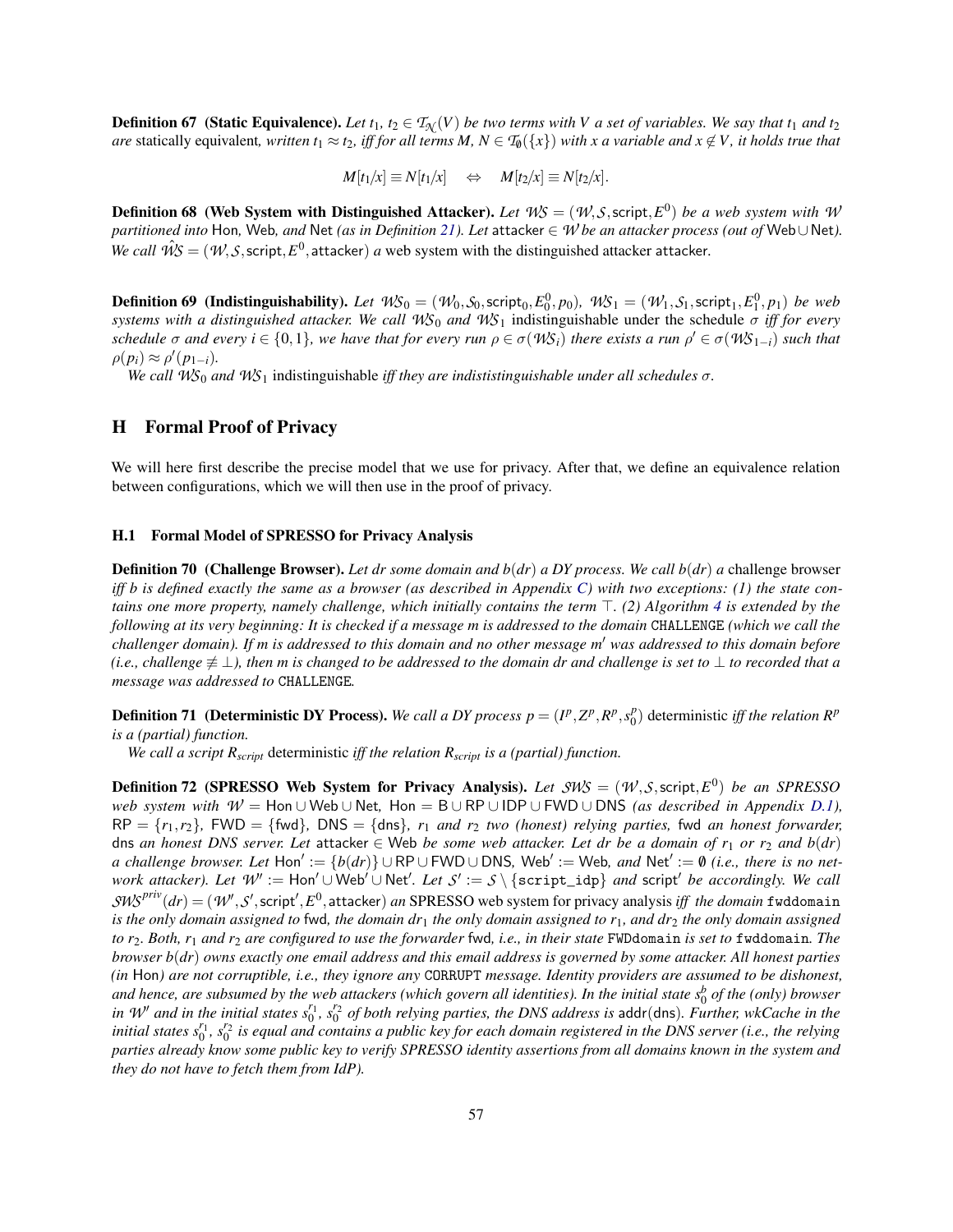As all parties in an SPRESSO web system for privacy analysis are either web attackers, browsers, or deterministic processes and all scripting processes are either the attacker script or deterministic, it is easy to see that in SPRESSO web systems for privacy analysis with configuration  $(S, E, N)$  a command  $\zeta$  induces at most one processing step. We further note that, under a given infinite sequence of nonces  $N^0$ , all schedules  $\sigma$  induce at most one run  $\rho =$  $((S^0, E^0, N^0), \ldots, (S^i, E^i, N^i), \ldots, (S^{|\sigma|}, E^{|\sigma|}, N^{|\sigma|}))$  as all of its commands induce at most one processing step for the *i*-th configuration.

We will now define our privacy property for SPRESSO:

#### <span id="page-57-0"></span>Definition 73 (IdP-Privacy). *Let*

$$
\mathcal{SWS}_1^{\text{priv}} := \mathcal{SWS}^{\text{priv}}(dr_1) = (\mathcal{W}_1, \mathcal{S}, \text{script}, E^0, \text{attacker}_1) \text{ and } \mathcal{SWS}_2^{\text{priv}} := \mathcal{SWS}^{\text{priv}}(dr_2) = (\mathcal{W}_2, \mathcal{S}, \text{script}, E^0, \text{attacker}_2)
$$

*be SPRESSO web systems for privacy analysis. Further, we require* attacker<sub>1</sub> = attacker<sub>2</sub> =: attacker *and for*  $b_1$  :=  $b(dr_1), b_2:=b(dr_2)$  we require  $S(b_1)=S(b_2)$  and  $W_1\setminus\{b_1\}=W_2\setminus\{b_2\}$  (i.e., the web systems are the same up to the *parameter of the challenge browsers). We say that SWS priv is* IdP-private *iff SWS priv* 1 *and SWS priv* 2 *are indistinguishable.*

#### H.2 Definition of Equivalent Configurations

Let  $\mathcal{SWS}_1^{priv}=(\mathcal{W}_1,\mathcal{S},$  script, $E^0,$  attacker) and  $\mathcal{SWS}_2^{priv}=(\mathcal{W}_2,\mathcal{S},$  script, $E^0,$  attacker) be SPRESSO web systems for privacy analysis. Let  $(S_1, E_1, N_1)$  be a configuration of  $SWS_1^{priv}$  and  $(S_2, E_2, N_2)$  be a configuration of  $SWS_2^{priv}$ .

**Definition 74** (Proto-Tags). We call a term of the form  $enc_s(\langle y, n \rangle, k)$  with the variable y as a placeholder for a domain, *and n and k some nonces a* proto-tag*.*

**Definition 75** (Term Equivalence up to Proto-Tags). Let  $\theta = \{a_1, \ldots, a_l\}$  be a finite set of proto-tags. Let t and t<sup>t</sup> be *terms. We call*  $t_1$  *and*  $t_2$  term-equivalent under a set of proto-tags  $\theta$  *iff there exists a term*  $\tau \in \mathcal{T}_{\mathcal{N}}(\{x_1,\ldots,x_l\})$  *such that*  $t_1 = (\tau[a_1/x_1, \ldots, a_l/x_l])[dr_1/y]$  and  $t_2 = (\tau[a_1/x_1, \ldots, a_l/x_l])[dr_2/y]$ . We write  $t_1 \rightleftharpoons_{\theta} t_2$ .

*We say that two finite sets of terms D and D' are term-equivalent under a set of proto-tags*  $\theta$  *<i>iff*  $|D| = |D'|$  *and, given a lexicographic ordering of the elements in*  $D$  *<i>of the form*  $(d_1, \ldots, d_{|D|})$  *and the elements in*  $D'$  *of the form*  $(d_1', \ldots, d_{|D'|})$ , *we have that for all*  $i \in \{1, ..., |D|\}$ *:*  $d_i \rightleftharpoons_{\theta} d'_i$ *. We then write*  $D \rightleftharpoons_{\theta} D'$ *.* 

Definition 76 (Equivalence of HTTP Requests). *Let m*<sup>1</sup> *and m*<sup>2</sup> *be (potentially encrypted) HTTP requests and*  $\theta = \{a_1, \ldots, a_l\}$  *be a finite set of proto-tags. We call*  $m_1$  *and*  $m_2$  *δ-equivalent under a set of proto-tags*  $\theta$  *<i>iff*  $m_1 \rightleftharpoons \theta$   $m_2$ *or all subterms are equal with the following exceptions:*

- 1. the Host value and the Origin/Referer headers in both requests are the same except that the domain  $dr_1$  in  $m_1$  can *be replaced by dr<sub>2</sub> in m<sub>2</sub>*,
- *2. the HTTP body*  $g_1$  *of*  $m_1$  *and the HTTP body*  $g_2$  *of*  $m_2$  *are (I) term-equivalent under*  $\theta$ *, (II) for*  $j \in \{1,2\}$  *if*  $g_j$ [eia]  $\sim$  enc<sub>s</sub>(sig( $\langle$ enc<sub>s</sub>( $\langle dr_j, * \rangle, *$ ), $*$ ,fwddomain $\rangle, *$ ), $*$ ) *and the origin (HTTP header) of HTTP message in m<sub><i>j*</sub>  $i$ s  $\langle dr_j, {\tt S}\rangle$  *then the receiver of this message is*  $r_j$ *, and (III) if*  $g_1$  *<i>contains a dictionary key* <code>loginSessionToken</code>  $\mathit{then~there~ exists~an~} l' \in L~such~that~{g_1}[\texttt{loginsessionToken}] \equiv l',~and$
- *3. if m*<sup>1</sup> *is an encrypted HTTP request then and only then m*<sup>2</sup> *is an encrypted HTTP request and the keys used to encrypt the requests have to be the correct keys for dr*<sup>1</sup> *and dr*<sup>2</sup> *respectively.*

*We write*  $m_1 \nightharpoonup_\theta m_2$ *.* 

**Definition 77** (Extracting Entries from Login Sessions). Let  $t_1$ ,  $t_2$  be dictionaries over  $\mathcal{N}$  and  $\mathcal{T}_{\mathcal{N}}$ ,  $\theta$  be a finite set *of proto-tags, and d a domain. We call t*<sup>1</sup> *and t*<sup>2</sup> η-equivalent *iff t*<sup>2</sup> *can be constructed from t*<sup>1</sup> *as follows: For every proto-tag*  $a \in \theta$ *, we remove the entry identified by the dictionary key <i>i* for which it holds that  $\pi_4(t_1[i]) \equiv a[d/y]$ *, if any.* We denote the set of removed entries by D. We write  $t_1 \trianglerighteq_d^{\theta} (t_2, D)$ .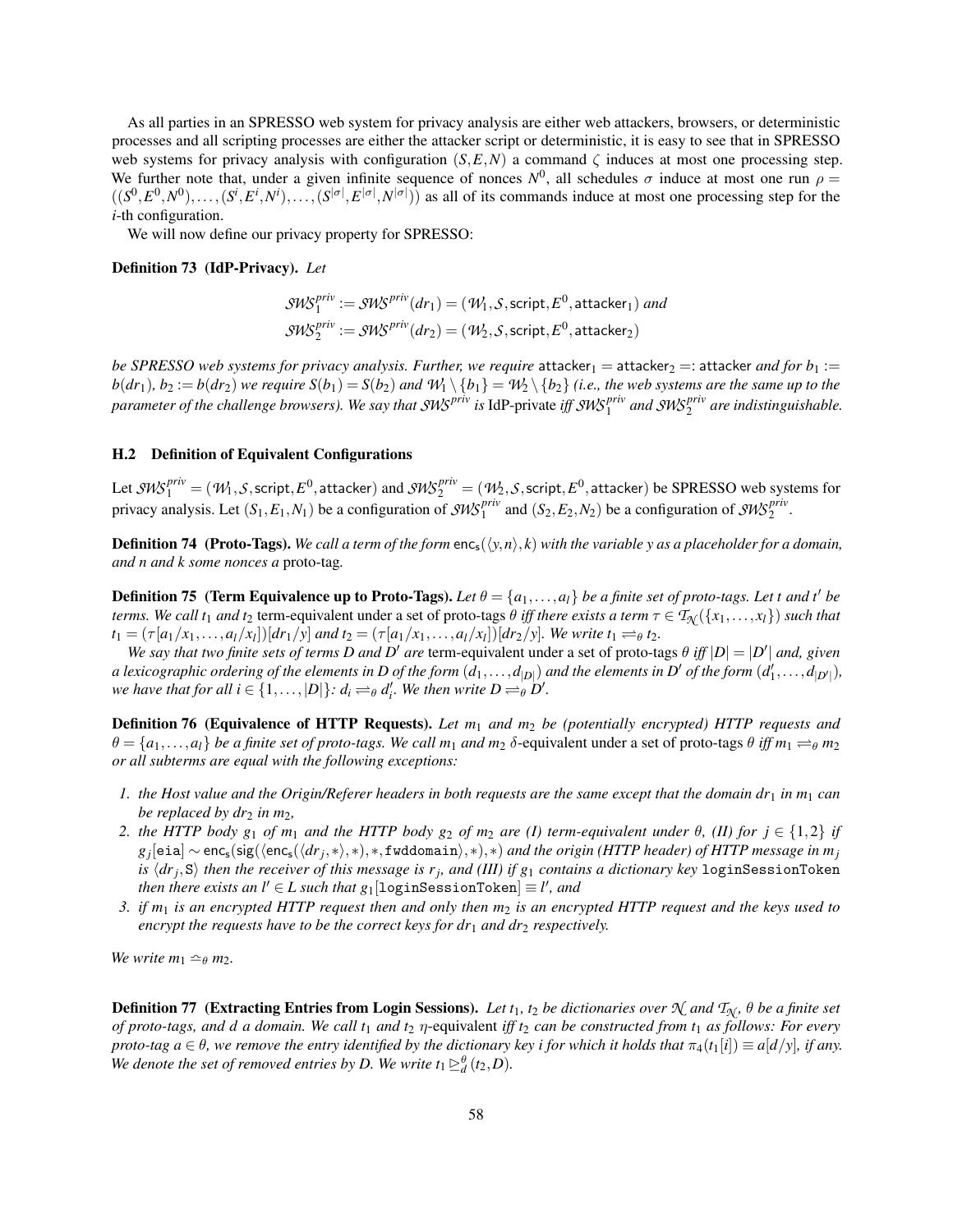Definition 78. *Let a be a proto-tag, S*<sup>1</sup> *and S*<sup>2</sup> *be states of SPRESSO web systems for privacy analysis, and l a nonce. We call l a login session token for the proto-tag <i>a, written*  $l$  ∈ loginSessionTokens(*a*, S<sub>1</sub>, S<sub>2</sub>) *iff for any*  $i$  ∈ {1,2} *and*  $any \, j \in \{1,2\}$  *we have that*  $\pi_4(S_i(r_i)$ .loginSessions[*l*]) =  $a[dr_i/y]$ .

<span id="page-58-1"></span>**Definition 79** (Equivalence of States). Let  $\theta$  be a set of proto-tags and H be a set of nonces. Let  $K := \{k \mid \exists n :$  $enc_s(\langle y, n \rangle, k) \in \theta$ *}. We call S*<sub>1</sub> *and S*<sub>2</sub>  $\gamma$ -equivalent under  $(\theta, H)$  *iff the following conditions are met:* 

- *1.*  $S_1$ (fwd) =  $S_2$ (fwd), and
- 2.  $S_1$ (dns) =  $S_2$ (dns)*, and*
- *3. S*1(r1) *equals S*2(r1) *except for the subterms* pendingDNS*,* loginSessions *and* serviceTokens*, and*
- *4. S*1(r2) *equals S*2(r2) *except for the subterms* pendingDNS*,* loginSessions *and* serviceTokens*, and*
- <span id="page-58-4"></span>*5. for two sets of terms D and D':*  $S_1(r_1)$ .loginSessions  $\geq_{dr_1}^{\theta}$  ( $S_2(r_1)$ .loginSessions,*D*)*,*  $S_2(r_2)$ .loginSessions  $\vartriangleright_{dr_2}^{\theta}(S_1(r_2)$ .loginSessions, $D'$ )*, and*  $D \rightleftharpoons_{\theta} D'$ *, and*
- <span id="page-58-2"></span>6. for all entries x in the subterms pending DNS of  $S_1(r_1)$ ,  $S_1(r_1)$ ,  $S_1(r_1)$ , and  $S_1(r_1)$  it holds true that  $\pi_2 x$  host is not *a domain name known to the DNS server, and*
- <span id="page-58-3"></span>*7. the subterms* pendingRequest *of*  $S_1(r_1)$ ,  $S_1(r_2)$ ,  $S_2(r_1)$ *, and*  $S_2(r_2)$  *are*  $\langle \rangle$ *, and*
- *8. the subterm* wkCache *of*  $S_1(r_1)$ ,  $S_1(r_2)$ ,  $S_2(r_1)$ , and  $S_2(r_2)$  are equal and contain a public key for each domain *registered in the DNS server, and*
- <span id="page-58-0"></span>*9.*  $\forall k \in K$ :  $k \notin d_{\emptyset}(\bigcup_{i \in \{1,2\}, A \in \mathsf{Web} \cup \mathsf{Net} \cup \{\mathsf{dns}, \mathsf{fwd}\}} S_i(A))$
- *10. for each attacker*  $\overline{A}: S_1(A) \rightleftharpoons S_2(A)$ *, and*
- *11. for all*  $a \in \theta$  *and all attackers A we have that*  $\neq l \in$  loginSessionTokens $(a, S_1, S_2)$  *such that l is a subterm of*  $S_1(A)$ *or*  $S_2(A)$ *.*
- <span id="page-58-5"></span>*12. S*1(*b*1) *equals S*2(*b*2) *except for for the subterms* challenge*,* pendingDNS*,* pendingRequests*,* windows *and we have that*
	- *(a) S*1(*b*1).challenge = *dr*<sup>1</sup> ∧*S*2(*b*2).challenge = *dr*<sup>2</sup> *or S*1(*b*1).challenge = *S*2(*b*2).challenge = ⊥*, and*
	- *(b)*  $|S_1(b_1)$ .pendingDNS $|S_2(b_2)$ .pendingDNS $|S_1|$  =: *j, for all*  $i \in \{1, ..., j\}$ ,  $q_1 := \pi_i(S_1(b_1)$ .pendingDNS)*,*  $q_2 := \pi_i(S_2(b_2)$ .pendingDNS) *we have that*  $\pi_1(q_1) = \pi_1(q_2) \in \mathcal{N}$  *and for*  $v_1 := \pi_2(q_1)$  *and*  $v_2 := \pi_2(q_2)$ *:* 
		- *i.*  $\pi_1(v_1) = \pi_1(v_2)$ *, and*
		- *ii.*  $\pi_3(v_1) = \pi_3(v_2)$ *, and*
		- *iii.*  $\pi_1(v_1)$  *is either a nonce* ( $\in \mathcal{N}$ ) *or a term of the form*  $\langle x, y \rangle$  *with*  $x \in \mathcal{N}$  *a nonce and*  $y \in \mathcal{N} \cup \{\perp\}$  *a nonce or* ⊥*, and*
		- *iv. if*  $\pi_2(v_1)$ .host =  $dr_1 \wedge \pi_2(v_2)$ .host =  $dr_2$ , *then*  $\pi_2(v_1) \cong_{\theta} \pi_2(v_2) \wedge \pi_2(v_1)$ .nonce  $\in H$ ,  $else \pi_2(v_1) \rightleftharpoons_{\theta} \pi_2(v_2) \land \pi_2(v_1)$ .nonce  $\notin H \land \nexists l \in L$  such that l is a subterm of  $\pi_2(v_1)$ ,

#### *and*

- <span id="page-58-6"></span>*(c)*  $|S_1(b_1)$ .pendingRequests =  $|S_2(b_2)$ .pendingRequests = *j, for all i* ∈ {1,...,*j*}*, v*<sub>1</sub> :=  $\pi_i(S_1(b_1)$ .pendingRequests),  $v_2 := \pi_i(S_2(b_2)$ .pendingRequests) *we have that* 
	- *i.*  $\pi_1(v_1) = \pi_1(v_2)$ *, and*
	- *ii.*  $\pi_3(v_1) = \pi_3(v_2)$ *, and*
	- *iii.*  $\pi_1(v_1)$  *is either a nonce* ( $\in \mathcal{N}$ ) *or a term of the form*  $\langle x, y \rangle$  *with*  $x \in \mathcal{N}$  *a nonce and*  $y \in \mathcal{N} \cup \{\perp\}$  *a nonce or* ⊥*, and*
	- *iv. if*  $\pi_2(v_1)$ .host =  $dr_1 \wedge \pi_2(v_2)$ .host =  $dr_2$ , *then*  $\pi_2(v_1) \simeq_\theta \pi_2(v_2) \wedge \pi_2(v_1)$ .nonce  $\in H \wedge \pi_4(v_1) \in \text{addr}(r_1) \wedge \pi_4(v_2) \in \text{addr}(r_2)$ *,*  $e$ *lse*  $\pi_2(v_1) \rightleftharpoons_{\theta} \pi_2(v_2) \land \pi_2(v_1)$ .nonce  $\notin H \land \pi_4(v_1) = \pi_4(v_2) \land \nexists l \in L$  such that *l* is a subterm of  $\pi_2(v_1)$ , *and*
- *(d) there is no*  $k \in K$  *such that*

 $k \in d_{\mathcal{K} \setminus \{k\}}(\{S_1(b_1). \texttt{pendingRequests}, S_2(b_2). \texttt{pendingRequests},$  $S_1(b_1)$ .pendingDNS, $S_2(b_2)$ .pendingDNS})

*(i.e., k cannot be derived from these terms by any party unless it knows k), and*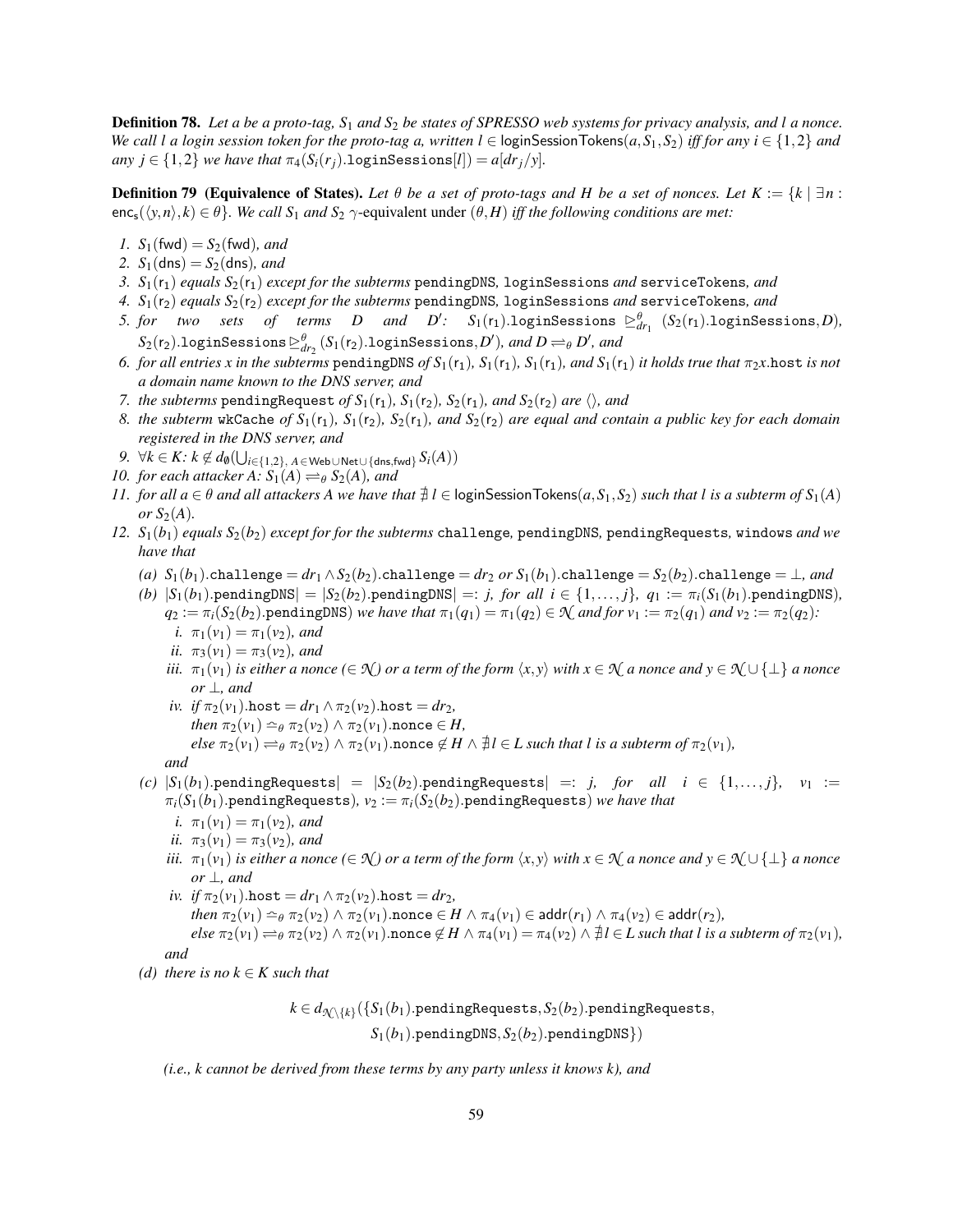<span id="page-59-1"></span>(e)  $S_1(b_1)$  windows *equals*  $S_2(b_2)$  windows *with the exception of the subterms* location, referrer, scriptstate, and scriptinputs of some document terms pointed to by  $Docs^{+}(S_1(b_1)) =$  $Docs^{+}(S_{2}(b_{2})) =: J.$  For all  $j \in J$  we have that: *i. there is no*  $k \in K$  *such that* 

$$
k \in d_{\mathcal{N}\setminus\{k\}}(\{S_1(b_1).j.\text{location}, S_2(b_2).j.\text{location},\\S_1(b_1).j.\text{reference}, S_2(b_2).j.\text{referrer}\})
$$

- *ii. if*  $S_1(b_1)$ . *j*.origin ∈ { $\langle dr_1, S \rangle$ ,  $\langle dr_2, S \rangle$ } *then*  $S_1(b_1)$ . *j*.script ∈ {script*\_rp*,script*\_rp\_redir*}*, and*
- *iii. if*  $S_1(b_1)$ . *j*.origin  $\equiv$   $\langle$ fwddomain,S $\rangle$  *then*  $S_1(b_1)$ . *j*.script  $\equiv$  script\_fwd*, and*
- <span id="page-59-2"></span>*iv. if*  $S_1(b_1)$ . *j*.origin ∈ { $\langle dr_1, S \rangle$ ,  $\langle dr_2, S \rangle$ } *and*  $S_1(b_1)$ . *j*.script ≡ script*\_rp then* 
	- *A.*  $S_1(b_1)$ . *j*.location *and*  $S_2(b_2)$ . *j*.location *are term-equivalent under*  $\theta$  *except for the host part, which is either equal or*  $dr_1$  *in*  $b_1$  *and*  $dr_2$  *in*  $b_2$ *, and*
	- *B.*  $S_1(b_1)$ . *j*.referrer *and*  $S_2(b_2)$ . *j*.referrer *are term-equivalent under*  $\theta$  *except for the host part, which is either equal or*  $dr_1$  *<i>in b*<sub>1</sub> *and dr*<sub>2</sub> *in b*<sub>2</sub>*, and*
	- *C.*  $S_1(b_1)$ . *j.*scriptstate  $\rightleftharpoons$   $\theta$   $S_2(b_2)$ . *j.*scriptstate *and* if ∃*l* ∈ *L such that l is a subterm of*  $S_1(b_1)$ . *j*.scriptstate*, then*  $S_1(b_1)$ . *j*.location.host  $\equiv dr_1$  *and*  $S_2(b_2)$ . *j*.location.host  $\equiv dr_2$ , *and*
	- *D. for*  $p \in \{$

 $XMLHTTPREQUEST, *, *$ ,

 $\langle$ POSTMESSAGE,\*, $\langle$ fwddomain,S $\rangle$ ,ready $\rangle$ ,

 $\langle$ POSTMESSAGE,\*, $\langle$ fwddomain,S $\rangle$ , $\langle$ eia,\* $\rangle$ }

 $\}$  *we have*  $S_1(b_1)$ . *j*.scriptinputs $|p \rightleftharpoons_{\theta} S_2(b_2)$ . *j*.scriptinputs $|p$ *, and* 

- *E. if* ∃*l* ∈ *L such that l is a subterm of*  $S_1(b_1)$ . *j*. scriptinputs, *then*  $S_1(b_1)$ . *j*. location.host ≡  $dr_1$ *and*  $S_2(b_2)$ . *j*.location.host  $\equiv dr_2$ *, and*
- *F.*  $∀k ∈ K: k$  *is not contained in any subterm of*  $S_1(b_1)$ *, j.scriptstate except for S*1(*b*1). *j*.scriptstate.tagKey*, and*
	- $S_1(b_1)$ . *j*.origin  $\neq \langle dr_1, S \rangle$ 
		- $\implies k \not\equiv S_1(b_1)$ . *j*.scriptstate.tagKey, and
	- $S_1(b_1)$ . *j*.origin  $\neq \langle dr_1, S \rangle$  $\implies k \notin d_{\emptyset}(S_1(b_1).$ *j.scriptinputs*)*, and*
	- *S*<sub>2</sub>(*b*<sub>2</sub>). *j*.origin  $\neq$   $\langle dr_2, S \rangle$ 
		- $\implies k \not\equiv S_2(b_2)$ . *j*.scriptstate.tagKey, and
	- $S_2(b_2)$ . *j*.origin  $\neq \langle dr_2, S \rangle$ 
		- $\implies k \notin d_{\emptyset}(S_2(b_2).$ *j.*scriptinputs)*, and*
- <span id="page-59-3"></span>*v. if*  $S_1(b_1)$ . *j*.origin ∈ { $\langle dr_1, S \rangle$ ,  $\langle dr_2, S \rangle$ } *and*  $S_1(b_1)$ . *j*.script  $\neq$  script\_rp<sup>[22](#page-59-0)</sup> *then* 
	- *A.*  $S_1(b_1)$ . *j*.location *and*  $S_2(b_2)$ . *j*.location *are term-equivalent under*  $\theta$  *except for the host part, which is either equal or*  $dr_1$  *<i>in b<sub>1</sub> and*  $dr_2$  *in b<sub>2</sub>, and*
	- *B.*  $S_1(b_1)$ . *j.* referrer *and*  $S_2(b_2)$ . *j.* referrer *are term-equivalent under*  $\theta$  *except for the host part, which is either equal or*  $dr_1$  *<i>in b<sub>1</sub> and*  $dr_2$  *in b<sub>2</sub>, and*
	- *C.*  $S_1(b_1)$ . *j.*scriptstate  $\rightleftharpoons$   $\theta$   $S_2(b_2)$ . *j.*scriptstate *and* if ∃*l* ∈ *L such that l is a subterm of*  $S_1(b_1)$ . *j*.scriptstate*, then*  $S_1(b_1)$ . *j*.location.host  $\equiv dr_1$  *and*  $S_2(b_2)$ . *j*.location.host  $\equiv dr_2$ , *and*
	- $D.$  *there is no k* ∈ *K such that k* ∈  $d_{\mathcal{N}\setminus\{k\}}(\{S_1(b_1).j.\mathtt{scriptstate}\})$
- <span id="page-59-4"></span>*vi. if*  $S_1(b_1)$ . *j*.origin =  $\langle$  fwddomain, S) *then* 
	- *A.*  $S_1(b_1)$ . *j*.location  $\rightleftharpoons$   $\theta$   $S_2(b_2)$ . *j*.location*, and*
	- *B.*  $S_1(b_1)$ . *j*.scriptstate  $\rightleftharpoons$   $_{\theta}$   $S_2(b_2)$ . *j*.scriptstate*, and*
	- *C. for*  $p = \langle$ POSTMESSAGE, \*,\*, $\langle$ tagKey,\*)\ *and*  $x_1 = S_1(b_1)$ . *j.*scriptinputs| *p and*  $x_2 =$ *S*<sub>2</sub>(*b*<sub>2</sub>). *j*.scriptinputs| *p we have that for all*  $i \in \{1, ..., |x|\}$ :

<span id="page-59-0"></span><sup>&</sup>lt;sup>22</sup>It immediately follows that  $S_1(b_1)$ . *j*.script  $\equiv$  script\_rp\_redir in this case.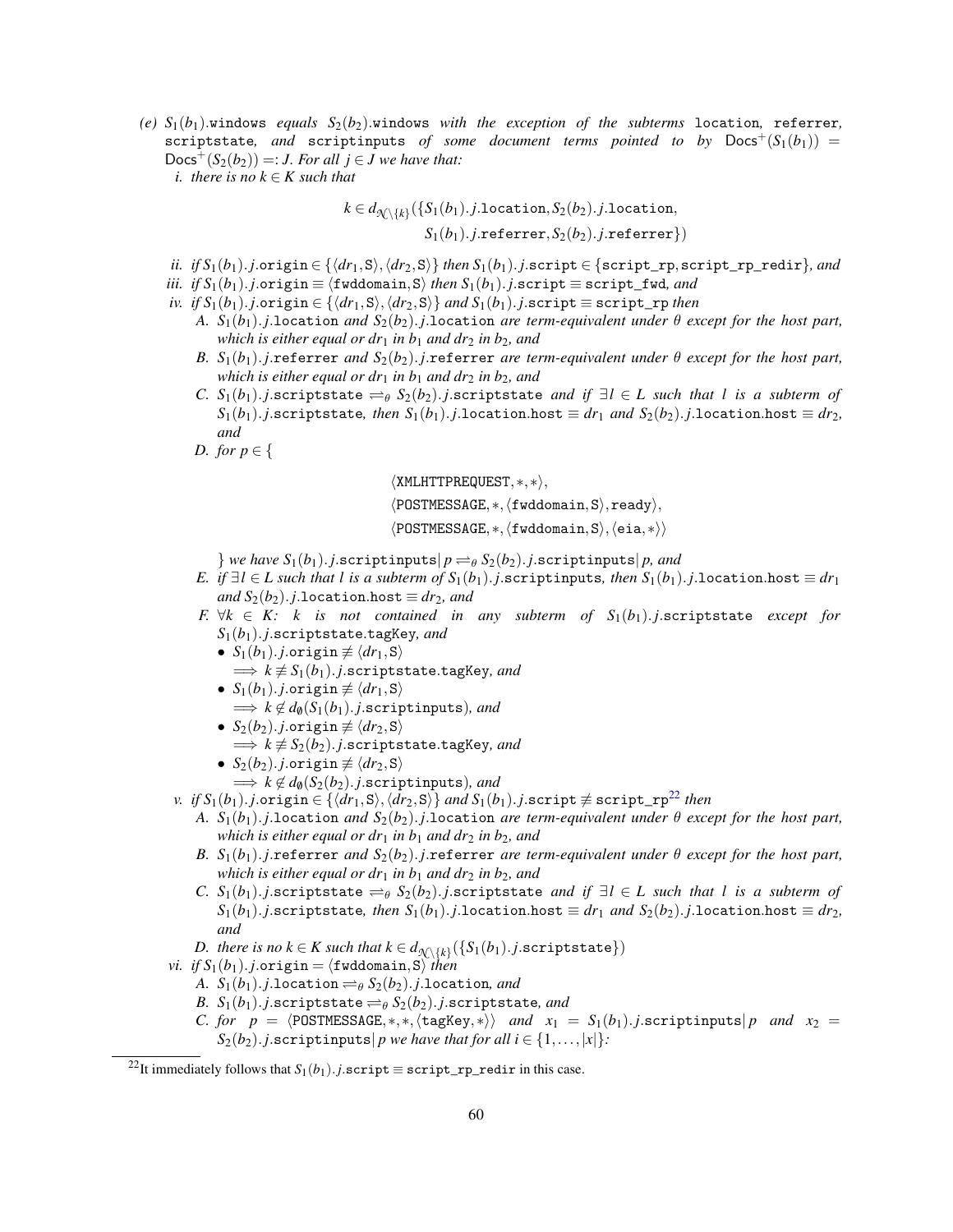- $\pi_2(\pi_i(x_1)) \rightleftharpoons_{\theta} \pi_2(\pi_i(x_2))$ *, and*
- $\bullet \pi_1(\pi_3(\pi_i(x_1))) \rightleftharpoons_{\theta} \pi_1(\pi_3(\pi_i(x_2)))$  or
	- $\pi_1(\pi_3(\pi_i(x_1))) = dr_1 \wedge \pi_1(\pi_3(\pi_i(x_2))) = dr_2$ , and
- $\pi_2(\pi_3(\pi_i(x_1))) \rightleftharpoons_{\theta} \pi_2(\pi_3(\pi_i(x_2))),$  and
- $\bullet$   $\pi_4(\pi_i(x_1)) \rightleftharpoons_{\theta} \pi_4(\pi_i(x_2))$ *, and*
- *vii. if*  $S_1(b_1)$ . *j*.origin  $\notin \{ \langle dr_1, S \rangle, \langle dr_2, S \rangle, \langle \text{fwddomain}, S \rangle \}$  *then* 
	- *A.*  $S_1(b_1)$ . *j*.location  $\rightleftharpoons$   $\theta$   $S_2(b_2)$ . *j*.location, and
	- *B.*  $S_1(b_1)$ .  $j$ .referrer  $\rightleftharpoons$   $_{\theta}$   $S_2(b_2)$ .  $j$ .referrer, and
	- $C.$   $S_1(b_1)$ . *j*.scriptstate  $\rightleftharpoons$   $_0$   $S_2(b_2)$ . *j*.scriptstate, and
	- $D$ *.*  $S_1(b_1)$ *. j.*scriptinputs  $\rightleftharpoons$   $\theta$   $S_2(b_2)$ *. j.*scriptinputs*, and*
	- *E. there is no k* ∈ *K such that k* ∈  $d_{\mathcal{N}\setminus\{k\}}(\{S_1(b_1).j.\textsf{scriptstate},S_1(b_1).j.\textsf{scriptinputs}\}),$  and
	- *F.* ∄*l* ∈ *L* such that *l* is a subterm of  $S_1(b_1)$ . *j*.scriptstate or of  $S_1(b_1)$ . *j*.scriptinputs, and
- *(f) for*  $x \in \{\text{cookies}, \text{localStorage}, \text{sessionStorage}, \text{sts}\}$  *we have that*  $S_1(b_1).x \rightleftharpoons_S S_2(b_2).x$ . For the do*mains dr*<sup>1</sup> *and dr*<sup>2</sup> *there are no entries in the subterms x.*

<span id="page-60-0"></span>Definition 80 (Equivalence of Events). *Let* θ *be a set of proto-tags, L be a set of login session tokens, H be a set of nonces, and*  $K := \{k \mid \exists n : \mathsf{enc}_{\mathsf{s}}(\langle y, n \rangle, k) \in \theta\}$ *. We call*  $E_1 = (e_1^{(1)}$  $\binom{(1)}{1},e_2^{(1)}$  $2^{(1)} \dots$ ) *and*  $E_2 = (e_1^{(2)}$  $\mathfrak{e}_1^{(2)}, \mathfrak{e}_2^{(2)}$  $2^{(2)} \dots$ )  $\beta$ -equivalent under  $(\theta, L, H)$  *iff all of the following conditions are satisfied for every i*  $\in \mathbb{N}$ :

- <span id="page-60-6"></span><span id="page-60-5"></span><span id="page-60-4"></span><span id="page-60-2"></span><span id="page-60-1"></span>*1. One of the following conditions holds true:*
	- *(a)*  $e_i^{(1)} \rightleftharpoons e_i^{(2)}$  $i^{(2)}$  *and if*  $e_i^{(1)}$ *i contains an HTTP(S) message (i.e., HTTP(S) request or HTTP(S) response), then the HTTP nonce of this HTTP(S) message is not contained in H, or*
	- *(b)*  $e_i^{(1)}$  $i_j^{(1)}$  *is a DNS request from*  $b_1$  *to dns for*  $dr_1$  *and*  $e_i^{(2)}$  *<i>is a DNS request from*  $b_2$  *to dns for dr*<sub>2</sub>*, or*
	- $(c) e^{(1)}_i$  $i^{(1)}$  *and*  $e_i^{(2)}$ *i are both DNS requests from any party except* dns *addressed to* dns *for a domain unknown to the DNS server, or*
	- *(d)*  $e_i^{(1)}$  $\mathcal{E}_i^{(1)}$  *is a DNS response from dns to b*<sub>1</sub> *for a DNS request for dr*<sub>1</sub> *and*  $e_i^{(2)}$  $\int_{i}^{(2)}$  *is a DNS response from* dns *to b*<sub>2</sub> *for a DNS request for dr*2*, or*
	- $(e) e^{(1)}_i$  $i_j^{(1)}$  is an HTTP request  $m_1$  from  $b_1$  to  $r_1$  and  $e_i^{(2)}$  $\binom{2}{i}$  *is an HTTP request*  $m_2$  *from*  $b_2$  *to*  $r_2$ *,*  $m_1 \approx_{\theta} m_2$ *, and both requests are unencrypted or encrypted (i.e.,*  $m_1$  *and*  $m_2$  *are the content of the encryption) and*  $m_1$  *nonce*  $\in$  *H*, *or*
	- *(f)*  $e_i^{(1)}$  $\mathcal{E}_i^{(1)}$  is an HTTP(S) response from  $r_1$  to  $b_1$  and  $e_i^{(2)}$ *i is an HTTP(S) response from r*<sup>2</sup> *to b*2*, and their HTTP messages*  $m_1$  (contained in  $e_i^{(1)}$  $\binom{1}{i}$  and  $m_2$  (contained in  $e_i^{(1)}$  $f_i^{(1)}$ ) are the same except for the HTTP body  $g_1 :=$  $m_1$ .body *and the HTTP body*  $g_2 := m_2$ .body *which have to be*  $g_1 \rightleftharpoons_\theta g_2$  *and*  $m_1$ .nonce  $\in$  *H and if*  $g_1$  *contains*  $a$  dictionary key  $\texttt{loginsessionToken}$  then there exists an  $l' \in L$  such that  $g_1[\texttt{loginsSessionToken}] \equiv l'.$
- <span id="page-60-10"></span><span id="page-60-8"></span><span id="page-60-3"></span>2. If there exists  $l \in L$  such that *l* is a subterm of  $e_i^{(1)}$  $i^{(1)}$  or  $e_i^{(2)}$  $\binom{2}{i}$  then we have that  $e_i^{(1)}$  $\binom{1}{i}$  *is a message from b*<sub>1</sub> *to r*<sub>1</sub> *and*  $e_i^{(2)}$ *i* is a message from  $b_2$  to  $r_2$  or we have that  $e_i^{(1)}$  is a message from  $r_1$  to  $b_1$  and  $e_i^{(2)}$  is a message from  $r_2$  to  $b_2$ .
- <span id="page-60-11"></span>*3. If there exists*  $k \in K$  *such that*  $k \in d_{\mathcal{K} \setminus \{k\}}(\{e_i^{(1)}\})$  $e_i^{(1)}, e_i^{(2)}$  $\binom{2}{i}$  *then*  $e_i^{(1)}$  $i$ <sup>(1)</sup> is an HTTP(S) response from  $r_1$  to  $b_1$  and  $e_i^{q(2)}$  $\int_{i}^{q(z)}$  *is*  $a$ n HTTP(S) response from  $r_2$  to  $b_2$  and the bodies of both HTTP messages are of the form  $\langle\langle$ t $\tt tagKey, k\rangle, *, * \rangle.$
- 4. If  $e_i^{(1)}$  or  $e_i^{(2)}$  $\binom{2}{i}$  *is an encrypted HTTP response with body g from* fwd, *then*  $\pi_1(g)$  *is* script\_fwd.
- <span id="page-60-9"></span>5. *If*  $e_i^{(1)}$  $i^{(1)}$  *or*  $e_i^{(2)}$  $I_i^{(2)}$  *is an HTTP(S) response with body g from a relying party, then it does not contain any* Location, Strict-Transport-Security *or* Set-Cookie *header and if*  $\pi_1(g)$  *is a string representing a script, then*  $\pi_1(g)$ *is either* script*\_*rp *or* script*\_*rp*\_*redir*.*
- <span id="page-60-7"></span>6. *Neither*  $e_i^{(1)}$  *nor*  $e_i^{(2)}$ *i are DNS responses from* dns *for domains unknown to the DNS server.*
- <span id="page-60-12"></span>*7. If*  $e_i^{(1)}$  *or*  $e_i^{(2)}$  $I_i^{(2)}$  is an unencrypted HTTP response, then the message was sent by some attacker.

**Definition 81** (Equivalence of Configurations). We call  $(S_1, E_1, N_1)$  and  $(S_2, E_2, N_2)$   $\alpha$ -equivalent *iff there exists a* set of proto-tags  $\theta$  and a set of nonces H such that  $S_1$  and  $S_2$  are  $\gamma$ -equivalent under  $(\theta, H)$ ,  $E_1$  and  $E_2$  are  $\beta$ -equivalent  $under(\theta, L, H)$  *for*  $L := \bigcup_{a \in \theta}$  loginSessionTokens $(a, S_1, S_2)$ *, and*  $N_1 = N_2$ *.*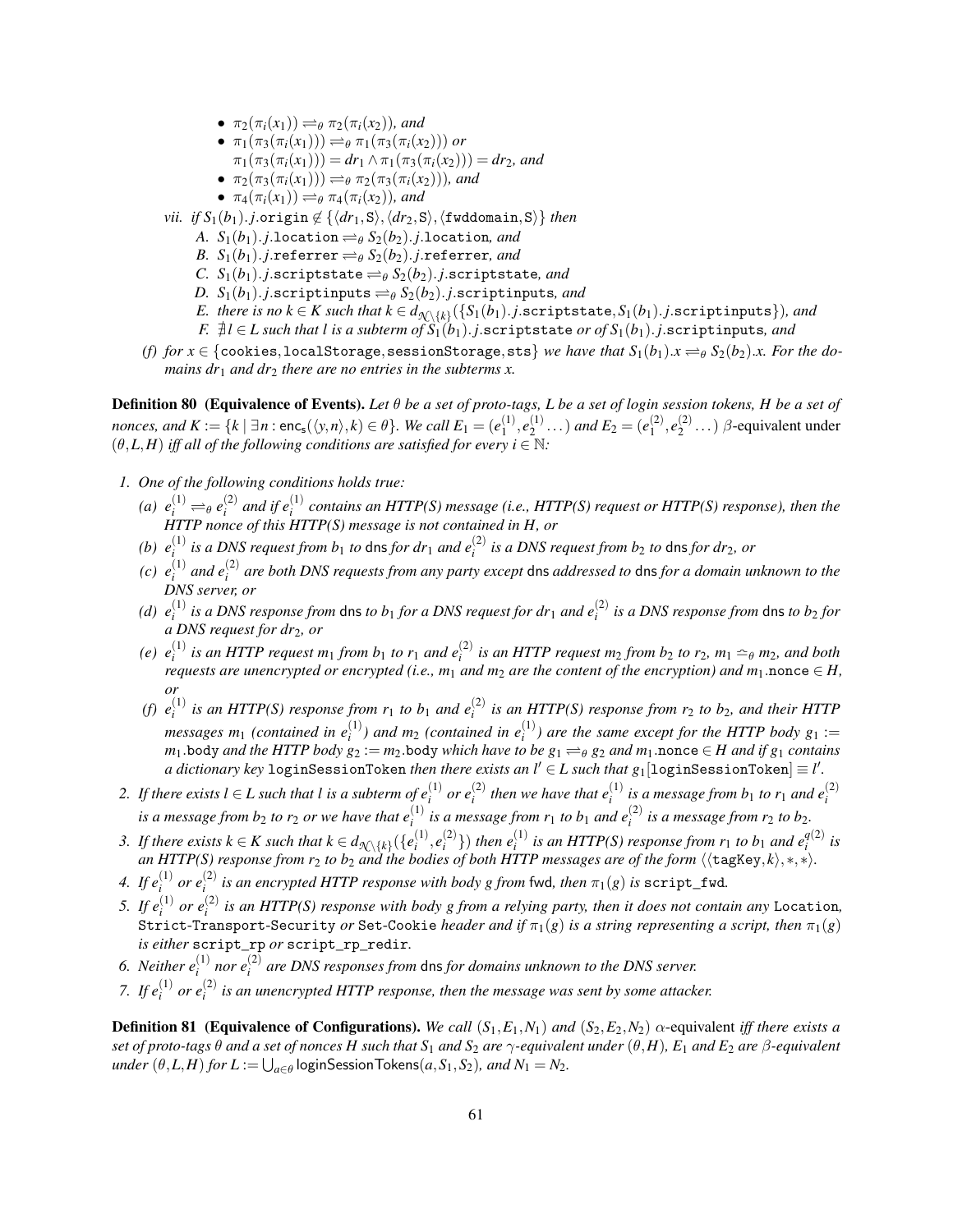#### H.3 Privacy Proof

<span id="page-61-0"></span>Theorem 3. *Every SPRESSO web system for privacy analysis is IdP-private.*

Let  $\mathcal{SWS}^{priv} = (\mathcal{W}, \mathcal{S}, \mathsf{script}, E^0, \mathsf{attacker})$  be an SPRESSO web system for privacy analysis.

To prove Theorem [3,](#page-61-0) we have to show that the SPRESSO web systems  $SWS_1^{priv}$  and  $SWS_2^{priv}$  are indis-tinguishable (according to Definition [73\)](#page-57-0), where  $SWS_1^{priv}$  and  $SWS_2^{priv}$  are defined as follows: Let  $SWS_1^{priv}$  =  $(\mathcal{W}_1, \mathcal{S}, \mathsf{script}, E^0, \mathsf{attacker})$  and  $\mathcal{SWS}_2^{priv} = (\mathcal{W}_2, \mathcal{S}, \mathsf{script}, E^0, \mathsf{attacker})$  with  $b_1 := b(dr_1) \in \mathcal{W}_1$  and  $b_2 := b(dr_2) \in \mathcal{W}_2$ challenge browsers. Further, we require  $W \setminus \{b\} = W_1 \setminus \{b_1\} = W_2 \setminus \{b_2\}$ . We denote the following processes in *SWS priv* as in Definition [72:](#page-56-0)

- dns denotes the honest DNS server,
- fwd denotes the honest forwarder with domain fwddomain,
- $r_1$  denotes the honest relying party with domain  $dr_1$ , and
- r<sup>2</sup> denotes the honest relying party with domain *dr2*.

Following Definition [69,](#page-56-1) to show the indistinguishability of  $SWS_1^{priv}$  and  $SWS_2^{priv}$  we show that they are indistinguishable under all schedules  $\sigma$ . For this, we first note that for all  $\sigma$ , there is only one run induced by each  $\sigma$  (as our web system, when scheduled, is deterministic). We now proceed to show that for all schedules  $\sigma = (\zeta_1, \zeta_2, \dots)$ , iff  $\sigma$ induces a run  $\sigma(SWS_1^{priv})$  there exists a run  $\sigma(SWS_2^{priv})$  such that  $\sigma(SWS_1^{priv}) \approx \sigma(SWS_2^{priv})$ .

We now show that if two configurations are  $\alpha$ -equivalent, then the view of the attacker is statically equivalent.

**Lemma 12.** Let  $(S_1, E_1, N_1)$  and  $(S_2, E_2, N_2)$  be two  $\alpha$ -equivalent configurations. Then  $S_1$ (attacker)  $\approx S_2$ (attacker).

*Proof.* From the  $\alpha$ -equivalence of  $(S_1, E_1, N_1)$  and  $(S_2, E_2, N_2)$  it follows that  $S_1$ (attacker)  $\Rightarrow_{\theta} S_2$ (attacker). From Condition [9](#page-58-0) for  $\gamma$ -equivalence it follows that  $\{k \mid \exists n : \text{enc}_s(\langle y, n \rangle, k) \in \theta\} \cap d_{\emptyset}(\bigcup_{i \in \{1,2\}, A \in \text{Web} \cup \text{Net}\}} S_i(A))$  (i.e., the attacker does not know any keys for the tags contained in its view), and therefore it is easy to see that the views are statically equivalent.  $\Box$ 

We now show that  $\sigma(SWS_1^{priv}) \approx \sigma(SWS_2^{priv})$  by induction over the length of  $\sigma$ . We first, in Lemma [13,](#page-61-1) show that  $\alpha$ equivalence (and therefore, indistinguishability of the views of attacker) holds for the initial configurations of  $\mathcal{SWS}_1^{priv}$ and  $SWS_2^{priv}$ . We then, in Lemma [14,](#page-61-2) show that for each configuration induced by a processing step in  $\zeta$ ,  $\alpha$ -equivalence still holds true.

<span id="page-61-1"></span>**Lemma 13.** The initial configurations  $(S_1^0, E^0, N^0)$  of  $SWS_1^{priv}$  and  $(S_2^0, E^0, N^0)$  of  $SWS_2^{priv}$  are  $\alpha$ -equivalent.

*Proof.* We now have to show that there exists a set of proto-tags  $\theta$  and a set of nonces H such that  $S_1^0$  and  $S_2^0$  are  $\gamma$ -equivalent under  $(\theta, H)$ ,  $E_1^0 = E^0$  and  $E_2^0 = E^0$  are  $\beta$ -equivalent under  $(\theta, L, H)$  $\bigcup_{a \in \theta}$  loginSessionTokens $(a, S_1, S_2)$ , and  $N_1^0 = N_2^0 = N^0$ .

Let  $\theta = H = L = \emptyset$ . Obviously, both latter conditions are true. For all parties  $p \in \mathcal{W}_1 \setminus \{b_1\}$ , it is clear that  $S_1^0(p) =$  $S_2^0(p)$ . Also the states  $S_1^0(b_1)$  and  $S_2^0(b_2)$  are equal. Therefore, all conditions of Definition [79](#page-58-1) are fulfilled. Hence, the initial configurations are  $\alpha$ -equivalent.

<span id="page-61-2"></span>**Lemma 14.** Let  $(S_1, E_1, N_1)$  and  $(S_2, E_2, N_2)$  be two  $\alpha$ -equivalent configurations of  $SWS_1^{priv}$  and  $SWS_2^{priv}$ , respectively. *Let*  $\zeta = \langle ci, cp, \tau_{process}$ , *cmd*<sub>switch</sub>, *cmd*<sub>window</sub>,  $\tau_{script}$ , *url* $\rangle$  *be a web system command. Then,*  $\zeta$  *induces a processing step* in either both configurations or in none. In the latter case, let  $(S'_1, E'_1, N'_1)$  and  $(S'_2, E'_2, N'_2)$  be configurations induced *by* ζ *such that*

$$
(S_1, E_1, N_1) \xrightarrow{\zeta} (S'_1, E'_1, N'_1)
$$
 and  $(S_2, E_2, N_2) \xrightarrow{\zeta} (S'_2, E'_2, N'_2)$ .

*Then,*  $(S_1', E_1', N_1')$  *and*  $(S_2', E_2', N_2')$  *are*  $\alpha$ *-equivalent.* 

*Proof.* Let  $\theta$  be a set of proto-tags and *H* be a set of nonces for which  $\alpha$ -equivalence of  $(S_1, E_1, N_1)$  and  $(S_2, E_2, N_2)$  $\text{holds and let } L := \bigcup_{a \in \theta} \text{login} \text{SessionSessionTokens}(a, S_1, S_2), K := \{k \mid \exists n : \text{enc}_{\mathsf{s}}(\langle y, n \rangle, k) \in \theta\}.$ 

To induce a processing step, the *ci*-th message from *E*<sup>1</sup> or *E*2, respectively, is selected. Following Definition [80,](#page-60-0) we denote these messages by  $e_i^{(1)}$  $i^{(1)}$  or  $e_i^{(2)}$  $i<sup>(2)</sup>$ , respectively. We now differentiate between the receivers of the messages.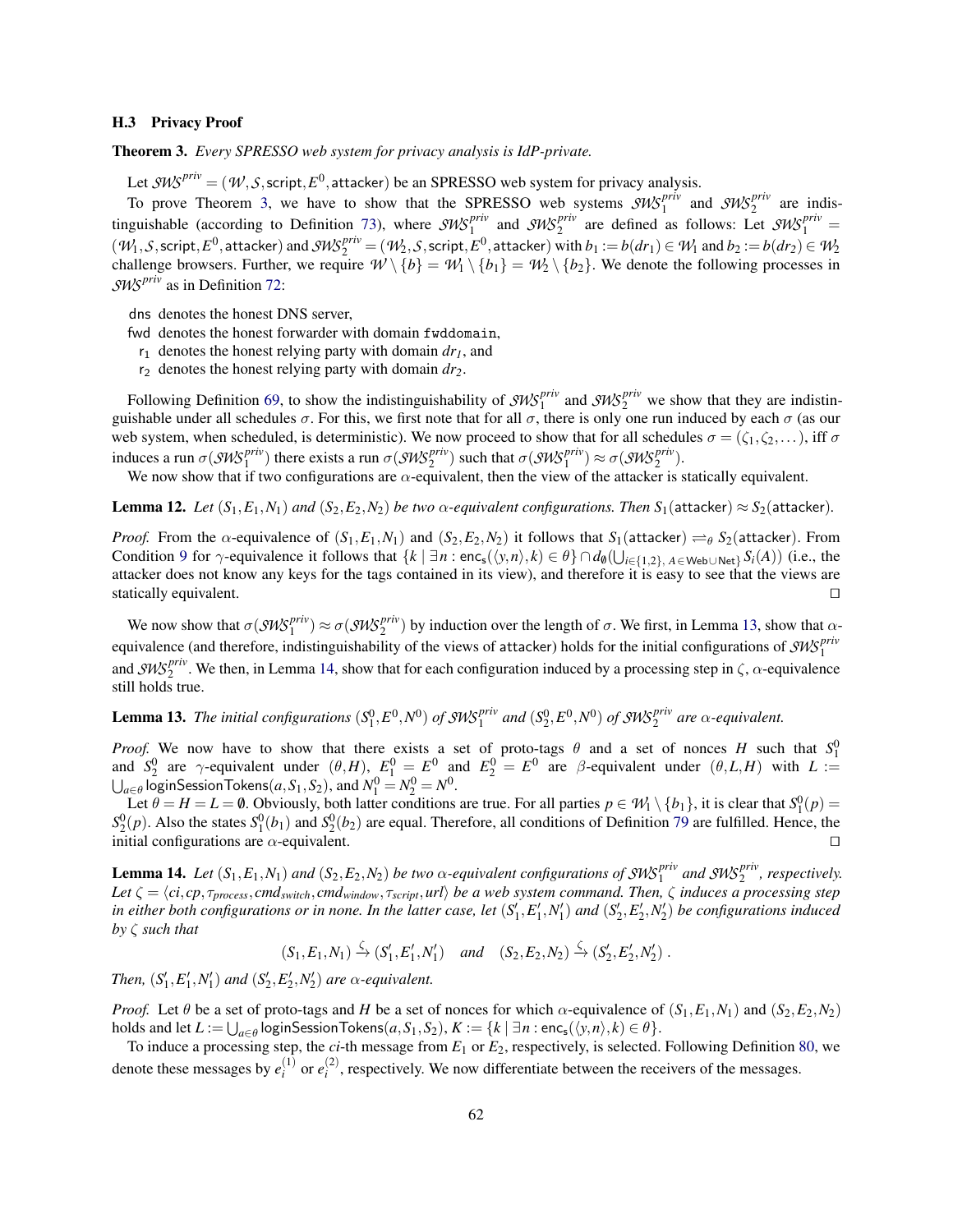We first note that due to the  $\alpha$ -equivalence,  $\zeta$  either induces a processing step in both configurations or in none. We have to analyze the conditions stated in Corollary [1:](#page-55-0) The number of waiting events is the same in both configurations, and therefore,  $(ci > |E_1|) \iff (ci > |E_2|)$ . Further, the set of processes is the same (except for the browsers, which are exchanged but have the same IP addresses). Also, we have no processes that share IP addresses within each system. Therefore, if  $cp \neq 1$  then it refers to no process in both runs (and no processing step can be induced). As we show below, if  $e_i^{(1)}$  $i$ <sup>(1)</sup> is delivered to *b*<sub>1</sub> then and only then  $e_i^{(2)}$  $i<sup>(2)</sup>$  is delivered to  $b<sub>2</sub>$ . Additionally, the window structure in both browsers is the same, and therefore, *cmd*<sub>window</sub> either refers to a window that exists in both configurations or in none. There are no other cases that induce no processing step in either system.

We denote the induced processing steps by

$$
(S_1, E_1, N_1) \xrightarrow[\rho_1 \to E_{\text{out}}^{(1)}]{} \xrightarrow[\rho_1 \to E_{\text{out}}^{(1)}]{} (S'_1, E'_1, N'_1) \text{ and}
$$
  

$$
(S_2, E_2, N_2) \xrightarrow[\rho_2 \to E_{\text{out}}^{(2)}]{} \xrightarrow[\rho_2 \to E_{\text{out}}^{(2)}]{} (S'_2, E'_2, N'_2) .
$$

*Case p*<sub>[1](#page-60-1)</sub> = fwd: We know that one of the cases of Case 1 of Definition [80](#page-60-0) must apply for  $e_i^{(1)}$  $i^{(1)}$  and  $e_i^{(2)}$  $i^2$ . Out of these cases only Case [1a](#page-60-2) applies. Hence,  $p_2$  = fwd.

In the forwarder relation (Algorithm [11\)](#page-43-2), either Lines [9f](#page-43-2). are executed in both processing steps or in none. It is easy to see that  $E_{\text{out}}^{(1)} \rightleftharpoons E_{\text{out}}^{(2)}$  $E_{\text{out}}^{(1)} \rightleftharpoons E_{\text{out}}^{(2)}$  $E_{\text{out}}^{(1)} \rightleftharpoons E_{\text{out}}^{(2)}$  (containing at most one event). For this new event all cases of Definition [80](#page-60-0) except for Cases 2 and [1](#page-60-1) hold trivially true.

(\*): As both events are static except for IP addresses, the HTTP nonce, and the HTTPS key, there is no *k* contained in the input messages or in the state of fwd (except potentially in tags, from where it cannot be extracted), and the output messages are sent to  $f_1$  or  $f_2$  $f_2$ , respectively, they cannot contain any  $l \in L$  or  $k \in K$ . Hence, Case 2 of Definition [80](#page-60-0) holds true.

Both output events are constructed exactly the same out of their respective input events and Case [1a](#page-60-2) applies for the output events.

Therefore,  $E'_1$  and  $E'_2$  are  $\beta$ -equivalent under  $(\theta, H, L)$ . As there are no changes to any state, we have that  $S'_1$  and  $S'_2$ are  $\gamma$ -equivalent under  $(\theta, H)$ . No new nonces are chosen, hence,  $N_1 = N_1' = N_2 = N_2'$ .

*Case p*<sub>1</sub> = dns: In this case, only Cases [1a,](#page-60-2) [1b](#page-60-4) and [1c](#page-60-5) of Definition [80](#page-60-0) can apply. Hence,  $p_2$  = dns. We note that (\*) applies analogously in all cases.

In the first case, it is easy to see that  $E_{out}^{(1)} \rightleftharpoons e E_{out}^{(2)}$ . In the second case, it is easy to see that the DNS server only outputs empty events in both processing steps. In the third case,  $E_{\text{out}}^{(1)}$  and  $E_{\text{out}}^{(2)}$  are such that Case [1d](#page-60-6) of Definition [80](#page-60-0) applies.

Therefore,  $E'_1$  and  $E'_2$  are  $\beta$ -equivalent under  $(\theta, H, L)$  in all three cases. As there are no changes to any state in all cases, we have that  $S'_1$  and  $S'_2$  are  $\gamma$ -equivalent under  $(\theta, H)$ . No new nonces are chosen, hence,  $N_1 = N'_1 = N_2 = N'_2$ .

*Case*  $p_1 = r_1$ *:* First, we consider cases that can never happen or are ignored in both processing steps. After this, we distinct several cases of HTTPS requests.

If  $e^{(1)}$  is a DNS response, we know that  $e^{(1)}_i \rightleftharpoons e^{(2)}_i$  $i^{(2)}$ , which implies  $p_2 = r_1$ . Only DNS responses from dns are processed by a relying party, other DNS responses are dropped without any state change. As the state of a relying party fulfills Condition [6](#page-58-2) of Definition [79](#page-58-1) (RPs only query domains unknown to dns) and both  $e_i^{(1)}$  $i^{(1)}$  and  $e_i^{(2)}$  $i^{(2)}$  fulfill Condition [6](#page-60-7) of Definition [80](#page-60-0) (there are no DNS responses from dns about domains unknown to dns), we have a contradiction. Hence,  $e_i^{(1)}$  $i_i^{(1)}$  cannot be a DNS response.

If  $e^{(1)}$  is an HTTP response, we know that  $e^{(1)}_i \rightleftharpoons e^{(2)}_i$  $i^{(2)}$ , which implies  $p_2 = r_1$ . From Condition [7](#page-58-3) of Definition [79,](#page-58-1) we know that relying parties always drop HTTP responses (without any state change).

If  $e_i^{(1)}$  $i$ <sup>(1)</sup> is any other message that is not a (properly) encrypted HTTP request, we have that  $e_i^{(1)} \rightleftharpoons e_i^{(2)}$  $i^2$ , which implies  $p_2 = r_1$ . The relying party drops such messages in both processing steps (without any state change).

For the following, we note that a relying party never sends unencrypted HTTP responses.

There are four possible types of HTTP requests that are accepted by  $r_1$  in Algorithm [9:](#page-40-0)

•  $path = /$  (index page), Line [28,](#page-40-0)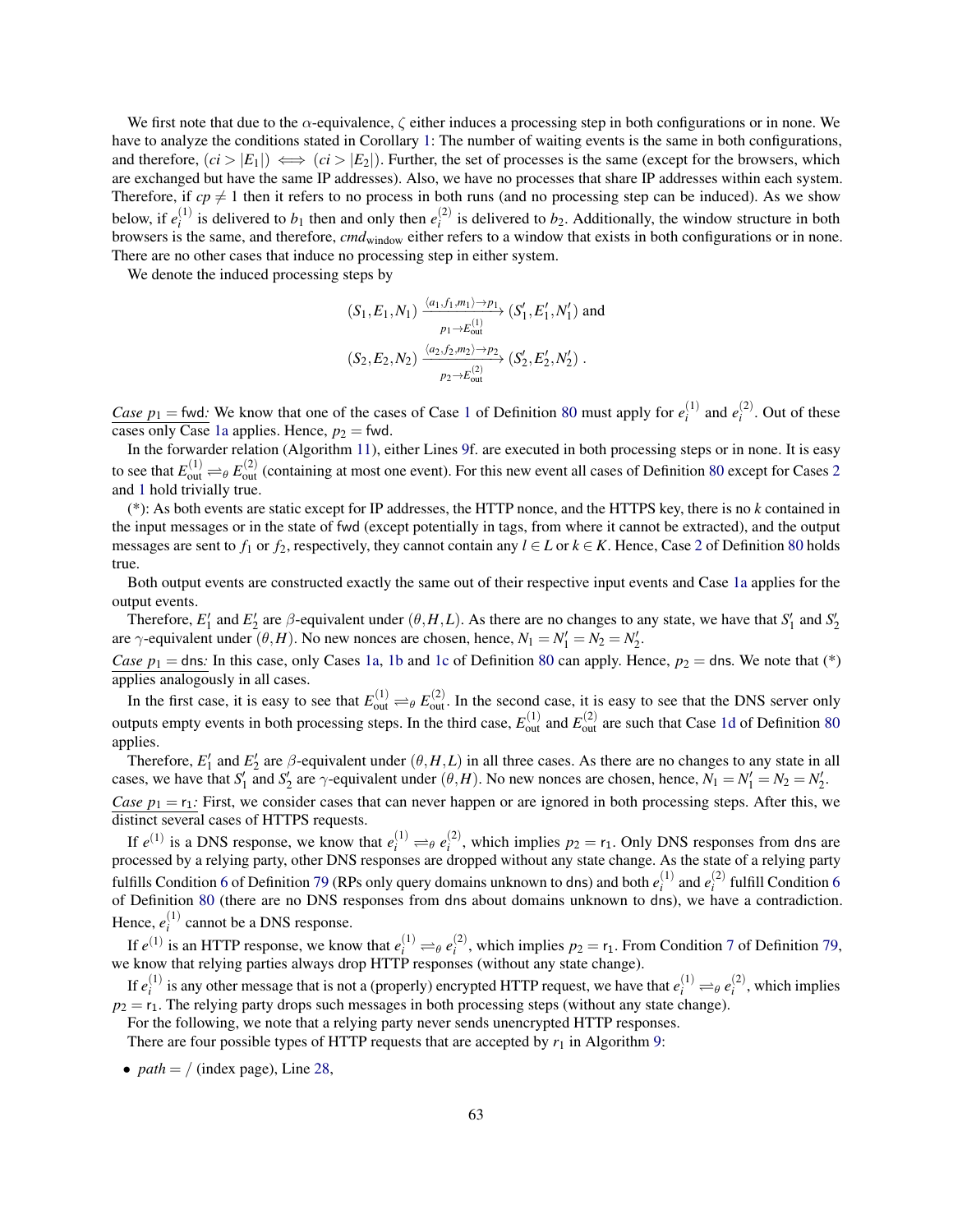- *path* = /startLogin (start a login), Line [31,](#page-40-0)
- $path = \text{/redir}$  (redirect to IdP), Line [43,](#page-40-0) and
- $path = \triangle$ 10gin (login), Line [53.](#page-40-0)

From the cases in Definition [80,](#page-60-0) only two can possibly apply here: Case [1a](#page-60-2) and Case [1e.](#page-60-8) For both cases, we will now analyze each of the HTTP requests listed above separately.

*Definition [80,](#page-60-0) Case [1a:](#page-60-2)*  $e_i^{(1)} \rightleftharpoons e_i^{(2)}$ <sup>(2)</sup>. This case implies  $p_2 = r_1 = p_1$ . As we see below, for the output events  $E_{\text{out}}^{(1)}$  and  $E_{\text{out}}^{(2)}$  (if any) only Case [1a](#page-60-2) of Definition [80](#page-60-0) applies. This implies that the output events may not contain any HTTP nonce contained in *H*. As we know that the HTTP nonce of the incoming HTTP requests is not contained in *H* and the output HTTP responses (if any) of the RP reuses the same HTTP nonce, the nonce of the HTTP responses cannot be in *H*.

- *path* = /. In this case, the same output event is produced, i.e.  $E_{\text{out}}^{(1)} = E_{\text{out}}^{(2)}$ , and Condition [5](#page-60-9) of Definition [80](#page-60-0) holds true. Also, (\*) applies. The remaining conditions are trivially fulfilled and  $E'_1$  and  $E'_2$  are  $\beta$ -equivalent under  $(\theta, H, L)$ . As there are no changes to any state, we have that *S*<sup>1</sup><sub>1</sub> and *S*<sup>2</sup><sub>2</sub> are  $\gamma$ -equivalent under  $(\theta, H)$ . No new nonces are chosen, hence,  $N_1 = N'_1 = N_2 = N'_2$ .
- *path* = /startLogin. The domains of the email addresses in both message bodies are either equivalent and registered to the DNS server (and hence, wkCache contains a public key for this domain), or they are not contained in wkCache (in both,  $S_1(r_1)$  and  $S_2(r_1)$ ). If they are unknown (i.e., not contained in wkCache), they are not registered in the DNS server. Nonetheless, in this case a DNS request is sent to dns. Then, the terms  $E_{\text{out}}^{(1)}$  and  $E_{\text{out}}^{(2)}$  contain a request matching Case [1a](#page-60-2) of Definition [80.](#page-60-0) As  $E_{\text{out}}^{(1)}$  and  $E_{\text{out}}^{(2)}$  are constructed such that besides IP addresses, a string, and a nonce, they only contain a term derived from the input events. In particular, they contain no  $k \in K$  or  $l \in L$  (\*\*): As Condition [2](#page-60-3) of Definition [80](#page-60-0) applies for the input events, this condition also applies for the output events. Thus,  $E'_1$  and  $E'_2$  are  $\beta$ -equivalent under  $(\theta, H, L)$ . The states  $S'_1(r_1)$  is equal to  $S_1(r_1)$  up to the subterm pendingDNS, and  $S_2'(r_1)$  is equal to  $S_2(r_1)$  up to the subterm pendingDNS. The subterm pendingDNS only contains a new entry for a domain unknown to the DNS server. Hence, Condition [6](#page-58-2) of Definition [79](#page-58-1) holds. Thus, we have that  $S'_1$  and  $S'_2$  are  $\gamma$ -equivalent under  $(\theta, H)$ . Exactly one nonce is chosen in both processing steps, and therefore  $N'_1 = N'_2$ .

If the domains of the email addresses are valid and registered in wkCache, then SENDSTARTLOGINRESPONSE is called. In both processing steps, a tag is constructed exactly the same. The same HTTP response (which does not contain a  $k \in K$  or a  $l \in L$ ) is put in both  $E_{out}^{(1)}$  and  $E_{out}^{(2)}$ . The first element of the response's body is not a string and therefore Condition [5](#page-60-9) holds true. The tag is only created on  $r_1$  in both runs and hence,  $\theta$  does not have to be altered. Analogously to (\*\*) we have that  $E'_1$  and  $E'_2$  are  $\beta$ -equivalent under  $(\theta, H, L)$ . The subterm loginSessions of the state of  $r_1$  is extended exactly the same. Thus, we have that  $S'_1$  and  $S'_2$  are  $\gamma$ -equivalent under  $(\theta, H)$ . In both processing steps exactly four nonces are chosen, and we have that  $N'_1 = N'_2$ .

 $path = / \text{redir}$ . First, we note that there is no  $l \in L$  contained in either  $m_1$  or  $m_2$  (by the Defintion of  $\beta$ -equivalence). We further note that a relying party that receives an (encrypted) HTTP request for the path /redir either (I) stops in Line [46](#page-40-0) of Algorithm [9](#page-40-0) with an empty output or (II) emits an HTTP response in Line [52.](#page-40-0) The state of the relying party is not changed in either case.

We now show that in both processing steps always the same cases apply. For  $i \in \{1,2\}$  and  $body_i$  the body of the HTTPS request  $m_i$ , Case (II) applies for  $r_1$  iff

$$
S_i(r_1).\texttt{logins}(\texttt{lossions}[\texttt{body}_i[\texttt{logins}(\texttt{essionToken}]] \neq \langle \rangle
$$

(see Lines [44f](#page-40-0)f. of Algorithm [9\)](#page-40-0).

From Condition [5](#page-58-4) of Definition [79,](#page-58-1) we know that  $S_2(r_1)$ . LoginSessions can be constructed from  $S_1(r_1)$ .loginSessions without removing the entry with the dictionary key  $\mathit{body}_1[\texttt{loginSessionToken}]$ (as this key is not in *L*). Thus, both dictionaries either contain the same entry for the dictionary key *body*<sup>1</sup> [loginSessionToken] or they both contain no such entry. Hence, Case (II) applies in both processing steps or in none.

In both cases, exactly the same outputs are emitted (without containing any  $l \in L$  or  $k \in K$ ) and no state is changed and no new nonces are chosen. In both cases, the first element of the response body (if any) is script\_rp\_redir. We therefore trivially have  $\alpha$ -equivalence of the new configurations.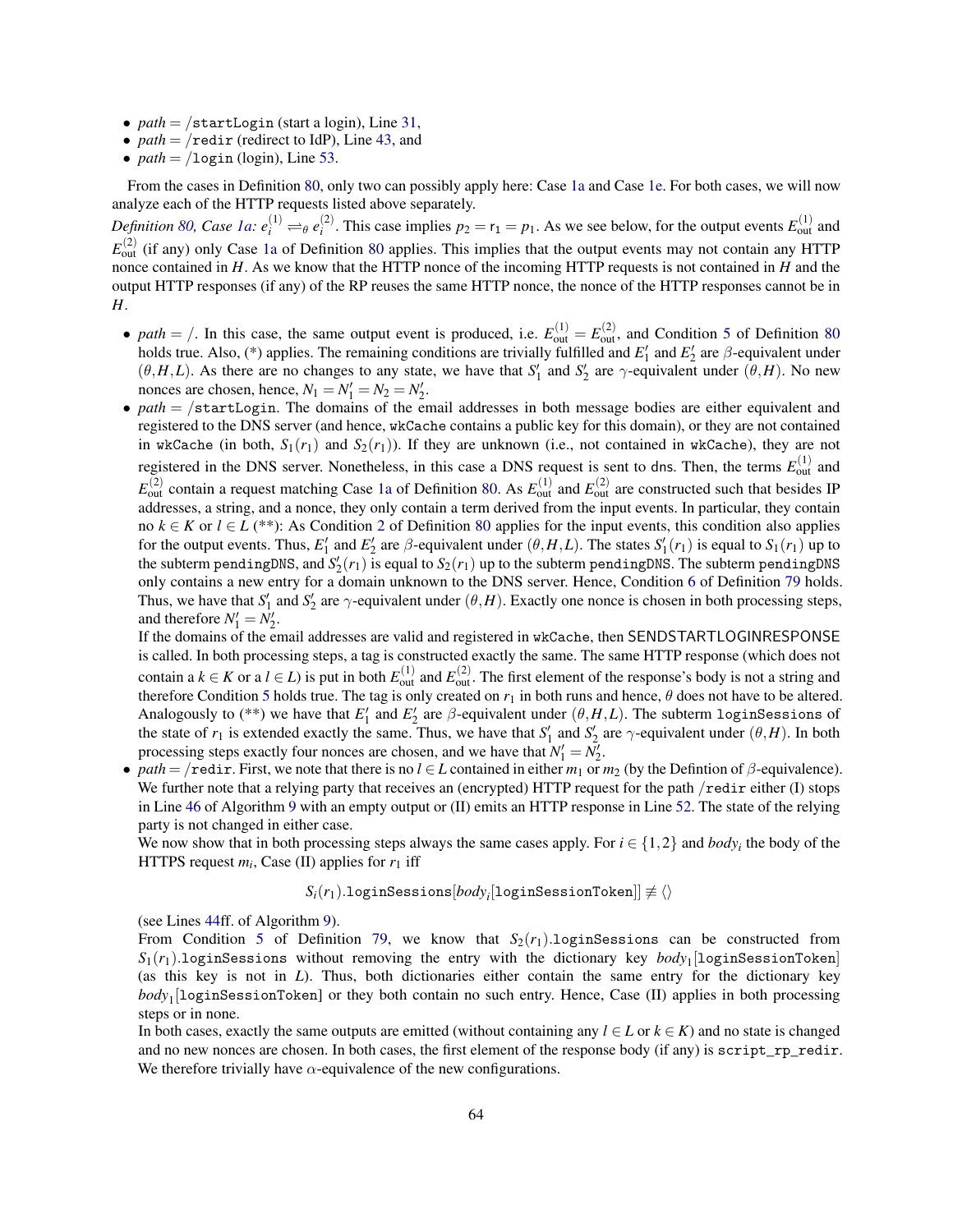• *path*  $=$  /login. This case can be handled analogously to the previous case with two exceptions: (A) First, there are two additional checks, the first in Line [54](#page-40-0) of Algorithm [9](#page-40-0) and the second in Line [64.](#page-40-0) We have

to show that both checks each either simultaneously succeed or fail in both cases.

For the first check, it is easy to see that this follows from  $m_1 \rightleftharpoons_\theta m_2$ .

As we have that  $m_1 \rightleftharpoons_\theta m_2$ , and in particular  $eia_1 := body_1[\text{eia}] \rightleftharpoons_\theta body_2[\text{eia}] =: eia_2$ , both,  $eia_1$  and  $eia_2$  have the same structure. If this structure does not match the expected structure (see Line [62f](#page-40-0).), the checks in both processing steps fail.

If  $r_1$  accepts the identity assertion, then we have that the tag, the email address and the forwarder domain must be equal in  $m_1$  and  $m_2$  as

> $S_1(r_1).$ loginSessions $[body_1[\texttt{logins}$ essionToken $]]$  $= S_2(r_1).$ loginSessions $[body_2[\texttt{logins}$ essionToken $]]$ .

Hence,  $r_1$  either accepts in both processing steps or in none.

(B) If *r*<sup>1</sup> accepts, i.e., it does not stop with an empty message, then *r*<sup>2</sup> accepts. A nonce is chosen exactly the same in both processing steps. Hence, we have that  $N'_1 = N'_2$ .

*Definition* [80,](#page-60-0) Case [1e:](#page-60-8)  $e_i^{(1)}$  $i_j^{(1)}$  is an HTTP(S) request from  $b_1$  to  $r_1$  and  $e_i^{(2)}$  $i_i^{(2)}$  is an HTTP(S) request from  $b_2$  to  $r_2$ . This case implies  $p_2 = r_2$ .

We note that Condition [5](#page-60-9) of Definition [80](#page-60-0) holds for the same reasons as in the previous case. As the response is always addressed to the IP address of  $b_1$  or  $b_2$ , respectively, Condition [5](#page-60-9) of Definition [80](#page-60-0) is fulfilled.

As we see below, for the output events  $E_{\text{out}}^{(1)}$  and  $E_{\text{out}}^{(2)}$  (if any) only Case [1f](#page-60-10) of Definition [80](#page-60-0) applies. This implies that the output events must contain an HTTP nonce contained in *H*. As we know that the HTTP nonce of the incoming HTTP requests is contained in *H* and the output HTTP responses (if any) of the RP reuses the same HTTP nonce, the nonce of the HTTP responses is in *H*.

- *path* = /. In this case, the output events produced (containing no  $l \in L$  or  $k \in K$  result in  $E'_1$  and  $E'_2$  being  $\beta$ equivalent under  $(\theta, H, L)$  according to Definition [80,](#page-60-0) Case [1f.](#page-60-10) As there are no changes to any state, we have that *S*<sup> $\prime$ </sup><sub>1</sub> and *S*<sup> $\prime$ </sup><sub>2</sub> are  $\gamma$ -equivalent under ( $\theta$ ,*H*). No new nonces are chosen, hence,  $N_1 = N_1' = N_2 = N_2'$ .
- *path* = /startLogin. As above, both email addresses in the input events either equivalent and their domain is known to the relying parties, or both email address domains are unknown. The latter case is analogue to above. Otherwise, wkCache, then SENDSTARTLOGINRESPONSE is called. In both processing steps, a tag is constructed the same up to the RP domain  $dr_1$  or  $dr_2$ , respectively.

In both processing steps, an HTTP response is created. We denote the HTTP response generated by  $r_1$  as  $m'_1$  and the one generated by  $r_2$  as  $m'_2$ . We then have that

$$
\begin{aligned} m_1' = \mathsf{enc_s}(\langle \text{HTTPResp}, n, 200, \langle \rangle, g_1 \rangle, k) \\ m_2' = \mathsf{enc_s}(\langle \text{HTTPResp}, n, 200, \langle \rangle, g_2 \rangle, k) \end{aligned}
$$

with

$$
g_1 = \langle \langle \texttt{tagKey}, \nu_2 \rangle, \langle \texttt{loginsessionToken}, \nu_4 \rangle, \langle \texttt{FWDDomain}, S_1(r_1).\texttt{FWDDomain} \rangle \rangle\\ g_2 = \langle \langle \texttt{tagKey}, \nu_2 \rangle, \langle \texttt{loginsessionToken}, \nu_4 \rangle, \langle \texttt{FWDDomain}, S_2(r_2).\texttt{FWDDomain} \rangle \rangle
$$

Obviously,  $m'_1$  equals  $m'_2$ . For  $N_1 = N_2 = (n_1, n_2, \dots)$ , we set  $\theta' = \theta \cup \{\text{enc}_s(\langle y, n_1 \rangle, n_2)\}, N'_1 = N'_2 = (n_5, \dots)$  (as exactly four nonces are chosen in both processing steps), and  $L' = L \cup \{n_4\}$ . The receiver of both messages is the browser  $b_1$  or  $b_2$ , respectively. Obviously, it holds that  $L' = \bigcup_{a \in \theta'}$  loginSessionTokens $(a, S'_1, S'_2)$  and there exists an  $l' \in L'$  such that  $g_1$ [loginSessionToken]  $\equiv l'$ . As Conditions [1f](#page-60-10) and [3](#page-60-11) of Definition [80](#page-60-0) hold,  $E'_1$  and  $E'_2$  are  $\beta$ -equivalent under  $(\theta', H, L')$ . The subterm loginSessions of  $S_1(r_1)$  is extended exactly the same as the subterm loginSessions of  $S_2(r_2)$ . Thus, we have that  $S'_1$  and  $S'_2$  are  $\gamma$ -equivalent under  $(\theta', H)$ . (As mentioned above, in both processing steps exactly four nonces are chosen, and we have that  $N'_1 = N'_2$ .)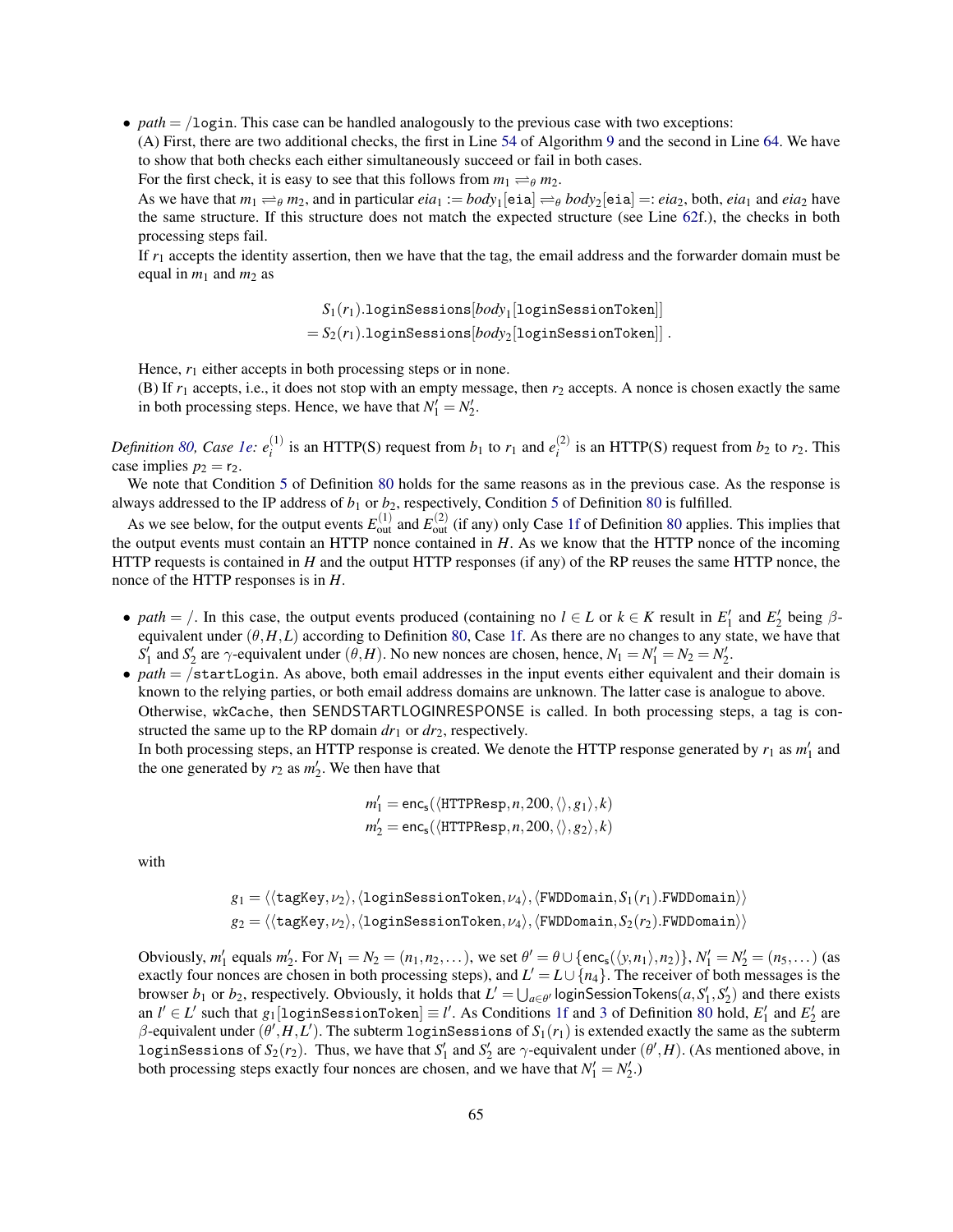• *path* = /redir. By the definition of  $\beta$ -equivalence, the login session token *l* is the same. By the definition of  $\gamma$ -equivalence, we have that Algorithm [9](#page-40-0) either (I) stops in both processing steps in Line [46](#page-40-0) with an empty output or (II) (if  $l \in L$ ) emits an HTTP response in both processing steps in Line [52.](#page-40-0)

From Condition [5](#page-58-4) of Definition [79](#page-58-1) we know that for  $ls_1 := S_1(r_1)$ . LoginSessions [*l*] and  $ls_2 :=$  $S_2(r_2)$ .loginSessions[*l*] we have that  $ls_1 \rightleftharpoons \theta$   $ls_2$ .

We denote the HTTP response generated by  $r_1$  as  $m'_1$  and the one generated by  $r_2$  as  $m'_2$ . We then have that

$$
\begin{aligned} m_1' = \mathsf{enc_s}(\langle \texttt{HTTPResp}, n, 200, \langle \rangle, g_1 \rangle, k) \\ m_2' = \mathsf{enc_s}(\langle \texttt{HTTPResp}, n, 200, \langle \rangle, g_2 \rangle, k) \end{aligned}
$$

with

$$
g_1 = \langle \texttt{script\_rp\_redir}, \langle \texttt{URL}, \texttt{S}, \textit{domain}_1, / \texttt{well-known/spresso-login}, \textit{params}_1 \rangle \rangle
$$
  

$$
g_2 = \langle \texttt{script\_rp\_redir}, \langle \texttt{URL}, \texttt{S}, \textit{domain}_2, / \texttt{well-known/spresso-login}, \textit{params}_2 \rangle \rangle
$$

and *domain*<sub>1</sub>, *domain*<sub>2</sub>, *params*<sub>1</sub>, *params*<sub>2</sub> derived exactly the same from *ls*<sub>1</sub> and *ls*<sub>2</sub>, respectively (and neither  $params_1$  nor  $params_2$  contains a key loginSessionToken). No keys  $k \in K$  are contained in the output. Thus, the output events fulfill Condition [1f](#page-60-10) of Definition [80.](#page-60-0)

No state is changed and no new nonces are chosen. We therefore have  $\alpha$ -equivalence of the new configurations.

•  $path = /login.$ 

This case can be handled analogously to the previous case with two exceptions:

(A) First, there are two additional checks, the first in Line [54](#page-40-0) of Algorithm [9](#page-40-0) checks the origin header and the second in Line [64](#page-40-0) checks the identity assertion.

As we know that  $m_1 \simeq_{\theta} m_2$ , we have that if the first check fails in  $r_1$  then and only then it fails in  $r_2$ . The same holds true for the second check.

If  $r_1$  accepts the identity assertion, then we have that the email address must be equal in  $m_1$  and  $m_2$  as

 $S_1(r_1).$ loginSessions $[body_1[\texttt{logins}$ essionToken $]]$  $=$   $S_{2}(r_{1}).$ loginSessions $[body_{2}[login\text{SessionToken}]]$  .

and we have that the identity assertion in  $g_1$  is valid for  $r_1$ , i.e., signed correctly and contains a tag for  $dr_1$ , and thus, the identity assertion in  $g_2$  is valid for  $r_2$ . Hence,  $r_1$  and  $r_2$  either accept in both processing steps or in none. (B) If  $r_1$  accepts, i.e., it does not stop with an empty message, we know that  $r_2$  accepts. A nonce is chosen exactly the same in both processing steps. Hence, we have that  $N_1' = N_2'$ .

*Case*  $p_1 = r_2$ *:* This case is analogue to the case  $p_1 = r_1$  above. Note that the Case [1e](#page-60-8) of Definition [80](#page-60-0) cannot occur by definition.

*Case*  $p_1 = b_1$ :  $\implies p_2 = b_2$ 

We now do a case distinction over the types of messages a browser can receive.

DNS response For the input events either Condition [1a](#page-60-2) of Definition [80](#page-60-0) or Condition [1d](#page-60-6) apply. Therefore, the DNS request/response nonces in both events are equivalent up to RP domains under a set of proto-tags θ. From Condition [12b](#page-58-5) of Definition [79,](#page-58-1) we know that for a given nonce, there is either an entry in the dictionary *pendingDNS* in both browsers or in none. There are no entries under keys that are not nonces. Hence, both browsers either continue processing the incoming DNS response or stop with no state change and no output events in Line [55](#page-35-0) of Algorithm [7.](#page-35-0) Further, we note that the resolved address contained in the DNS response has to be an IP address.

From Condition [12b](#page-58-5) of Definition [79,](#page-58-1) we know that the protocol in both stored HTTP requests is the same. Therefore, the browsers either both choose a nonce (for HTTPS request) or none.

There can now be two cases: (I) The IP addresses in both DNS responses are the same or (II) the IP address in  $m_1$  is an IP address of  $r_1$  and the IP address in  $m_2$  is an IP address of  $r_2$ . In both cases, the pending requests of the respective browsers are amended in such a way that they fulfill Condition [12c](#page-58-6) (as they fulfilled Condition [12b,](#page-58-5) which is essentially the same for HTTP(s) requests).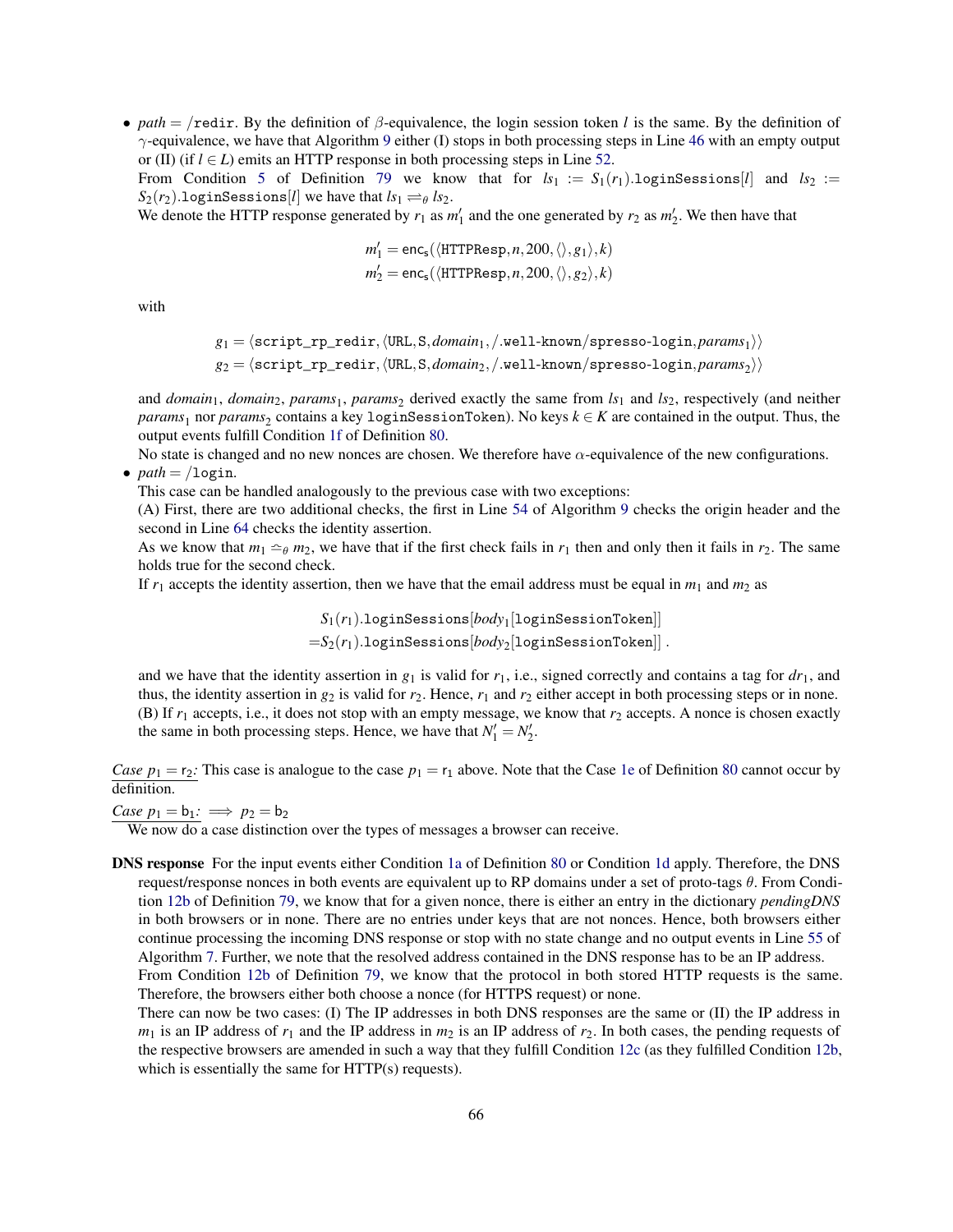For  $E_{\text{out}}^{(1)}$  and  $E_{\text{out}}^{(2)}$ , we have that in Case (I)  $E_{\text{out}}^{(1)} \rightleftharpoons e E_{\text{out}}^{(2)}$  and hence Condition [1a](#page-60-2) of Definition [80](#page-60-0) is fulfilled. In Case (II), the output messages fulfill Condition [1e.](#page-60-8)

From Condition [2](#page-60-3) of Definition [80,](#page-60-0) we know that no  $l \in L$  is contained in the DNS responses. Further, we know from Condition [1d](#page-60-6) of Definition [80](#page-60-0) that if the IP addresses in the DNS responses differ, then they are responses for *dr*<sub>1</sub> and *dr*<sub>2</sub>, respectively. From Condition [12b](#page-58-5) of Definition [79,](#page-58-1) we know that only requests (prepared) for *dr*<sub>1</sub> and *dr*<sub>[2](#page-60-3)</sub>, respectively, may contain a subterm *l* ∈ *L*. Hence, Condition 2 of Definition [79](#page-58-1) holds true.

We also have that no  $k \in K$  is contained in the response (with Condition [3](#page-60-11) of Definition [79\)](#page-58-1). There is also no  $k \in K$ contained in the browser's pending HTTP requests, and therefore, there is none in the output events.

We have that  $S'_1$  and  $S'_2$  are  $\gamma$ -equivalent under  $(\theta, H)$ ,  $E'_1$  and  $E'_2$  are  $\beta$ -equivalent under  $(\theta, H, L)$ ,  $N'_1 = N'_2$ , and thus, the new configurations are  $\alpha$ -equivalent.

HTTP response In this case, it is clear that the HTTP(s) response nonce, which has to match the nonce in the browser's pendingRequests, is either the same in both messages *m*<sup>1</sup> and *m*<sup>2</sup> or it contains a tag. If it contains a tag (with Condition [12c](#page-58-6) of Definition [79\)](#page-58-1) or if it contains a nonce that is not in pendingRequests (which contains the same nonces for both browsers), both browsers stop and do not output anything or change their state.

We can now distinguish between two cases: In both browsers, [\(I\)](#page-66-0) the *reference* that is stored along with the HTTP nonce is a window reference (in this case, the request was a "normal" HTTP(S) request), or [\(II\)](#page-67-0) this reference is a pairing of a document nonce and an XHR reference chosen by the script that sent the request, which is an XHR. From Condition [12c](#page-58-6) of Definition [79](#page-58-1) it is easy to see that no other cases are possible (in particular, the *reference* in both browsers is the same).

- <span id="page-66-0"></span>(I) In Case (I), we can distinguish between the following two cases:
	- (a) The HTTP nonce in  $m_1$  is in  $H$ : In this case, only Case [1f](#page-60-10) of Definition [80](#page-60-0) can apply. We therefore have that there is no Location, Set-Cookie or Strict-Transport-Security header in the response, and that the responses  $m_1$  and  $m_2$  are equal up to proto-tags in  $\theta$ . From Case [12c](#page-58-6) of Definition [79](#page-58-1) we have that in both browsers  $b_1$  and  $b_2$  the encryption keys stored in pendingRequests are the same, that the expected sender in  $e_i^{(1)}$  $i_i^{(1)}$  is  $r_1$  and in  $e_i^{(2)}$  $i^{(2)}$  is  $r_2$ .

With this, we observe that both browsers either accept and successfully decrypt the messages and call the function PROCESSRESPONSE, or both browsers stop with not state change and no output event (in which case the  $\alpha$ -equivalence is given trivially). In particular we note that the expected sender in both cases matches precisely the sender the message has (compare Case [1f](#page-60-10) of Definition [80\)](#page-60-0).

In PROCESSRESPONSE, we see that no changes in the browsers' cookies are performed (as no cookies are in the response), the sts subterm is not changed, and no redirection is performed (as no Location header is present).

Now, new documents are created in each browser. These have the form

 $\langle \nu_7, location, reference, script, script state, \langle \rangle, \langle \rangle, \top \rangle$ 

with

$$
location = \langle \text{URL}, protocol, host, path, parameters \rangle .
$$

Here, *script*, *scriptstate* are the same and *protocol*, *path*, *parameters* are taken from the requests, which means that these subterms are equal or term-equivalent up to proto-tags  $\theta$  according to Case [12c](#page-58-6) of Definition [79.](#page-58-1) The host and the referrer are the same in both states up to exchange of domains, which can be  $dr_1$  in  $b_1$  and  $dr_2$  in  $b_2$ .

We note that if  $k \in K$ , then the request will not be of the correct form to be parsed into a document in the browser, and both browsers stop with an empty output and no state change.

The browser now attaches these newly created documents to its window tree, and we have to check that the Condition [12e](#page-59-1) of Definition [79](#page-58-1) is satisfied.

As we have that both incoming messages were encrypted messages (see Case [7](#page-60-12) of Definition [80\)](#page-60-0) and both messages come from  $r_1$  and  $r_2$ , respectively, and therefore *script* is either script\_rp or script\_rp\_redir (see Case [5](#page-60-9) of Definition [80\)](#page-60-0) we have to check Conditions  $12(e)$ iv and  $12(e)$ v of Definition [79](#page-58-1) in particular.

The scriptstate is initially equal and may contain a subterm  $l \in L$  (as we know from HTTP nonce in  $m_1$ ) being in *H* that the host of this document is  $dr_1$  in  $b_1$  and  $dr_2$  in  $b_2$ ), and the script inputs are empty. The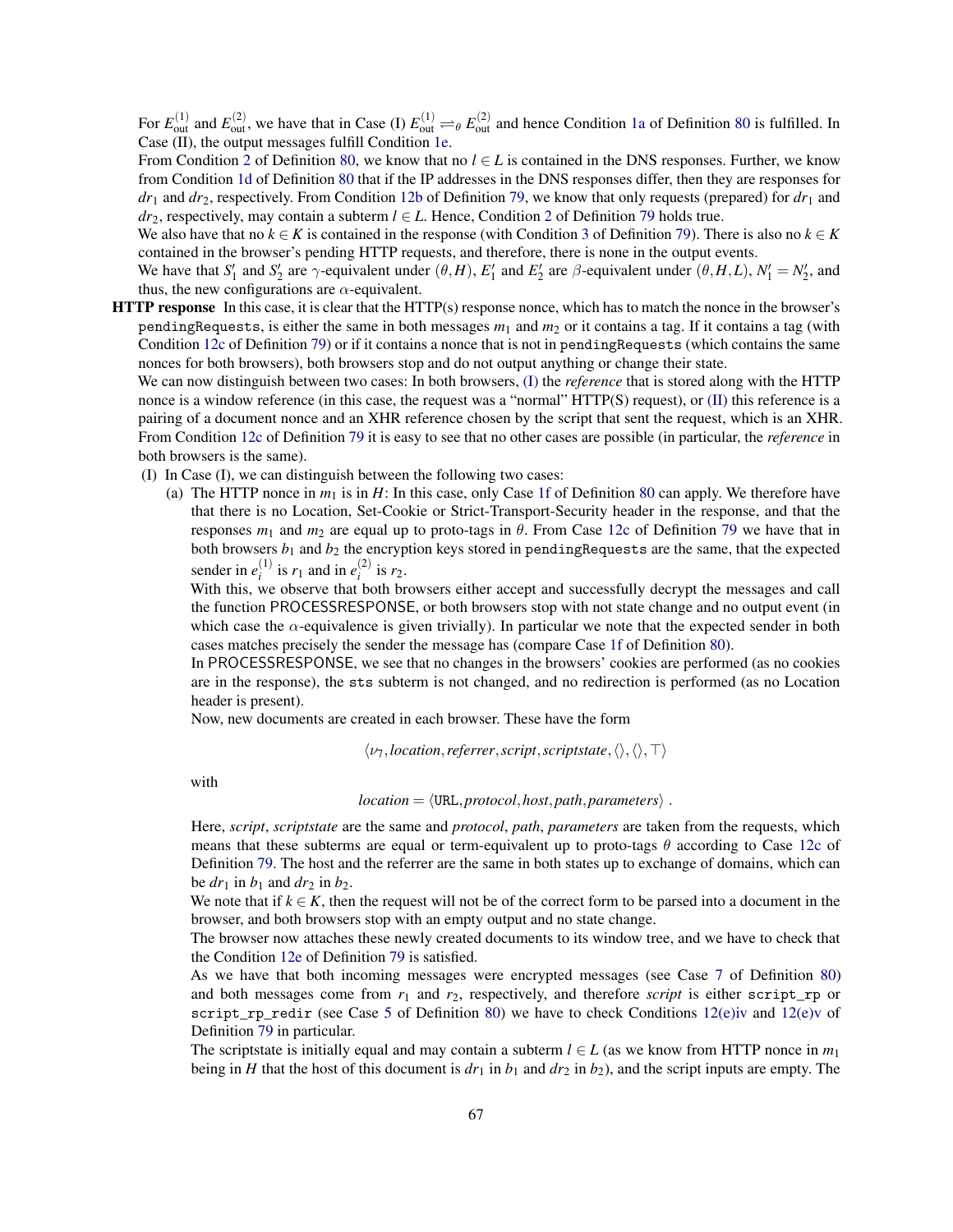document's referer is constructed from the referer header of the request, which is equal in both cases or has the host  $dr_1$  in  $b_1$  and  $dr_2$  in  $b_2$ .

To sum up,  $\gamma$ -equivalence under  $(\theta, H)$  is preserved.  $\alpha$ -equivalence is preserved as no output event is generated and the exact same number of nonces are chosen.

(b) The HTTP nonce in  $m_1$  is not in *H*: In this case we have that  $e_i^{(1)} \rightleftharpoons e_i^{(2)}$  $i<sup>(2)</sup>$  (Case [1a](#page-60-2) of Definition [80\)](#page-60-0), and that the HTTP nonces, senders, encryption keys (if any) and original requests in the pending requests of both browsers are either equal or equivalent up to proto-tags  $\theta$ . There can be no  $k \in K$  as a subterm (except in tags) of the input.

With this, we observe that both browsers either accept and successfully decrypt the messages and call the function PROCESSRESPONSE, or both browsers stop with no state change and no output event (in which case the  $\alpha$ -equivalence is given trivially). In particular we note that the expected sender in both cases matches precisely the sender of the message (as it is equal).

If there is a Set-Cookie header in one of the responses, a new entry in the cookies of each browsers is created (which obviously is term-equivalent up to  $\theta$ , and therefore is in compliance with the requirements for  $\gamma$ -equivalence). The same holds true for any Strict-Transport-Security headers.

Now, if there is a Location header in  $m_1$  (and therefore also in  $m_2$ ), a new request is generated and stored under the pending DNS requests, and a DNS request is sent out. The new HTTP(S) requests contains the method, body, and Origin header of the original request (which were equivalent up to proto-tags  $\theta$ ), where the Origin header is amended by the host and protocol of the original request.

Also, we know from  $e_i^{(1)} \rightleftharpoons e_i^{(2)}$  $\sum_{i=1}^{L}$  that neither event may contain a subterm  $l \in L$  or  $k \in K$ . Hence, the transferred (initial) scriptstate (or a request generated by a Location header, see below) cannot contain a subterm  $l \in L$  or  $k \in K$ .

Now, assuming that the domain in the Location header was not CHALLENGE, then the new request is term-equivalent under  $\theta$  between both browsers. A new DNS request is generated (which conforms to Condition [1a](#page-60-2) of Definition [79\)](#page-58-1). It is sent out and the HTTP request is stored in the pending DNS requests of each browser. It is clear that in this case, the conditions for  $\gamma$ -equivalence under  $(\theta, H)$  (in particular, Condition [12b\)](#page-58-5) and  $\beta$ -equivalence under  $(\theta, H, L)$  are satisfied. The same number of nonces is chosen. Altogether,  $\alpha$ -equivalence is given.

If, however, the domain is CHALLENGE (and the browser has not started a request to CHALLENGE before; in this case the browser would behave as above), then the domain is  $dr_1$  in  $b_1$  and  $dr_2$  in  $b_2$ . In particular, in the resulting requests, the Host header is exchanged in this way. For alpha equivalence to hold for the new configuration, we have  $H' = H \cup \{n\}$ , where *n* is the nonce chosen for the HTTP(S) request. A new DNS request is generated (which in this case conforms to Condition [1b](#page-60-4) of Definition [79\)](#page-58-1). Therefore, we have  $\gamma$ -equivalence under  $(\theta, H')$  and  $\beta$ -equivalence under  $(\theta, H', L)$ . The same number of nonces is chosen, and we indeed have  $\alpha$ -equivalence.

If there is no Location header in  $m_1$  (and therefore none in  $m_2$ ), a new document is constructed just as in the case when the nonce in  $m_1$  is in  $H$ .

The scriptstate is initially equal, and the script inputs are empty. The document's referer is constructed from the referer header of the request, which is equal in both cases (up to proto-tags in  $\theta$ ).

To sum up,  $\gamma$ -equivalence under  $(\theta, H)$  is preserved in this case as well.  $\alpha$ -equivalence is preserved as no output event is generated and the exact same number of nonces are chosen.

- <span id="page-67-0"></span>(II) In Case (II), i.e., the response is a response to an XHR, we have that *reference* is a tupel, say, *reference*  $=$  $\langle \text{doconone}, \text{xhrref} \rangle$ , and we again distinguish between the two cases as above:
	- (a) The HTTP nonce in  $m_1$  is in  $H$ : In this case, only Case [1f](#page-60-10) of Definition [80](#page-60-0) can apply. We therefore have that there is no Location, Set-Cookie or Strict-Transport-Security header in the response, and that the responses  $m_1$  and  $m_2$  are equal up to proto-tags in  $\theta$ . From Case [12c](#page-58-6) of Definition [79](#page-58-1) we have that in both browsers *b*<sup>1</sup> and *b*<sup>2</sup> the encryption keys stored in pendingRequests are the same and that the expected sender in  $e_i^{(1)}$  $i^{(1)}$  is  $r_1$  and in  $e_i^{(2)}$  $i^{(2)}$  is  $r_2$ .

With this, we observe that both browsers either accept and successfully decrypt the messages and call the function PROCESSRESPONSE, or both browsers stop with not state change and no output event (in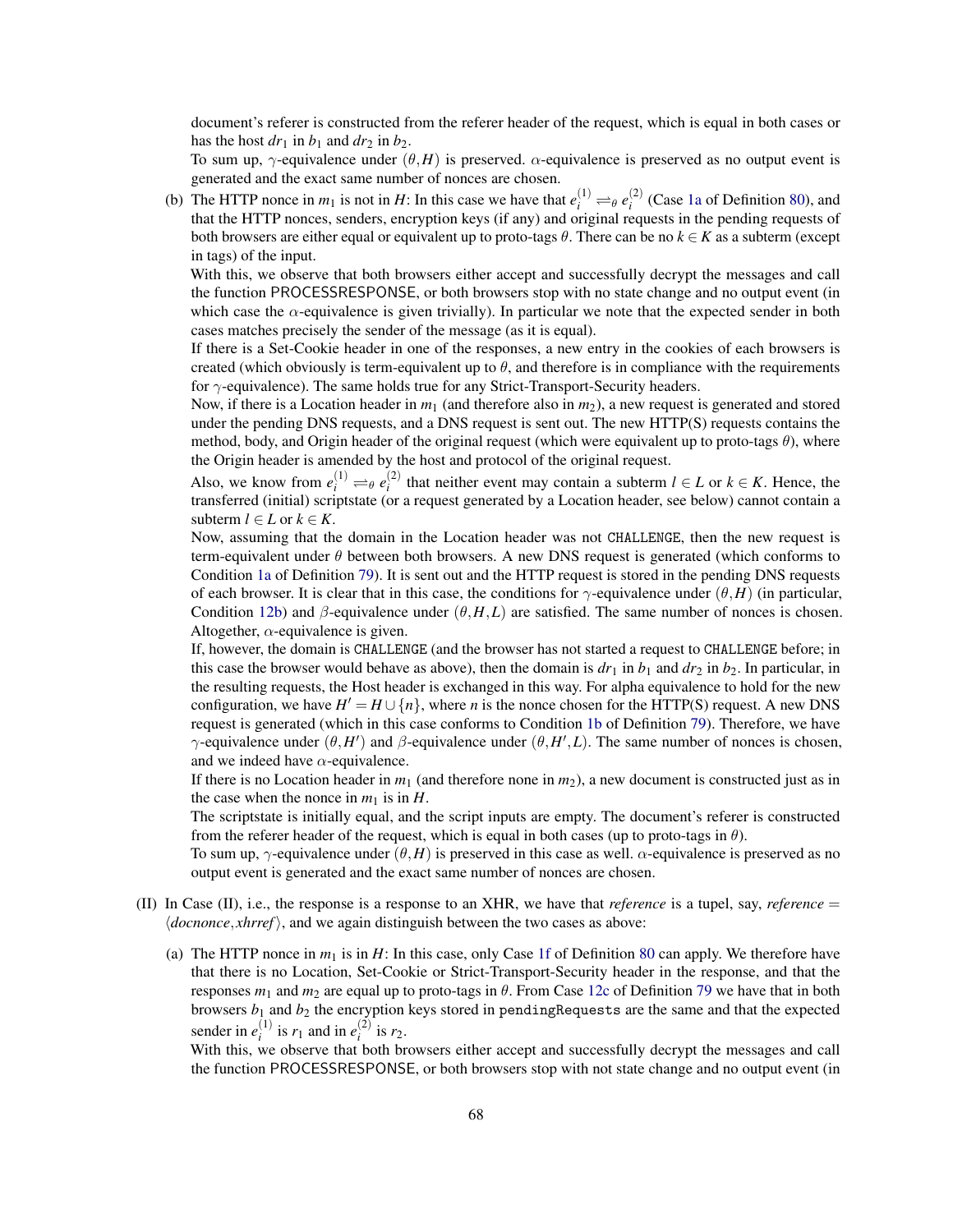which case the  $\alpha$ -equivalence is given trivially). In particular we note that the expected sender in both cases matches precisely the sender of the message (compare Case [1f](#page-60-10) of Definition [80\)](#page-60-0).

In PROCESSRESPONSE, we see that no changes in the browsers' cookies are performed (as no cookies are in the response), the sts subterm is not changed, and no redirection is performed (as no Location header is present).

A new input is constructed for the document that is identified by *docnonce*. We note that such a document exists either in both browsers or in none (in which, again, both browsers stop with no output or state change). As the input events may contain a subterm  $l \in L$  (as we know from HTTP nonce in  $m_1$  being in *H* that the host of this document is  $dr_1$  in  $b_1$  and  $dr_2$  in  $b_2$ ), the constructed scriptinput may also contain a subterm *l*  $\in$  *L*. The same holds true for keys *k*  $\in$  *K*.

For  $j \in \{1,2\}$ , we have that the scriptinput term for the document in  $b_j$  is  $\langle$ XMLHTTPREQUEST, *g*<sub>*j*</sub> body, *xhrref* $\rangle$ , where *g<sub>j</sub>* is the HTTP body of *m<sub>j</sub>*. With  $g_1 \rightleftharpoons g_2$  and *xhrref*  $\in \mathcal{N} \cup \{\perp\}$ , it is easy to see that the resulting scriptinput term of the document is term-equivalent under proto-tags  $\theta$  (as it was before). This satisfies  $\gamma$ -equivalence on the new browser state.

No output event is generated, and no nonces are chosen. Therefore we have  $\alpha$ -equivalence on the new configuration.

(b) The HTTP nonce in  $m_1$  is not in *H*: In this case we have that  $e_i^{(1)} \rightleftharpoons e_i^{(2)}$  $i<sup>(2)</sup>$  (Case [1a](#page-60-2) of Definition [80\)](#page-60-0), and that the HTTP nonces, senders, encryption keys (if any) and original requests in the pending requests of both browsers are either equal or equivalent up to proto-tags  $\theta$ .

With this, we observe that both browsers either accept and successfully decrypt the messages and call the function PROCESSRESPONSE, or both browsers stop with not state change and no output event (in which case the  $\alpha$ -equivalence is given trivially). In particular we note that the expected sender in both cases matches precisely the sender the message has (as it is equal).

If there is a Set-Cookie header in one of the responses, a new entry in the cookies of each browsers is created (which obviously is term-equivalent up to  $\theta$ , and therefore is in compliance with the requirements for  $\gamma$ -equivalence). The same holds true for any Strict-Transport-Security headers.

Now, if there is a Location header in  $m_1$  (and therefore also in  $m_2$ ), both browsers stop with not state change and no output event (in which case the  $\alpha$ -equivalence is given trivially), as XHR cannot be redirected in the browser.

If there is no Location header in  $m_1$  (and therefore none in  $m_2$ ), a new input is constructed for the document that is identified by *docnonce*. We note that such a document exists either in both browsers or in none. For  $j \in \{1, 2\}$ , we have that the scriptinput for the document in  $b_j$  is  $\langle \texttt{XMLHTTPREQUEST}, g_j \texttt{.body}, \textit{xhrref} \rangle$ , where  $g_j$  is the HTTP body of  $m_j$ . With  $e_i^{(1)} \rightleftharpoons e_i^{(2)}$  $i^{(2)}$  (which may not contain a subterm  $l \in L$  or  $k \in K$ ), it is easy to see that the resulting scriptinput term of the document is term-equivalent under proto-tags  $\theta$ (as it was before). This satisfies  $\gamma$ -equivalence on the new browser state.

No output event is generated, and no nonces are chosen. Therefore we have  $\alpha$ -equivalence on the new configuration.

- **TRIGGER** We now distinguish between the possible values for *cmd*<sub>switch</sub>.
	- 1 (trigger script): In this case, the script in the window indexed by *cmd*window is triggered. Let *j* be a pointer to that window.

We first note that such a window exists in  $b_1$  iff it exists in  $b_2$  and that  $S_1(b_1)$ . *j*.script  $\equiv S_2(b_2)$ . *j*.script. We now distinguish between the following cases, which cover all possible states of the windows/documents:

1. *S*<sub>1</sub>(*b*<sub>1</sub>). *j*.origin ∈ { $\langle dr_1, S \rangle$ ,  $\langle dr_2, S \rangle$ } and *S*<sub>1</sub>(*b*<sub>1</sub>). *j*.script ≡ script\_rp. Similar to the following scripts, the main distinction in this script is between the script's internal states (named q). With the term-equivalence under proto-tags  $\theta$  we have that either  $S_1(b_1)$ . *j*.scriptstate.q =  $S_2(b_2)$ . *j*.scriptstate.q or the script's state contains a tag and is therefore in an illegal state (in which case the script will stop without producing output or changing its state).

We can therefore now distinguish between the possible values of  $S_1(b_1)$ . *j.* scriptstate.q = *S*2(*b*2). *j*.scriptstate.q: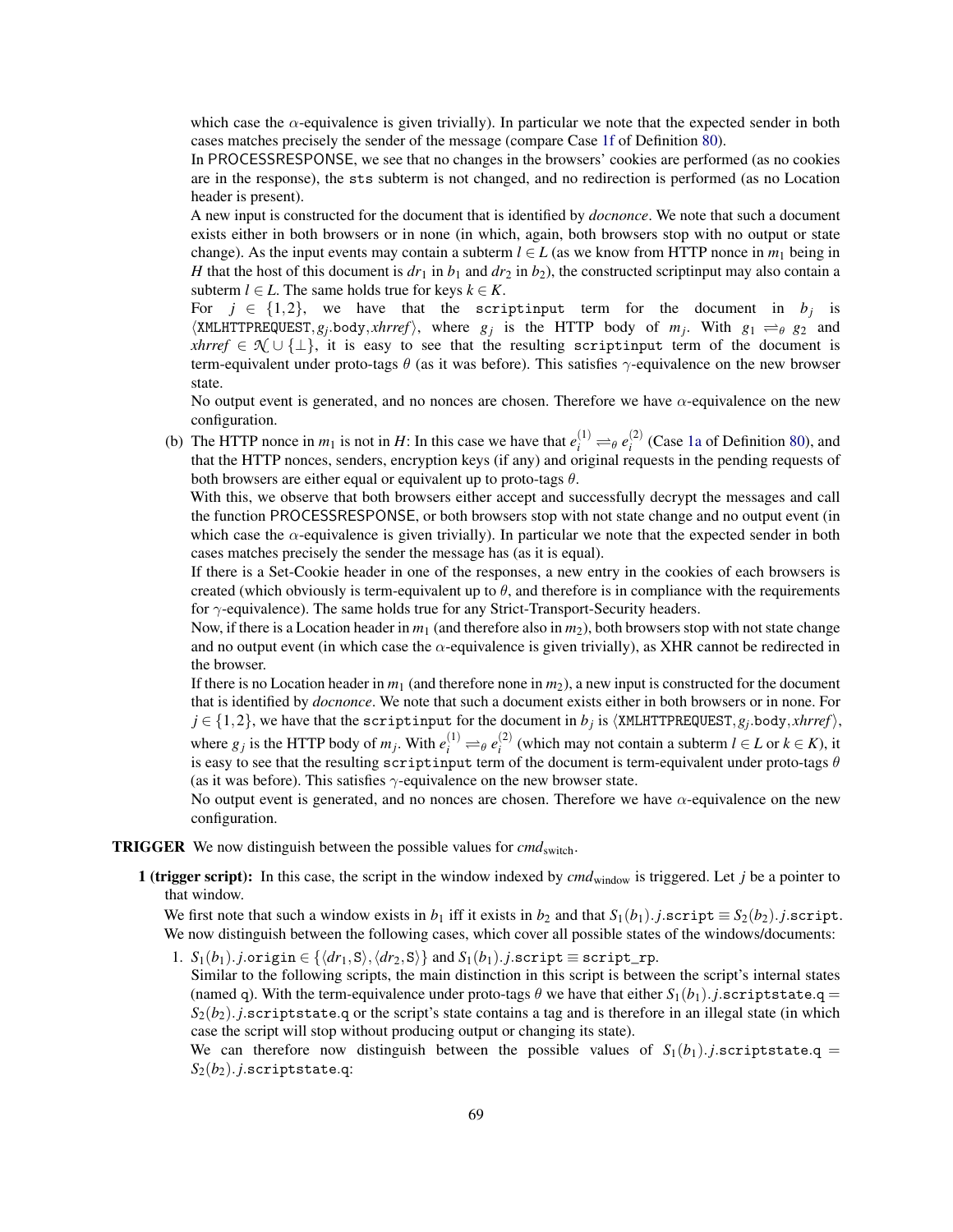start: In this case, the script chooses one nonce in both processing steps and creates an XHR addressed to its own origin, which is in both cases either (a) equal and  $\langle dr_1, S \rangle$  or  $\langle dr_2, S \rangle$  or it is (b)  $\langle dr_1, S \rangle$  in  $b_1$  and  $\langle dr_2, S \rangle$  in  $b_2$ . The path is the (static) string /startLogin. The script saves the freshly chosen nonce (referencing the XHR) and a (static) value for q in its scriptstate. We note that if a  $k \in K$  is contained in the script's state, it is never sent out in this state.

In Case (a), we have that the command is term-equivalent under proto-tags  $\theta$  and hence, the browser emits a DNS request which is term-equivalent, and appends the XHR in pendingDNS. Hence, we have  $\gamma$ -equivalence under ( $\theta$ ,*H*) for the new states,  $\beta$ -equivalence under ( $\theta$ ,*H*,*L*) for the new events, and  $\alpha$ -equivalence for the new configuration.

In Case (b), we have that the prepared HTTP request is  $\delta$ -equivalent under  $\theta$ , and is added to pendingDNS in the browser's state, we set  $H' := H \cup \{n\}$  with *n* being the nonce that the browser chooses for  $\lambda_1$ . The browser emits a DNS request that fulfills Condition [1b](#page-60-4) of Definition [80.](#page-60-0) Therefore, we have  $\gamma$ -equivalence under  $(\theta, H')$  for the new states. As the request added to pendingDNS in the browser's state fulfills Condition [12b,](#page-58-5) we have β-equivalence under  $(θ, H', L)$  for the new events, and  $\alpha$ -equivalence for the new configuration.

expectStartLoginResponse: In this case, the script retrieves the result of an XHR from *scriptinputs* that matches the reference contained in *scriptstate*. From Condition [12\(e\)iv](#page-59-2) of Definition [79](#page-58-1) we know that all results from XHRs in *scriptinput* are term-equivalent up to θ and that *scriptstate* is term-equivalent up to  $\theta$ . Hence, in both browsers, both scripts stop with an empty command or both continue as they successfully retrieved such an XHR.

Now, a URL is constructed (exactly the same) for an (HTTPS) origin that is the origin of the document. We have to distinguish between to cases: Either the origin is (i) equal in  $b_1$  and  $b_2$ , or (ii) the origin is  $\langle dr_1, S \rangle$  in *b*<sub>1</sub> and  $\langle dr_2, S \rangle$  in *b*<sub>2</sub>. In the first case (i), no subterm  $l \in L$  is contained in *scriptinput* and hence, no such subterm is contained in the constructed URL. In the second case (ii), however, we have that such a subterm may be contained in *scriptinput*. But as the URL commands the browser to prepare a request to  $dr_1$  and  $dr_2$ , respectively, the request may be stored in pendingDNS of the browser's state.

To store the prepared HTTP request in pendingDNS, the browser chooses a nonce *n*. We construct the set *H'* as follows: In (i)  $H' := H$  and in (ii)  $H' := H \cup \{n\}$ . Thus, Condition [12b](#page-58-5) of Definition [79](#page-58-1) holds true under  $(\theta, H')$ .

In Case (i) we also have that no  $k \in K$  is written into script state.tagKey. Otherwise, a  $k \in K$  may be written there. In no case, a  $k \in K$  is contained in the output event or generated HTTP request (as scriptstate.tagKey is not used to create such event or request).

The output events of both browsers are either a DNS request that is equal in (i) or a DNS request that matches Condition [1b](#page-60-4) of Definition [80.](#page-60-0)

We now have that  $S'_1$  and  $S'_2$  are  $\gamma$ -equivalent under  $(\theta, H')$ ,  $E'_1$  and  $E'_2$  are  $\beta$ -equivalent under  $(\theta, H', L)$ , and as exactly the same number of nonces is chosen, we have that the new configuration is  $\alpha$ equivalent.

expectFWDReady: In this case, the script retrieves the result of a postMessage from *scriptinputs*. As we know that  $S_1(b_1).j.$ scriptstate  $\rightleftharpoons_\theta S_2(b_2).j.$ scriptstate and that for all matching postMessages that they also have to be term-equivalent up to  $\theta$  and that the window structure is equal in both browsers, we have that either the same postMessage is retrieved from *scriptinputs* or none in both browsers.

The script now constructs a postMessage that is sent to exactly the same window in both browsers and that requires that the receiver origin has to be  $\langle fwddomain, S \rangle$  The postMessage is only sent to this origin, we have that  $\gamma$ -equivalence cannot be violated even if a  $k \in K$  is contained in the postMessage (as there are no constraints concerning *K* in the script inputs of this origin).

We now have that  $S'_1$  and  $S'_2$  are  $\gamma$ -equivalent under  $(\theta, H)$ ,  $E'_1$  and  $E'_2$  are  $\beta$ -equivalent under  $(\theta, H, L)$ , and as exactly the same number of nonces is chosen, we have that the new configuration is  $\alpha$ equivalent.

expectEIA: In this case, the script retrieves the result of a postMessage from *scriptinputs*. As we know that  $S_1(b_1)$ . *j*.scriptstate  $\rightleftharpoons$   $_\theta$   $S_2(b_2)$ . *j*.scriptstate and that for all matching postMessages that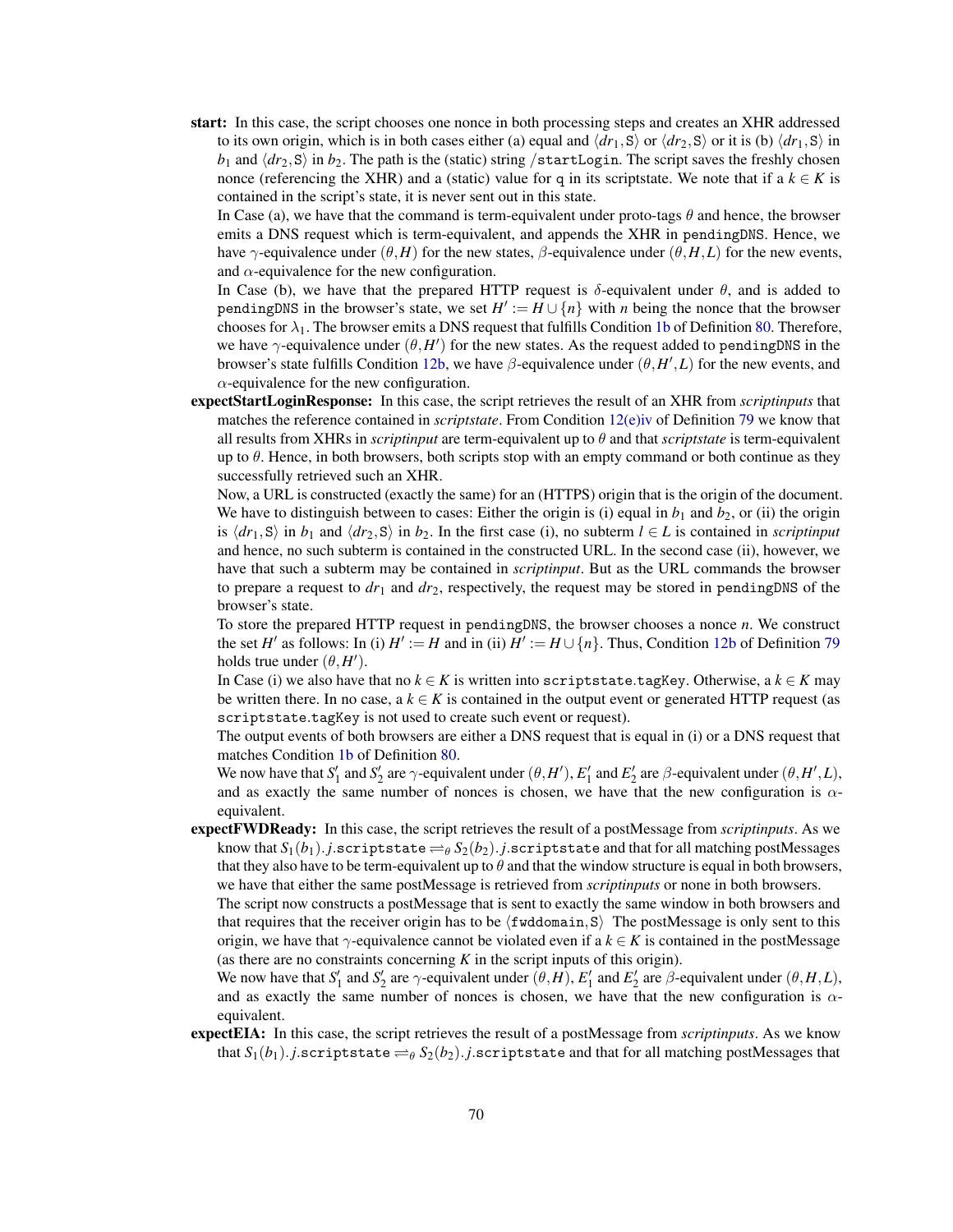they also have to be term-equivalent up to  $\theta$  and that the window structure is equal in both browsers, we have that either the same postMessage is retrieved from *scriptinputs* or none in both browsers.

The script chooses one nonce in both processing steps and creates an XHR addressed to its own origin, which is in both cases either (a) equal and  $\langle dr_1, S \rangle$  or  $\langle midr_2, S \rangle$  or it is (b)  $\langle dr_1, S \rangle$  in  $b_1$  and  $\langle midr_2, S \rangle$ in  $b_2$ . The path is the (static) string  $\log_{10}$ . The script saves the freshly chosen nonce (referencing the XHR) and a (static) value for q in its scriptstate.

In Case (a), we have that the command is term-equivalent under proto-tags  $\theta$  and hence, the browser emits a DNS request which is term-equivalent, and appends the XHR in pendingDNS. Hence, we have  $\gamma$ -equivalence under ( $\theta$ ,*H*) for the new states,  $\beta$ -equivalence under ( $\theta$ ,*H*,*L*) for the new events, and  $\alpha$ -equivalence for the new configuration.

For Case (b), we note that for  $j \in \{1,2\}$ , the body  $g_j$  of the prepared HTTP request may contain an (encrypted) identity assertion such that

$$
g_j[\texttt{eia}] \sim \texttt{enc}_\texttt{s}(\texttt{sig}(\langle \texttt{enc}_\texttt{s}(\langle dr_j, \ast \rangle, \ast), \ast, \texttt{fwddomain}\rangle, \ast), \ast).
$$

As the receiver of this message is always determined to be  $dr_j$  (in  $b_j$ ) and the Origin header is set accordingly, we have that the prepared HTTP request is  $\delta$ -equivalent under  $\theta$ . The (prepared) request is added to pendingDNS in the browser's state, we set  $H' := H \cup \{n\}$  with *n* being the nonce that the browser chooses for  $\lambda_1$ . The browser emits a DNS request that fulfills Condition [1b](#page-60-4) of Definition [80.](#page-60-0) In no case is a  $k \in K$ , which can only be stored in scriptstate.tagKey used to construct either output events or state changes. Therefore, we have  $\gamma$ -equivalence under  $(\theta, H')$  for the new states. As the request added to pendingDNS in the browser's state fulfills Condition [12b,](#page-58-5) we have  $\beta$ -equivalence under  $(\theta, H', L)$  for the new events, and  $\alpha$ -equivalence for the new configuration.

2.  $S_1(b_1)$ . *j*.origin  $\in \{ \langle dr_1, S \rangle, \langle dr_2, S \rangle \}$  and  $S_1(b_1)$ . *j.* script  $\not\equiv$  script rp. It immediately follows that  $S_1(b_1)$ . *j*.script  $\equiv$  script\_rp\_redir in this case. This script always outputs the same command to the browser: it commands to navigate its window to a URL saved as the script's *scriptstate*, which is term-equivalent under proto-tags between the two browsers. As the HTTP request that is generated (and then stored in pendingDNS) contains neither an Origin nor a Referer header, they are term-equivalent under  $\theta$  if the domain of this HTTP request is not CHALLENGE<sup>[23](#page-70-0)</sup> and  $\delta$ -equivalent otherwise. The resulting states of both browsers are therefore  $\gamma$ -equivalent under  $\theta$ .

In both cases (challenged or not), we have that  $E_{\text{out}}^{(1)} \rightleftharpoons E_{\text{out}}^{(2)}$  and hence Condition [1a](#page-60-2) of Definition [80](#page-60-0) is fulfilled, or the output messages fulfill Condition [1e.](#page-60-8)

Clearly, no  $k \in K$  is contained in the script's state, in the generated DNS request, or the HTTP request. In both processing steps, exactly the same number of nonces is chosen. We therefore have  $\alpha$ -equivalence.

3.  $S_1(b_1)$ . *j*.origin =  $\langle$ fwddomain,S $\rangle$ .

It immediately follows that  $S_1(b_1)$ . *j*.script  $\equiv$  script\_fwd in this case.

As above, we have that either  $S_1(b_1)$ . *j*.scriptstate.q =  $S_2(b_2)$ . *j*.scriptstate.q or the script's state contains a tag and is therefore in an illegal state (in which case the script will stop without producing output or changing its state).

With the equivalence of the window structures we have that the *target* variable in the algorithm of script\_fwd in both runs points to a window containing the same script in both runs.

We can now distinguish between the possible values of  $S_1(b_1)$ . *j*.scriptstate.q =  $S_2(b_2)$ . *j*.scriptstate.q:

- start In this case, a postMessage with exactly the same contents is sent to the same window. We therefore trivially have  $\gamma$ -equivalence under  $(\theta, H)$  on the states in this case. No output events are generated, and no nonces are used. Therefore,  $\alpha$ -equivalence holds on the new states.
- expectTagKey In this case, for any change in the state to occur, a postMessage containing some term under the (dictionary) key tagKey sent from exactly the same window has to be in *scriptinputs*. From Condition [12\(e\)vi](#page-59-4) of Definition [79](#page-58-1) we know that in *scriptinputs* either such a postMessage exists in both browsers or in none.

<span id="page-70-0"></span><sup>&</sup>lt;sup>23</sup>This also applies when the browser challenged before, i.e., challenge in the browser's state is ⊥.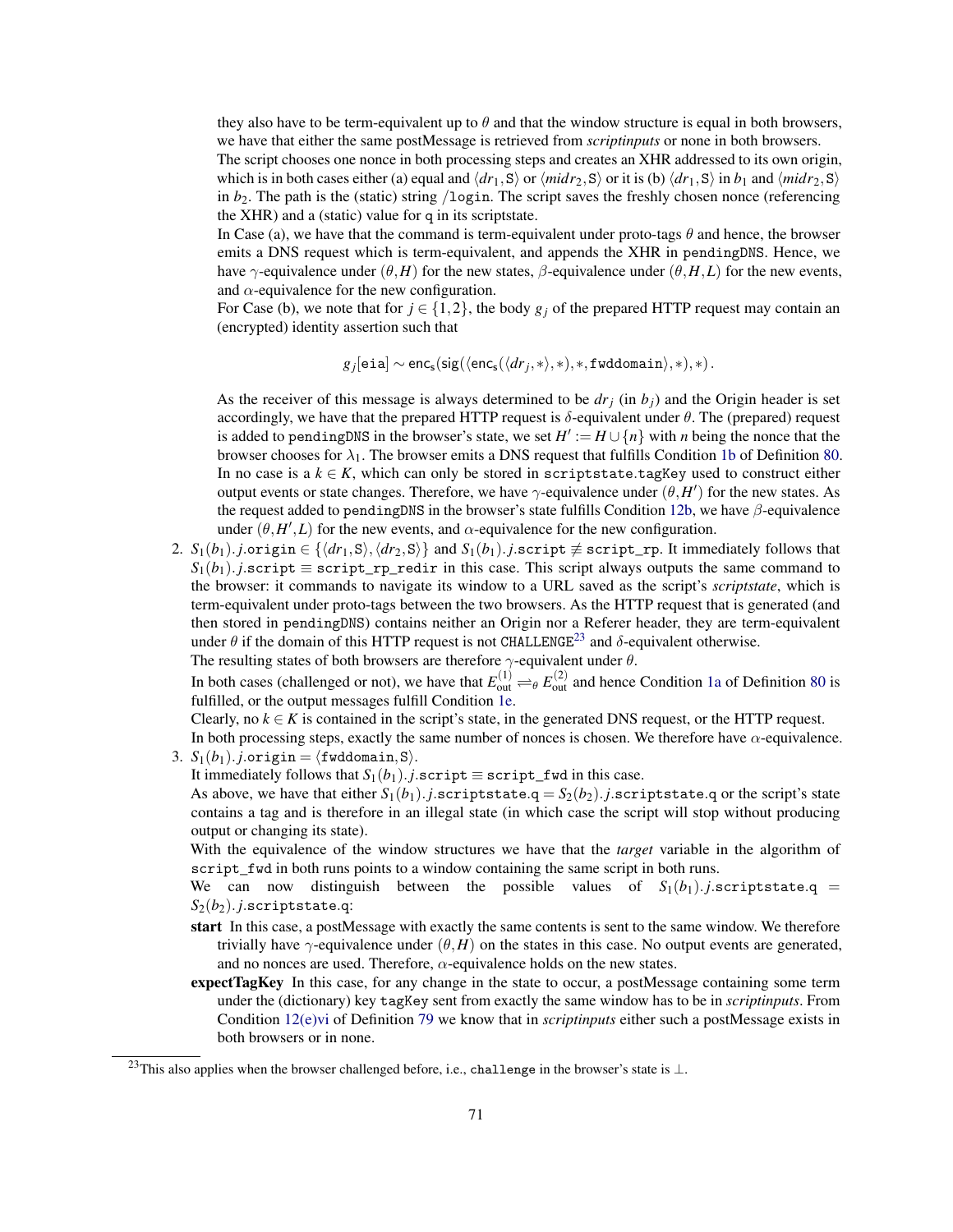As the *tag* contained in the postMessages is term-equivalent under proto-tags *theta*, we have that the RP domain inside the tag is either the same in both processing steps or  $dr_1$  in  $b_1$  and  $dr_2$  in  $b_2$ . Additionally, *eia* (if contained in the URL parameters in the location of the script) is term-equivalent under proto-tags *theta*. It follows that the resulting postMessage, which contains *eia*, is either delivered to the receiver (which is either equal in both browsers or  $dr_1$  in  $b_1$  and  $dr_2$  in  $b_2$ ). Additionally, no  $k \in K$  can be contained in the *eia*, as it is taken from the document's location. In any case, the resulting browser states are  $\gamma$ -equivalent under  $(\theta, H)$ .

As no output events are produced, we have that  $E'_1$  and  $E'_2$  are  $\beta$ -equivalent under  $(\theta, H, L)$ . As exactly the same number of nonces are chosen (in fact, no nonces are chosen), we have that the resulting configuration is  $\alpha$ -equivalent.

4. 
$$
S_1(b_1)
$$
.*j*.origin  $\notin \{ \langle dr_1, S \rangle, \langle dr_2, S \rangle, \langle \text{fwddomain}, S \rangle \}.$ 

Here, we assumte that the script in this case is the the attacker script  $R<sup>att</sup>$ , as it subsumes all other scripts. We first observe, that its "view", i.e., the input terms it gets from the browser, is term-equivalent up to proto-tags  $\theta$  between (the scripts running in)  $S_1(b_1)$  and  $S_2(b_2)$ . From the equivalence definition of states (Definition [79\)](#page-58-1) we can see that:

- The window tree has the same structure in both processing steps. All window terms are equal (up to their documents subterm). All same-origin documents contain only subterms that are term-equivalent up to  $\theta$  (again, up to their subwindows subterms). All non-same-origin documents become limited documents and therefore are equal (up to the subwindows, limited documents only contain the subwindows and the document nonce).
- The subterms cookies, localStorage, sessionStorage, scriptstate, and scriptinputs are term-equivalent up to  $\theta$ .
- The subterms ids and secrets are equal.
- There is not  $k \in K$  as a subterm (except as keys for tags) in this view. We therefore have that no such term can be contained in the output command of the script, or in the new scriptstate.

As the input of the script as a whole is term-equivalent up to  $\theta$ , does not contain any placeholders in  $V_{\text{script}}$ , and does not contain a key for any tag in  $\theta$ , we have that the output of the script, i.e., *scriptstate'*, *cookies'*,  $localStorage'$ ,  $sessionStorage'$ ,  $common'$ ,  $m$ ust be term-equivalent up to proto-tags  $\theta$  (in particular, the same number of nonces is replaced in both output terms in both processing steps). Note that the first element of the command output must be equal between the two browsers (as it must be string) or otherwise the browsers will ignore the command in both processing steps.

Analogously, we see that the input does not contain any subterm  $l \in L$ .

We can now distinguish the possible commands the script can output (again, all parameters for these commands must be term-equivalent under  $\theta$ ):

- (a) Empty or invalid command: In this case, the browser outputs no message and its state is not changed.  $\alpha$ -equivalence is therefore trivially given.
- <span id="page-71-0"></span>(b)  $\langle$ HREF,*url*,*hrefwindow,noreferrer*): Here, the browser calls GETNAVIGABLEWINDOW to determine the window in which the document will be loaded. Due to the synchronous window structure between the two browsers, the result will be the same in both processing steps (which may include creating a new window with a new nonce).

Now, a new HTTP(S) request is assembled from the URL. A Referer header is added to the request from the document's current location (which is term-equivalent under  $\theta$ ) and given to the SEND function. There, if the host part of the URL is CHALLENGE, it will be replaced by  $dr_1$  in  $b_1$  and by *dr*<sub>2</sub> in *b*<sub>2</sub>. (In this case, the  $\alpha$ -equivalence in the following holds for  $H' := H \cup \{n\}$ , where *n* is the nonce of the generated HTTP request. Otherwise, it holds for  $H' := H$ .). Afterwards, for domains that are in the sts subterm of the browser's state, the request will be rewritten to HTTPS. Any cookies for the domain in the requests are added. Note that both latter steps never apply to requests to  $dr_1$  or  $dr_2$ as per definition, there are no entries for these domains in *sts* and *cookies*.. The requests, which are δ-equivalent under θ are added to the pending DNS requests and fulfill Condition [12b](#page-58-5) of Definition [79.](#page-58-1) A DNS request is created in accordance with Condition [1b](#page-60-4) or Condition [1a](#page-60-2) of Definition [80.](#page-60-0) The same number of nonce is chosen in both processing steps, and therefore  $\alpha$ -equivalence holds.

(c)  $\langle$  IFRAME, *url*, *window* $\rangle$  This case is completely parallel to Case [4b.](#page-71-0)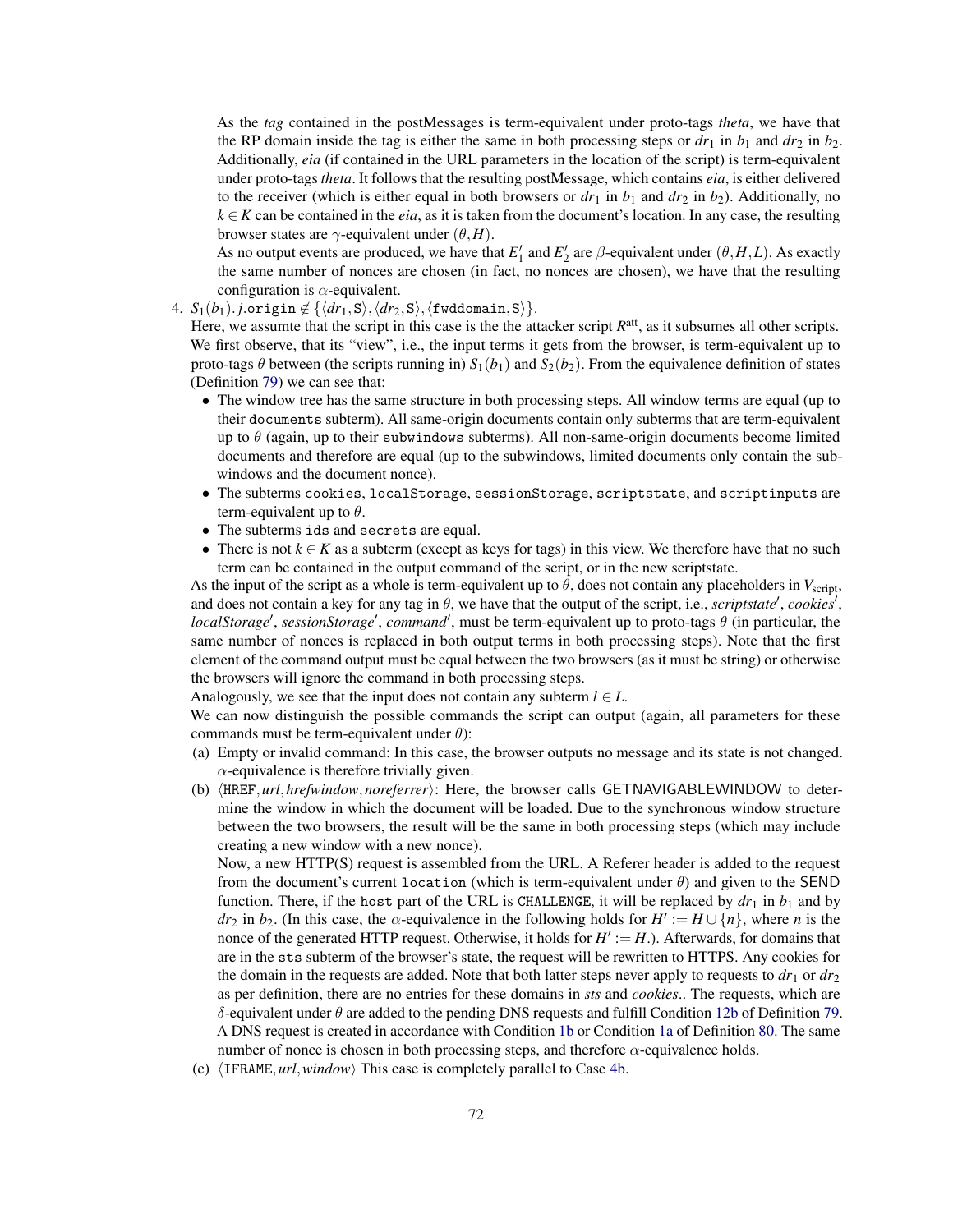- <span id="page-72-1"></span>(d) hFORM,*url*,*method*,*data*,*hrefwindow*i This case is parallel to Case [4b,](#page-71-0) except that an Origin header is added. Its properties are the same as those of the Referer header in Case [4b.](#page-71-0)
- <span id="page-72-0"></span>(e)  $\langle$  SETSCRIPT, *window*, *script* $\rangle$  In this case, the same document is manipulated in both processing steps in the same way. Note that only same-origin documents, i.e., attacker documents, can be manipulated. No output event is generated, and no nonces are chosen.  $\alpha$ -equivalence is given trivially.
- (f)  $\langle$  SETSCRIPTSTATE, *window*, *scriptstate* $\rangle$  This case is parallel to Case [4e.](#page-72-0)
- (g)  $\langle$ XMLHTTPREQUEST, *url, method, data, xhrreference* $\rangle$  This case is parallel to Case [4b](#page-71-0) with the addition of the Origin header (see Case [4d\)](#page-72-1) and the addition of a reference parameter, which is transferred into pendingDNS inside the browser (*xhrreference*). Therefore, for γ-equivalence, it is important to note that this reference can only be a nonce (and therefore is equal in both processing steps). Otherwise, the browser stops in both processing steps.
- (h)  $\langle BACK, window \rangle$ ,  $\langle FORMARD, window \rangle$ , and  $\langle CLOSE, window \rangle$  If the script outputs one of these commands, in both processing steps, the browsers will be manipulated in exactly the same way. No output events are generated, and no nonces are chosen.
- (i)  $\langle$  POSTMESSAGE, *window*, *message*, *origin* $\rangle$  In this case, a term containing *message* (term-equivalent under  $\theta$ ) is added to a document's scriptinput term. If the *origin* is  $\perp$ , the same term will be added to the same document in both processing steps. Otherwise, the term may only be added to one document (if, for example, the origin is  $\langle dr_1, S \rangle$  and the target documents in both browsers have the domain  $dr_1$  and  $dr_2$ , respectively). In this case, however, the equivalence defined on the scriptinputs is preserved. This would only be possible for script rp and only if the sender origin was  $\langle$  fwddomain, S $\rangle$ .
- 2 (navigate to URL): In this case, a new window is opened in the browser and a document is loaded from *url*. The states of both browsers are changed in the same way except if the domain of the URL is CHALLENGE. In both cases, a new (at this point empty) window is created and appended the windows subterm of the browsers. This subterm is therefore changed in exactly the same way.

A new HTTP request is created and appended to pendingDNS. The generated requests in both processing steps can only differ in the host part iff the domain is CHALLENGE. In this case, in  $b_1$  the domain is replaced by  $dr_1$ and in  $b_2$  by  $dr_2$  and the  $\alpha$ -equivalence in the following holds for  $H' := H\{n\}$ , where *n* is the nonce of the generated HTTP request. In both cases, the Condition [12b](#page-58-0) of Definition [79](#page-58-1) is satisfied.

The request cannot contain any  $l \in L$  or  $k \in K$ .

The generated DNS requests are equivalent under Condition [1b](#page-60-0) or Condition [1a](#page-60-1) of Definition [80.](#page-60-2)

In both processing steps, three nonces are chosen.

Therefore, we have  $\alpha$ -equivalence for  $(S'_1, E'_1, N'_1)$  and  $(S'_2, E'_2, N'_2)$ .

3 (reload document): Here, an existing document is retrieved from its original location again. From the definition of  $\gamma$ -equivalence under ( $\theta$ , *H*) we can see that whatever document is reloaded, its location is either (I) termequivalent under  $\theta$ , or (II) it is term-equivalent under  $\theta$  except for the domain, which is  $dr_1$  in  $b_1$  and  $dr_2$  in  $b_2$ .

We note that in either case, the requests are constructed from the location and referrer properties of the document that is to be reloaded, and therefore, cannot contain any  $k \in K$ .

In Case (I), we note that the domain cannot be CHALLENGE. If the document is reloaded, the same DNS request is issued in both browsers (therefore,  $\beta$ -equivalence under  $(\theta, H, L)$  is given), and an entry is added to the pending DNS messages such that we have  $\gamma$ -equivalence under  $(\theta, H)$ . The same number of nonces is chosen in both runs, and we have  $\alpha$ -equivalence.

Case (II) is similar, but we have  $H' := H \cup \{n\}$ , where *n* is the nonce of the HTTP request that is added to the pending DNS entries. Then we have  $\gamma$ -equivalence under  $(\theta, H')$ . Again, the same number of nonces is chosen and we have  $\alpha$ -equivalence.

Other Any other message is discarded by the browsers without any change to state or output events.

## *Case p*<sup>1</sup> *is some attacker:*

Here, only Case [1a](#page-60-1) from Definition [80](#page-60-2) can apply to the input events, i.e., the input events are term-equivalent under proto-tags θ. This implies that the message was delivered to the same attacker process in both processing steps. Let *A* be that attacker process. With Case [10](#page-58-2) of Definition [79](#page-58-1) we have that  $S_1(A) \rightleftharpoons_{\theta} S_2(A)$  and with Case [9](#page-58-3) and Case [3](#page-60-3) of